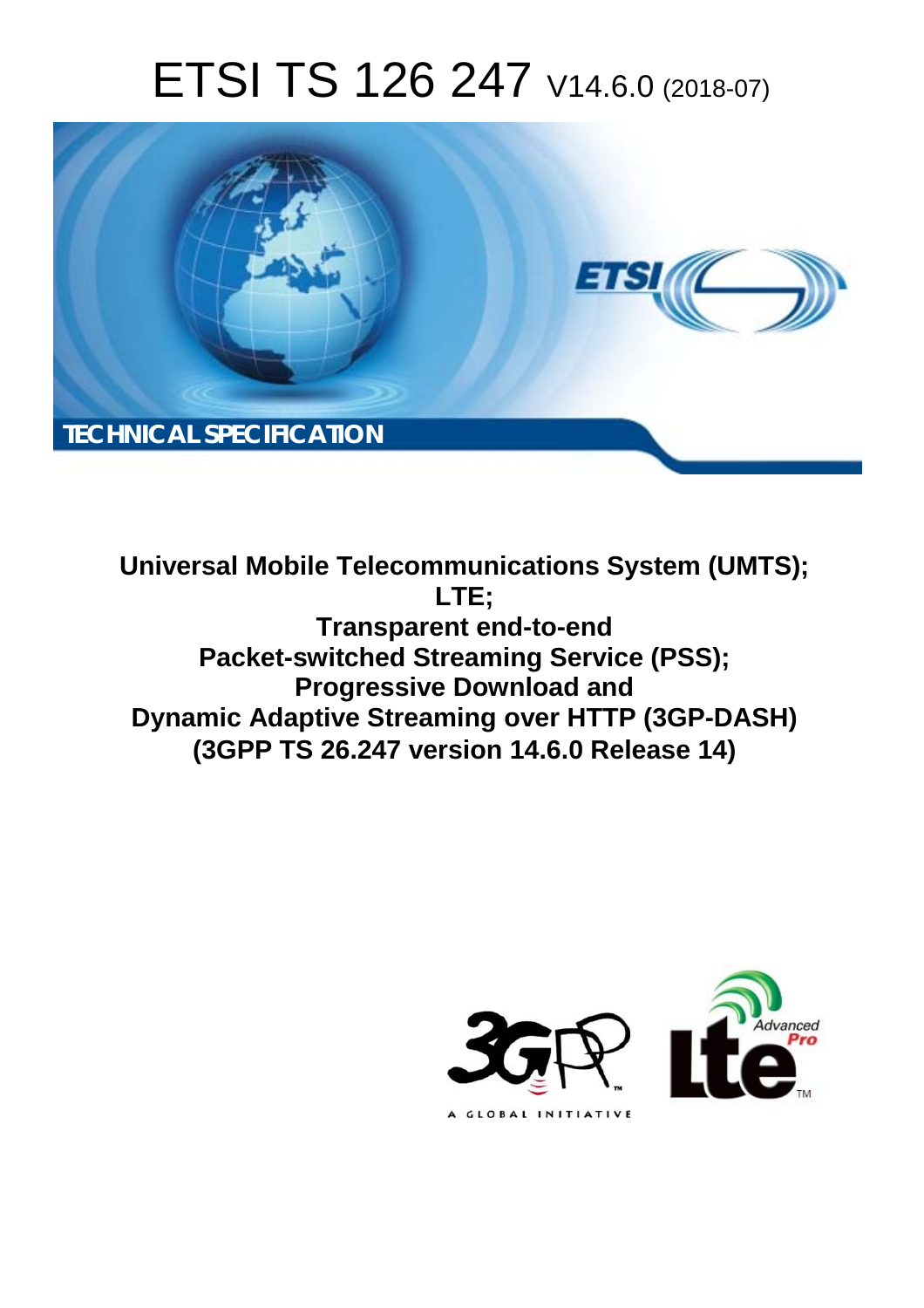Reference RTS/TSGS-0426247ve60

> Keywords LTE,UMTS

#### *ETSI*

#### 650 Route des Lucioles F-06921 Sophia Antipolis Cedex - FRANCE

Tel.: +33 4 92 94 42 00 Fax: +33 4 93 65 47 16

Siret N° 348 623 562 00017 - NAF 742 C Association à but non lucratif enregistrée à la Sous-Préfecture de Grasse (06) N° 7803/88

#### *Important notice*

The present document can be downloaded from: <http://www.etsi.org/standards-search>

The present document may be made available in electronic versions and/or in print. The content of any electronic and/or print versions of the present document shall not be modified without the prior written authorization of ETSI. In case of any existing or perceived difference in contents between such versions and/or in print, the only prevailing document is the print of the Portable Document Format (PDF) version kept on a specific network drive within ETSI Secretariat.

Users of the present document should be aware that the document may be subject to revision or change of status. Information on the current status of this and other ETSI documents is available at <https://portal.etsi.org/TB/ETSIDeliverableStatus.aspx>

If you find errors in the present document, please send your comment to one of the following services: <https://portal.etsi.org/People/CommiteeSupportStaff.aspx>

#### *Copyright Notification*

No part may be reproduced or utilized in any form or by any means, electronic or mechanical, including photocopying and microfilm except as authorized by written permission of ETSI. The content of the PDF version shall not be modified without the written authorization of ETSI. The copyright and the foregoing restriction extend to reproduction in all media.

> © ETSI 2018. All rights reserved.

**DECT**TM, **PLUGTESTS**TM, **UMTS**TM and the ETSI logo are trademarks of ETSI registered for the benefit of its Members. **3GPP**TM and **LTE**TM are trademarks of ETSI registered for the benefit of its Members and of the 3GPP Organizational Partners. **oneM2M** logo is protected for the benefit of its Members.

**GSM**® and the GSM logo are trademarks registered and owned by the GSM Association.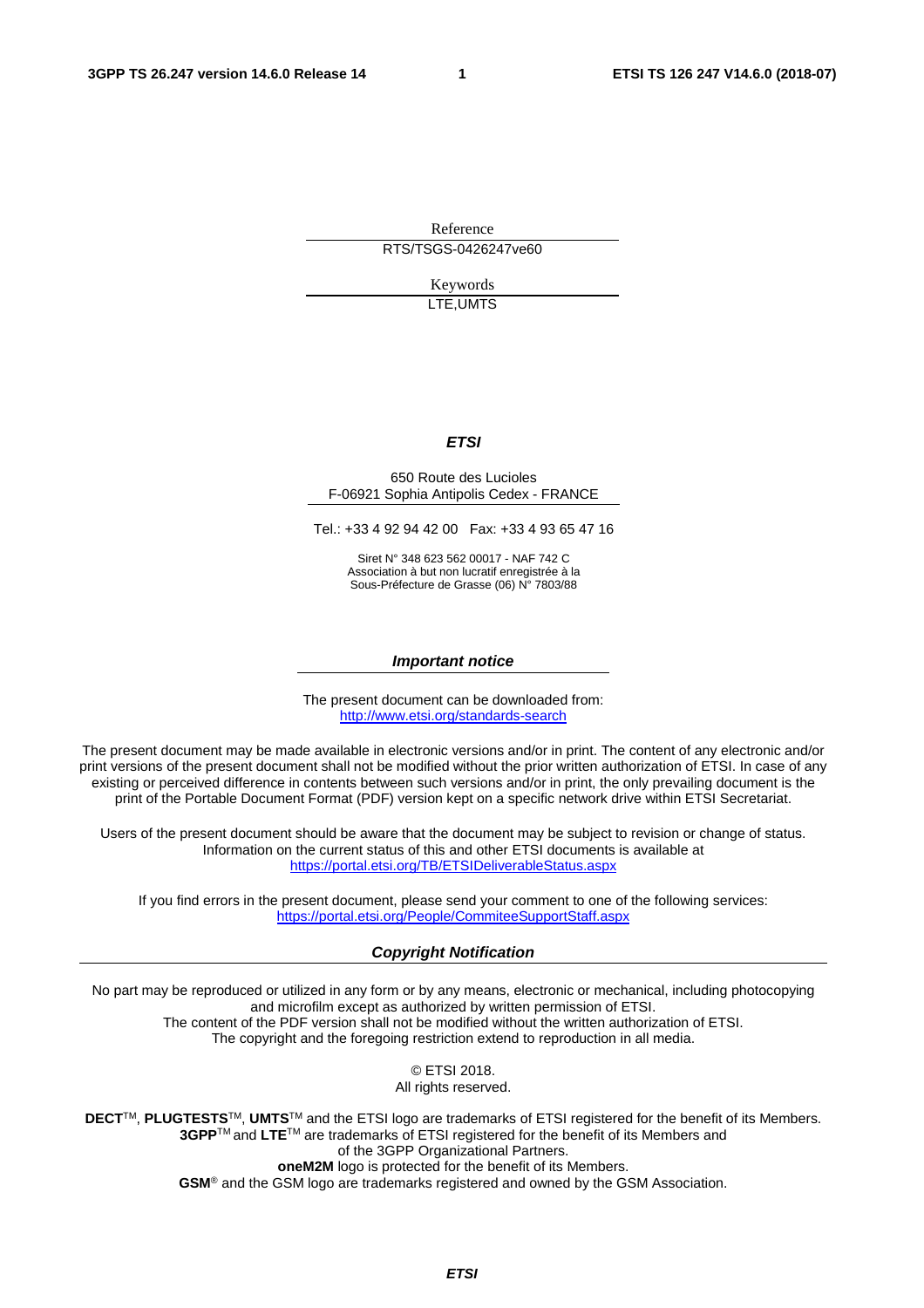## Intellectual Property Rights

#### Essential patents

IPRs essential or potentially essential to normative deliverables may have been declared to ETSI. The information pertaining to these essential IPRs, if any, is publicly available for **ETSI members and non-members**, and can be found in ETSI SR 000 314: *"Intellectual Property Rights (IPRs); Essential, or potentially Essential, IPRs notified to ETSI in respect of ETSI standards"*, which is available from the ETSI Secretariat. Latest updates are available on the ETSI Web server ([https://ipr.etsi.org/\)](https://ipr.etsi.org/).

Pursuant to the ETSI IPR Policy, no investigation, including IPR searches, has been carried out by ETSI. No guarantee can be given as to the existence of other IPRs not referenced in ETSI SR 000 314 (or the updates on the ETSI Web server) which are, or may be, or may become, essential to the present document.

#### **Trademarks**

The present document may include trademarks and/or tradenames which are asserted and/or registered by their owners. ETSI claims no ownership of these except for any which are indicated as being the property of ETSI, and conveys no right to use or reproduce any trademark and/or tradename. Mention of those trademarks in the present document does not constitute an endorsement by ETSI of products, services or organizations associated with those trademarks.

## Foreword

This Technical Specification (TS) has been produced by ETSI 3rd Generation Partnership Project (3GPP).

The present document may refer to technical specifications or reports using their 3GPP identities, UMTS identities or GSM identities. These should be interpreted as being references to the corresponding ETSI deliverables.

The cross reference between GSM, UMTS, 3GPP and ETSI identities can be found under [http://webapp.etsi.org/key/queryform.asp.](http://webapp.etsi.org/key/queryform.asp)

## Modal verbs terminology

In the present document "**shall**", "**shall not**", "**should**", "**should not**", "**may**", "**need not**", "**will**", "**will not**", "**can**" and "**cannot**" are to be interpreted as described in clause 3.2 of the [ETSI Drafting Rules](https://portal.etsi.org/Services/editHelp!/Howtostart/ETSIDraftingRules.aspx) (Verbal forms for the expression of provisions).

"**must**" and "**must not**" are **NOT** allowed in ETSI deliverables except when used in direct citation.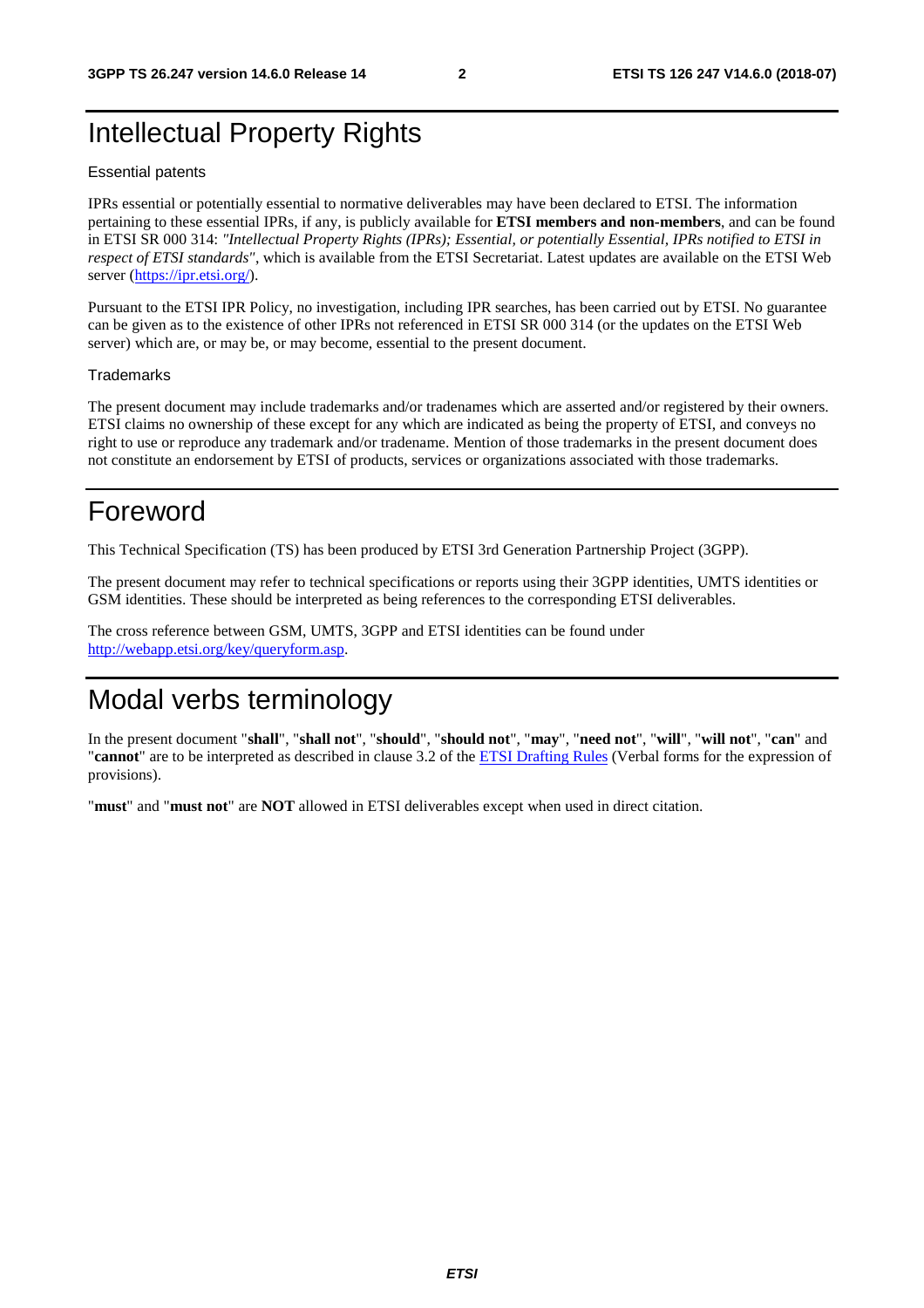## Contents

| 1               |  |  |  |
|-----------------|--|--|--|
| 2               |  |  |  |
| 3               |  |  |  |
| 3.1             |  |  |  |
| 3.2             |  |  |  |
| 3.3             |  |  |  |
| 4               |  |  |  |
| 5               |  |  |  |
| 5.1             |  |  |  |
| 5.2             |  |  |  |
| 5.3             |  |  |  |
| 5.3.1           |  |  |  |
| 5.3.2           |  |  |  |
| 6               |  |  |  |
| 6.1             |  |  |  |
| 6.2             |  |  |  |
| 6.3             |  |  |  |
|                 |  |  |  |
| 7               |  |  |  |
| 7.1             |  |  |  |
| 7.2             |  |  |  |
| 7.3             |  |  |  |
| 7.3.1           |  |  |  |
| 7.3.2           |  |  |  |
| 7.3.3           |  |  |  |
| 7.3.3.1         |  |  |  |
| 7.3.4           |  |  |  |
| 7.3.5           |  |  |  |
| 7.3.6           |  |  |  |
| 7.3.7           |  |  |  |
| 7.3.8           |  |  |  |
| 7.3.9<br>7.3.10 |  |  |  |
|                 |  |  |  |
| 8               |  |  |  |
| 8.1             |  |  |  |
| 8.2             |  |  |  |
| 8.2.1<br>8.2.2  |  |  |  |
| 8.2.3           |  |  |  |
| 8.2.4           |  |  |  |
| 8.3             |  |  |  |
| 8.4             |  |  |  |
| 8.4.1           |  |  |  |
| 8.4.2           |  |  |  |
| 8.4.2.1         |  |  |  |
| 8.4.2.2         |  |  |  |
| 8.4.3           |  |  |  |
|                 |  |  |  |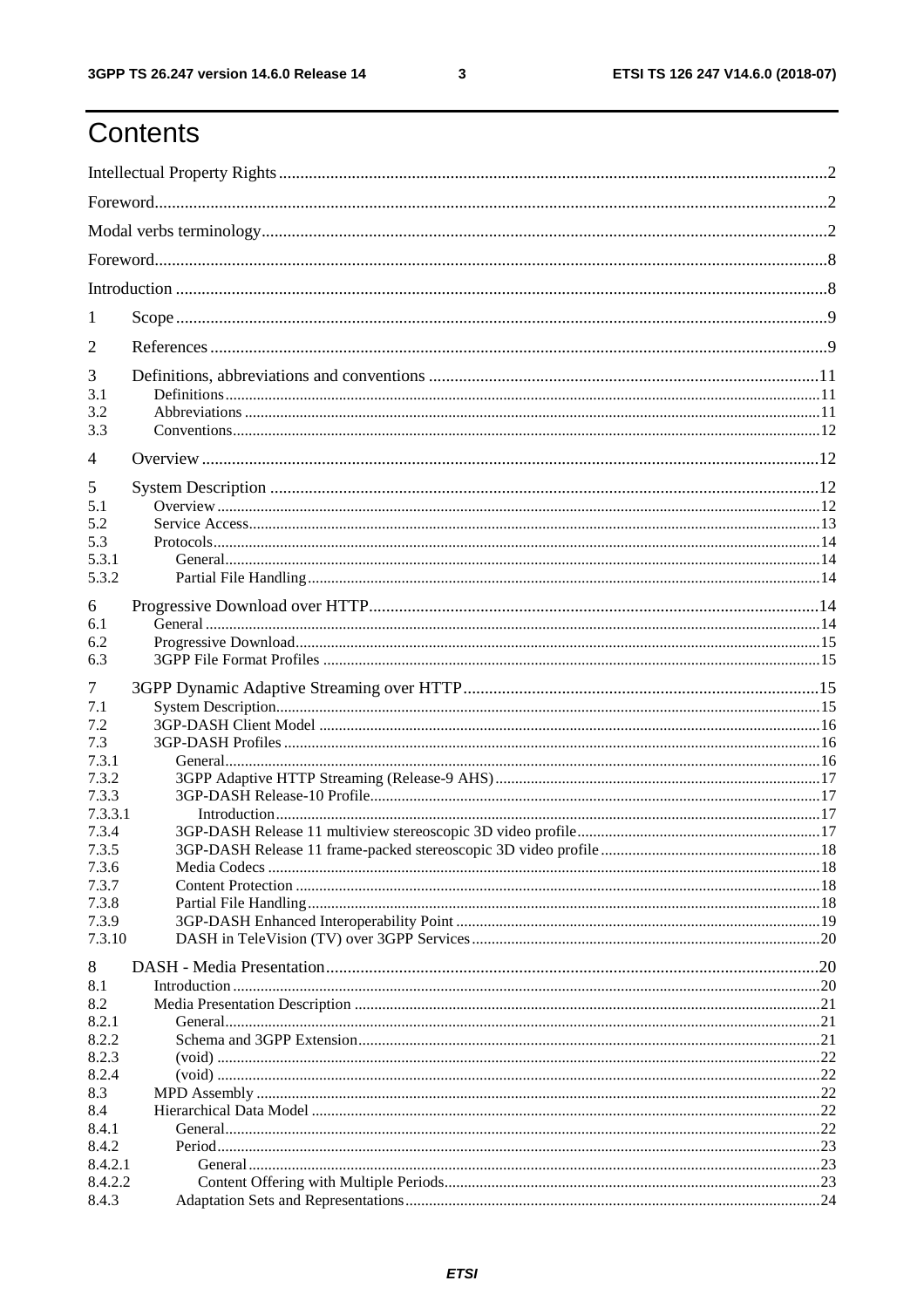$\overline{\mathbf{4}}$ 

| 8.4.3.1 |  |
|---------|--|
| 8.4.3.2 |  |
| 8.4.3.3 |  |
| 8.4.3.4 |  |
| 8.4.3.5 |  |
| 8.4.3.6 |  |
| 8.4.4   |  |
| 8.5     |  |
| 8.5.1   |  |
| 8.5.2   |  |
| 8.6     |  |
| 8.6.1   |  |
| 8.6.2   |  |
| 8.6.3   |  |
| 8.7     |  |
| 8.8     |  |
|         |  |
| 9       |  |
| 9.1     |  |
| 9.2     |  |
| 9.2.1   |  |
| 9.2.2   |  |
| 9.2.3   |  |
| 9.2.3.1 |  |
| 9.2.3.2 |  |
| 9.2.3.3 |  |
| 9.2.3.4 |  |
| 9.2.4   |  |
| 9.2.5   |  |
| 9.2.5.1 |  |
| 9.2.5.2 |  |
| 9.2.5.3 |  |
|         |  |
| 9.3     |  |
| 9.4     |  |
| 9.4.1   |  |
| 9.4.1.1 |  |
| 9.4.1.2 |  |
| 9.4.1.3 |  |
| 9.4.2   |  |
| 9.4.3   |  |
| 9.4.4   |  |
| 10      |  |
| 10.1    |  |
| 10.2    |  |
| 10.2.1  |  |
| 10.2.2  |  |
|         |  |
| 10.2.3  |  |
| 10.2.4  |  |
| 10.2.5  |  |
| 10.2.6  |  |
| 10.2.7  |  |
| 10.2.8  |  |
| 10.2.9  |  |
| 10.2.10 |  |
| 10.3    |  |
| 10.4    |  |
| 10.5    |  |
| 10.6    |  |
| 10.6.1  |  |
| 10.6.2  |  |
| 10.6.3  |  |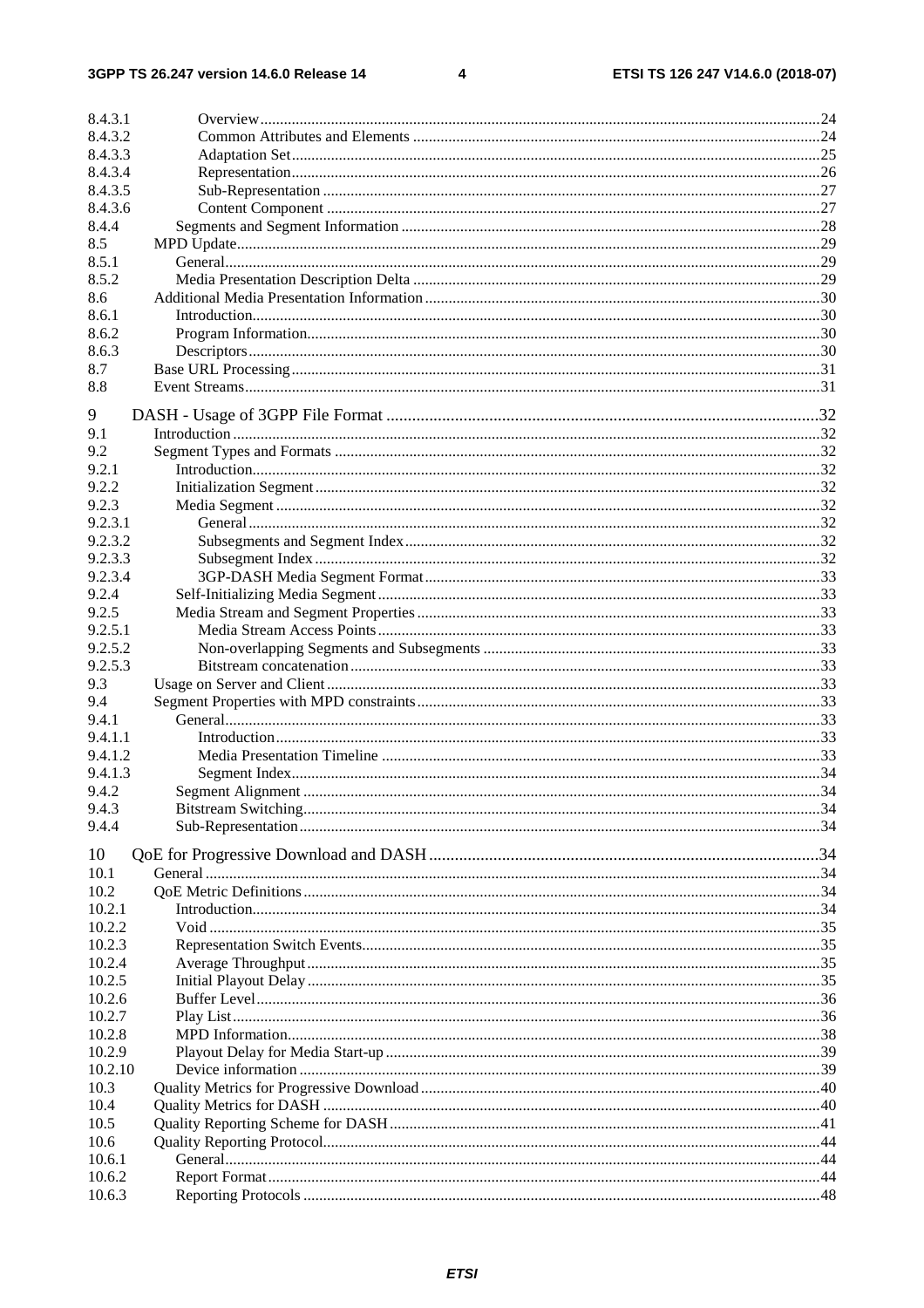#### $5\phantom{a}$

| 11                   |                      |    |
|----------------------|----------------------|----|
| 11.1                 |                      |    |
| 11.2                 |                      |    |
| 11.2.1               |                      |    |
| 11.2.2               |                      |    |
| 11.2.2.1             |                      |    |
| 11.2.2.2             |                      |    |
| 11.2.2.2.1           |                      |    |
| 11.2.2.2.2           |                      |    |
| 11.2.2.2.3           |                      |    |
| 11.2.2.2.4           |                      |    |
| 11.2.2.2.5           |                      |    |
| 11.2.2.2.6           |                      |    |
| 11.2.2.2.7           |                      |    |
| 11.2.2.2.8           |                      |    |
| 11.2.3               |                      |    |
| 11.2.3.1             |                      |    |
| 11.2.3.2             |                      |    |
| 11.2.3.2.1           |                      |    |
| 11.2.3.2.2           |                      |    |
| 11.2.3.3             |                      |    |
| 11.2.3.3.1           |                      |    |
| 11.2.3.4             |                      |    |
| 11.2.4               |                      |    |
| 11.2.4.1             |                      |    |
| 11.2.4.2             |                      |    |
| 11.2.4.2.1           |                      |    |
| 11.2.4.2.2           |                      |    |
| 11.2.5               |                      |    |
| 11.3                 |                      |    |
| 11.3.1               |                      |    |
| 11.3.2               |                      |    |
| 11.3.2.1<br>11.3.2.2 |                      |    |
| 11.3.3               |                      |    |
| 11.3.3.1             |                      |    |
| 11.3.3.2             |                      |    |
| 11.3.3.3             |                      |    |
| 11.3.3.4             | Last Segment Message | 64 |
| 11.3.4               |                      |    |
| 11.4                 |                      |    |
| 11.4.1               |                      |    |
| 11.4.2               |                      |    |
| 11.4.3               |                      |    |
| 11.5                 |                      |    |
| 11.5.1               |                      |    |
| 11.5.2               |                      |    |
| 11.5.3               |                      |    |
| 11.6                 |                      |    |
| 11.6.1               |                      |    |
| 11.6.2               |                      |    |
| 11.6.3               |                      |    |
| 11.6.4               |                      |    |
| 11.6.5               |                      |    |
| 12                   |                      |    |
| 12.1                 |                      |    |
| 12.2                 |                      |    |
| 12.2.1               |                      |    |
| 12.2.2               |                      |    |
| 12.2.3               |                      |    |
|                      |                      |    |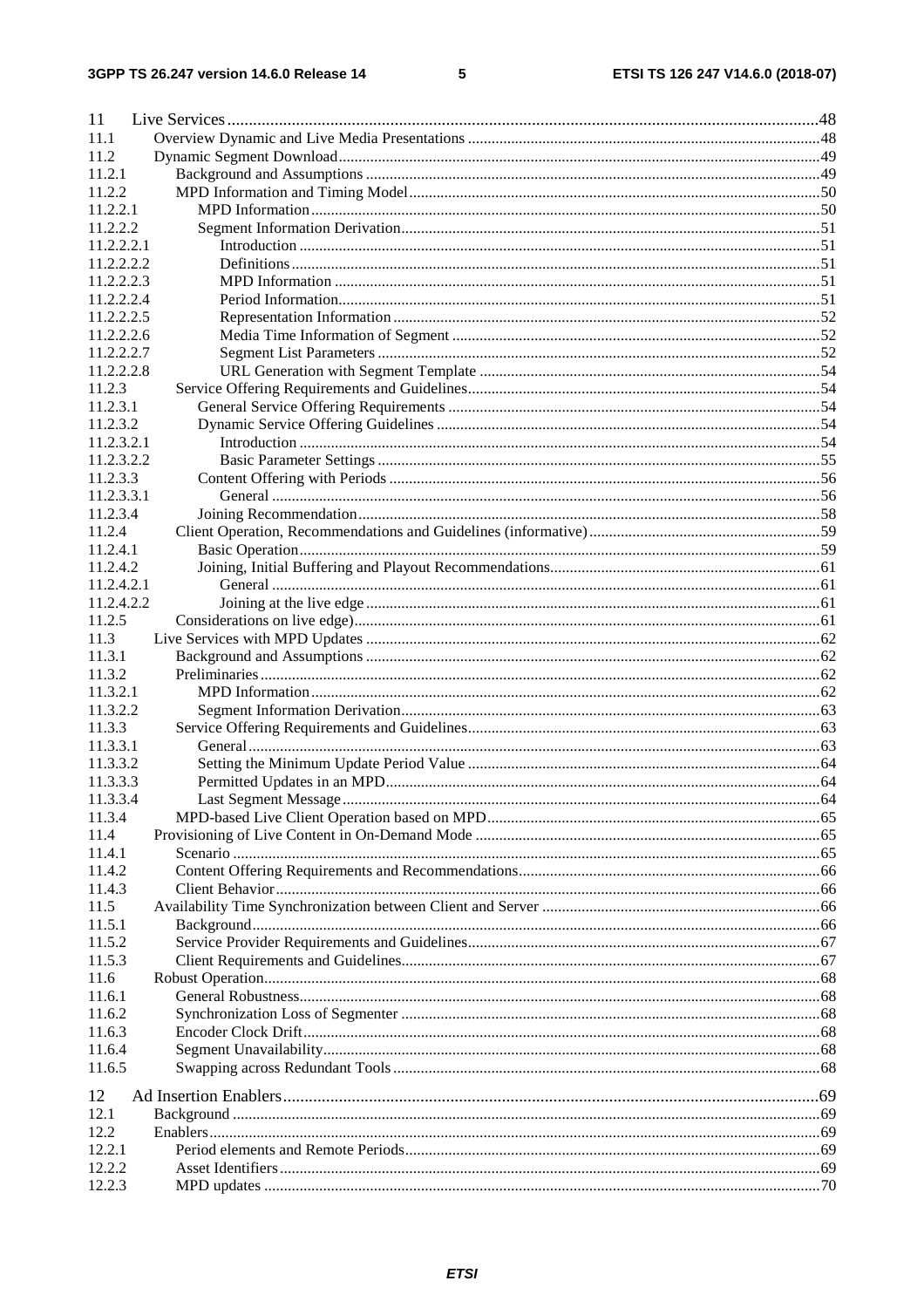$\bf 6$ 

|     | <b>Annex A (informative):</b> |  |  |  |  |
|-----|-------------------------------|--|--|--|--|
| A.1 |                               |  |  |  |  |
| A.2 |                               |  |  |  |  |
| A.3 |                               |  |  |  |  |
| A.4 |                               |  |  |  |  |
| A.5 |                               |  |  |  |  |
| A.6 |                               |  |  |  |  |
| A.7 |                               |  |  |  |  |
| A.8 |                               |  |  |  |  |
| A.9 |                               |  |  |  |  |
|     |                               |  |  |  |  |
|     |                               |  |  |  |  |
|     | <b>Annex B (normative):</b>   |  |  |  |  |
| B.1 |                               |  |  |  |  |
| B.2 |                               |  |  |  |  |
| B.3 |                               |  |  |  |  |
|     | Annex C (normative):          |  |  |  |  |
| C.1 |                               |  |  |  |  |
| C.2 |                               |  |  |  |  |
| C.3 |                               |  |  |  |  |
| C.4 |                               |  |  |  |  |
| C.5 |                               |  |  |  |  |
|     | <b>Annex D</b> (informative): |  |  |  |  |
|     |                               |  |  |  |  |
| D.2 |                               |  |  |  |  |
| D.3 |                               |  |  |  |  |
| D.4 |                               |  |  |  |  |
|     | <b>Annex E</b> (normative):   |  |  |  |  |
|     | <b>Annex F</b> (normative):   |  |  |  |  |
|     | <b>Annex G</b> (normative):   |  |  |  |  |
| G.1 |                               |  |  |  |  |
| G.2 |                               |  |  |  |  |
| G.3 |                               |  |  |  |  |
| G.4 |                               |  |  |  |  |
| G.5 |                               |  |  |  |  |
| G.6 |                               |  |  |  |  |
|     | <b>Annex H</b> (normative):   |  |  |  |  |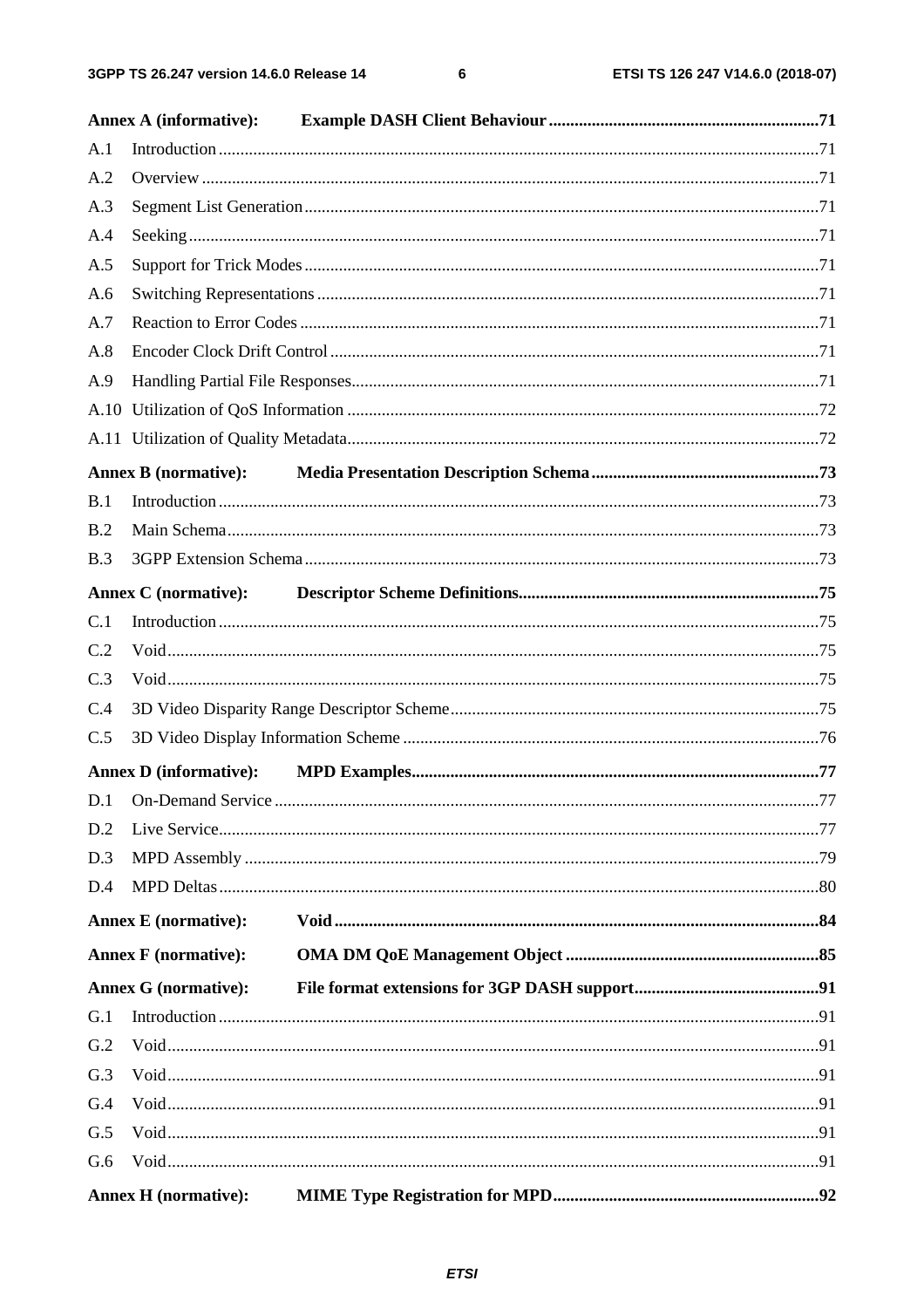$\overline{7}$ 

| H.1             |                               |                                                             |  |
|-----------------|-------------------------------|-------------------------------------------------------------|--|
| H.1.1           |                               |                                                             |  |
| H.1.2           |                               |                                                             |  |
| H.1.3           |                               |                                                             |  |
| H <sub>.2</sub> |                               |                                                             |  |
| H.2.1           |                               |                                                             |  |
| H.2.2           |                               |                                                             |  |
|                 | <b>Annex I</b> (informative): | Signalling of DASH AVP values for QoS handling in the PCC94 |  |
|                 | <b>Annex J</b> (normative):   |                                                             |  |
| J.1             |                               |                                                             |  |
| J.2             |                               |                                                             |  |
|                 | <b>Annex K</b> (normative):   |                                                             |  |
| K.1             |                               |                                                             |  |
| K <sub>2</sub>  |                               |                                                             |  |
|                 | <b>Annex L</b> (normative):   |                                                             |  |
| L.1             |                               |                                                             |  |
| L.2             |                               |                                                             |  |
|                 | <b>Annex M</b> (informative): |                                                             |  |
|                 |                               |                                                             |  |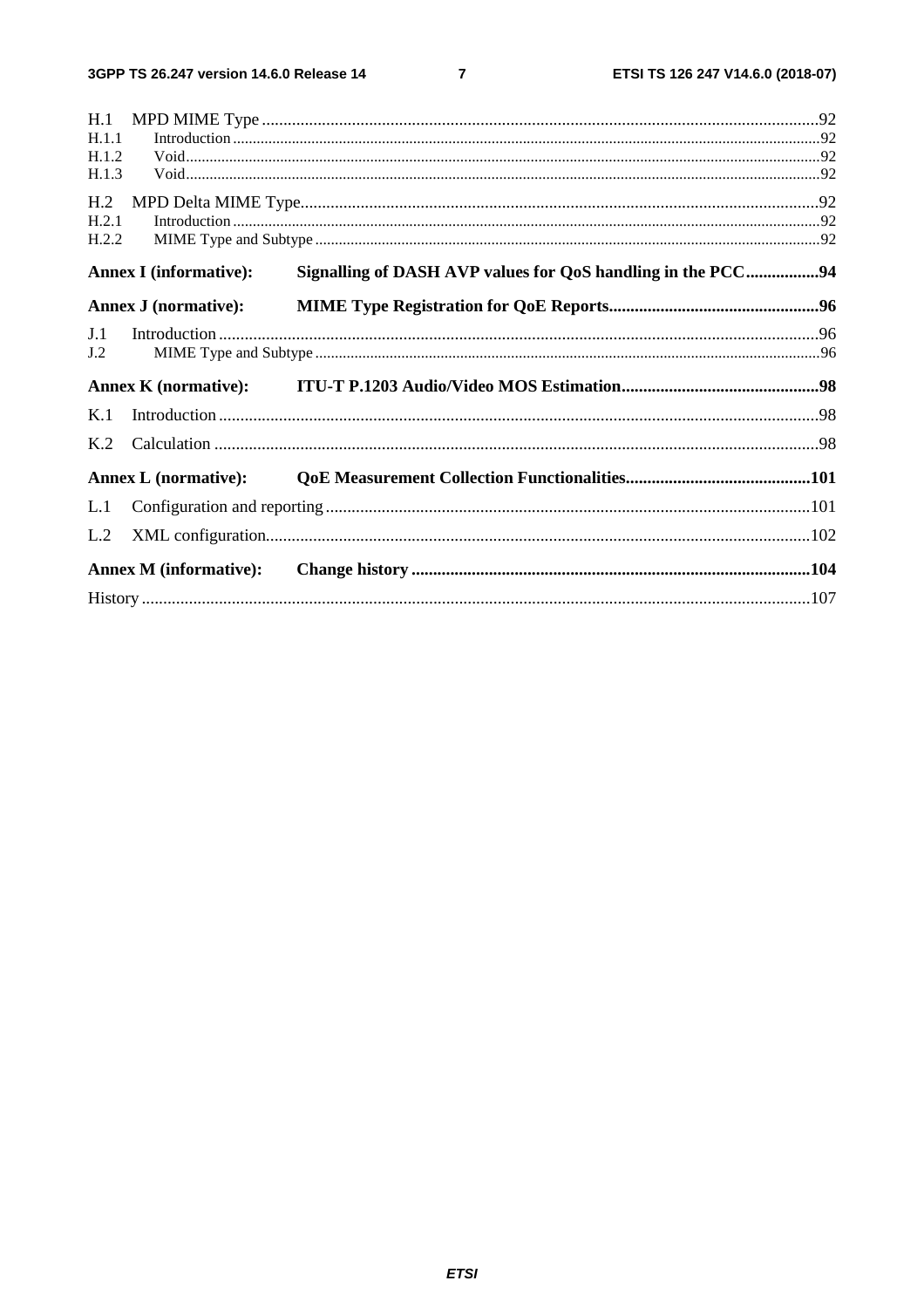## Foreword

This Technical Specification has been produced by the 3rd Generation Partnership Project (3GPP).

The contents of the present document are subject to continuing work within the TSG and may change following formal TSG approval. Should the TSG modify the contents of the present document, it will be re-released by the TSG with an identifying change of release date and an increase in version number as follows:

Version x.y.z

where:

- x the first digit:
	- 1 presented to TSG for information;
	- 2 presented to TSG for approval;
	- 3 or greater indicates TSG approved document under change control.
- y the second digit is incremented for all changes of substance, i.e. technical enhancements, corrections, updates, etc.
- z the third digit is incremented when editorial only changes have been incorporated in the document.

The 3GPP transparent end-to-end packet-switched streaming service (PSS) specification consists of seven 3GPP TSs: 3GPP TS 22.233 [1], 3GPP TS 26.233 [2], 3GPP TS 26.234 [3], 3GPP TS 26.244 [4], 3GPP TS 26.245 [5], 3GPP TS 26.246 [6], and the present document.

The TS 22.233 contains the service requirements for the PSS. The TS 26.233 provides an overview of the PSS. The TS 26.234 provides the details of the protocols and codecs used by the PSS. The TS 26.244 defines the 3GPP file format (3GP) used by the PSS and MMS services. The TS 26.245 defines the Timed text format used by the PSS and MMS services. The TS 26.246 defines the 3GPP SMIL language profile. The present document defines Progressive Download and Dynamic Adaptive Streaming over HTTP.

The TS 26.244, TS 26.245 and TS 26.246 start with Release 6. Earlier releases of the 3GPP file format, the Timed text format and the 3GPP SMIL language profile can be found in TS 26.234.

The TS 26.247 starts with Release 10. Earlier releases of Progressive Download and Dynamic Adaptive Streaming over HTTP can be found in TS 26.234.

## Introduction

Progressive Download and Dynamic Adaptive Streaming over HTTP (3GP-DASH) collects a set of technologies how progressive download and adaptive streaming of continuous media may be carried out exclusively over HTTP.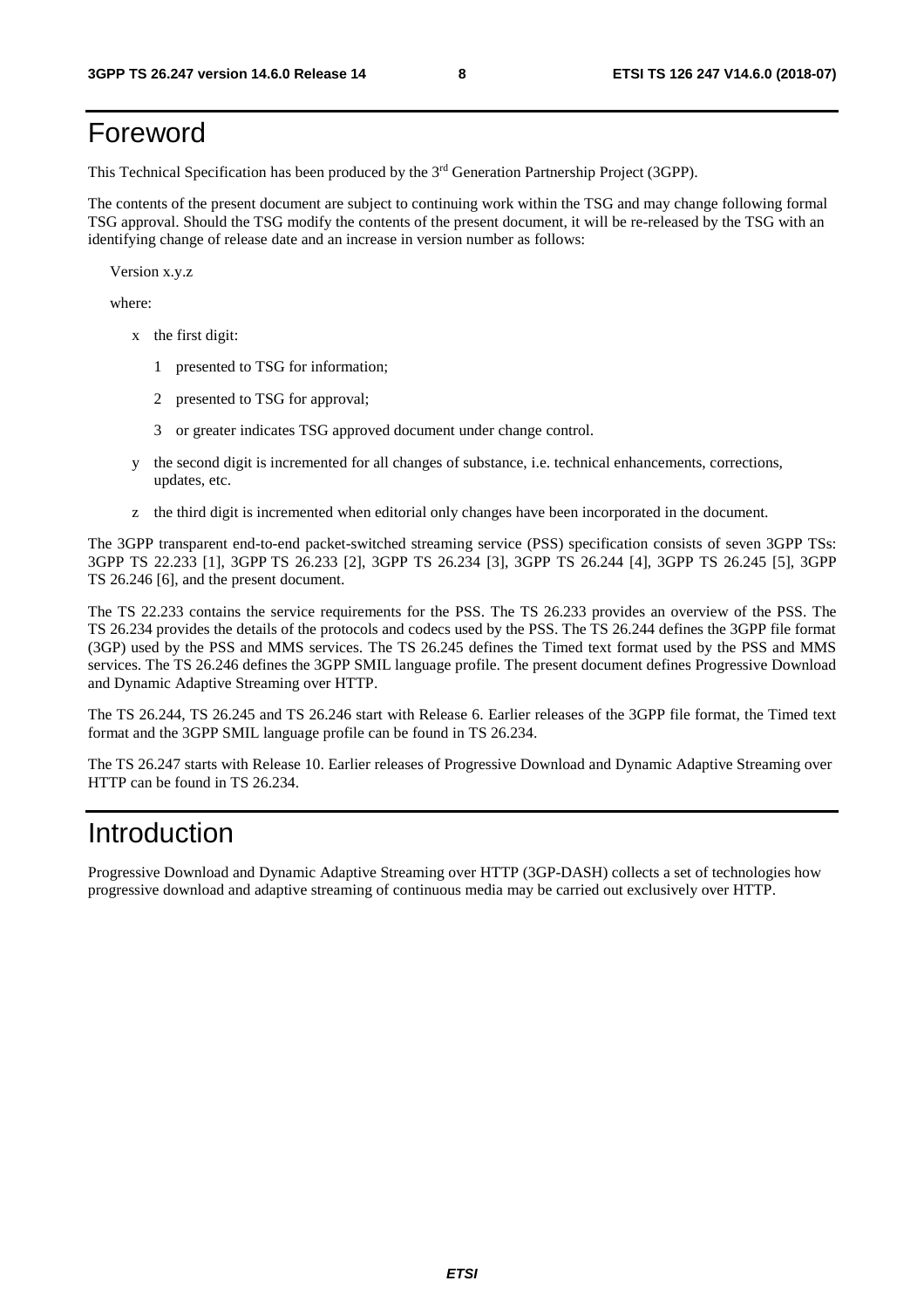## 1 Scope

The present document specifies Progressive Download and Dynamic Adaptive Streaming over HTTP (3GP-DASH). This specification is part of Packet-switched Streaming Service (PSS). HTTP-based progressive download and dynamic adaptive streaming are separated from TS 26.234 to differentiate from RTP-based streaming that is maintained in TS 26.234. HTTP-based progressive download and dynamic adaptive streaming may be deployed independently from RTP-based PSS, for example by using standard HTTP/1.1 servers for hosting data formatted as defined in the present document.

## 2 References

The following documents contain provisions which, through reference in this text, constitute provisions of the present document.

- References are either specific (identified by date of publication, edition number, version number, etc.) or non-specific.
- For a specific reference, subsequent revisions do not apply.
- For a non-specific reference, the latest version applies. In the case of a reference to a 3GPP document (including a GSM document), a non-specific reference implicitly refers to the latest version of that document *in the same Release as the present document*.
- [1] 3GPP TS 22.233: "Transparent End-to-End Packet-switched Streaming Service; Stage 1".
- [2] 3GPP TS 26.233: "Transparent end-to-end Packet-switched Streaming service (PSS); General description".
- [3] 3GPP TS 26.234: "Transparent end-to-end packet switched streaming service (PSS); Protocols and codecs".
- [4] 3GPP TS 26.244: "Transparent end-to-end packet switched streaming service (PSS); 3GPP file format (3GP)".
- [5] 3GPP TS 26.245: "Transparent end-to-end packet switched streaming service (PSS); Timed text format".
- [6] 3GPP TS 26.246: "Transparent end-to-end packet switched streaming service (PSS); 3GPP SMIL Language Profile".
- [7] 3GPP TR 21.905: "Vocabulary for 3GPP Specifications".
- [8] IETF STD 0007: "Transmission Control Protocol", Postel J., September 1981.
- [9] IETF RFC 2616: "Hypertext Transfer Protocol HTTP/1.1", Fielding R. et al., June 1999.
- [10] Open Mobile Alliance, Service and Content Protection for Mobile Broadcast Services, Approved Version 1.0, February 2009.
- [11] ISO/IEC 14496-12:2012 | 15444-12:2012 "Information technology Coding of audio-visual objects - Part 12: ISO base media file format" | "Information technology - JPEG 2000 image coding system - Part 12: ISO base media file format".
- [12] IETF RFC 2818: "HTTP Over TLS", E. Rescorla, May 2000.
- [13] IETF RFC 5646: "Tags for Identifying Languages", A. Phillips, M. Davis, September 2009.
- [14] (void)
- [15] Open Mobile Alliance: "DRM Content Format V 2.0".
- [16] Open Mobile Alliance: "DRM Content Format V 2.1".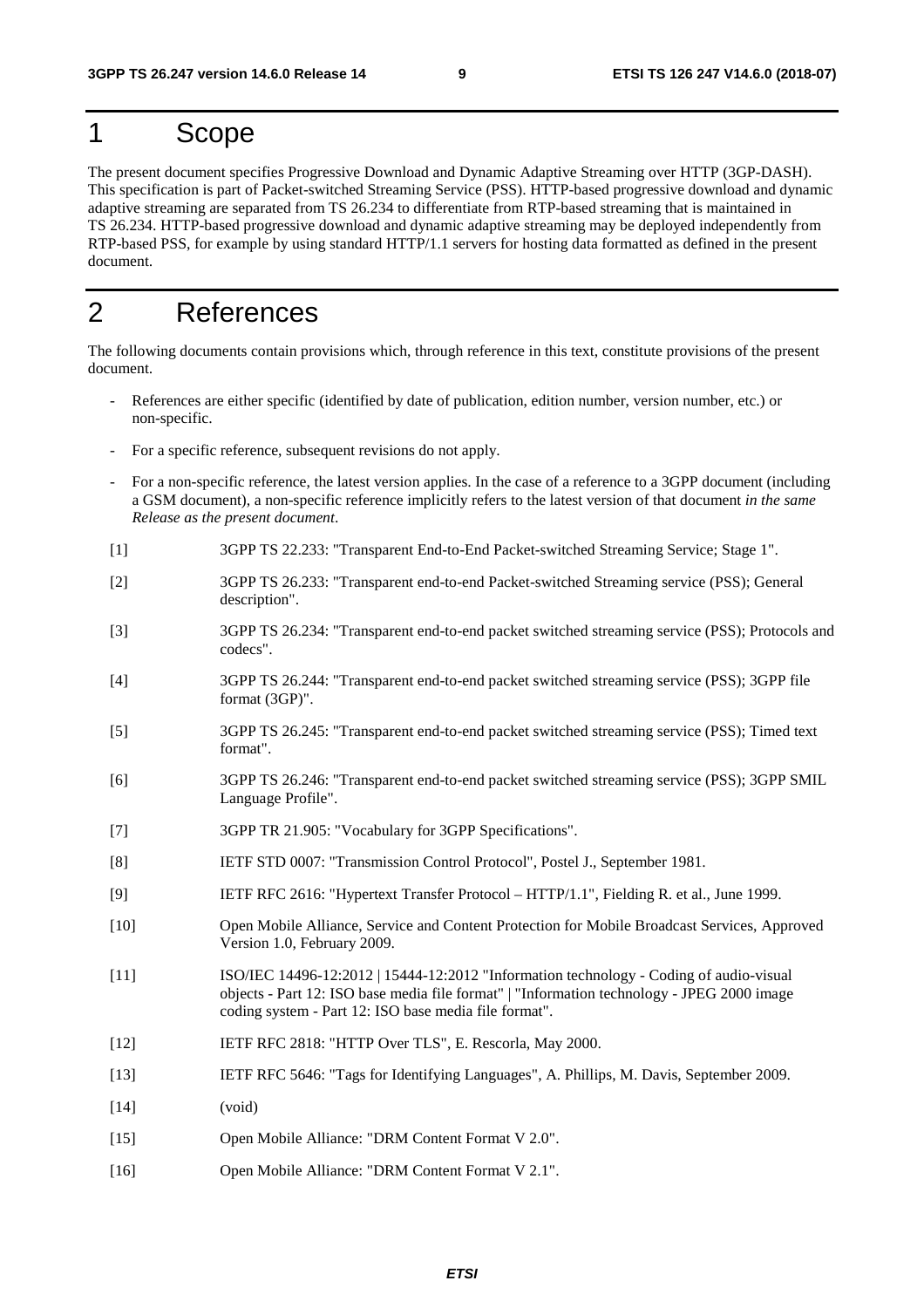[17] IETF RFC 3986: "Uniform Resource Identifiers (URI): Generic Syntax", Berners-Lee T., Fielding R. and Masinter L., January 2005. [18] IETF RFC 1952: "GZIP file format specification" version 4.3, P. Deutsch, May 1996. [19] IETF RFC 1738: "Uniform Resource Locators (URL)", December 1994. [20] (void) [21] (void) [22] OMA-ERELD-DM-V1\_2-20070209-A: "Enabler Release Definition for OMA Device +Management, Approved Version 1.2" [23] 3GPP TS 33.310: "Network Domain Security (NDS); Authentication Framework (AF)". [24] IETF RFC 2045: "Multipurpose Internet Mail Extensions (MIME) Part One: Format of Internet Message Bodies". [25] IETF RFC 2231: "MIME Parameter Value and Encoded Word Extensions: Character Sets, Languages, and Continuations". [26] IETF RFC 6381: "The 'Codecs' and 'Profiles' Parameters for "Bucket" Media Types," August 2011. [27] Void. [28] IEEE 1003.1-2008, IEEE Standard for Information Technology - Portable Operating System Interface (POSIX), Base Specifications, Issue 7 [29] IETF RFC 4337, "MIME Type Registration for MPEG-4," March 2006 [30] IETF RFC 3023, "XML Media Types," January 2001. [31] 3GPP TS 23.203: "Policy and charging control architecture". [32] 3GPP TS 29.213: "Policy and Charging Control signalling flows and Quality of Service (QoS) parameter mapping". [33] 3GPP TS 29.214: "Policy and Charging Control over Rx reference point". [34] void [35] ITU-T Recommendation H.264 (04/2013): "Advanced video coding for generic audiovisual services". [36] 3GPP TR 26.946: "Multimedia Broadcast/Multicast Service (MBMS); User service guidelines". [37] IETF RFC 3629: "UTF-8, a transformation format of ISO 10646," November 2003. [38] IETF RFC 4288: "Media Type Specifications and Registration Procedures," December 2005. [39] IETF RFC 4648: "The Base16, Base32, and Base64 Data Encodings," October 2006. [40] IETF RFC 5234: "Augmented BNF for Syntax Specifications: ABNF", Crocker D. and Overell P., January 2008. [41] 3GPP TR 26.905: "Mobile stereoscopic 3D video". [42] 3GPP TS 26.346: " Multimedia Broadcast/Multicast Service (MBMS);Protocols and codecs" [43] ISO/IEC 23009-1:2014/Amd. 1:2015/Cor.1:2015" Information technology -- Dynamic adaptive streaming over HTTP (DASH) -- Part 1: Media presentation description and segment formats". [44] ISO/IEC 23009-3 "Information technology -- Dynamic adaptive streaming over HTTP (DASH) -- Part 3: Implementation and Deployment Guidelines".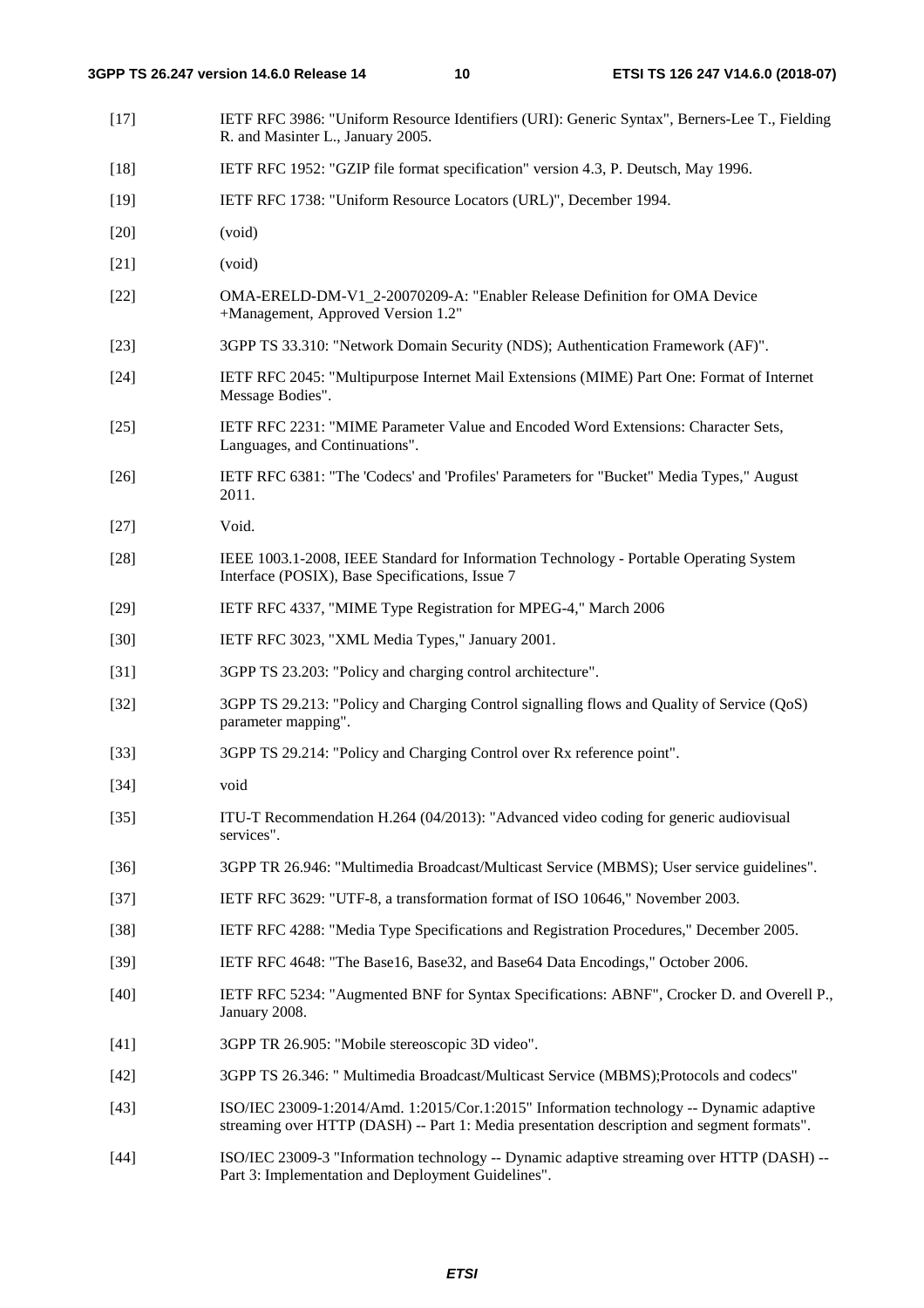- [45] ISO/IEC 23009-2 " Information technology -- Dynamic adaptive streaming over HTTP (DASH) -- Part 2: Conformance and Reference Software".
- [46] 3GPP TR 26.938: "Packet-switched Streaming Service (PSS); Improved support for dynamic adaptive streaming over HTTP in 3GPP".
- [47] ISO/IEC 23001-7:2015: "Information technology -- MPEG systems technologies -- Part 7: Common encryption in ISO base media file format files".
- [48] IETF RFC 7164, "RTP and Leap Seconds", March 2014.
- [49] ITU-T P.1203 (11/2016), "Parametric bitstream-based quality assessment of progressive download and adaptive audiovisual streaming services over reliable transport"
- [50] ITU-T P.910 (04/2008), "Subjective video quality assessment methods for multimedia applications"
- [51] "Mobile Location Protocol (MLP) ", Open Mobile Alliance, OMA-LIF-MLP-V3\_1, Approved Version 3.1 – 20 Sep 2011.
- [52] IEEE 1003.1-2008 "IEEE Standard for Information Technology Portable Operating System Interface (POSIX(R))"
- [53] 3GPP TS 25.331 "Radio Resource Control (RRC); Protocol specification"
- [54] 3GPP TS 26.116: "Television (TV) over 3GPP services; Video profiles".

## 3 Definitions, abbreviations and conventions

### 3.1 Definitions

For the purposes of the present document, the terms and definitions given in TR 21.905 [7], in ISO/IEC 23009-1 [43], section 3.1, and the following apply. A term defined in the present document takes precedence over the definition of the same term, if any, in TR 21.905 [7].

**frame-packed stereoscopic 3D video**: a video consisting of two views in which both views were packed into a single stream before compression.

**multiview stereoscopic 3D video**: a video consisting of two views packed into a single stream during compression.

### 3.2 Abbreviations

For the purposes of the present document, the abbreviations given in TR 21.905 [7] and the following apply. An abbreviation defined in the present document takes precedence over the definition of the same abbreviation, if any, in TR 21.905 [7].

| 3GP          | 3GPP file format                              |
|--------------|-----------------------------------------------|
| 3GP-DASH     | 3GPP Dynamic Adaptive Streaming over HTTP     |
| <b>AHS</b>   | <b>Adaptive HTTP Streaming</b>                |
| A/V          | Audio/Video                                   |
| <b>AVC</b>   | Advanced Video Coding                         |
| DМ           | Device Management                             |
| DRM          | Digital Rights Management                     |
| HSD          | HTTP Streaming and Download                   |
| HTML         | <b>Hypertext Markup Language</b>              |
| HTTP         | <b>Hypertext Transfer Protocol</b>            |
| <b>HTTPS</b> | <b>Hypertext Transfer Protocol Secure</b>     |
| IDR          | <b>Instantaneous Decoding Refresh</b>         |
| MPD          | Media Presentation Description                |
| MPEG-2 TS    | Moving Picture Experts Group Transport Stream |
| MIME         | Multipurpose Internet Mail Extensions         |
| MOS          | <b>Mean Opinion Score</b>                     |
| NAS          | Non-Access Stratum                            |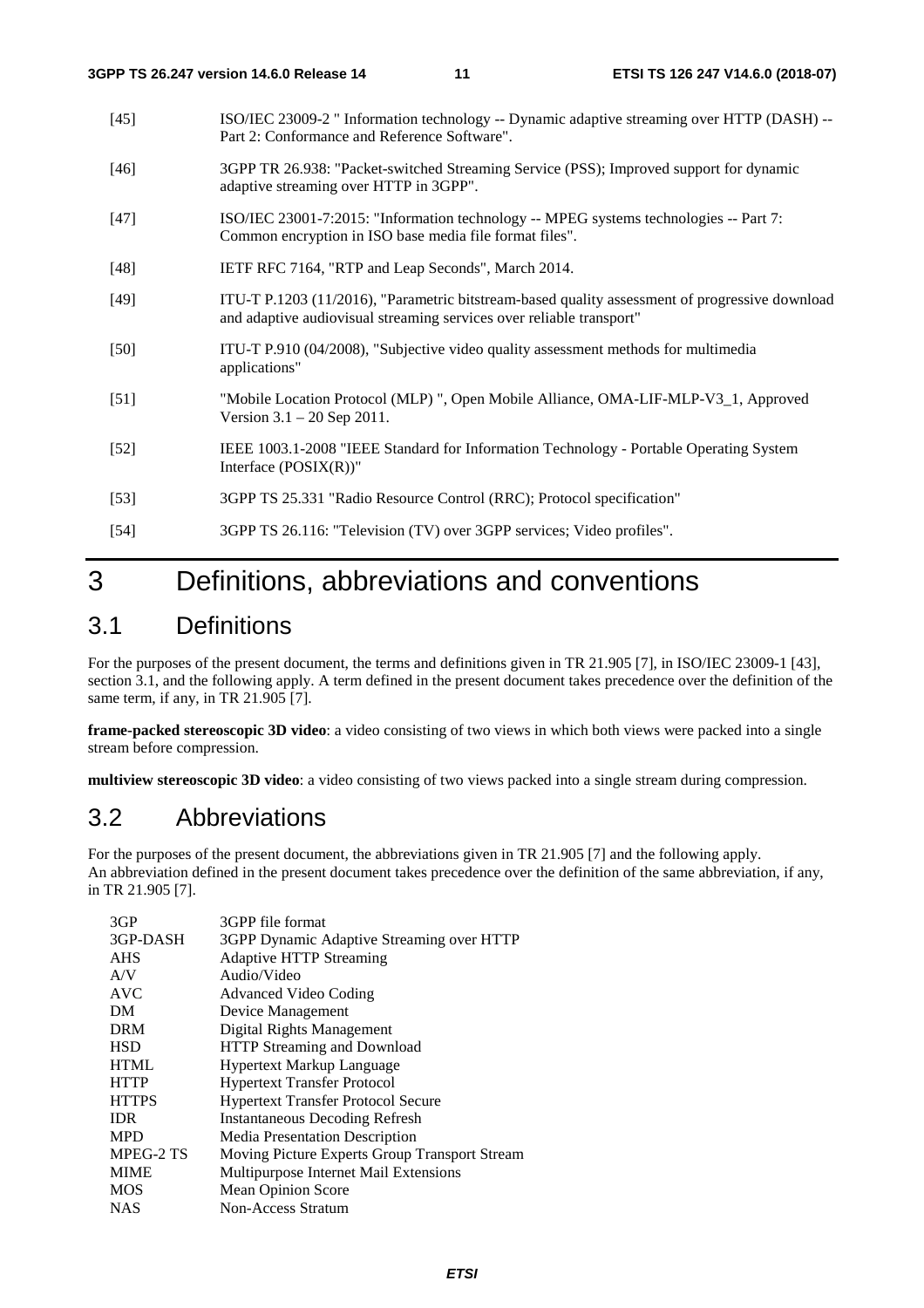| <b>OMA</b>  | Open Mobile Alliance                           |
|-------------|------------------------------------------------|
| <b>PDCF</b> | Packetized DRM Content Format                  |
| <b>PSS</b>  | Packet-switched Streaming Service              |
| <b>OMC</b>  | <b>QoE</b> Measurement Collection              |
| OoE         | Quality-of-Experience                          |
| <b>RFC</b>  | <b>Request For Comments</b>                    |
| <b>RRC</b>  | Radio Resource Control                         |
| <b>RTP</b>  | Real-time Transport Protocol                   |
| <b>SMIL</b> | Synchronised Multimedia Integration Language   |
| <b>TLS</b>  | <b>Transport Layer Security</b>                |
| URI         | Uniform Resource Identifier                    |
| <b>URL</b>  | Uniform Resource Locator                       |
| <b>URN</b>  | Uniform Resource Name                          |
| UTF-8       | Unicode Transformation Format (the 8-bit form) |
| <b>XML</b>  | eXtensible Markup Language                     |
|             |                                                |

## 3.3 Conventions

The naming conventions of ISO/IEC 23009-1 [43], clause 3.3 apply in this specification.

## 4 Overview

The present document specifies Progressive Download and Dynamic Adaptive Streaming over HTTP (3GP-DASH) for continuous media. The features are separated from the umbrella specification TS 26.234 [3] to differentiate from RTPbased streaming that is specified and maintained in TS 26.234. Services relying exclusively on these features may be deployed independently from RTP-based PSS servers, for example by using standard HTTP/1.1 servers for hosting the services.

The specification covers the following aspects:

- System Description: describes the relationship to the PSS architecture and refines the architecture, interfaces and protocols that are defined in this specification.
- Progressive Download over HTTP.
- 3GPP Dynamic Adaptive Streaming over HTTP (3GP-DASH) provides an overview of the architecture, the formats and the models that build the basis for 3GP-DASH. Also, 3GP-DASH Profiles provide identifiers and refers to a set of specific restrictions in this or other specifications.
- DASH Media Presentation describes the data model of a Media Presentation. It also provides an overview on elements and attributes that may be used to describe components and properties of a media presentation in a Media Presentation Description (MPD).
- DASH Usage of the 3GP file format defines how segments can be formed based on the 3GP file format.
- Quality-of-Experience for Progressive Download and 3GP-DASH.
- Normative annexes for MPD schema (Annex B), Descriptor Scheme Definitions (Annex C), OMA DM QoE Management Object (Annex F), File format extensions for 3GPP DASH support (Annex G) and MIME Type Registration for MPD (Annex H). - Informative annexes for Client Behaviour (Annex A), MPD Examples (Annex D), and Mapping MPD structure and semantics to SMIL (Annex E).

Note: Several of the Annexes refer partially or exclusively to ISO/IEC 23009-1 [43].

## 5 System Description

## 5.1 Overview

Progressive Download and Dynamic Adaptive Streaming over HTTP (3GP-DASH) enables to provide services to deliver continuous media content over Hypertext Transfer Protocol (HTTP) in a sense that all resources that compose the service are accessible through HTTP-URLs and the HTTP/1.1 protocol as specified in RFC 2616 [9] may be used to deliver the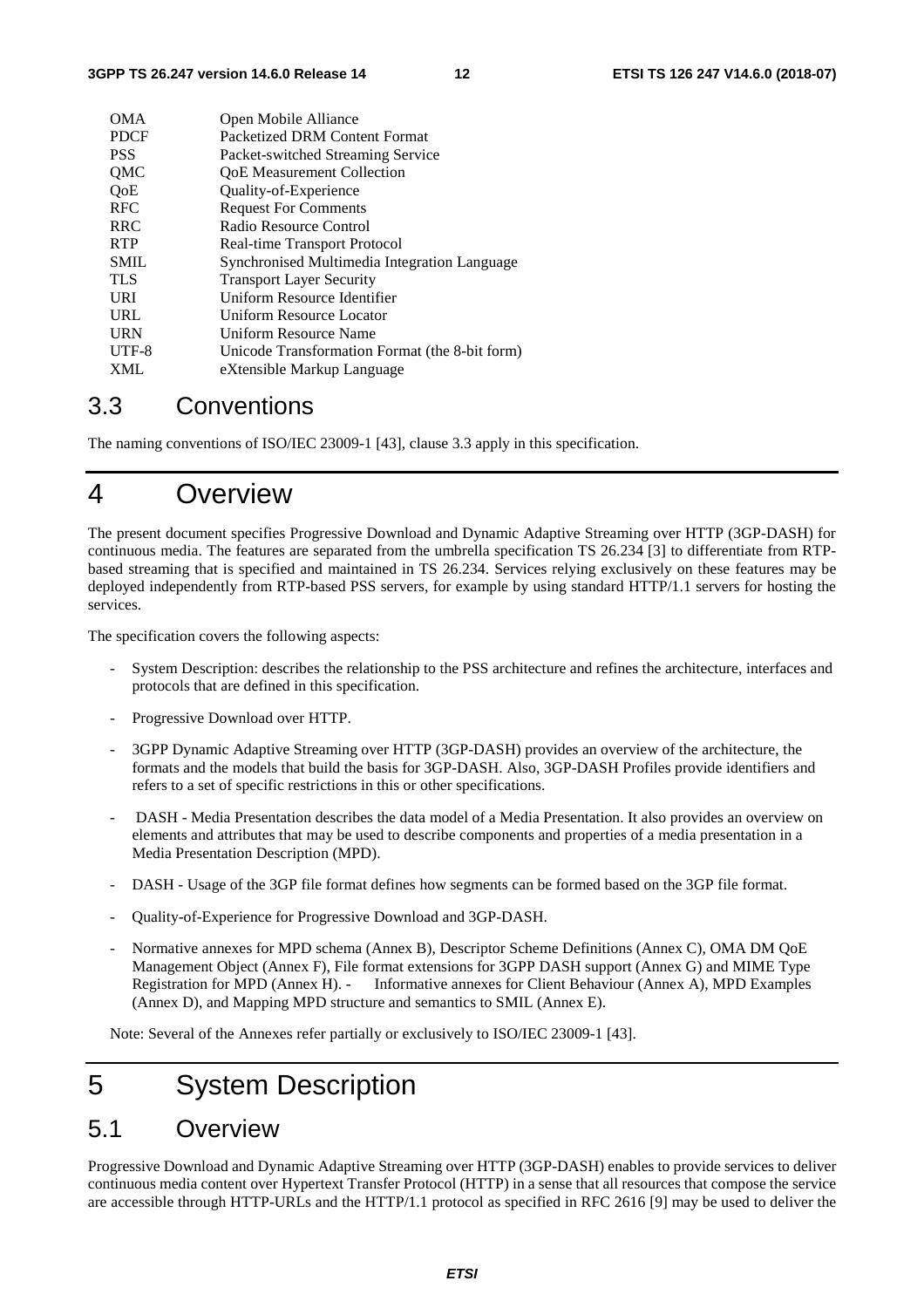metadata and media data composing the service. This enables that standard HTTP servers and standard HTTP caches can be used for hosting and distributing continuous media content. Figure 1 shows the architecture for services using progressive download and Figure 2 shows the architecture for services using 3GP-DASH.

The present document deals with the specification of interfaces between the Client and the Server. Specifically, it defines the formats that may be delivered exclusively over the HTTP interface to enable progressive download and streaming services.



**Figure 1: Architecture for Progressive Download over HTTP** 

Services using the features described in this specification may be deployed within PSS as specified in TS 26.233 [2] and TS 26.234 [3]. In this case the Progressive Download/3GP-DASH Server may be a sub-function of the PSS server and the Progressive Download/3GP-DASH client may be a sub-function of the PSS client.



**Figure 2: Architecture for 3GP-DASH** 

Services using the features defined in this specification may also be deployed independent of the PSS servers and clients. In this case the Progressive Download/3GP-DASH client shall support the formats and codecs according to this specification.

Access to services based on the features defined in the present document is introduced in clause 5.2.

The protocol support for services using the features defined in this specification is provided in clause 5.3.

Clients supporting progressive download-based services shall support the features and formats as specified in clause 6 of this specification.

Clients supporting 3GP-DASH shall support the features and formats as specified in clause 7 of this specification.

Clients supporting QoE Metrics and Reporting shall support the features as specified in clause 10 of this specification.

## 5.2 Service Access

Service access refers to the method by which a Client initially accesses the service. Service access for services based in the specification can be achieved e.g. by a Media Presentation Description or a URL to the media file.

The service access URL can be made available to a client in many different ways. Clients supporting services based on the features in this specification shall be able to access services that are provided through an HTTP-URL. However, it is out of the scope of this specification to mandate any specific mechanism. A preferred way may be to embed URLs for service establishment within HTML pages.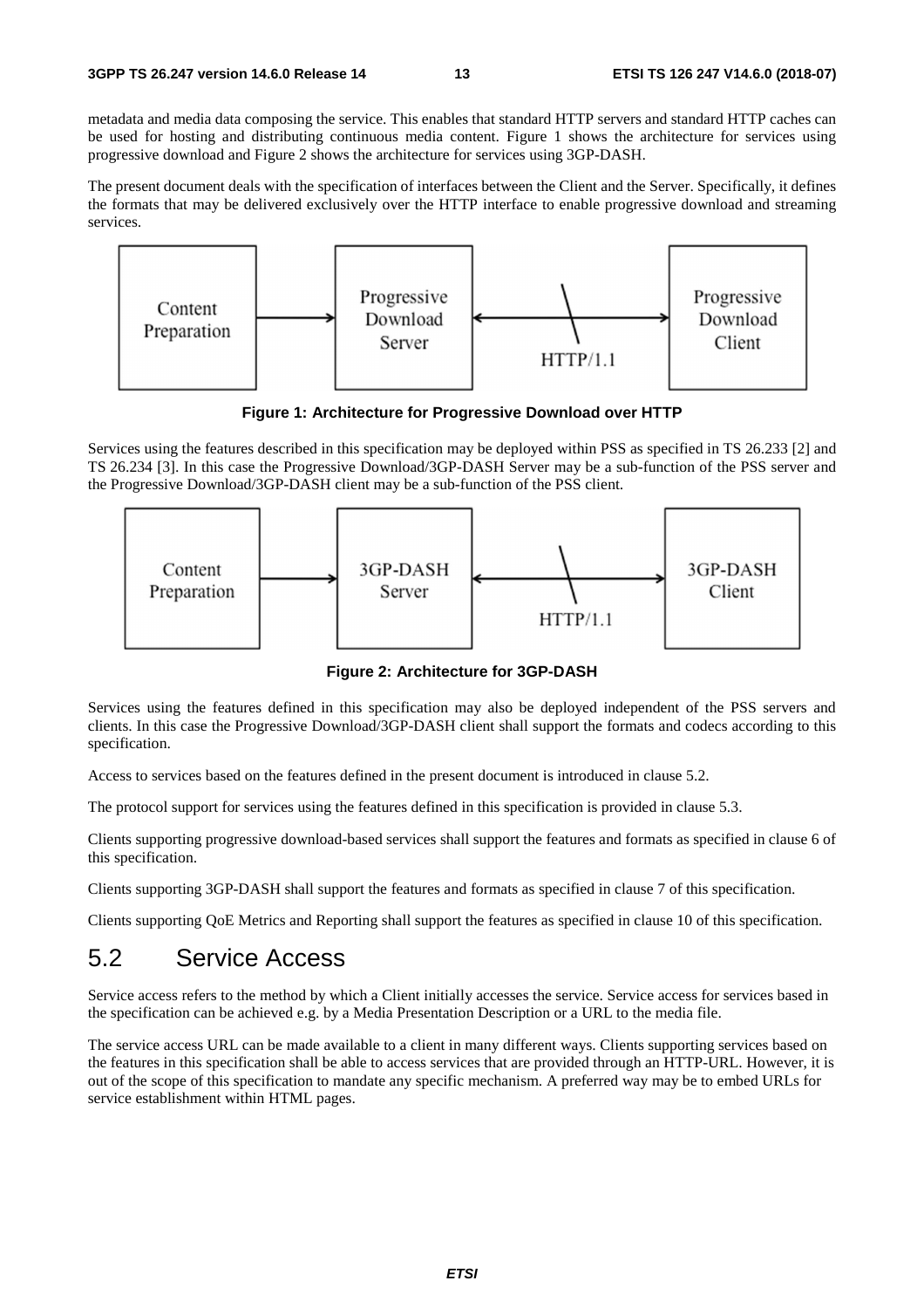## 5.3 Protocols

### 5.3.1 General

Progressive Download and 3GP-DASH clients shall comply with a *client* as specified in RFC 2616 [9]. The resource hosting the 3GP files and DASH Segments shall comply with a *server* as specified in RFC 2616 [9].

Progressive Download and 3GP-DASH clients should use the HTTP GET method or the HTTP partial GET method, as specified in RFC 2616 [9], clause 9.3, to access media offered at HTTP-URLs.

Figure 3 shows a protocol stack for services in the context of this specification. 3GP Files in progressive download as well as Segments based on the 3GPP File Format shall be accessible through HTTP.



**Figure 3: Overview of the protocols stack** 

Transport security in Progressive Download and Dynamic Adaptive Streaming over HTTP (3GP-DASH) is achieved using the HTTPS (Hypertext Transfer Protocol Secure) specified in RFC 2818 [12] and TLS as specified in TLS profile of Annex E in TS 33.310 [23]. In case secure delivery is desired, HTTPS should be used to authenticate the server and to ensure secure transport of the content from server to client.

NOTE 1: The use of HTTPS for delivering Media Segments may inhibit caching at proxies and add overhead at the server and the client.

### 5.3.2 Partial File Handling

In certain cirumstances, for example in the case of MBMS download delivery of 3GP-DASH content, a file or segment may only be partially available on the HTTP server.

If the application, i.e. the 3GP file format client or the 3GP-DASH client supports the handling of partial files, it shall signal its capability using the partial-file-accept request defined in TS26.346 [42], clause 7.9.2.1, i.e. using the Accept header application/3gpp-partial in combination with e.g. an HTTP GET request. If the application uses a partial-file-accept request, then the application shall also be able to handle the request response as defined in TS26.346 [42], clause 7.9.2.2.

## 6 Progressive Download over HTTP

### 6.1 General

As an alternative to conventional streaming, a client may download, typically through HTTP, a media file that encapsulates continuous media and may play the media from the local storage. A PSS client shall support progressive download and playout of 3GP files [4] as specified in the remainder of this clause.

The media file encapsulating the continuous media is accessed directly by issuing one or more HTTP GET or partial GET requests to the referenced media file. An example of a valid URL is http://example.com/morning\_news.3gp.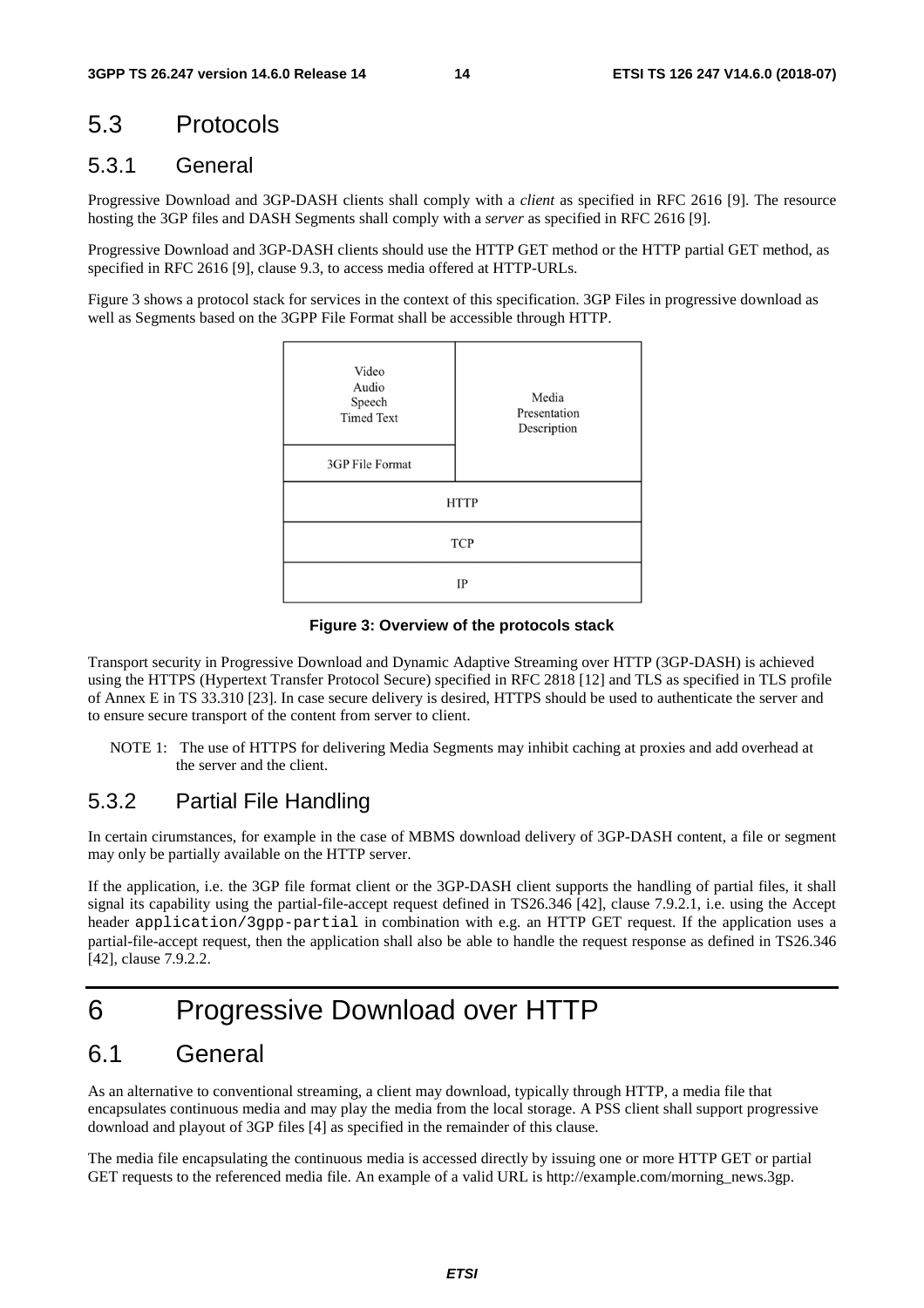## 6.2 Progressive Download

Progressive download uses normal HTTP download using HTTP GET or partial GET requests. The differences between regular download and Progressive Download are that 1) the content may be authored as progressively downloadable, and 2) the terminal recognises that the content is suitable for progressive download.

A client downloading continuous media may decide to start playout of the encapsulated media data before the download of the media file is completed.

## 6.3 3GPP File Format Profiles

The following profiles of the 3GPP file format in TS 26.244 [4] shall be supported by clients supporting Progressive Download over HTTP:

- Basic profile, and
- Progressive-download profile.

## 7 3GPP Dynamic Adaptive Streaming over HTTP

## 7.1 System Description

The 3GPP Dynamic Adaptive Streaming over HTTP (3GP-DASH) specified in this specification provides streaming services over HTTP. 3GP-DASH is a set of profiles of ISO/IEC 23009-1 [43], also known as MPEG-DASH, with some extensions. For this it specifies XML and binary formats that enable delivering content from standard HTTP servers to an HTTP-Streaming client and enables caching content by standard HTTP caches.

The specification for 3GP-DASH primarily defines two formats:

- 1) The Media Presentation Description (MPD) describes a *Media Presentation*, i.e. a bounded or unbounded presentation of media content. In particular, it defines formats to announce resource identifiers for *Segments* and to provide the context for these identified resources within a Media Presentation. For 3GP-DASH, the resource identifiers are exclusively HTTP-URLs possibly combined with a byte range.
- 2) The Segment formats specify the formats of the entity body of the HTTP response to an HTTP GET request or an HTTP partial GET request with the indicated byte range through HTTP/1.1 as defined in RFC 2616 [9] to a resource identified in the MPD. Segments typically contain efficiently coded media data and metadata according to or aligned with common media formats.

The MPD provides sufficient information for a client to provide a streaming service to the user by accessing the Segments through the protocol specified in the scheme of the defined resources, in the context of this specification exclusively HTTP/1.1. Such a client is referred to as a 3GP-DASH client in the remainder of the present document. However, this specification does not provide a normative definition for such a client. An informative client model to illustrate the formats defined in this specification is provided in section 7.2. An informative example client behaviour description is provided in Annex A of ISO/IEC 23009-1 [43].

Figure 7-1 shows an architecture in which the formats defined in this specification are typically used. Boxes with solid lines indicate devices that are mentioned in this specification as they host or process the formats defined in this specification whereas dashed boxes are conceptual or transparent. This specification deals with the definition of formats that are accessible on the interface to the 3GP-DASH client, indicated by the solid lines. Any other formats or interfaces are not in scope of this specification. In the considered deployment scenario, it is assumed that the 3GP-DASH client has access to an MPD. The MPD provides sufficient information for the 3GP-DASH client to provide a streaming service to the user by requesting Segments from an HTTP server and demultiplexing, decoding and rendering the included media streams.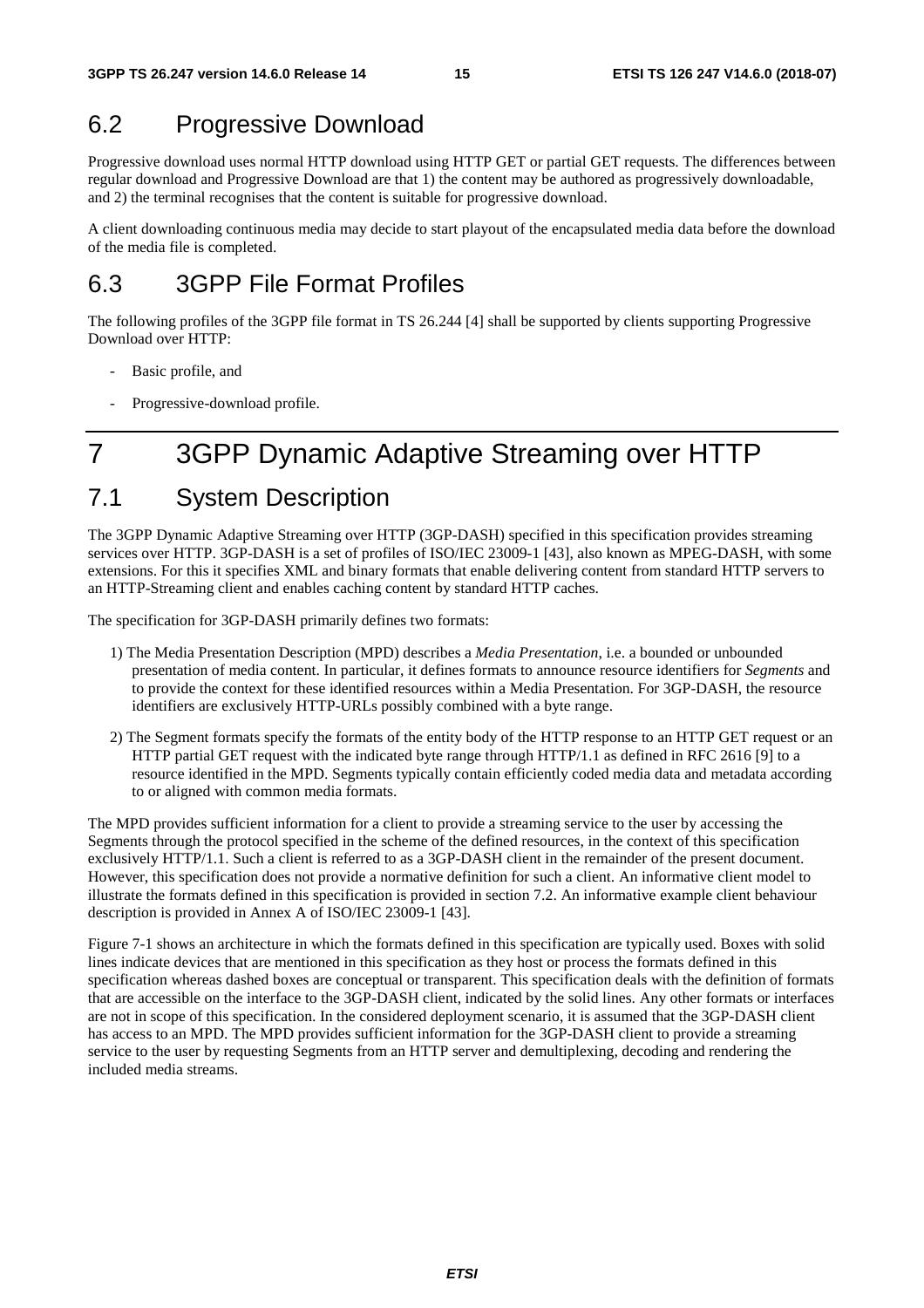

**Figure 7-1: System Architecture for 3GP-DASH** 

The normative aspects of 3GP-DASH formats are defined by

- the profiles defined in clause 7.3.
- the DASH Media Presentation as defined in clause 8.
- the usage of the 3GPP file format for DASH as defined in clause 9.

The clauses mentioned above may refer to normative aspects in clause 10 on Quality-of-Experience, normative Annexes B and H as well as ISO/IEC 23009-1 [43].

## 7.2 3GP-DASH Client Model

The design of the formats defined in this specification is based on the informative client model as shown in Figure 7-2. The figure illustrates the logical components of a conceptual 3GP-DASH client model. In this figure the 3GP-DASH Access Engine receives the Media Presentation Description (MPD), constructs and issues requests and receives Segments or parts of Segments. In the context of this standard, the output of the DASH Access Engine consists of media in container formats according to the ISO/IEC 14496-12 ISO Base Media File Format [11] and specifically the 3GP file format [4]. In addition, timing information is provided that maps the internal timing of the media to the time line of the Media Presentation.



**Figure 7-2: 3GP-DASH client Model** 

## 7.3 3GP-DASH Profiles

#### 7.3.1 General

Profiles of 3GP-DASH are defined so as to enable interoperability and the signaling of the use of features etc. A profile refers to a set of specific restrictions. Those restrictions might be on features of the MPD as defined in clause 8 of this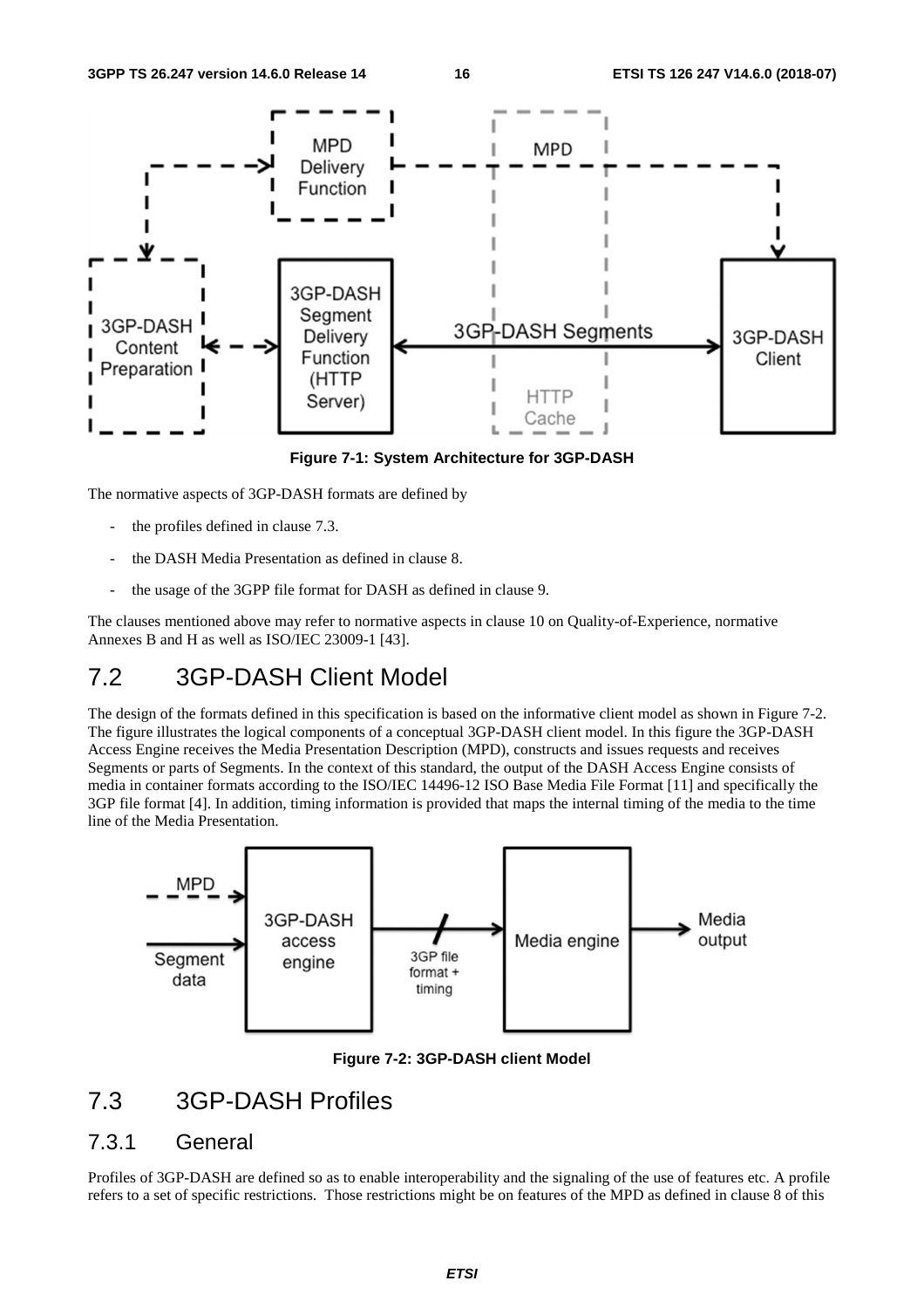specification, Segment formats as for example defined in clause 9 of this specification, usage of the network, codec(s) used, content protection formats, or on quantitative measures such as bit-rates, segment lengths, screen size, and so on. Profiles defined in this specification define restrictions on features of this specification, but may additionally impose restrictions on other aspects of media delivery.

NOTE A profile can also be understood as permission for 3GP-DASH clients that only implement the features required by the profile to process the Media Presentation. However, as 3GP-DASH client operation is not specified normatively, it is also unspecified how a 3GP-DASH client conforms to a particular profile. Hence, profiles merely specify restrictions on MPD and Segments rather than DASH client behaviour.

For details on the use of profiles, refer to ISO/IEC 23009-1 [43], section 8.1.

### 7.3.2 3GPP Adaptive HTTP Streaming (Release-9 AHS)

Release-9 Adaptive HTTP Streaming as defined in TS 26.234 [3] Release-9, clause 12 is not a profile of this specification. Rel-9 AHS uses a different namespace

"urn:3GPP:ns:PSS:AdaptiveHTTPStreamingMPD:2009" and a different MIME type signalling "application/3gpp-ahs+xml" for the MPD. However, a Media Presentation may be defined such that segments complying with the segment formats in TS 26.234 [3] Release-9, clause 12, also comply with segment formats for this specification.

### 7.3.3 3GP-DASH Release-10 Profile

#### 7.3.3.1 Introduction

The 3GP-DASH Release-10 profile is identified by the URN "urn:3GPP:PSS:profile:DASH10".

This profile includes all features defined in the Release-10 version of this specification in clauses 7.3.6 (media codecs), 7.3.7 (content protection), 8 (Media Presentation Description), 9 (File Format) and 10 (QoE).The @mimeType attribute of each Representation shall be provided according to RFC4337. Additional parameters may be added according to RFC6381 [26].

#### 7.3.4 3GP-DASH Release 11 multiview stereoscopic 3D video profile

The 3GP-DASH Release 11 multiview stereoscopic 3D video profile is identified by the URN "urn:3GPP:PSS:profile:DASH11:MS3D".

The @mimeType attribute of each Representation shall be provided according to RFC4337. Additional parameters may be added according to RFC6381 [26].

This profile includes all features defined in clauses 7.3.7, 8, 9 and 10.

Clients that support 3GP-DASH Release 11 multiview stereoscopic 3D video profile shall support multiview stereoscopic 3D video as specified in clause 7.4 of TS 26.234 [3]. For any other particular continuous media type, the corresponding media decoders are specified in TS 26.234 [3], clause 7.2 for speech, 7.3 for audio, 7.4 for video, 7.9 for timed text and 7.11 for timed graphics. Additionally, the following contraints apply for multiview stereoscopic 3D video bitstreams, if present in a media presentation:

The DASH multiple views scheme as defined in 5.8.5.6 of ISO/IEC 23009-1 [43] shall be used in the MPD.

One of the following shall be true:

- The base view of the stereoscopic multiview bitstream shall be a complementary representation and the nonbase view of the bitstream shall be a dependent representation. The @dependencyId attribute as specified in 5.3.5.2 of ISO/IEC 23009-1 [43] shall be used to indicate the complementary and dependent representations.
- The base view and the non-base view of the stereoscopic multiview bitstream shall reside in the same representation. The SubRepresentation element shall be used for the representation, and the base view and the non-base view shall form separate sub-representations. The @level and @dependencyLevel attributes within the SubRepresentation element shall be used. The Level Assignment box shall be used. For each leaf segment index, that is, each Segment Index box that indexes only subsegments but not other Segment index boxes, there shall be exactly one Subsegment Index box.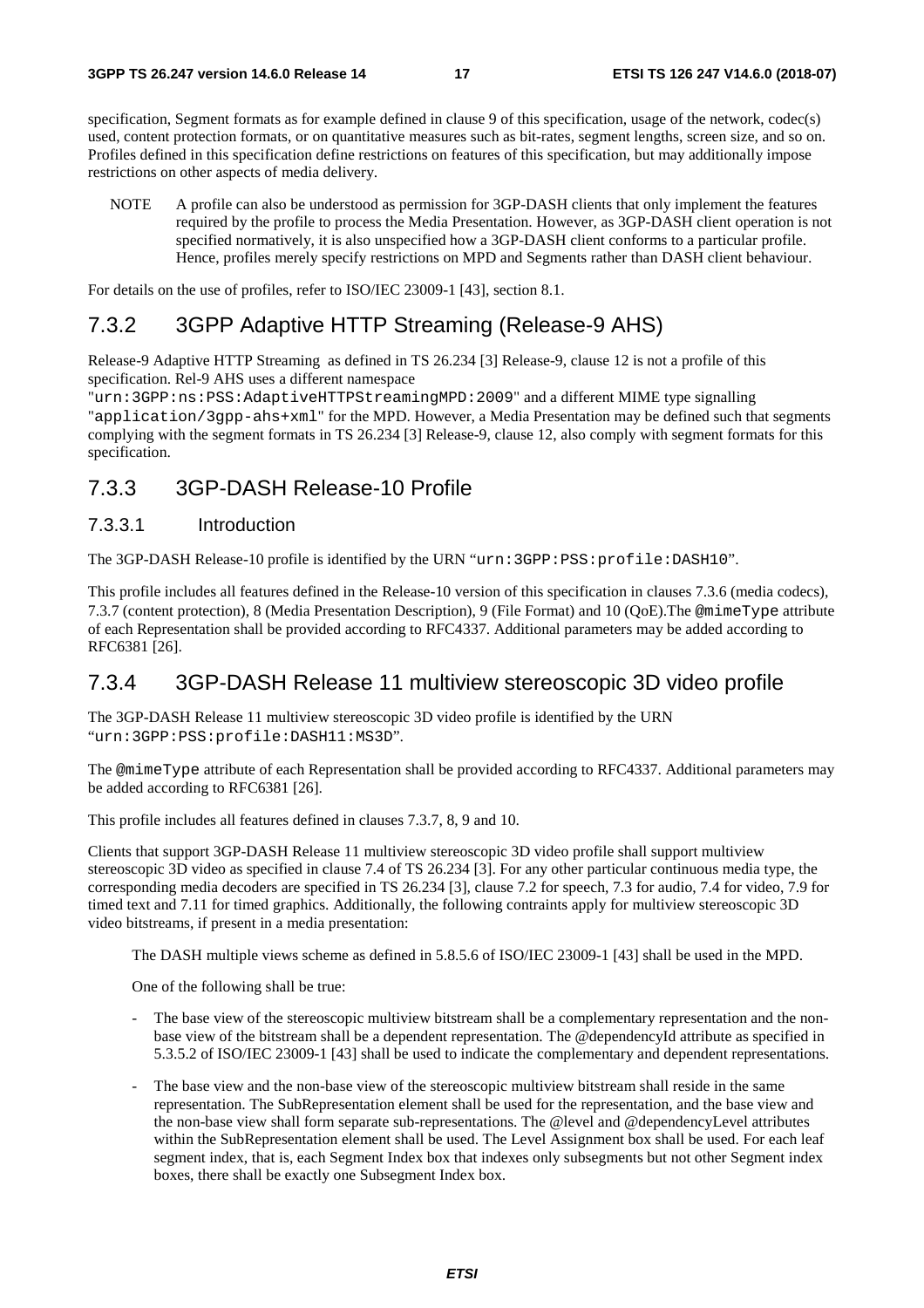### 7.3.5 3GP-DASH Release 11 frame-packed stereoscopic 3D video profile

The 3GP-DASH Release 11 frame-packed stereoscopic 3D video profile is identified by the URN "urn:3GPP:PSS:profile:DASH11:FPS3D".

The @mimeType attribute of each Representation shall be provided according to RFC4337. Additional parameters may be added according to RFC6381 [26].

This profile includes all features defined in clauses 7.3.7, 8, 9 and 10.

Clients that support 3GP-DASH Release 11 frame-packed stereoscopic 3D video profile shall support frame-packed stereoscopic 3D video as specified in clause 7.4 of TS 26.234 [3]. For any other particular continuous media type, the corresponding media decoders are specified in TS 26.234 [3], clause 7.2 for speech, 7.3 for audio, 7.4 for video, 7.9 for timed text and 7.11 for timed graphics. Additionally, the following contraints apply for frame-packed stereoscopic 3D video bitstreams, if present in a media presentation:

The FramePacking element as defined in clause 8.4.3.2 shall be used in the MPD.

#### 7.3.6 Media Codecs

For 3GP-DASH clients supporting a particular continuous media type, media decoders are specified in TS 26.234 [3], clause 7.2 for speech, 7.3 for audio, 7.4 for video, 7.9 for timed text and 7.11 for timed graphics.

NOTE: If 3GP-DASH formatted content is delivered outside the scope of this specification, additional constraints may apply on which media codecs can be used. For example, TS26.346 [42] defines further restrictions when delivered over MBMS.

### 7.3.7 Content Protection

3GP-DASH clients content protection may support OMA DRM 2.0 [15] or OMA DRM 2.1 [16]. Other content protection schemes may be supported. The ContentProtection element in the MPD should be used to convey content protection information.

When using OMA DRM V2.0 or OMA DRM V2.1 scheme for content protection, the non-streamable Packetized DRM Content Format (PDCF) shall be used. An OMA-DRM encrypted Representation shall include the brand "opf2". OMA-DRM [15] [16] defines the procedures for acquiring the Rights Object from the Rights Issuer to decrypt PDCF protected content. The scheme is identified by a **ContentProtection**@schemeIdUri set to "urn:mpeg:dash:mp4protection" and the **ContentProtection**@value shall include the version number; it starts with "odkm", which is the scheme\_type contained in the Scheme Type Box of the PDCF file, followed by a ":" and the scheme version from the Scheme Type Box of the PDCF file, encoded as up to 8 hexadecimal digits, where the leading '0's may be omitted. For example, for OMA DRM2.0 the value could be "odkm:200".

### 7.3.8 Partial File Handling

3GP-DASH clients should support partial-file-accept requests and partial file responses as defined in clause 5.3.2. If 3GP-DASH clients support partial file handling they shall use partial-file-accept requests as defined in TS26.346 [42], clause 7.9.2.1.

Without excluding other response options, as a response to a partial-file-accept request using a regular HTTP GET request a 3GP-DASH client may typically receive one of the following responses:

- 1) 200 OK with Content-Type set to the Media Type of the requested object
- 2) 200 OK with the Content-Type set to application/3gpp-partial and the message format according to the definition in clause 7.9.2.2 of TS26.346 [42].
- 3) 416 Requested Range Not Satisfiable with the additional information according to the definition in clause 7.9.2.2 of TS26.346 [42].
- 4) 404 Not Found

Case 1 is the regular response.

Guidelines for handling request responses according to case 4 from above are provided in Annex A.7.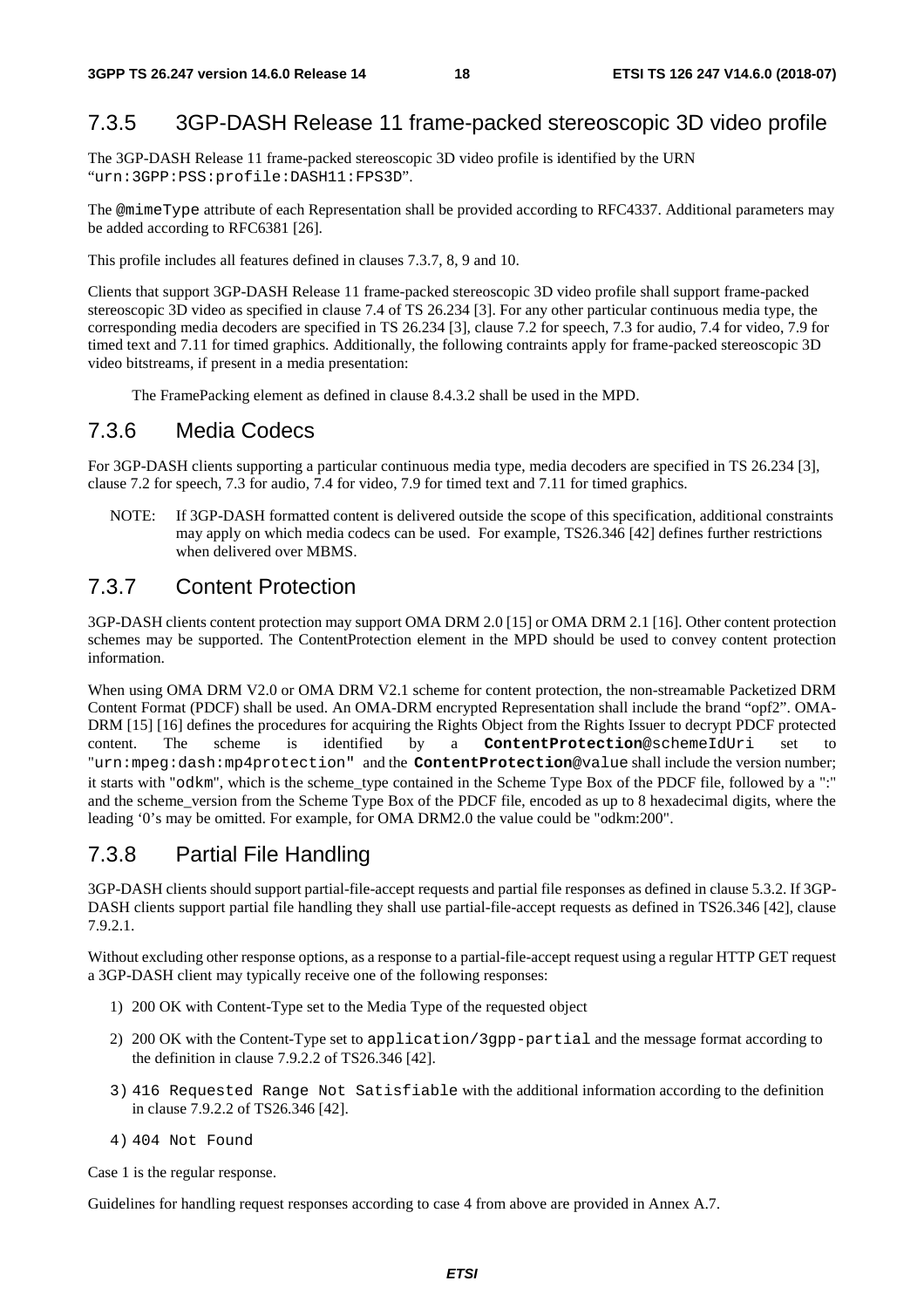Guidelines for handling request responses 2 and 3 from above are provided in Annex A.9.

## 7.3.9 3GP-DASH Enhanced Interoperability Point

The 3GP-DASH Enhanced interoperability point (IOP) is identified by the URN "urn:3GPP:PSS:iop:DASHenhanced".

This interoperability point includes all features defined in the Release-13 version of this specification in clauses 7.3.6 (media codecs), 7.3.7 (content protection), 8 (Media Presentation Description), 9 (File Format), 10 (QoE), 11 (simple live) and 12 (ad insertion).

A DASH client conforms to the IOP by supporting at least the following features:

- All DASH-related features as defined in clause.8 of this document.
- The file format related aspects defined in clause 9 of this document.
- The QoE related aspects defined in clause 10 of this document.
- The requirements and guidelines in clause 11 for simple live operation.
- The requirements and guidelines in clause 12 for server-based ad insertion.
- The following additional requirements:
	- Segment formats are based on ISO BMFF with fragmented movie files, i.e. (Sub)Segments are encoded as movie fragments containing a track fragment as defined in ISO/IEC 14496-12, plus the following constraints to make each movie fragment independently decodable:
		- Default parameters and flags shall be stored in movie fragments ('t fhd' or 'trun' box) and not track headers ('trex' box)
		- The 'moof' boxes shall not use external data references, the flag 'default-base-is-moof' shall also be set (aka movie-fragment relative addressing) and data-offset shall be used, i.e. basedata-offset-present shall not be used (follows ISO/IEC 23009-1).
	- Withing each Adaptation Set the following applies
		- Fragmented movie files are used for encapsulation of media data
		- (Sub)Segments are aligned to enable seamless switching
	- The following additional restrictions are applied.
		- IDR-like SAPs (i.e., SAPs type 2 or below) at the start of each (Sub)Segment for simple switching.
		- Segments should have almost equal duration.
		- only non-multiplexed Representations should be used, i.e. each Representation only contains a single media component.
	- Addressing schemes are restricted to
		- templates with number-based addressing
		- Subsegments with Segment Index. In this case either the @indexRange attribute shall be present or the **RepresentationIndex** element shall be present. Only a single sidx box shall be present.
	- For DRM purposes, suitable DRM may be used together with common encryption as defined in ISO/IEC 23001-7 [47]. If used, only the AES-128 CTR mode shall be used. No specific requirements on a specific DRM system are added.

Content shall only be authored claiming conformance to this IOP if such a client can properly play the content. In addition, the content shall follow the mandatory aspects and should take into account the recommendations and guidelines for content authoring documented in clauses 7.3.6 (media codecs), 7.3.7 (content protection), 8 (Media Presentation Description), 9 (File Format), 10 (QoE), 11 (simple live) and 12 (ad insertion).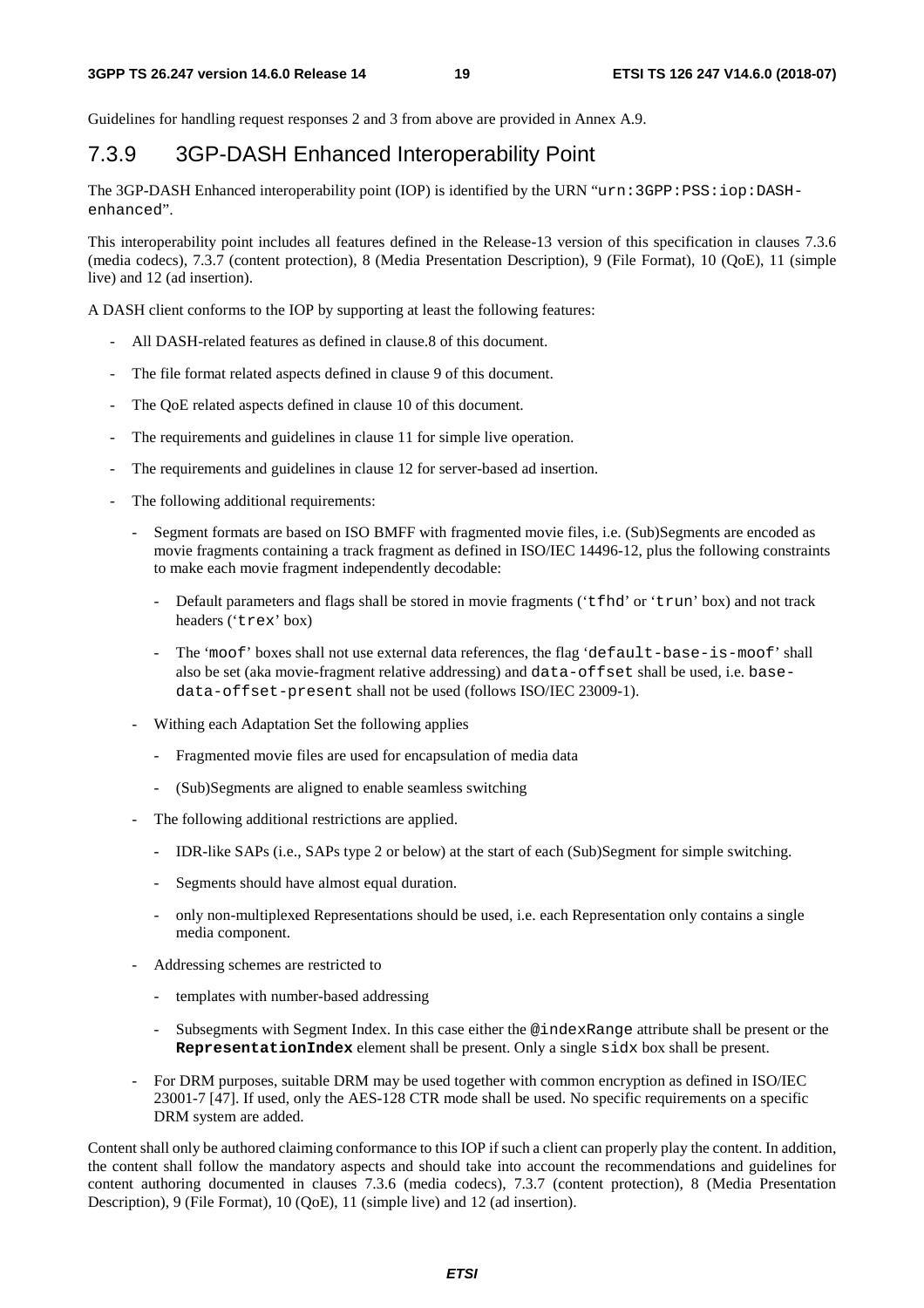The @mimeType attribute of each Representation shall be provided according to RFC4337. Additional parameters may be added according to RFC6381 [26].

### 7.3.10 DASH in TeleVision (TV) over 3GPP Services

If used for TeleVision (TV) over 3GPP Services, 3GP-DASH clients shall support the DASH features defined in clause 5 of TS 26.116 [54].

## 8 DASH - Media Presentation

## 8.1 Introduction

MPEG had initiated a standardization process to provide specifications to enable scalable and flexible video distribution that addresses fixed and mobile networks. The work had been in close coordination with a parallel effort in 3GPP such that the two standards are aligned for broad industry support across different access networks. 3GPP's Release-9 specification on Adaptive HTTP Streaming (AHS) [3], section 12 completed in 2010 served as a baseline for MPEG's DASH [43] (MPEG-DASH) as well as for 3GP DASH specification in this document.

In addition to the format specification, MPEG provides additional supporting material as part of MPEG-DASH, namely:

- ISO/IEC 23009-2: Conformance and Reference software [44]
- ISO/IEC 23009-3: Implementation and Deployment Guidelines [45]

Due to the close coordination in the development, 3GP-DASH can be viewed as a set of profiles of MPEG-DASH, MPEG DASH for the segment format uses the ISO base media file format [7]. In 3GPP, compatibility is achieved with the 3GP file format [5].Dynamic Adaptive Streaming over HTTP (DASH) [43] specifies XML and binary formats that enable delivery of media content from standard HTTP servers to HTTP clients and enable caching of content by standard HTTP caches.

ISO/IEC 23009-1 [43] primarily defines two formats:

- ⎯ The Media Presentation Description (MPD) describes a *Media Presentation*, i.e. a bounded or unbounded presentation of media content. In particular, it defines formats to announce resource identifiers for *Segments* and to provide the context for these identified resources within a Media Presentation. These resource identifiers are HTTP-URLs possibly combined with a byte range.
- The Segment formats specify the formats of the entity body of the HTTP response to an HTTP GET request or a partial HTTP GET with the indicated byte range using HTTP/1.1 as defined in RFC 2616 to a resource identified in the MPD. Segments typically contain efficiently coded media data and metadata conforming to or at least closely aligned with common media formats.

For more details on DASH System description, please refer to ISO/IEC 23009-1 [43], clause 4.1.

For more details on DASH Client model, please refer to ISO/IEC 23009-1 [43], clause 4.2.

For more details on DASH Data model overview, please refer to ISO/IEC 23009-1 [43], clause 4.3.

For more details on DASH Media Stream and Representation properties, please refer to ISO/IEC 23009-1 [43], clause 4.5.

The format of the Media Presentation Description in 3GP-DASH is defined in clause 8.2.

The format of the Segments in 3GP-DASH is defined in section 9.

#### **Figure 8.1: Void**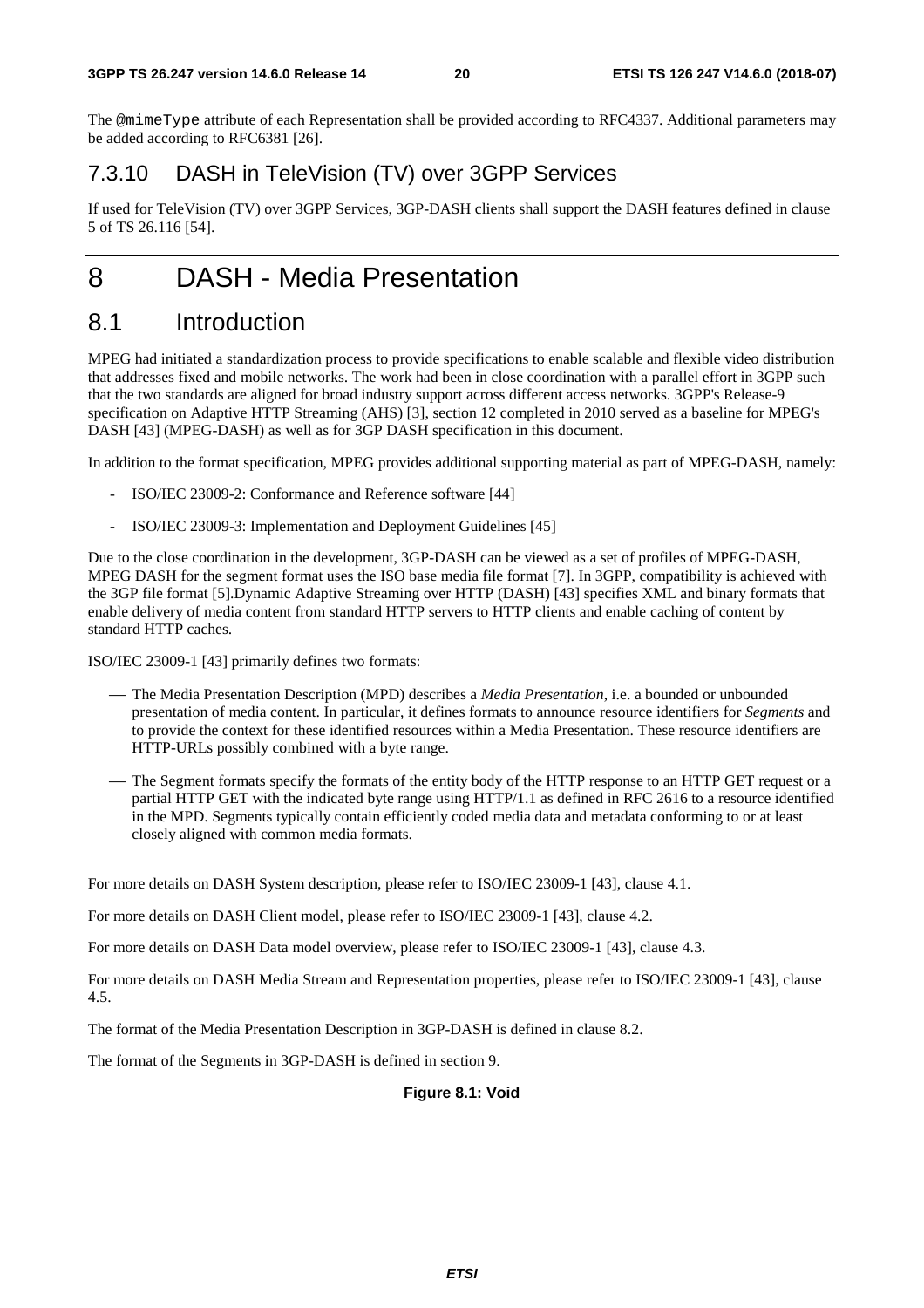## 8.2 Media Presentation Description

### 8.2.1 General

The Media Presentation Description shall conform to a DASH Media Presentation as defined in ISO/IEC 23009-1 [43], clause 5.2.Updates may also be done using MPD delta files as defined in clause 8.5.2. The MIME type of an MPD delta file is defined in Annex H.2.

### 8.2.2 Schema and 3GPP Extension

The overview of the XML schema of the MPD is provided in below. Specific types, elements and attributes are introduced in the remainder of this clause. The complete MPD schema is provided in Annex B of this specification. In case of any inconsistencies the schema in Annex B takes precedence over the XML-syntax snippets provided in this clause. For the normative schema refer to the schema in Annex B.

The main schema is provided in Table 8-1 with the namespace "urn:mpeg:dash:schema:mpd:2011". The 3GPP extension namespace is provided in Table 8-2 with namespace "urn:3GPP:ns:DASH:MPD-ext:2011". An extension schema for 3GPP in the context of the specification is referred to as "3gpp-2011.xsd". Elements and attributes in the extension namespace are preceded with "x3gpp:" throughout this document.

The MPD shall be authored such that, after unrecognized XML attributes or elements are removed, the result is a valid XML document formatted according to the XML schema provided in Annex B and that complies with this specification. Namespaces may be used to extend functionalities. Therefore, all extended elements and attributes added to a **Representation** in particular shall be such that they can be safely ignored by 3GP-DASH clients.

NOTE 1: Based on this if DASH clients remove all XML attributes and elements from the MPD in the DASH namespace (urn:mpeg:dash:schema:mpd:2011) and in other namespaces that are not in the XML schema documented in Annex B, the MPD results in a valid XML document which complies with this specification. The DASH client can use such a resulting MPD for presentation of a conforming Media Presentation.

Example for valid MPDs are provided in Annex D.



```
<?xml version="1.0"?>
<xs:schema targetNamespace="urn:mpeg:dash:schema:mpd:2011" 
    attributeFormDefault="unqualified" elementFormDefault="qualified" 
    xmlns:xs="http://www.w3.org/2001/XMLSchema" 
    xmlns:xlink="http://www.w3.org/1999/xlink" 
    xmlns:x3gpp="urn:3GPP:ns:DASH:MPD-ext:2011" 
     xmlns="urn:mpeg:dash:schema:mpd:2011">
    <xs:annotation>
         <xs:appinfo>Media Presentation Description</xs:appinfo>
    </xs:annotation>
    <xs:import namespace="http://www.w3.org/1999/xlink" schemaLocation="xlink.xsd"/> 
    <xs:import namespace="urn:3GPP:ns:DASH:MPD-ext:2011" schemaLocation="3gpp-2011.xsd"/>
    <!-- MPD: main element -->
    <xs:element name="MPD" type="MPDtype"/> 
     ... 
</xs:schema>
```
#### **Table 8-2: Overview of XML schema for 3GPP MPD extensions**

```
<?xml version="1.0"?>
<xs:schema targetNamespace="urn:3GPP:ns:DASH:MPD-ext:2011" 
    attributeFormDefault="unqualified" elementFormDefault="qualified" 
    xmlns:xs="http://www.w3.org/2001/XMLSchema" 
     xmlns="urn:3GPP:ns:DASH:MPD-ext:2011"> 
    <xs:annotation>
         <xs:appinfo>Extensions to Media Presentation Description for 3GPP</xs:appinfo>
    </xs:annotation>
     ...
```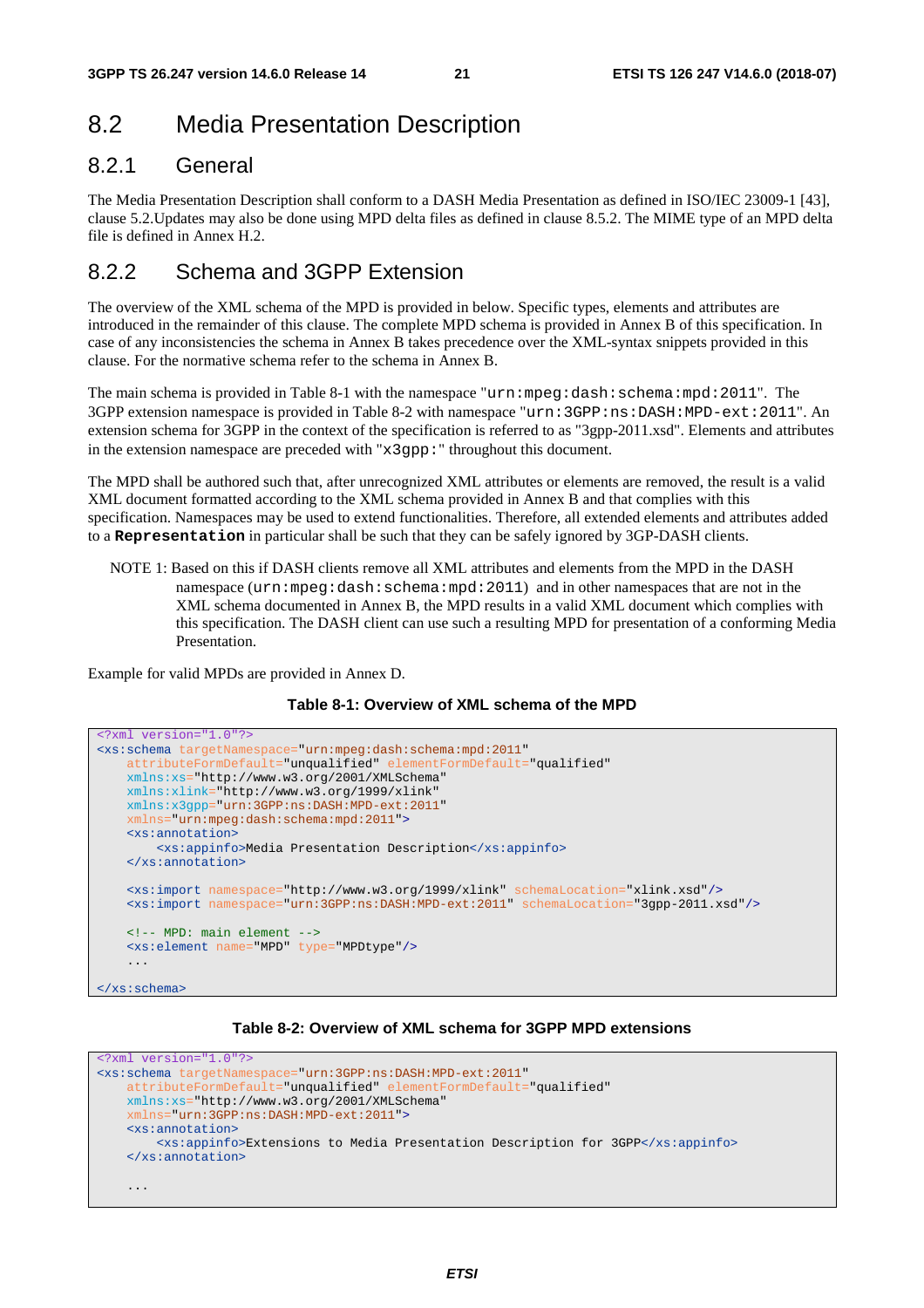</xs:schema>

- 8.2.3 (void)
- 8.2.4 (void)

### 8.3 MPD Assembly

3GP-DASH inherits the ability from ISO/IEC 23009-1 [43] to enable to distribute an MPD not as a fully contained document, but to assemble the document by dereferencing certain links by using subset of W3C XLINK [20].

An MPD in 3GP DASH may reference a *remote element entities* from within a local MPD as defined in ISO/IEC 23009-1 [43], clause 5.5.

## 8.4 Hierarchical Data Model

#### 8.4.1 General

A Media Presentation is described in the **MPD** element that is contained in an MPD document formatted as defined in clause 8.2.

A Media Presentation consists of:

- A sequence of one or more Periods described in 8.4.2.
- Each Period contains one or more Adaptation Sets that itself contains one or more Representations as described in clause 8.4.3. Clause 8.4.3 also defines media content components and Sub-Representations.
- Each Representation consists of one or more Segments. Segment Information is introduced in clause 8.4.4. Segments contain media data and/or metadata to access, decode and present the included media content.

Beyond the mandatory elements and attributes in ISO/IEC 23009-1 [43], the **MPD** element used in 3GP-DASH may contain the following attributes and elements:

- **MPD**@id
- **MPD**@type
- **MPD**@availabilityStartTime
- **MPD**@availabilityEndTime
- **MPD**@mediaPresentationDuration
- **MPD**@minimumUpdatePeriod
- **MPD**@timeShiftBufferDepth
- **MPD**@suggestedPresentationDelay
- **MPD**@maxSegmentDuration
- **MPD**@maxSubsegmentDuration
- **MPD.ProgramInformation**
- **MPD.UTCTiming**
- **MPD.BaseURL**
- **MPD.x3gpp:DeltaSupport**
- **MPD.Location**
- **MPD.Metrics**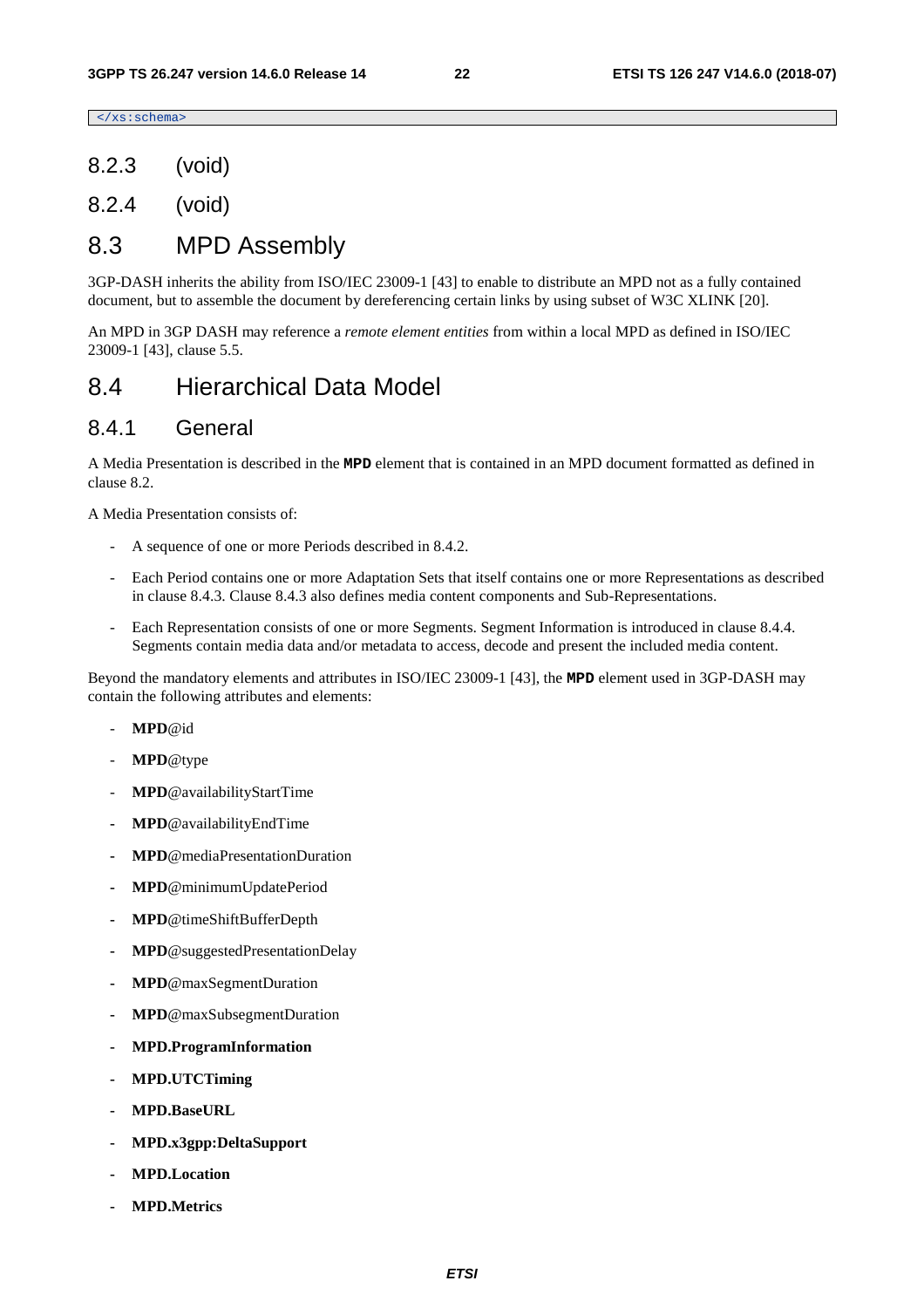#### **Table 8-5: Void**

#### **Table 8-6: Void**

#### 8.4.2 Period

#### 8.4.2.1 General

A Media Presentation consists of one or more Periods as defined in ISO/IEC 23009-1 [43], clause 5.3.2. A Period is defined by **Period** element in the **MPD** element.

Beyond the mandatory elements and attributes in ISO/IEC 23009-1 [43], the **Period** element used in 3GP-DASH may contain the following attributes and elements:

- **Period**@xlink:href
- **Period**@xlink:actuate
- **Period**@id
- **Period**@start
- **Period**@duration
- **Period**@bitstreamSwitching
- **Period.BaseURL**
- **Period.SegmentBase**
- **Period.SegmentList**
- **Period.SegmentTemplate**
- **Period.AdaptationSet**
- **Period.EventStream**
- **Period.AssetIdentifier**

#### **Table 8-7: Void**

#### **Table 8-8: Void**

#### 8.4.2.2 Content Offering with Multiple Periods

Note: This text was adopted for Amd.3 of ISO/IEC 23009-1 [43], which is not yet published. It is expected that the below text will be replaced with a reference to ISO/IEC 23009-1 once Amd.3 is published.

Content with multiple Periods may be created for different reasons, for example:

- to enable splicing of content, for example for ad insertion,
- to provide a synchronization point to avoid drift in segment numbering,
- to remove or add certain Representations in an Adaptation Set,
- to remove or add certain Adaptation Sets,
- to add or remove content offering on certain CDNs,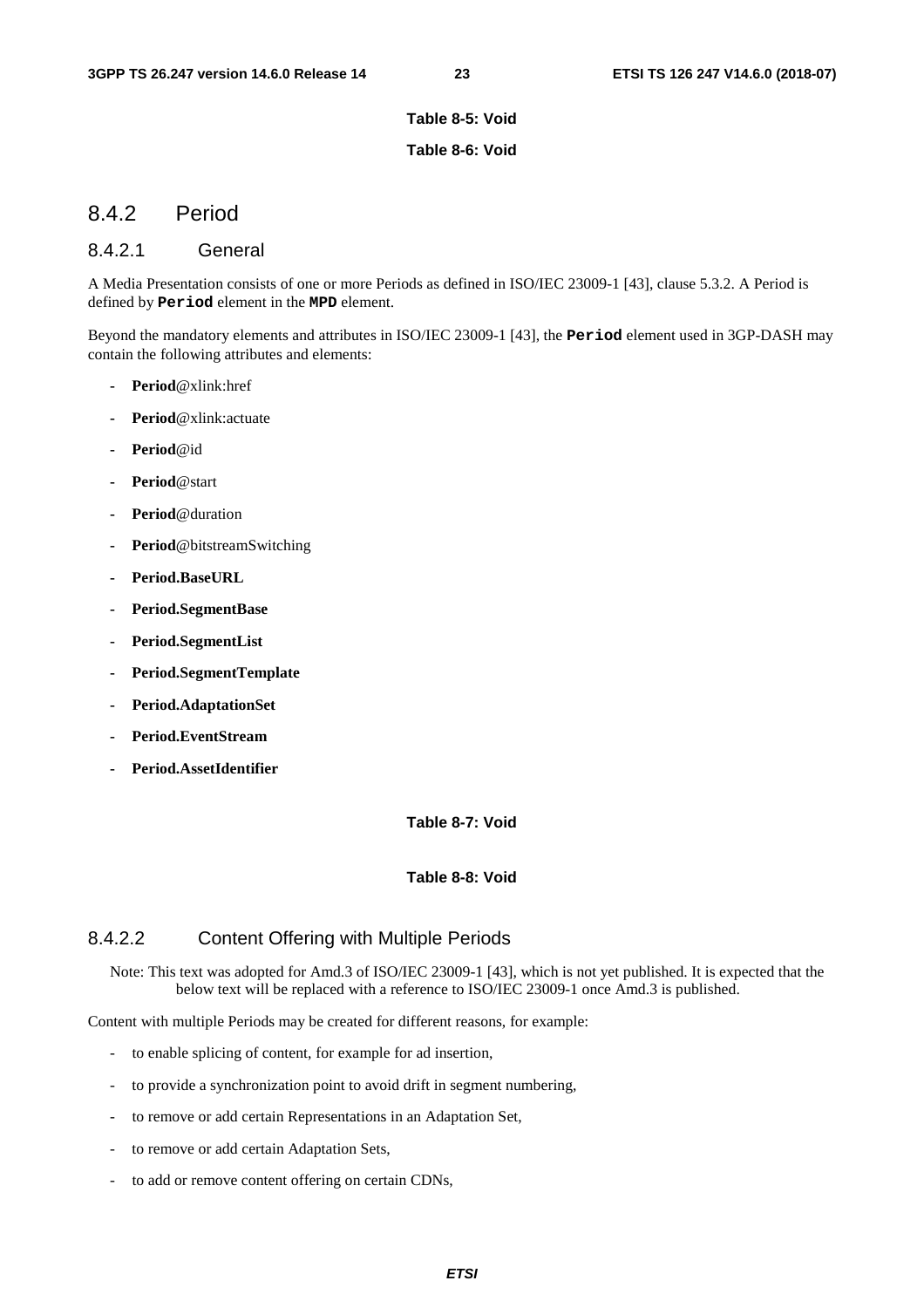to enable signalling of shorter segments, if produced by the encoder

Periods provide opportunities for resync, for ad insertion, for adding and removing Representations, but if they are not used or only used for minor changes, then continuous playout of the client is expected.

In certain circumstances the Media Presentation author offers content in the next Period that is a continuation of the content in the previous Period, possibly in the immediately following Period or in a later Period. The latter case applies for example after an advertisement Period had been inserted. The content provider may provide period-continuous Adaptation Sets as follows:

- The Adaptation Set identifiers are the same across two Periods.
- The sum of the value of the @presentationTimeOffset and the presentation duration of all Representations in one Adaptation Set are identical to the value of the @presentationTimeOffset of the associated Adaptation Set in the next Period.
- If Representations in both Adaptation Sets have the same value for  $\ddot{\varphi}$  id, then they sshould have functionally equivalent Initialization Segments, i.e. the Initialization Segment may be used to continue the play-out the Representation.

From a client perspective, at Period boundary typically no continuity in terms of content offering is ensured. The content may be offered with different codecs, language attributes, different protection and so on. The client should play the content continuously across Periods, but there may be implications in terms of implementation to provide fully continuous and seamless playout. It may be the case that at Period boundaries, the presentation engine needs to be reinitialised, for example due to changes in formats, codecs or other properties. This may result in a re-initialisation delay. Such a re-initialisation delay should be minimized.

If the client presents media components of a certain Adaptation Set in one Period, and if the following Period has an identical Adaptation Set identifier, then the client is suggested to continue playing the content in the associated Adaptation Set.

## 8.4.3 Adaptation Sets and Representations

### 8.4.3.1 Overview

Periods are further subdivided as follows:

- Each Period contains one or more groups. Groups consist of Adaptation Sets as described in clause 8.4.3.3.
- In case an Adaptation Set contains multiple media content components, then each media content component is described individually as defined in clause 8.4.3.6.
- Each Adaptation Set contains one or more Representations as described in clause 8.4.3.4.
- A Representation may contain one or more Sub-Representations as described in clause 8.4.3.5.
- Adaptation Sets, Representations and Sub-Representations share common attributes and elements that are described in clause 8.4.3.2.

### 8.4.3.2 Common Attributes and Elements

The elements **AdaptationSet, Representation** and **SubRepresentation** have assigned common attributes and elements.

Beyond the mandatory elements and attributes in ISO/IEC 23009-1 [43], the following common attributes and elements may be used in 3GP-DASH:

- @profiles
- $@$ width
- @height
- @frameRate
- @audioSamplingRate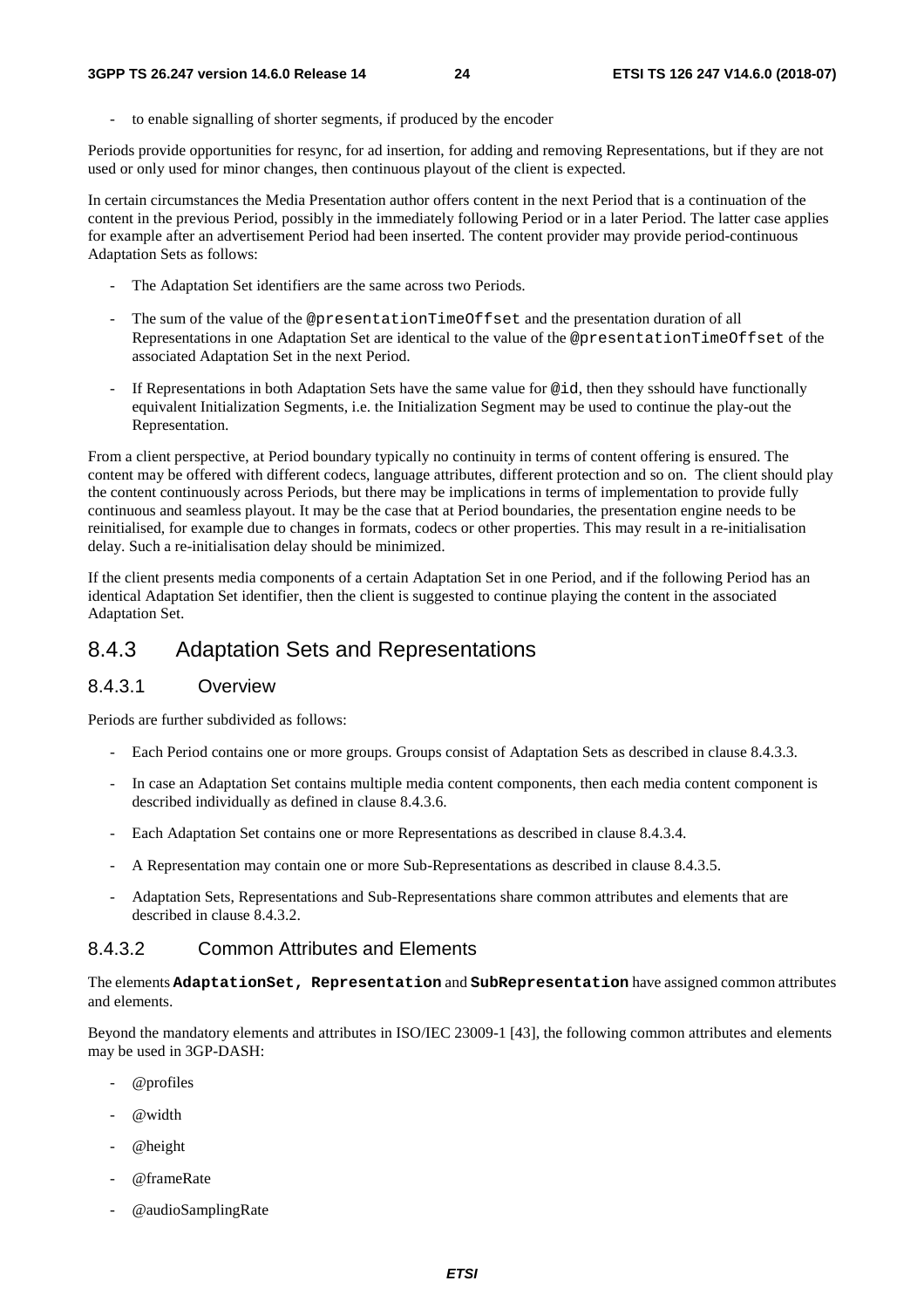- @mimeType
- @codecs
- @maximumSAPPeriod
- @startWithSAP
- @maxPlayoutRate
- @codingDependency
- **FramePacking**
- **AudioChannelConfiguration**
- **ContentProtection**
- **EssentialProperty**
- **SupplementalProperty**
- **InbandEventStream**

**Table 8-9: Void** 

**Table 8-10: Void** 

#### 8.4.3.3 Adaptation Set

An Adaptation Set is described by an **AdaptationSet** element. **AdaptationSet** elements are contained in a **Period** element. An Adaptation Set contains alternate Representations, i.e. only one Representation within an Adaptation Set is expected to be presented at a time. All Representations contained in one Adaptation Set represent the same media content components and therefore contain media streams that are considered to be perceptually equivalent.

The Adaptation Set shall conform to the definition in ISO/IEC 23009-1 [43], clause 5.3.3.

Beyond the mandatory elements and attributes in ISO/IEC 23009-1 [43], the **AdaptationSet** element used in 3GP-DASH may contain the following attributes and elements:

- $@x$ link:href
- @xlink:actuate
- $@id$
- @group
- *CommonAttributesElements*
- @lang
- @contentType
- @minBandwidth
- @maxBandwidth
- @minWidth
- @maxWidth
- @minHeight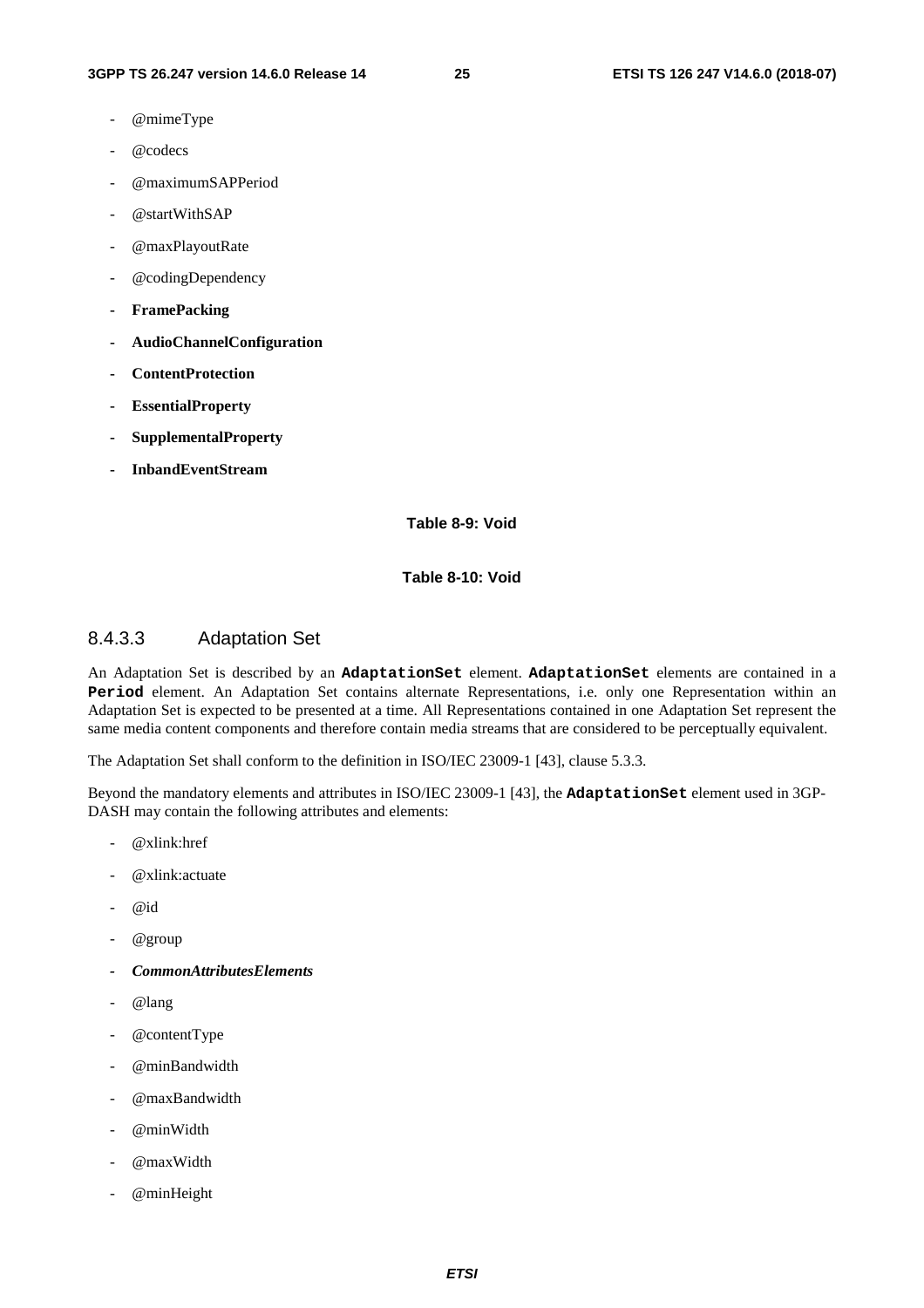- @maxHeight
- @minFrameRate
- @maxFrameRate
- @segmentAlignment
- @bitStreamSwitching
- @subsegmentAlignment
- @subsegmentStartsWithSAP
- **Accessibility**
- **Role**
- **Rating**
- **Viewpoint**
- **ContentComponent**
- **BaseURL**
- **SegmentBase**
- **SegmentList**
- **SegmentTemplate**
- **Representation**

**Table 8-11: Void** 

**Table 8-12: Void** 

#### 8.4.3.4 Representation

Representations are described by the **Representation** element. **Representation** elements are contained in an **AdaptationSet** element.

A Representation is one of the alternative choices of the complete set or subset of media content components comprising the media content during the defined Period.

A Representation shall conform to the definition in ISO/IEC 23009-1 [43], clause 5.3.4.

Beyond the mandatory elements and attributes in ISO/IEC 23009-1 [43], the **Representation** element used in 3GP-DASH may contain the following attributes and elements:

- Representation@qualityRanking
- Representation@mediaStreamStructureId
- Representation.CommonAttributesElements
- Representation.BaseURL
- Representation.SubRepresentation
- Representation.SegmentBase
- Representation.SegmentList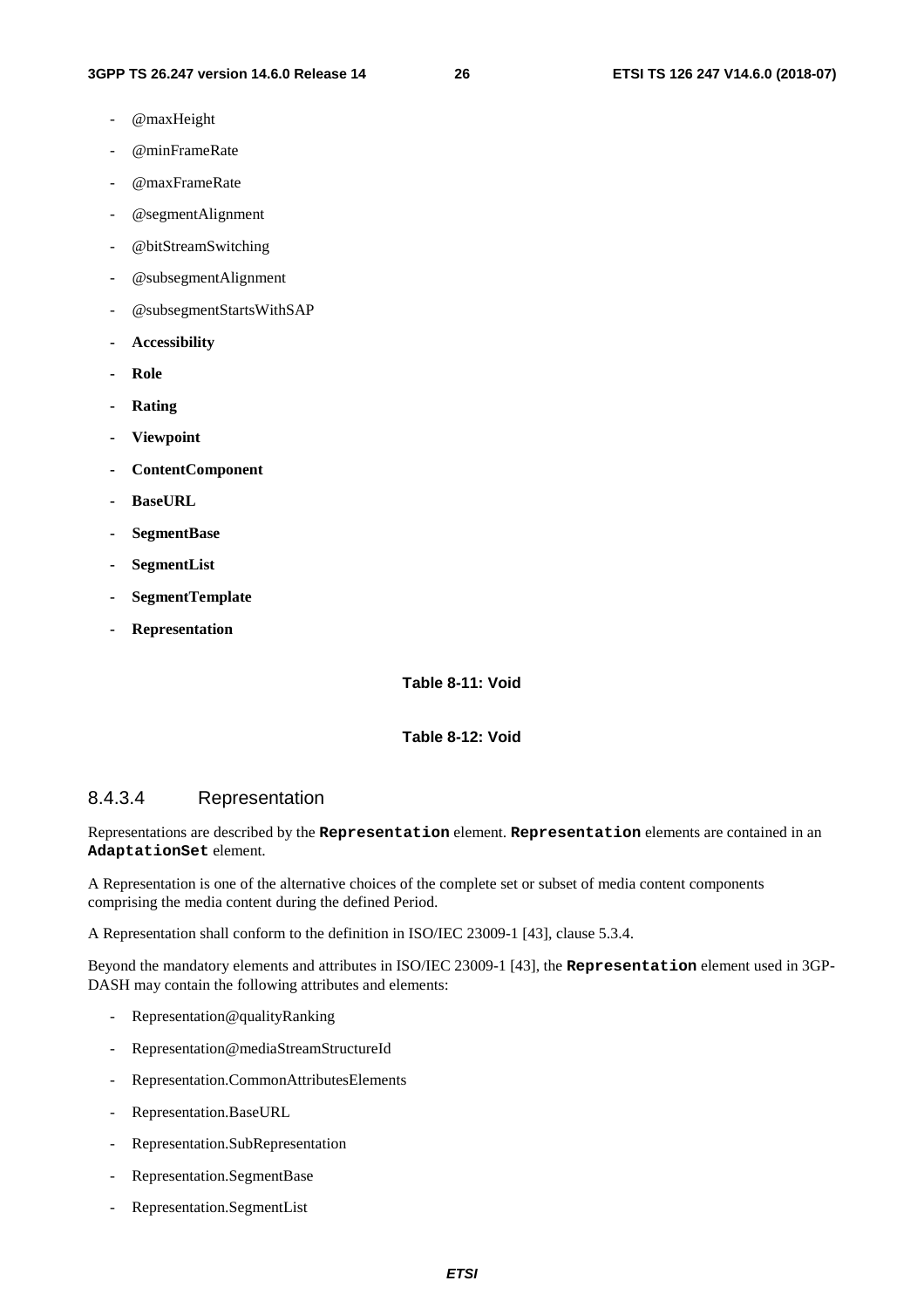- Representation.SegmentTemplate

**Table 8-13: Void** 

#### **Table 8-14: Void**

#### 8.4.3.5 Sub-Representation

Sub-Representations are embedded in regular Representations and are described by the **SubRepresentation** element. **SubRepresentation** elements are contained in a **Representation** element.

The **SubRepresentation** element describes properties of one or several media content components that are embedded in the Representation. It may for example describe the exact properties of an embedded audio component (language, codec, etc.), an embedded sub-title (language) or it may describe some embedded lower quality video layer (e.g. some lower frame rate, etc.).

A Sub-Representation shall conform to the definition in ISO/IEC 23009-1 [43], clause 5.3.5.

Beyond the mandatory elements and attributes in ISO/IEC 23009-1 [43], the **SubRepresentation** element used in 3GP-DASH may contain the following attributes and elements:

- SubRepresentation@level
- SubRepresentation@dependencyLevel
- SubRepresentation@bandwidth
- SubRepresentation@contentComponent
- *CommonAttributesElements*

**Table 8-15: Void** 

#### **Table 8-16: Void**

#### 8.4.3.6 Content Component

Each Adaptation Set contains one or more media content components. The properties of each media content component are described by a **ContentComponent** element or may be described directly on the **AdaptationSet** element if only one media content component is present in the Adaptation Set. **ContentComponent** elements are contained in an **AdaptationSet** element.

A Content Component shall conform to the definition in ISO/IEC 23009-1 [43], clause 5.3.6.

Beyond the mandatory elements and attributes in ISO/IEC 23009-1 [43], the **ContentComponent** element used in 3GP-DASH may contain the following attributes and elements:

- ContentComponent@id
- ContentComponent@lang
- ContentComponent@contentType
- ContentComponent.Accessibility
- ContentComponent.Role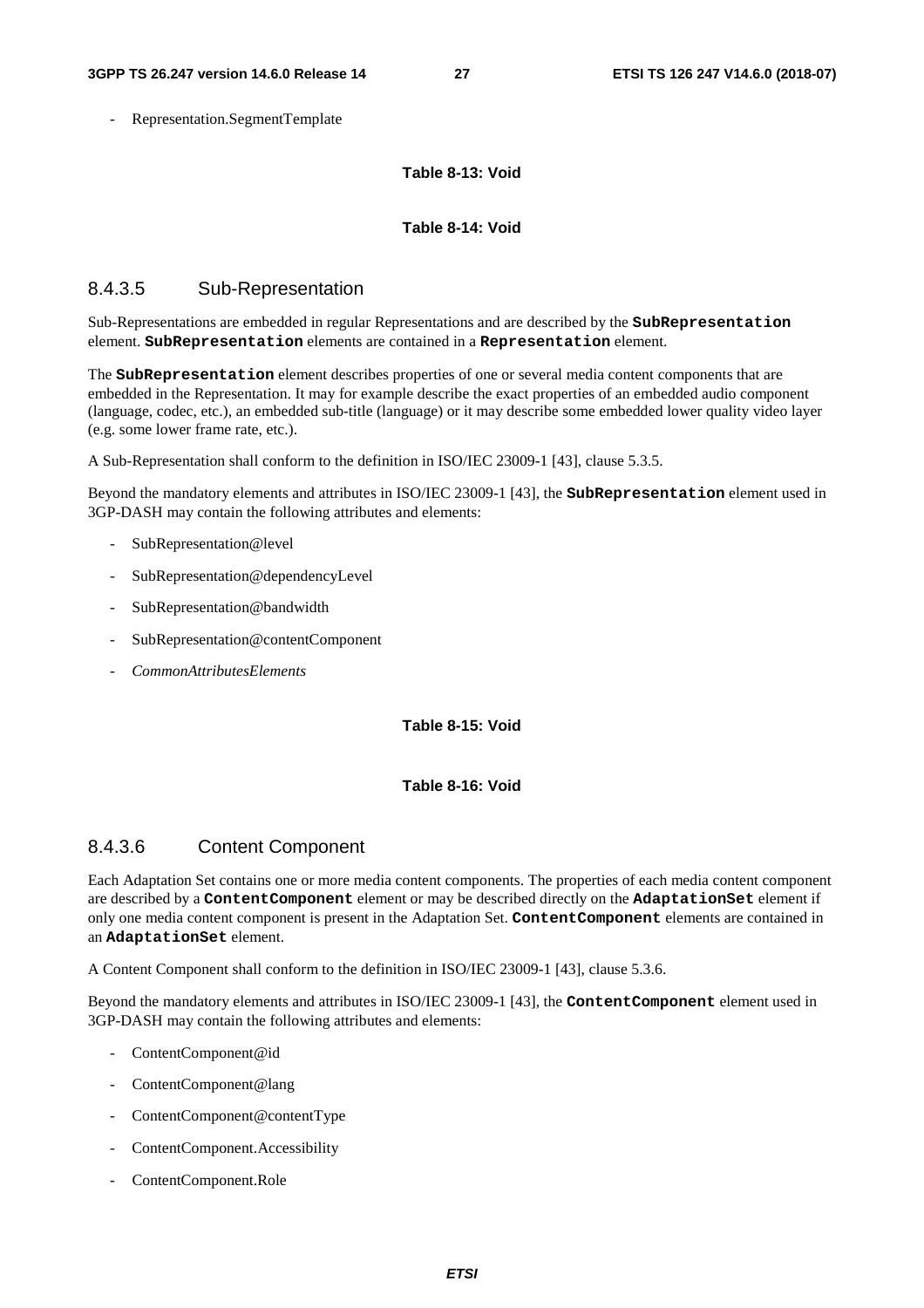- ContentComponent.Rating
- ContentComponent.Viewpoint

**Table 8-17: Void** 

#### **Table 8-18: Void**

### 8.4.4 Segments and Segment Information

A Segment is the smallest addressable unit described by an MPD and has a defined format. Segment formats are defined in section 9. This clause defines the MPD information for Segments.

Representations are assigned *Segment Information* through the presence of the elements **BaseURL**, **SegmentBase**, **SegmentTemplate** and/or **SegmentList**. The *Segment Information* provides information on the location, availability and properties of all Segments contained in one Representation. Specifically, information on the presence and location of Initialization, Media, Index and Bitstream Switching Segments is provided.

Segment Information shall be provided as defined in ISO/IEC 23009-1 [43], clause 5.3.9 using the elements **BaseURL**, **SegmentBase**, **SegmentTemplate** and/or **SegmentList.** 

- The duration of Segments shall be described by the @duration attribute.
- If the **SegmentTemplate** is used, then only the following identifiers as defined in ISO/IEC 23009-1 [43], Table 16 may be used: *\$\$*, *\$RepresentationID\$*, *\$Number\$*, and *\$Bandwidth\$*. The identifier *\$Time\$* shall not be used.

| Table 8-19: Void |
|------------------|
| Table 8-20: Void |
| Table 8-21: Void |
| Table 8-22: Void |
| Table 8-23: Void |
| Table 8-24: Void |
| Table 8-25: Void |
| Table 8-26: Void |
| Table 8-27: Void |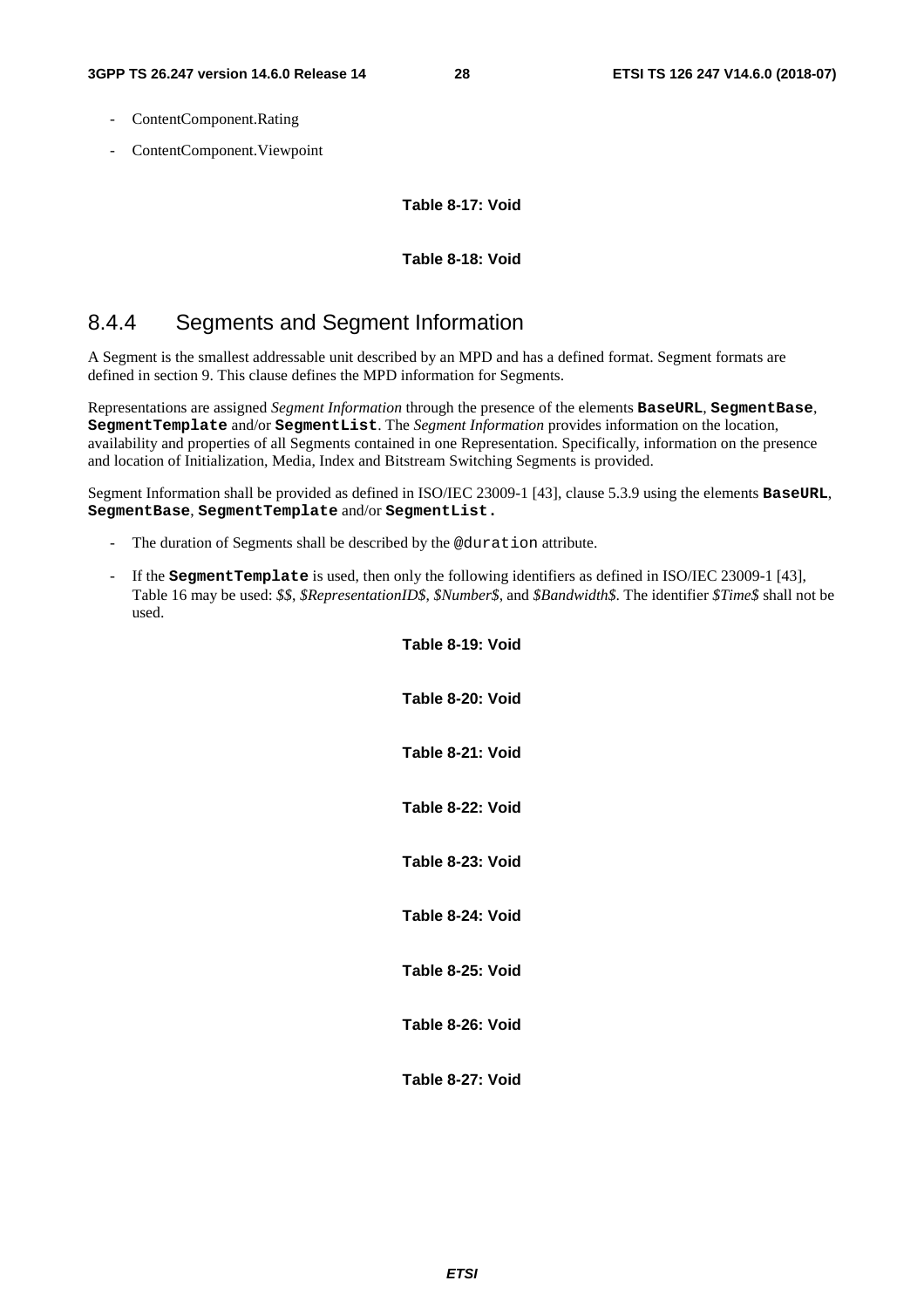## 8.5 MPD Update

### 8.5.1 General

If the **MPD**@type is set to 'dynamic', the MPD may be updated during the Media Presentation. Updates typically extend the accessible Segment list for each Representation, introduce a new Period, update Segment locations or terminate the Media Presentation.The MPD update functionality in 3GP-DASH shall use the MPD update functionality in ISO/IEC 23009-1 [43], clause 5.4.

### 8.5.2 Media Presentation Description Delta

If the **x3gpp:DeltaSupport** element is present in the **MPD** element, the content provider indicates that MPD delta files, as defined in this clause, are supported on the server. The URI of the MPD delta is provided in **x3gpp:DeltaSupport** @sourceURL. The **x3gpp:DeltaSupport** @availabilityDuration element, if present, indicates that the MPD delta file referenced by the URI is available for at least the value of the @availabilityDuration attribute (after this time, the server may redirect the client to the full MPD). If **x3gpp:DeltaSupport** @availabilityDuration is not present, then no information is conveyed about the availability of the MPD delta. If a client request for an MPD delta file results in an error, the client should request a full MPD.

The semantics of the attributes within the **x3gpp:DeltaSupport** element are provided in Table 8-28. The XMLsyntax of **x3gpp:DeltaSupport** element is provided in Table 8-29.

| <b>Element or Attribute Name</b> | <b>Use</b> | <b>Description</b>                                                                                                                                                                                                                 |
|----------------------------------|------------|------------------------------------------------------------------------------------------------------------------------------------------------------------------------------------------------------------------------------------|
| x3qpp:DeltaSupport               |            | If present, this element indicates that MPD delta files are<br>supported by the server.                                                                                                                                            |
| @sourceURL                       | М          | The source string providing the URL of the MPD delta. The<br>URL may be relative to any BaseURL on MPD level and<br>reference resolution according to clause 8.2.3 shall be<br>applied.                                            |
| @availabilityDuration            | O          | When provided, indicates the duration that the server<br>guarantees the availability of the MPD delta file referenced<br>In @sourceURL after the MPD has been updated. After that<br>the client may be redirected to the full MPD. |
| lLeaend:                         |            |                                                                                                                                                                                                                                    |

#### **Table 8-28: Semantics of x3gpp:DeltaSupport element**

**Legend:** 

For attributes: M=Mandatory, O=Optional, OD=Optional with Default Value, CM=Conditionally Mandatory. For elements: <minOccurs>...<maxOccurs> (N=unbounded)

Elements are **bold**; attributes are non-bold and preceded with an @.

#### **Table 8-29: XML-Syntax of x3gpp:DeltaSupport element**

```
 <!--DeltaSupport for the MPD -->
     <xs:complexType name="DeltaSupportType">
         <xs:sequence> 
             <xs:any namespace="##other" processContents="lax" minOccurs="0"
maxOccurs="unbounded"/>
         </xs:sequence> 
         <xs:attribute name="sourceURL" type="xs:anyURI" use="required"/>
         <xs:attribute name="availabilityDuration" type="xs:duration"/>
         <xs:anyAttribute namespace="##other" processContents="lax"/>
     </xs:complexType>
```
An MPD delta is a text file that shall include the delta between the MPD that references it and the latest provided MPD. Note that the value of @sourceURL in successive MPDs is necessarily different because it is impossible for the delta between two different MPDs and the most recent MPD to be the same.

The output format consists of one or more structures, each corresponding to a change. The changes are in decreasing line number order. The structure format looks like:

```
 change-command 
      to-file-line 
      to-file-line... 
 .
```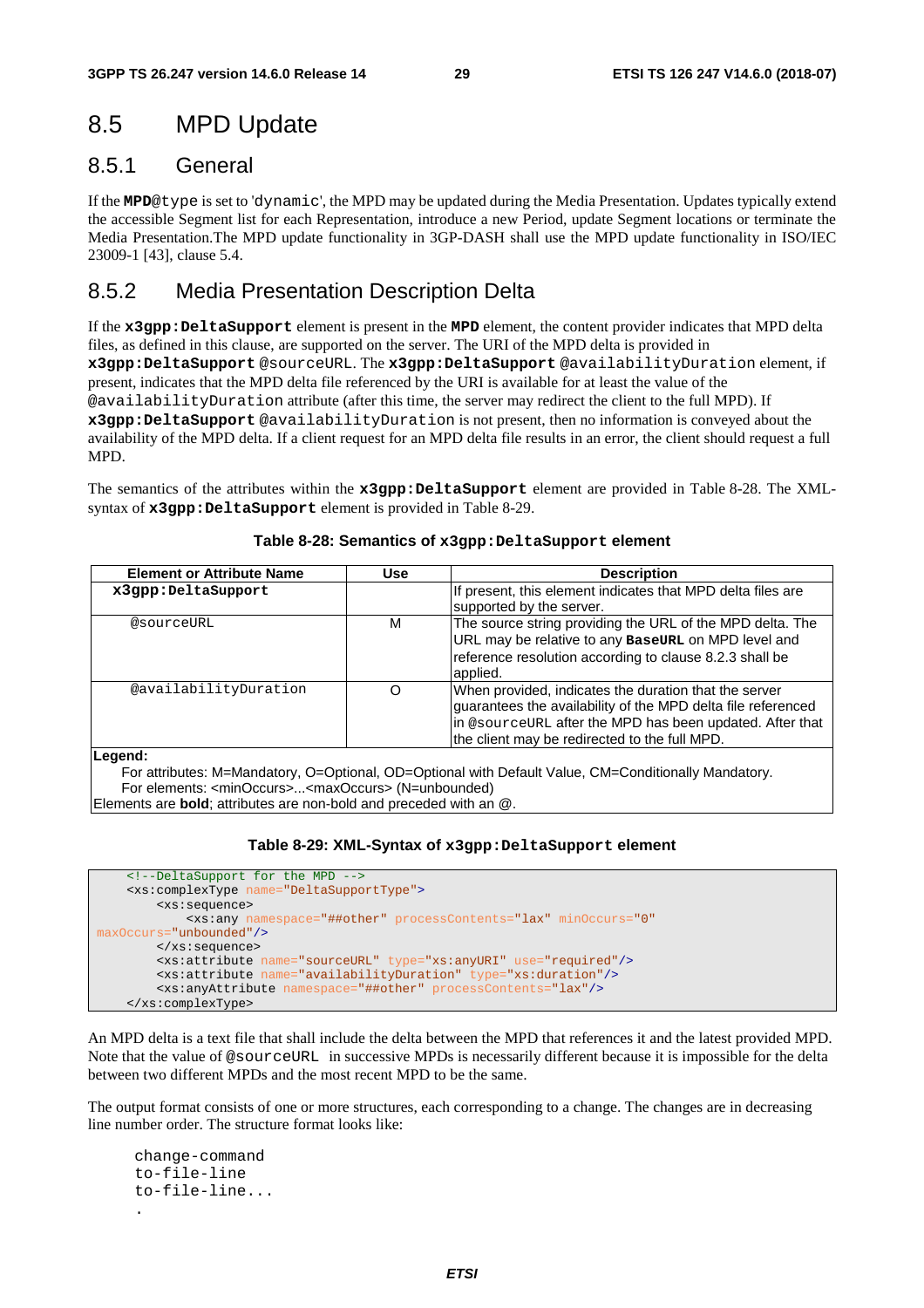There are three types of change commands change-command. Each consists of a line number or comma-separated range of lines in the first file and a single character indicating the kind of change to make. All line numbers are the original line numbers in the file. The types of change commands and the instructions are provided in Table 8-30.

**Table 8-30: Change commands and the instructions for delta MPD files** 

| Change<br>command                                                                                                                 | <b>Instruction</b>                                                                                                              | <b>Example</b>                                                                      |
|-----------------------------------------------------------------------------------------------------------------------------------|---------------------------------------------------------------------------------------------------------------------------------|-------------------------------------------------------------------------------------|
| la                                                                                                                                | Add text from the second file after line $I$ in the first file.                                                                 | '8a' means to add the following lines<br>lafter line 8 of file 1                    |
| rc                                                                                                                                | Replace the lines in range $r$ in the first file with the following<br>lines. Like a combined add and delete, but more compact. | $\frac{1}{2}$ , 7c' means change lines 5-7 of file<br>1 to read as the text file 2. |
| rd                                                                                                                                | Delete the lines in range $r$ from the first file.                                                                              | '5,7d' means delete lines 5-7 of file 1.                                            |
| NOTE:<br>This is the format supported by the GNU diff utilities, see<br>http://www.gnu.org/software/diffutils/manual/#Detailed-ed |                                                                                                                                 |                                                                                     |

Regardless of the presence of a **x3gpp:DeltaSupport** element, the full MPD shall always be available to clients for regular MPD updates as defined in clause 8.5.1. MPD Delta related procedures are optional at the client.

## 8.6 Additional Media Presentation Information

### 8.6.1 Introduction

The MPD, Periods, Adaptation Sets, Representations and Sub-Representations may have assigned descriptors for describing the content or other elements in the MPD. This clause specifies this descriptive information.

### 8.6.2 Program Information

Descriptive information on the program may be provided for each period within the **ProgramInformation** element.

Program Information shall conform to the definition in ISO/IEC 23009-1 [43], clause 5.7.

**Table 8-31: Void** 

#### **Table 8-32: Void**

### 8.6.3 Descriptors

The MPD may contain descriptors that are all in the same format as defined in this clause. The elements of type DescriptorType provide a flexible mechanism for DASH content authors to annotate and extend the **MPD**, **Period**, **AdaptationSet** and **Representation** elements.

Descriptors shall conform to the definition in ISO/IEC 23009-1 [43], clause 5.8.1.

The following descriptors may be used in 3GP-DASH:

- Content Protection as defined in ISO/IEC 23009-1 [43], clause 5.8.4.1
- Role as defined in ISO/IEC 23009-1 [43], clause 5.8.4.3. The DASH Role scheme as defined in ISO/IEC 23009-1 [43], clause 5.8.5.4 may be used.
- Rating as defined in ISO/IEC 23009-1 [43], clause 5.8.4.4
- ViewPoint as defined in ISO/IEC 23009-1 [43], clause 5.8.4.5
- Accessibility as defined in ISO/IEC 23009-1 [43], clause 5.8.4.2
- Audio Channel Configuration as defined in ISO/IEC 23009-1 [43], clause 5.8.4.7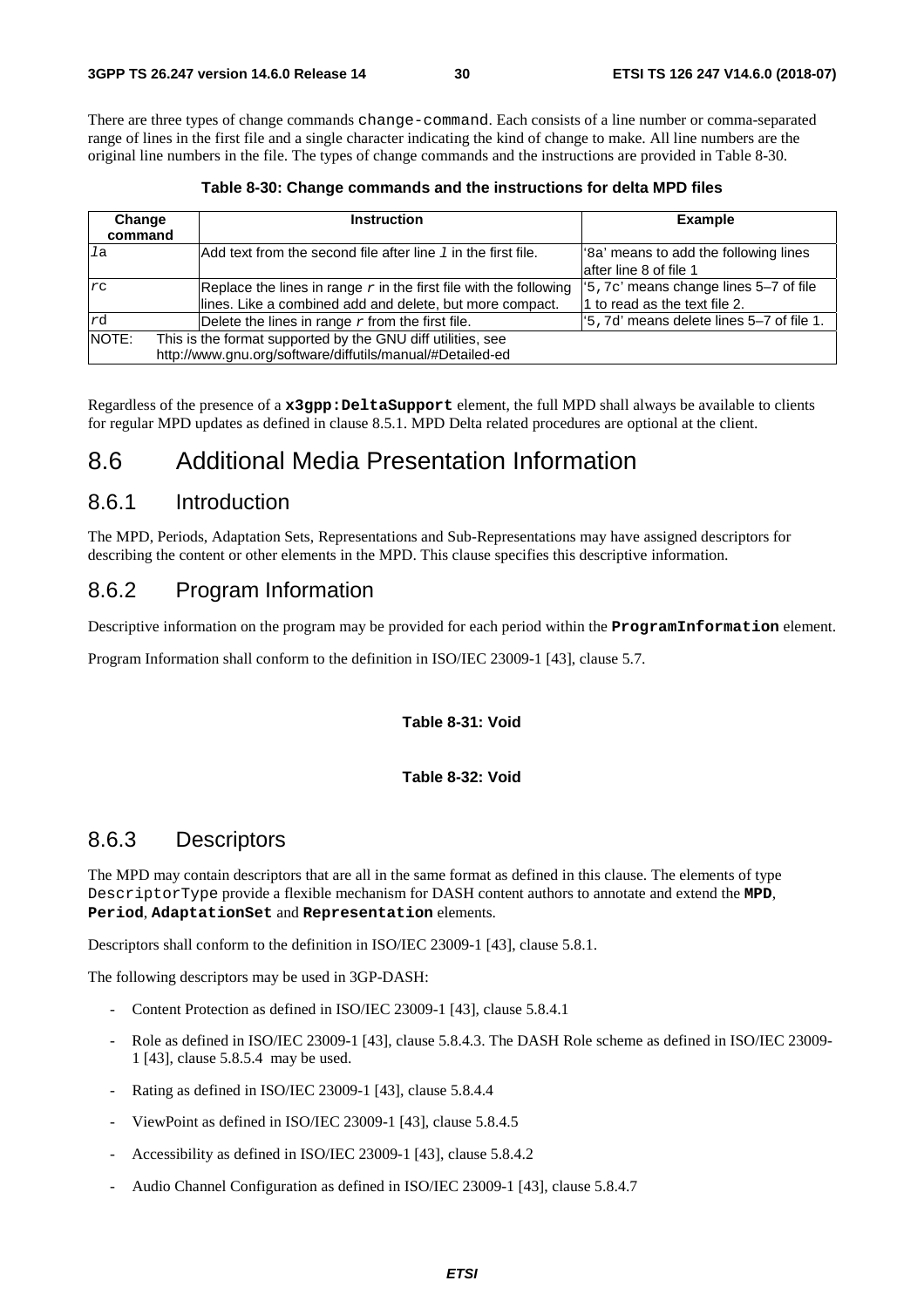- Frame Packing as defined in ISO/IEC 23009-1 [43], clause 5.8.4.6
- Essential Property as defined in ISO/IEC 23009-1 [43], clause 5.8.4.8
- Supplemental Property as defined in ISO/IEC 23009-1 [43], clause 5.8.4.9
- UTC Timing Descriptor as defined in ISO/IEC 23009-1 [43], clause 5.8.4.10. The DASH UTC Timing Schemes as defined in ISO/IEC 23009-1 [43], clause 5.8.5.10 may be used.

**Table 8-33: Void** 

**Table 8-34: Void** 

## 8.7 Base URL Processing

The **BaseURL** element may be used to specify one or more common locations for Segments and other resources. Base URL Processing shall conform to ISO/IEC 23009-1 [43], clause 5.6.

**Table 8-35: Void** 

**Table 8-36: Void** 

## 8.8 Event Streams

Events may be signalled in the MPD or within a Representation in order to signal aperiodic information to the DASH client or to an application. Events are timed, i.e. each event starts at a specific media presentation time and typically has a duration. Events may include DASH specific signalling or application-specific events. In the latter case, a proper scheme identifier identifies the application such that the DASH client can forward the event to the proper application.

Events of the same type are clustered in Event Streams. This enables a DASH client to subscribe to an Event Stream of interest and ignore Event Streams that are of no relevance or interest.

Two ways of signalling events are provided, namely

- events signalled in the MPD as defined in 5.10.2 of ISO/IEC 23009-1[34]. Event streams for MPD events are signaled by **Period.EventStream** element.
- events signalled inband in the Representation as defined in 5.10.3 of ISO/IEC 23009-1 [34]. Inband event streams are signaled by the element **InbandEventStream** for a specific Representation or all Representatons in an Adaptation Set.

This specification does not provide any specific information on how to use Event Streams. It is up to the application that employs DASH formats to instantiate the description elements with appropriate scheme information.

If the DASH client is interested in a specific event stream, it is expected to properly extract each event from an event stream and pass it to the application.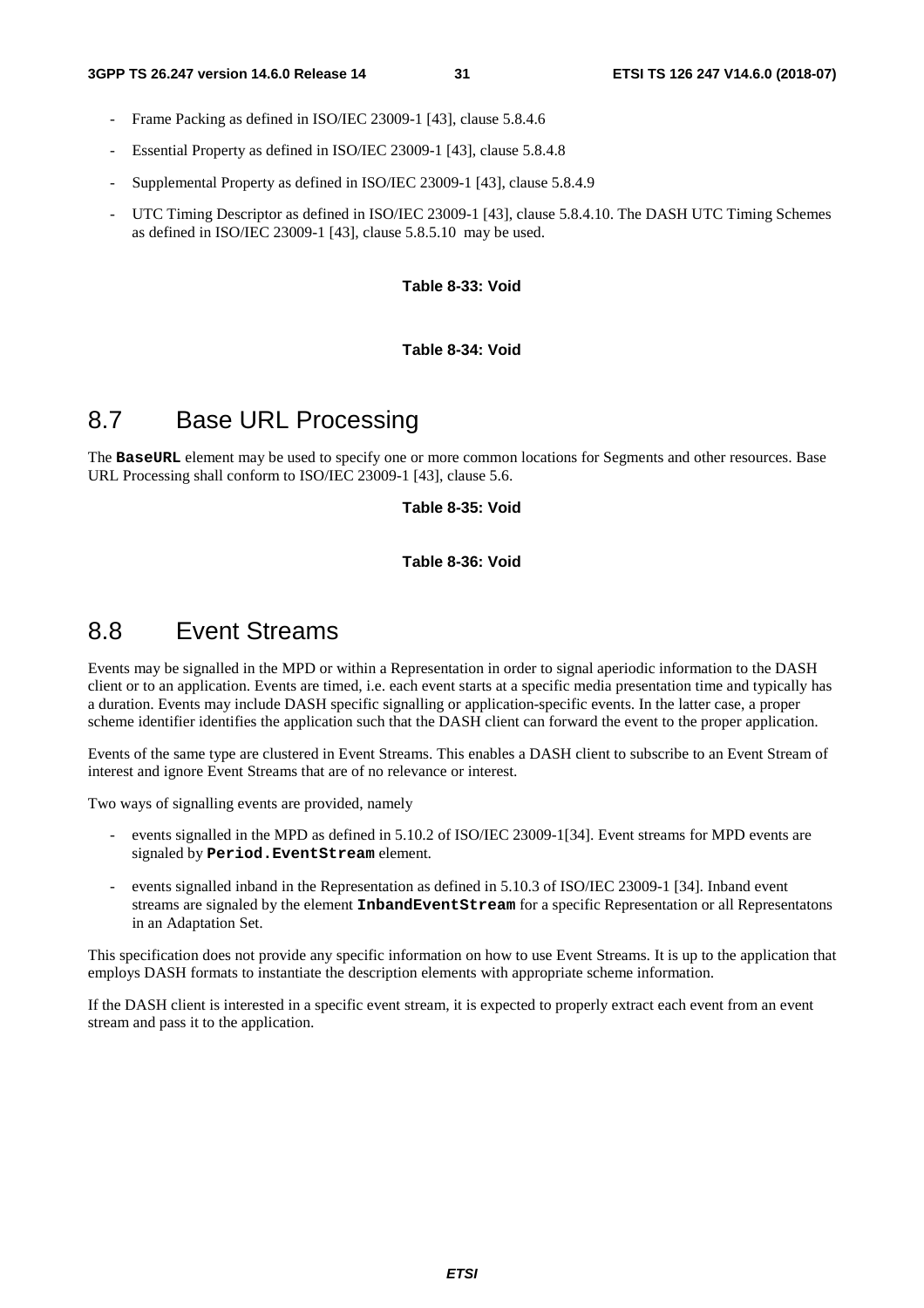## 9 DASH - Usage of 3GPP File Format

## 9.1 Introduction

3GPP Dynamic Adaptive Streaming over HTTP uses many elements of fragmented 3GP files to define the Segment formats. This provides Segments according to the requirements defined in clause 8.4.4.1 and enables reuse of existing content, easy encoding and recording, etc. This clause introduces how to use the 3GPP file format as specified in TS 26.244 [4] for DASH Segment formats.

## 9.2 Segment Types and Formats

#### 9.2.1 Introduction

3GP-DASH defines a Segment format that is used in the delivery of media data over HTTP. A Segment shall contain one or more boxes in accordance with the boxed structure of the ISO-base media file format [11].

For 3GP-DASH the following applies:

- In all cases for which a Representation contains more than one Media Segment, the following applies:
	- The Initialization Segment as defined in clause 9.2.2 shall be present. The Initialization Segment shall be available for the 3GP-DASH client before any Media Segment is processed within the Representation.
	- Media Segments shall not be self-initializing. The Media Segment format is defined in clause 9.2.3.
- In case a Representation contains only a single Media Segment, then either one of the following two options is used:
	- 1) An Initialization Segment as defined in clause 9.2.2 and one Media Segment as defined in clause 9.2.3.
	- 2) One Self-Initializing Media Segment as defined in clause 9.2.4.

### 9.2.2 Initialization Segment

The Initialization Segment is conformant with the 3GPP file format, adaptive streaming profile and shall carry "3gh9" as compatibility brand.

The Initialization Segment shall conform to the Initialization Segment in ISO/IEC 23009-1 [43], clause 6.3.3.

#### 9.2.3 Media Segment

#### 9.2.3.1 General

A Media Segment contains and encapsulates media streams that are either described within this Media Segment or described by the Initialization Segment of this Representation or both.

In addition, a Media Segment shall conform to the general format type in ISO/IEC 23009-1 [43], clause 6.2.3.1.

#### 9.2.3.2 Subsegments and Segment Index

Media Segments may contain multiple Subsegments documented by the Segment Index.

Subsegments and Segment Index shall follow the definition in ISO/IEC 23009-1 [43], clause 6.2.3.2.

#### 9.2.3.3 Subsegment Index

Media Subsegments may be indexed further to enable accessing different levels of Subsegments in a Media Subsegment. This Subsegment Index may also be provided in separate Index Segments together with the Segment Index.

Subsegment Index shall follow the definition in ISO/IEC 23009-1 [43], clause 6.2.3.3.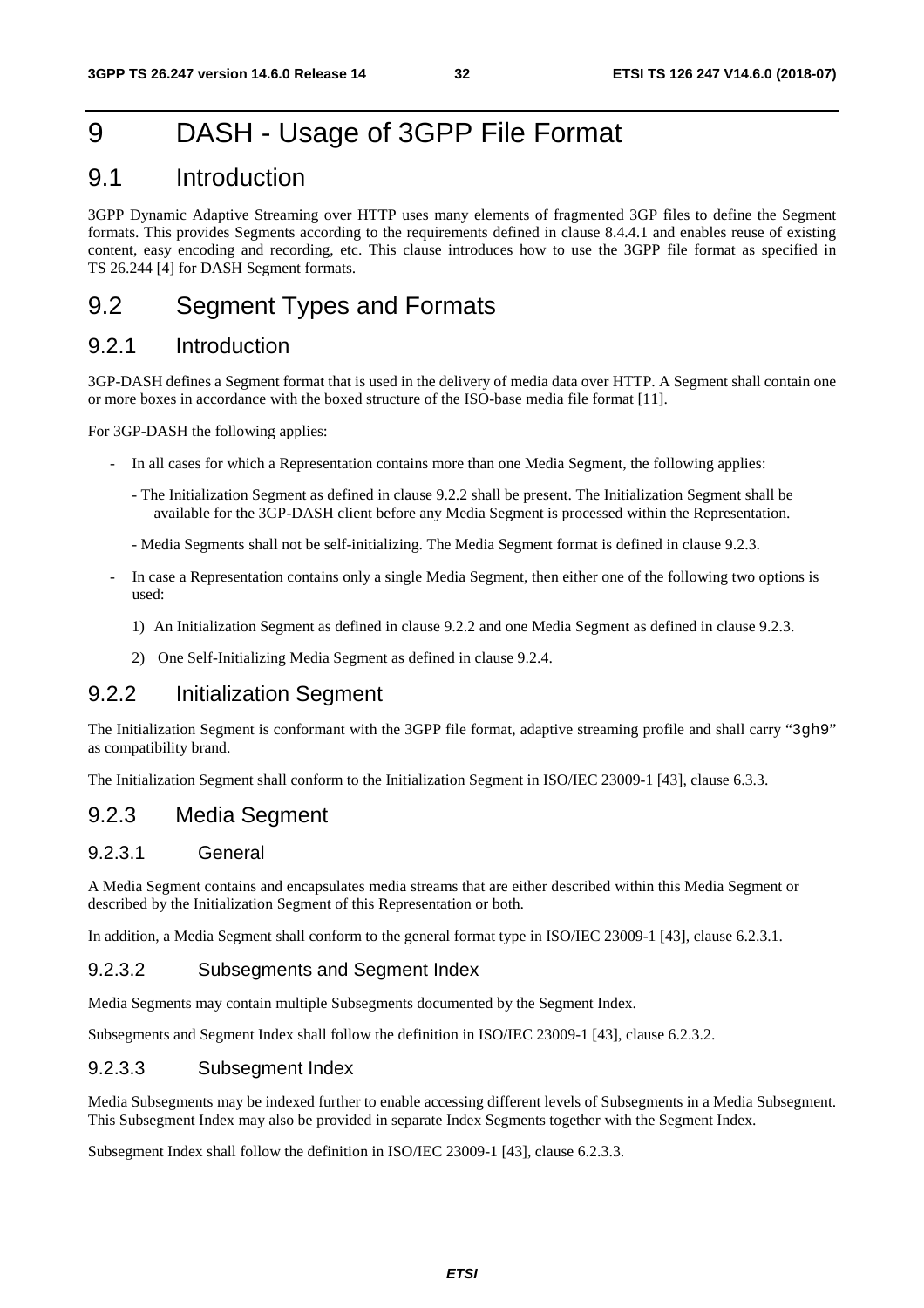#### 9.2.3.4 3GP-DASH Media Segment Format

A Media Segment conforming to the Media Segment Format for 3GP DASH shall carry '3gmA' as a compatible brand and shall conform to the General format type in ISO/IEC 23009-1 [43], clause 6.3.4.2.

### 9.2.4 Self-Initializing Media Segment

A Self-Initializing Media Segment shall conform to the Self-Initializing Media Segment in ISO/IEC 23009-1 [43], clause 6.3.5.1.

### 9.2.5 Media Stream and Segment Properties

#### 9.2.5.1 Media Stream Access Points

To be able to access a Representation, each of the media streams that are contained in the Representation requires Media Stream Access Points (SAPs). For the definition refer to ISO/IEC 23009-1 [43], clause 4.5.1.

#### 9.2.5.2 Non-overlapping Segments and Subsegments

The property of "non-overlapping" Segments (respectively Subsegments) is used to define the terms Segment alignment and Subsegment alignment. The definition is provided in ISO/IEC 23009-1 [43], section 4.5.1.

#### 9.2.5.3 Bitstream concatenation

The definition for bistream concatenation is provided in ISO/IEC 23009-1 [43], section 4.5.2.

## 9.3 Usage on Server and Client

3GP-DASH uses 3GP files according to the 3GP Adaptive-Streaming profile as specified in TS 26.244 [4]. Content may be prepared as 3GP files according to the 3GP Adaptive-Streaming profile. Initialization Segments and Media Segments may be generated by segmenting such 3GP files. Segment Index 'sidx' boxes may be pre-contained in 3GP files or may be generated during the segmentation process. Clients may store a concatenation of a received Initialization Segment and a sequence of Media Segments from the same Representation to create a compliant 3GP file according to the Adaptive Streaming profile without accessing any media samples.

NOTE: As specified in TS 26.244, the MPD may be linked or embedded in the 'meta' box of the 'moov' box. This enables clients to access the MPD from a 3GP file that was made available from other means than 3GP-DASH (e.g. progressive download).

## 9.4 Segment Properties with MPD constraints

#### 9.4.1 General

#### 9.4.1.1 Introduction

The content, especially the Segments across Representations at the same media time may have been prepared in a joint or at least coordinated manner. To expose these properties to the client, certain flags in the MPD can be set to true to indicate such coordinated content preparation. Clients consuming 3GP-DASH formatted media presentations may benefit from properly authored content when switching between or presenting Representations.

#### 9.4.1.2 Media Presentation Timeline

One of the key features in DASH is that encoded versions of different media components share a common timeline. The presentation time of access unit within the media content is mapped to the global common presentation timeline for synchronization of different media components and to enable seamless switching of different coded versions of the same media components.

The requirements and recommendations in ISO/IEC 23009-1 [43], clause 7.2.1 and clause 7.3.2 shall apply for 3GP-DASH.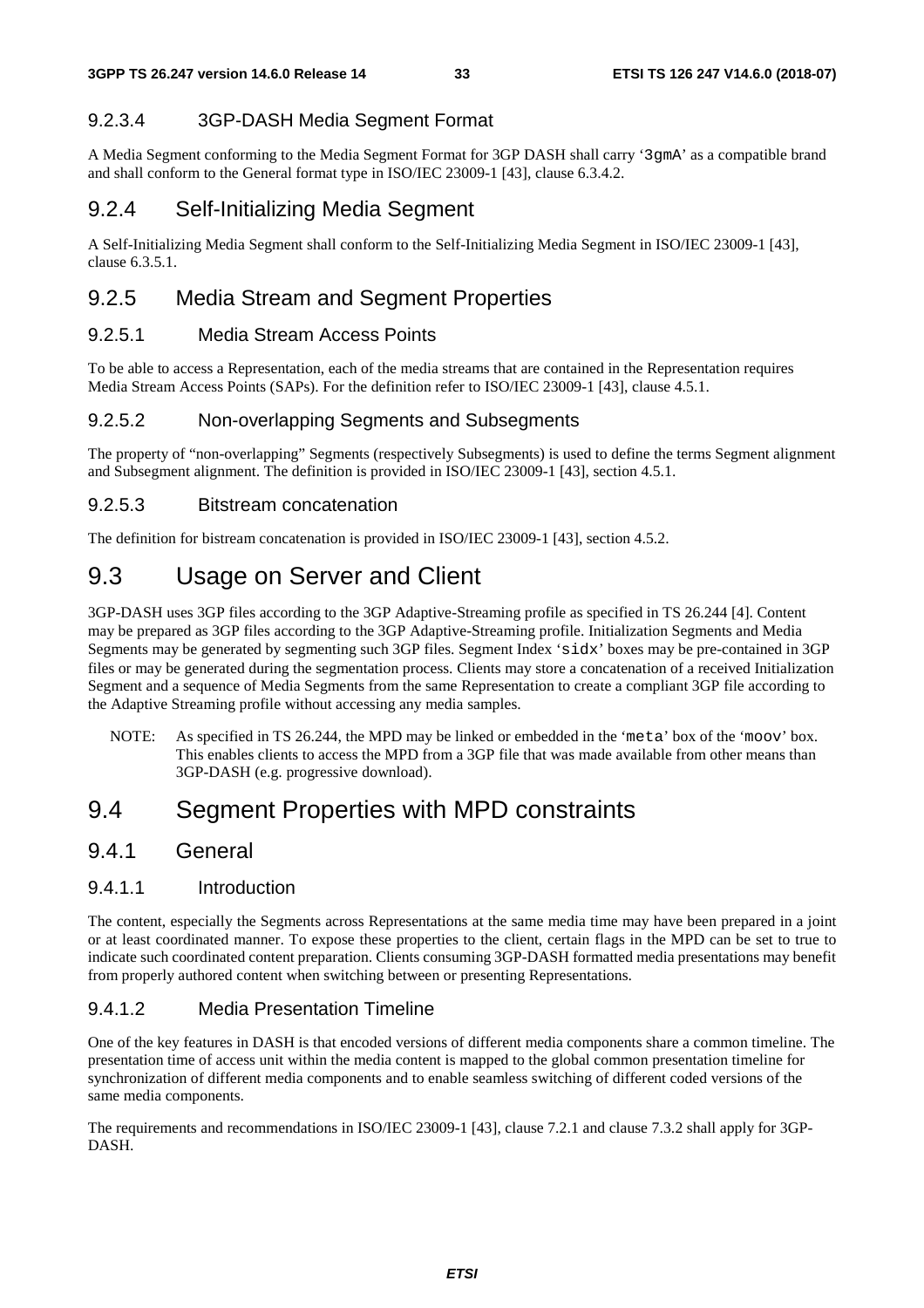#### 9.4.1.3 Segment Index

If a Segment Index is present in a Media Segment of one Representation within an Adaptation Set, then the constraints in ISO/IEC 23009-1 [43], clause 7.2.2 shall apply for 3GP-DASH.

#### 9.4.2 Segment Alignment

No additional requirements beyond those stated in section 8.4.3.3 are defined.

#### 9.4.3 Bitstream Switching

If the @bitstreamSwitching is set to 'true' for a set of Representations within an Adaptation Set, the conditions in ISO/IEC 23009-1 [43], clause 7.3.3.2 shally apply.

### 9.4.4 Sub-Representation

If a **SubRepresentation** element is present in a Representation in the MPD and the **SubRepresentation**@level is present, then the conditions in ISO/IEC 23009-1 [43], clause 7.3.4 shally apply.

## 10 QoE for Progressive Download and DASH

### 10.1 General

A progressive download or 3GP-DASH client supporting Quality of Experience (QoE) shall report QoE metrics according to the QoE configuration. QoE reporting is optional, but if a 3GP-DASH client reports DASH metrics, it shall report all requested metrics.

The quality metrics are defined in subclause 10.2.

The quality metrics applicable for progressive download are specified in section 10.3. In this case the activation and configuration of QoE reporting framework is achieved by a corresponding OMA DM QoE Management Object as specified in Annex F, or by the QMC functionality as specified in Annex L.

The quality metrics for DASH are specified in section 10.4. In this case, QoE reporting may be triggered using the MPD ( i.e. when the **Metrics** element is present in the MPD) or using OMA DM QoE Management Object as specified in Annex F, or by the QMC functionality as specified in Annex L. When QoE reporting is triggered via any of the above methods, the 3GP-DASH client is expected to collect quality metrics according to the QoE configuration. When using the MPD or the QMC functionality, the Quality Reporting scheme as defined in section 10.5 may be used.

The QoE configuration shall only be checked by the client when each session starts, and thus all logging and reporting criterias for an ongoing session shall be unaffected by any QoE configuration changes received during that session. This also includes evaluation of any filtering criterias, such as geographical filtering, which shall only be done when the session starts. Thus changes to the QoE configuration will only affect sessions started after these configuration changes have been received.

The quality metric reporting protocol is defined in subclause 10.6. This protocol shall be used when QoE reporting is triggered via the MPD or OMA DM QoE Management Object. When QoE reporting is triggered via the QMC functionality, the reporting is specified in Annex L.

The usage of ITU-T P.1203 [49] Audio/Video Mean Opinion Score (A/V MOS) estimation is defined in Annex K.

## 10.2 QoE Metric Definitions

### 10.2.1 Introduction

This section provides the general QoE metric definitions and measurement framework.

The semantics are defined using an abstract syntax. Section 10.6 provides a mapping to an XML schema. Items in this abstract syntax have one of the following primitive types (Integer, Real, Boolean, Enum, String) or one of the following compound types: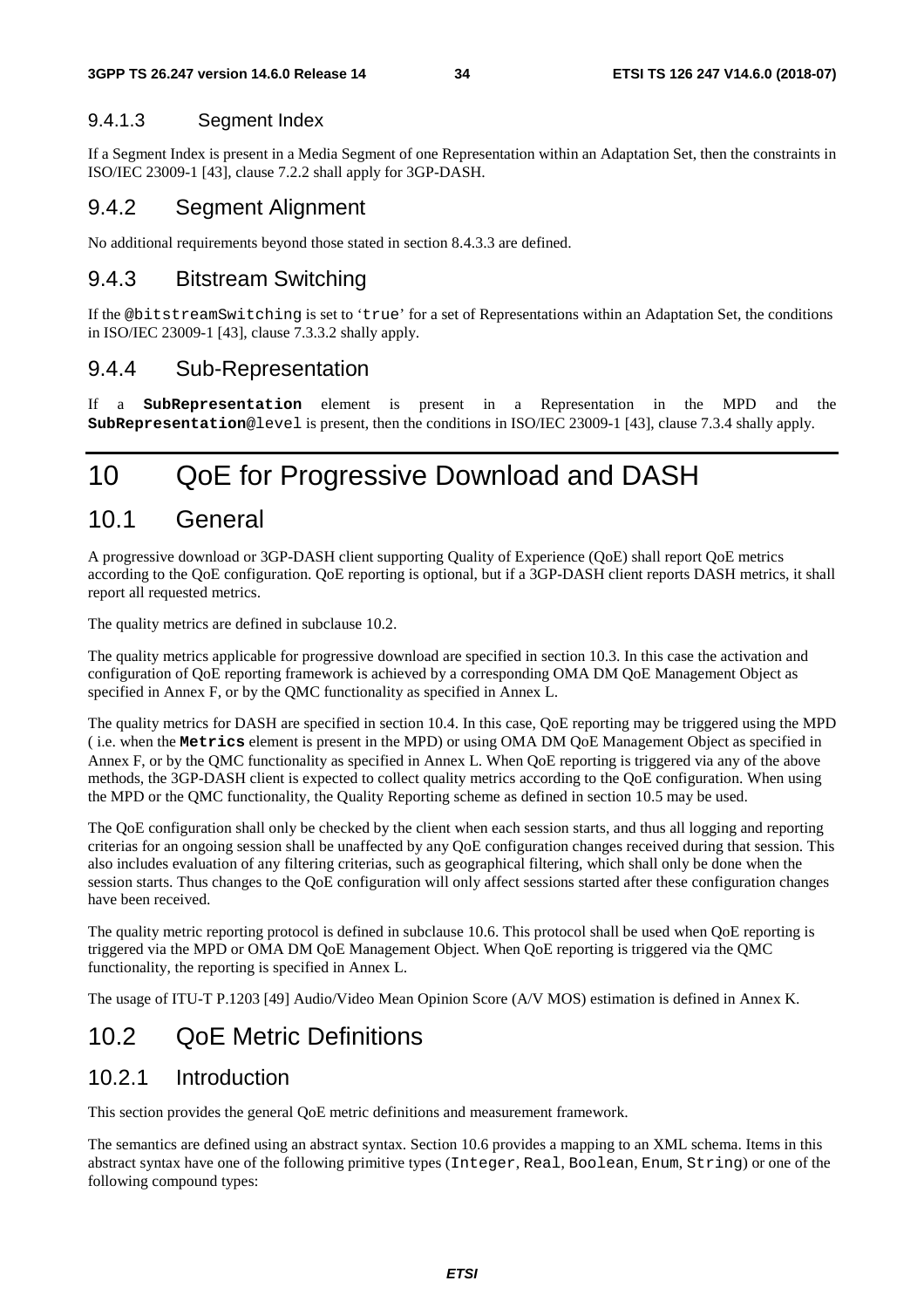- Objects: an unordered sequence of (key, value) pairs, where the key always has string type and is unique within the sequence.
- List: a ordered list of items.
- Set: an unordered set of items.

Additionally, there are two kinds of timestamp defined, i.e. *real time* (wall-clock time) and *media time*.

#### 10.2.2 Void

This clause is void.

#### **Table 25: Void**

#### 10.2.3 Representation Switch Events

Annex D.4.4 in ISO/IEC 23009-1 [43] defines the metrics for representation switch events.

#### **Table 26: Void**

### 10.2.4 Average Throughput

This metric in Table 27 indicates the average throughput that is observed by the client during the measurement interval.

| <b>Table 27: Average Throughput</b> |           |                                                                                                                                                                                                                                                                                |  |
|-------------------------------------|-----------|--------------------------------------------------------------------------------------------------------------------------------------------------------------------------------------------------------------------------------------------------------------------------------|--|
| Key<br><b>Type</b>                  |           | <b>Description</b>                                                                                                                                                                                                                                                             |  |
| AvqThrouqhput                       | Object    | Average throughput that is observed by the client<br>during the measurement interval                                                                                                                                                                                           |  |
| numbytes                            | Integer   | The total number of the content bytes, i.e. the total<br>number of bytes in the body of the HTTP responses,<br>received during the measurement interval.                                                                                                                       |  |
| activitytime                        | Integer   | The activity time during the measurement interval in<br>milliseconds. The activity time during the<br>measurement interval is the time during which at<br>least one GET request is still not completed (i.e.<br>excluding inactivity time during the measurement<br>interval). |  |
| t.                                  | Real Time | The real time of the start of the measurement interval                                                                                                                                                                                                                         |  |
| duration                            | Integer   | The time in milliseconds of the measurement interval                                                                                                                                                                                                                           |  |
| accessbearer                        | String    | Access bearer for the TCP connection for which the<br>average throughput is reported                                                                                                                                                                                           |  |

If the client requests the media Segments from the server separately over multiple non-competing parallel TCP connections established over separate access network bearers named as accessbearer, then the average throughput values should be reported as a list of events with average throughput for each access network and associated access network bearer information reported separately, following the same guidelines as described above.

inactivitytype Enum Type of the inactivity, if known and consistent

Error case

throughout the reporting period: User request (e.g. pause)

Client measure to control the buffer

### 10.2.5 Initial Playout Delay

This metric in Table 28 signals the initial playout delay at the start of the streaming of the presentation.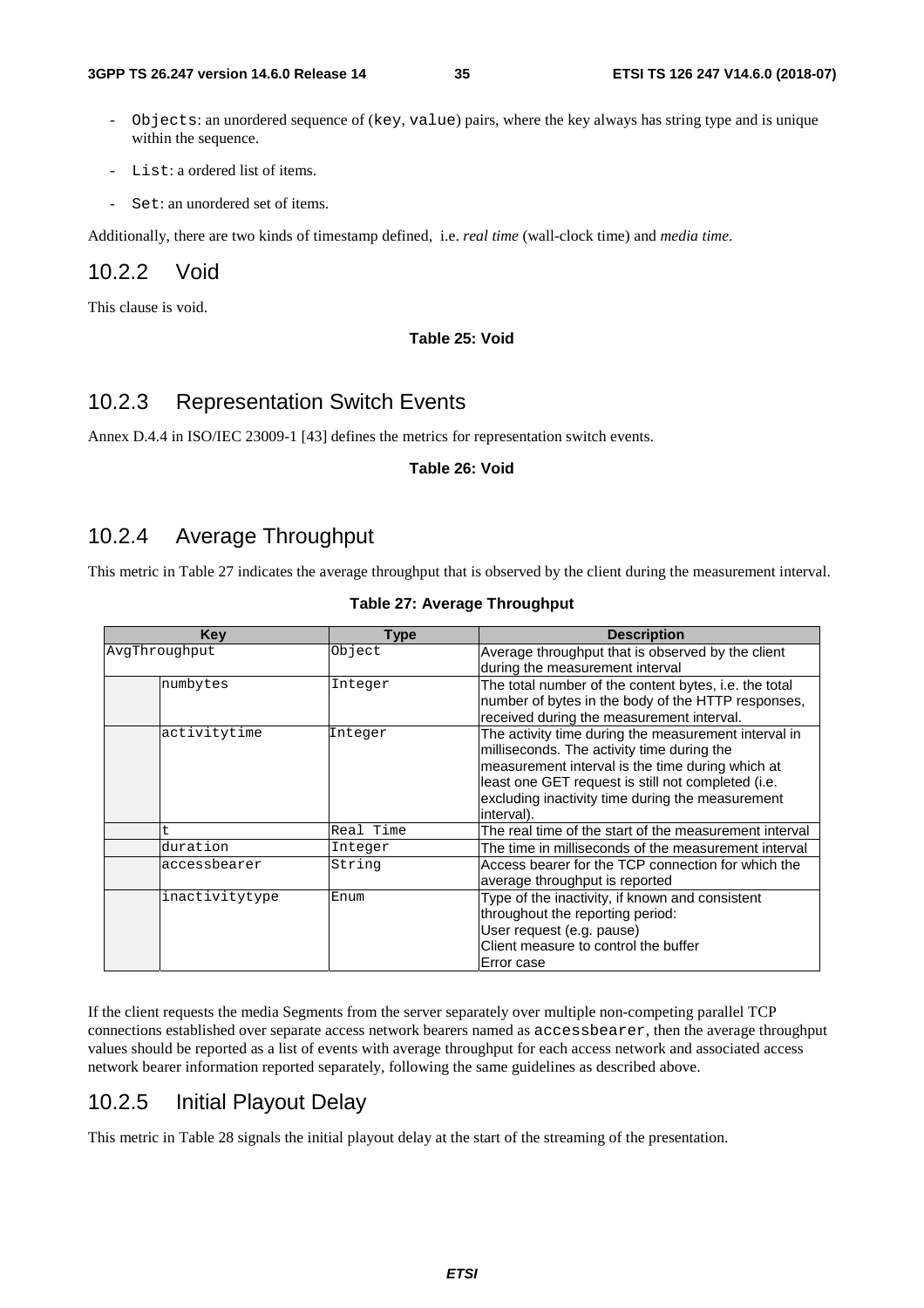#### **Table 28: Initial Playout Delay**

| Kev                 | <b>Type</b> | <b>Description</b>                                                                                                                                                                                       |
|---------------------|-------------|----------------------------------------------------------------------------------------------------------------------------------------------------------------------------------------------------------|
| InitialPlayoutDelay | Integer     | The initial playout delay is measured as the time in<br>Imilliseconds from the fetch of the first media Segment<br>(or sub-segment) and the time at which media is<br>Iretrieved from the client buffer. |

### 10.2.6 Buffer Level

Annex D.4.5 in ISO/IEC 23009-1 [43] defines the metrics for buffer level status events.

#### **Table 29: Void**

### 10.2.7 Play List

Decoded samples are generally rendered in presentation time sequence, each at or close to its specified presentation time. A compact representation of the information flow can thus be constructed from a list of time periods during which samples of a single representation were continuously rendered, such that each was presented at its specified presentation time to some specific level of accuracy (e.g. +/-10 ms).

Such a sequence of periods of continuous delivery is started by a user action that requests playout to begin at a specified media time (this could be a "play", "seek" or "resume" action) and continues until playout stops either due to a user action, the end of the content, or a permanent failure.

Table 30 defines the play list event metric.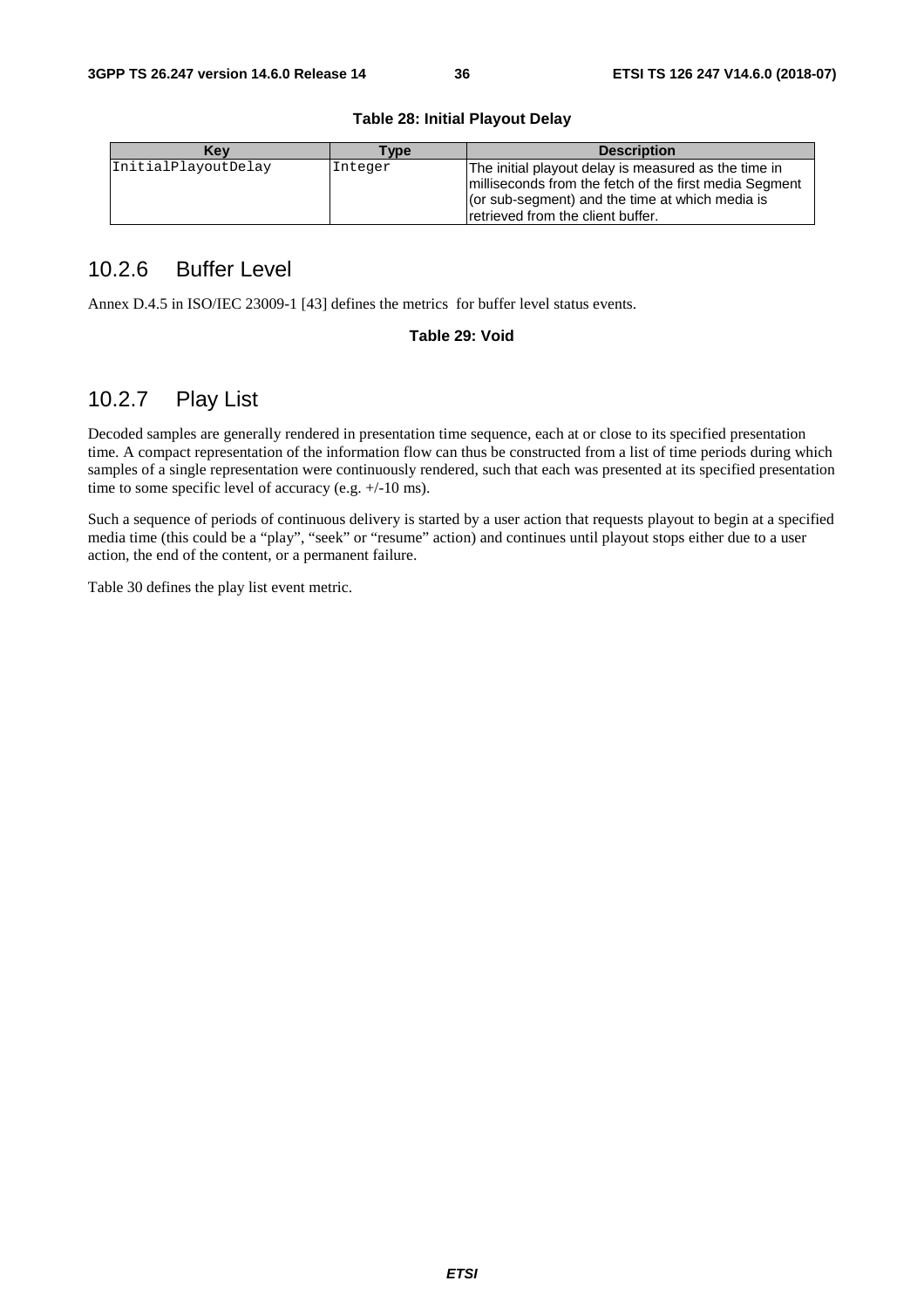#### **Table 30: Play List**

| <b>Key</b> |  | <b>Type</b> | <b>Description</b>                                        |            |                                                                                                                    |
|------------|--|-------------|-----------------------------------------------------------|------------|--------------------------------------------------------------------------------------------------------------------|
| PlayList   |  | List        | A list of playback periods. A playback period is the time |            |                                                                                                                    |
|            |  |             |                                                           |            | interval between a user action and whichever occurs                                                                |
|            |  |             |                                                           |            | soonest of the next user action, the end of playback or a                                                          |
|            |  |             |                                                           |            | failure that stops playback.                                                                                       |
|            |  | Entry       |                                                           | Object     | A record of a single playback period.                                                                              |
|            |  | start       |                                                           | Real Time  | Timestamp of the user action that starts the playback                                                              |
|            |  |             |                                                           |            | period.                                                                                                            |
|            |  |             | mstart                                                    | Media Time | The presentation time at which playout was requested by                                                            |
|            |  |             |                                                           |            | the user action.                                                                                                   |
|            |  |             | starttype                                                 | Enum       | Type of user action which triggered playout                                                                        |
|            |  |             |                                                           |            | - New playout request (e.g. initial playout or seeking)                                                            |
|            |  |             |                                                           |            | - Resume from pause                                                                                                |
|            |  |             |                                                           |            | - Other user request (e.g. user-requested quality                                                                  |
|            |  |             |                                                           |            | change)                                                                                                            |
|            |  |             |                                                           |            | - Start of a metrics collection period (hence earlier                                                              |
|            |  |             |                                                           |            | entries in the play list not collected)                                                                            |
|            |  | Trace       |                                                           | List       | List of periods of continuous rendering of decoded                                                                 |
|            |  |             |                                                           |            | samples.                                                                                                           |
|            |  |             | Traceentry                                                | Objects    | Single entry in the list.                                                                                          |
|            |  |             | representationid                                          | String     | The value of Representation@id from which the samples                                                              |
|            |  |             |                                                           |            | were taken.                                                                                                        |
|            |  |             |                                                           |            | This is an optional parameter and should not be reported                                                           |
|            |  |             | subreplevel                                               |            | in case of progressive download.<br>If not present, this metric concerns the Representation                        |
|            |  |             |                                                           | Integer    |                                                                                                                    |
|            |  |             |                                                           |            | as a whole. If present, subreplevel indicates the greatest<br>value of any SubRepresentation@level being rendered. |
|            |  |             |                                                           |            | This is an optional parameter and should not be reported                                                           |
|            |  |             |                                                           |            | in case of progressive download.                                                                                   |
|            |  |             | start                                                     | Real Time  | The time at which the first sample was rendered.                                                                   |
|            |  |             | sstart                                                    | Media Time | The presentation time of the first sample rendered.                                                                |
|            |  |             | duration                                                  | Integer    | The duration of the continuously presented samples                                                                 |
|            |  |             |                                                           |            | (which is the same in real time and media time).                                                                   |
|            |  |             |                                                           |            | 'Continuously presented" means that the media clock                                                                |
|            |  |             |                                                           |            | continued to advance at the playout speed throughout                                                               |
|            |  |             |                                                           |            | the interval.                                                                                                      |
|            |  |             | playbackspeed                                             | Real       | The playback speed relative to normal playback speed                                                               |
|            |  |             |                                                           |            | (i.e.normal forward playback speed is 1.0).                                                                        |
|            |  |             | stopreason                                                | Enum       | The reason why continuous presentation of this                                                                     |
|            |  |             |                                                           |            | representation was stopped. Either:                                                                                |
|            |  |             |                                                           |            | - representation switch (not relevant in case of                                                                   |
|            |  |             |                                                           |            | progressive download)                                                                                              |
|            |  |             |                                                           |            | rebuffering                                                                                                        |
|            |  |             |                                                           |            | - user request                                                                                                     |
|            |  |             |                                                           |            | end of period                                                                                                      |
|            |  |             |                                                           |            | end of content                                                                                                     |
|            |  |             |                                                           |            | end of a metrics collection period                                                                                 |
|            |  |             |                                                           |            | · failure                                                                                                          |
|            |  |             |                                                           |            | other -                                                                                                            |
|            |  |             | stopreasonother                                           | String     | The stopreasonother attribute shall be included only if<br>stopreason attribute is included and has the enum value |
|            |  |             |                                                           |            | other. In this release of the specification, the sender of                                                         |
|            |  |             |                                                           |            | this string shall set its value to one of the following::                                                          |
|            |  |             |                                                           |            | - switch from unicast to broadcast                                                                                 |
|            |  |             |                                                           |            | - switch from broadcast to unicast                                                                                 |
|            |  |             |                                                           |            | The receiver of this attribute shall ignore this attribute if                                                      |
|            |  |             |                                                           |            | its string is set to differerent value than the values listed                                                      |
|            |  |             |                                                           |            | above.                                                                                                             |

NOTE: The trace may include entries for different representations that overlap in time, because multiple representations are being rendered simultaneously, for example one audio and one video representation.

The playlist includes user actions about start/stop, but also other non-user actions such as adaptation and rebuffering. Thus the playlist may be used to derive many other metrics, and an example calculation of a few stalling-related metrics is shown below.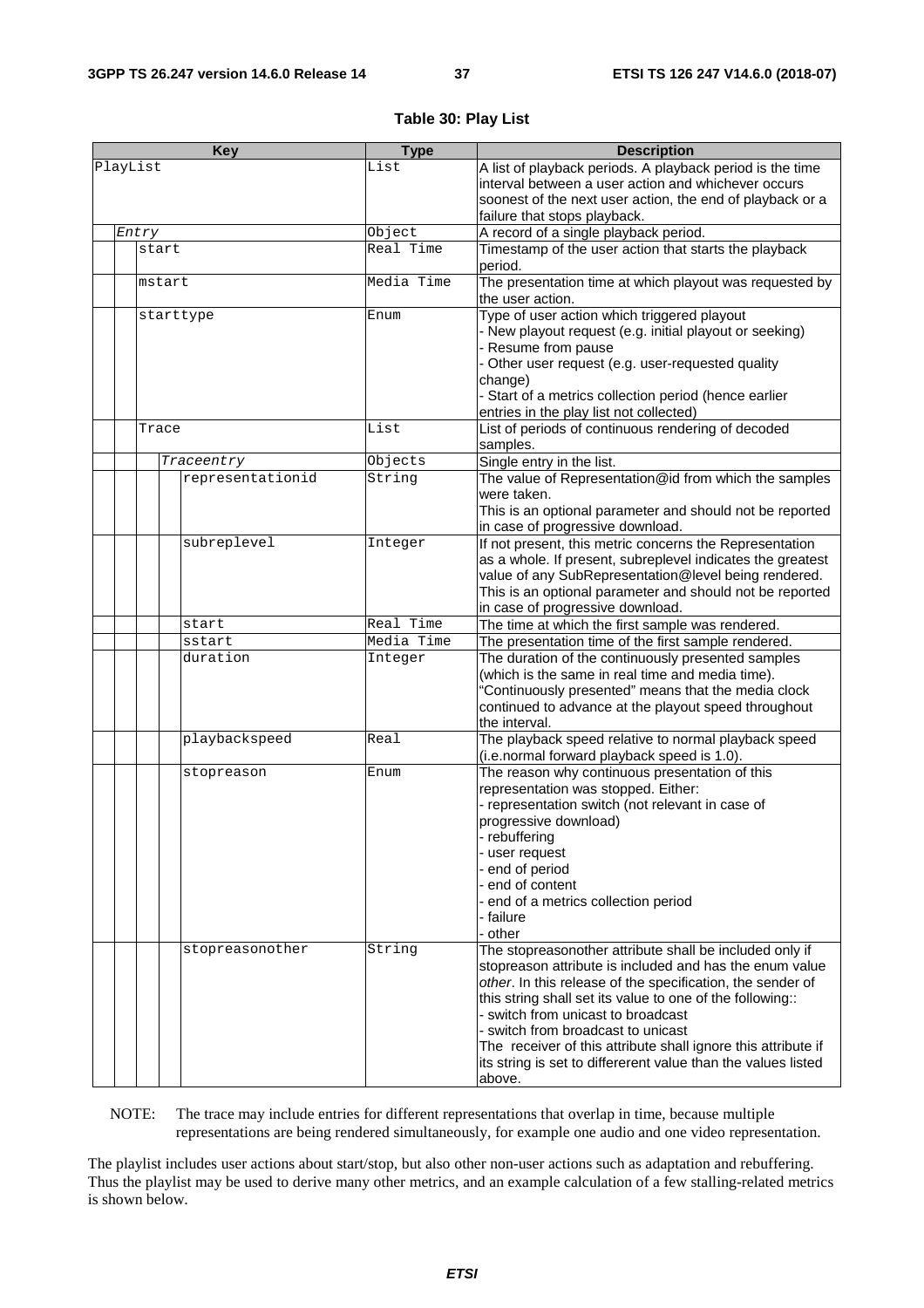Assume a user at wall-clock time hh:mm:ss = 09:00:00 clicks to start a 60-second video with the following playout characteristics:



**Figure 10-1 Example for Playout** 

- 5 seconds of initial stalling
- 10 seconds playing with representation 1
- 15 seconds of stalling
- 20 seconds playing with representation 2
- 30 seconds playing with representation 1

This would result in the following (somewhat simplified in this example) playout list being reported by the client:

```
Playlist 
   Entry#1 
     start = 09:00:00mstart = 00:00:00 starttype = New playout request 
      Trace 
        Traceentry#1 
          representationid = 1start = 09:00:05 sstart = 00:00:00 
           duration = 10 seconds 
          stopreason = rebuffering Traceentry#2 
           representationid = 2 
          start = 09:00:30sstart = 00:00:10 duration = 20 seconds 
          stopreason = representation switch Traceentry#3 
           representationid = 1 
          start = 09:00:50sstart = 00:00:30duration = 30 seconds
          stopreason = end of content
```
The number of stalling occurances may be calculated by counting how many times a stop reason is specified as "rebuffering".

The time duration for a stalling event may be calculated based on the time difference between the end time of a trace entry with stopreason equal to "rebuffering", and the start time of the next trace entry. In the example above the stalling starts at "Traceentry#1, (start + duration)" =  $09:00:05 + 10$  secs = 09:00:15, and ends at "Traceentry#2, start" = 09:00:30. Thus the length of the stalling is 15 seconds.

### 10.2.8 MPD Information

This metric can be used to report Representation information from the MPD, so that reporting servers without direct access to the MPD can understand the used media characteristics.

The metric is reported whenever the client sends any other quality metrics report containing references to a Representation which MPD information has still not been reported.

Table 31 defines the MPD information for quality reporting.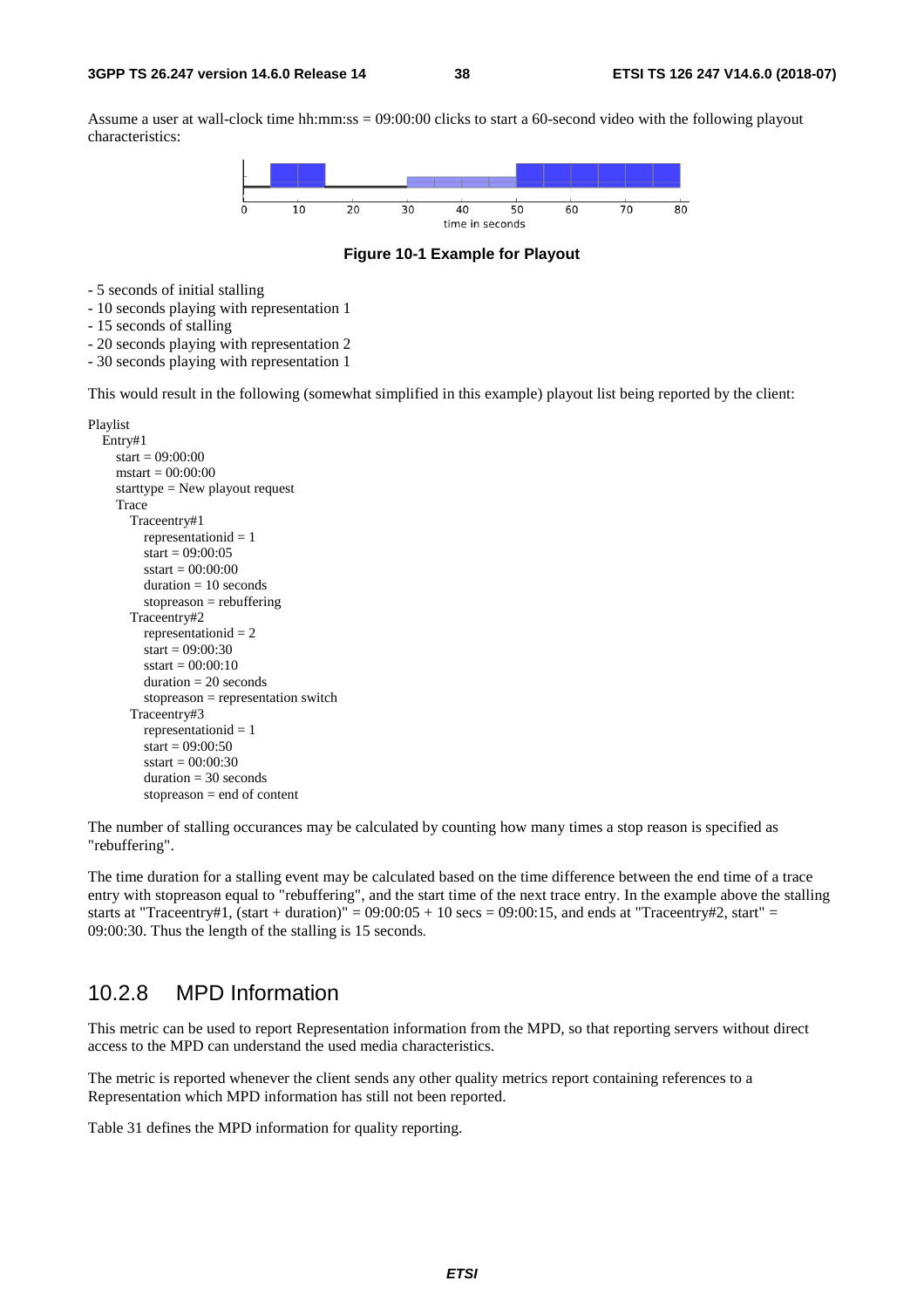| Key              | <b>Type</b>        | <b>Description</b>                                        |
|------------------|--------------------|-----------------------------------------------------------|
| MPDInformation   | Object             |                                                           |
| representationid | String             | Value of Representation@id for the representation         |
|                  |                    | addressed by the QoE metrics report.                      |
| subreplevel      | Integer            | If present, value of SubRepresentation@level for the      |
|                  |                    | subrepresentation addressed by the QoE metrics report. If |
|                  |                    | not present, the QoE metrics report concerns the          |
|                  |                    | representation as a whole.                                |
| Mpdinfo          | RepresentationType | Provides the MPD information for the representation or    |
|                  |                    | subrepresentation identified by representationid and      |
|                  |                    | subreplevel, if present. The following attributes and     |
|                  |                    | elements shall be present within mpdinfo if they are      |
|                  |                    | present for the identified representation or              |
|                  |                    | subrepresentation and their values shall be identical to  |
|                  |                    | those presented in the MPD: @bandwidth,                   |
|                  |                    | @qualityRanking, @width, @height, @mimeType, and          |
|                  |                    | @codecs.                                                  |

#### **Table 31: MPD Information for Quality Reporting**

### 10.2.9 Playout Delay for Media Start-up

This metric in Table 31a indicates the waiting time that the user experiences for media start-up.

| Table 31a: Playout Delay for Media Start-up |
|---------------------------------------------|
|---------------------------------------------|

| Kev                         | <b>Type</b> | <b>Description</b>                                                                                                                                                                                                                                                                                                                                                                                                                                                                                                                                                                               |
|-----------------------------|-------------|--------------------------------------------------------------------------------------------------------------------------------------------------------------------------------------------------------------------------------------------------------------------------------------------------------------------------------------------------------------------------------------------------------------------------------------------------------------------------------------------------------------------------------------------------------------------------------------------------|
| PlayoutDelayforMediaStartup | Integer     | The playout delay for media start-up is measured as<br>the time in milliseconds from the time instant of DASH<br>player receives play-back-start trigger to the instant of<br>media playout.<br>If the MPD has been delivered earlier before<br>$\sim 100$<br>the user clicks, it may include the process time<br>of MPD, the fetch time of some media<br>segments which are required for media<br>presentation, the process time of segments,<br>and the time for media decode and render to<br>the user.<br>If no MPD has been fetched earlier, it also<br>needs to add the fetch time of MPD. |

### 10.2.10 Device information

This metric contains information about the displayed video resolution as well as the physical screen characteristics. If the video is rendered in full-screen mode, the video resolution usually coincides with the characteristics of the full physical display. If the video is rendered in a smaller subwindow, the characteristics of the actual video window shown shall be logged.

If known by the DASH client, the physical screen width and the horizontal field-of-view shall also be logged.

The metric is logged at the start of each QoE reporting period, and whenever the characteristics changes during the session (for instance if the UE is rotated from horizontal to vertical orientation, or if the video subwindow size is changed).

Table 31b defines the device information metrics. If an individual metric cannot be logged, its value shall be set to 0 (zero).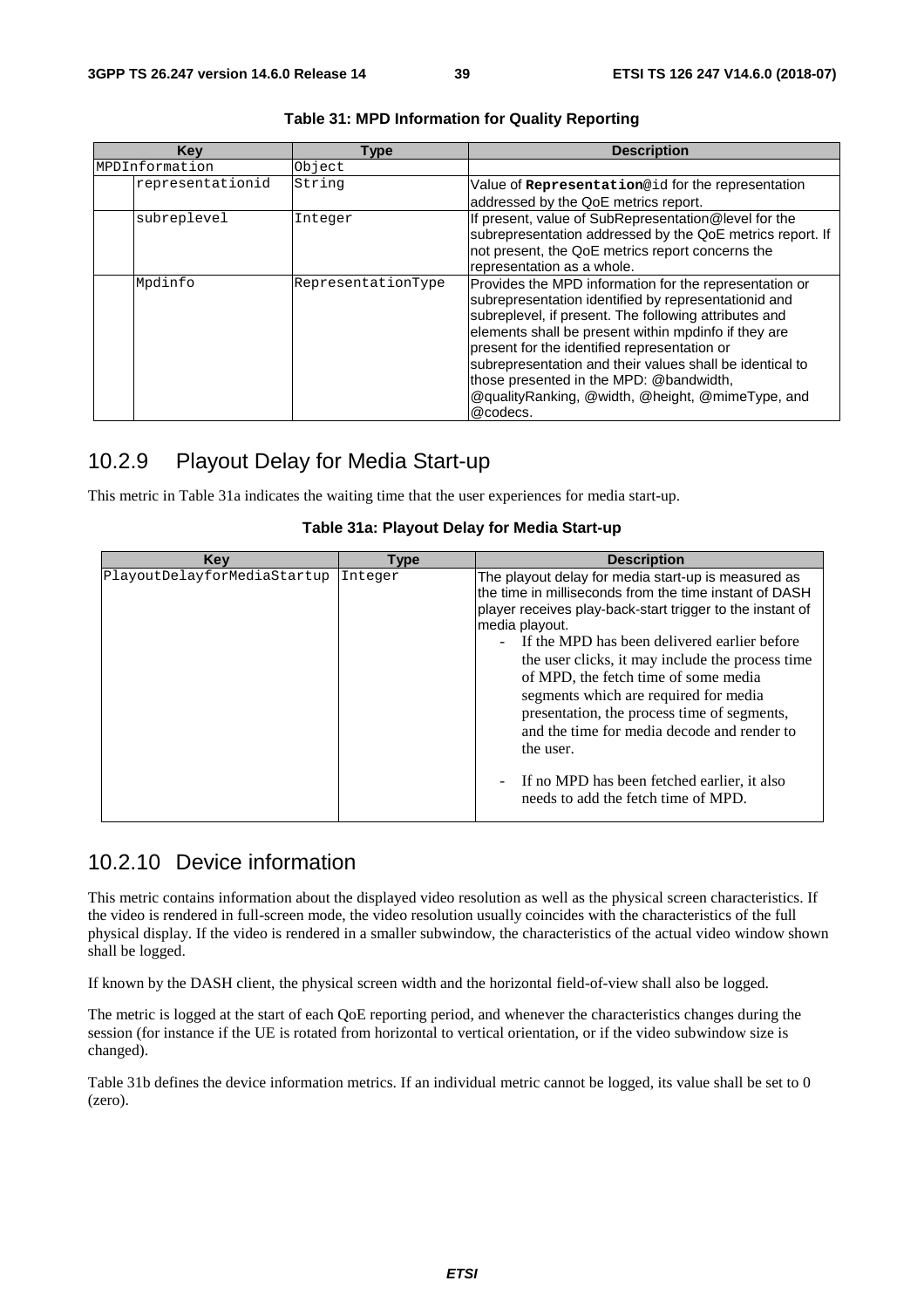| Key                   | <b>Type</b> | <b>Description</b>                                                                                   |
|-----------------------|-------------|------------------------------------------------------------------------------------------------------|
| DeviceInformationList | List        | A list of device information objects.                                                                |
| Entry                 | Object      | A single object containing new device information.                                                   |
| start                 | Real-Time   | Timestamp when the device information was logged.                                                    |
| mstart                | Media-Time  | The presentation time at which the device information was<br>logged.                                 |
| videoWidth            | Integer     | The width of the displayed video, in screen pixels (not encoded<br>video pixels).                    |
| videoHeight           | Integer     | The height of the displayed video, in screen pixels (not encoded<br>video pixels)                    |
| screenWidth           | Integer     | The total width of the screen, in screen pixels                                                      |
| screenHeight          | Integer     | The total height of the screen, in screen pixels                                                     |
| pixelWidth            | Float       | The width of a screen pixel, in mm                                                                   |
| pixelHeight           | Float       | The height of a screen pixel, in mm                                                                  |
| fieldOfView           | Float       | The actual or estimated horizontal angle subtended at the eye by<br>the screen, measured in degrees. |

**Table 31b: Device information** 

## 10.3 Quality Metrics for Progressive Download

The following metrics shall be supported by progressive download clients supporting the QoE reporting feature:

- Average Throughput (Clause 10.2.4),
- Initial Playout Delay (Clause 10.2.5),
- Buffer Level (Clause 10.2.6),
- Play List (Clause 10.2.7), and
- Device information (Clause 10.2.10).

### 10.4 Quality Metrics for DASH

The following metrics shall be supported by 3GP-DASH clients supporting the QoE reporting feature:

- List of of Representation Switch Events (Clause 10.2.3),
- Average Throughput (Clause 10.2.4),
- Initial Playout Delay (Clause 10.2.5),
- Buffer Level (Clause 10.2.6),
- Play List (Clause 10.2.7),
- MPD Information (Clause 10.2.8), and
- Device information (Clause 10.2.10).

The @metrics attribute contains a list of quality metric keys listing all metrics that the DASH shall collect and report.

The semantics of the attributes within the **Metrics** element are provided in Table 32. The XML-syntax of a **Metrics** element is provided in Table 33.

#### **Table 32: Semantics of Metrics element**

| <b>Element or Attribute Name</b> | Use | <b>Description</b>          |
|----------------------------------|-----|-----------------------------|
| Metrics                          |     | <b>IDASH</b> metric element |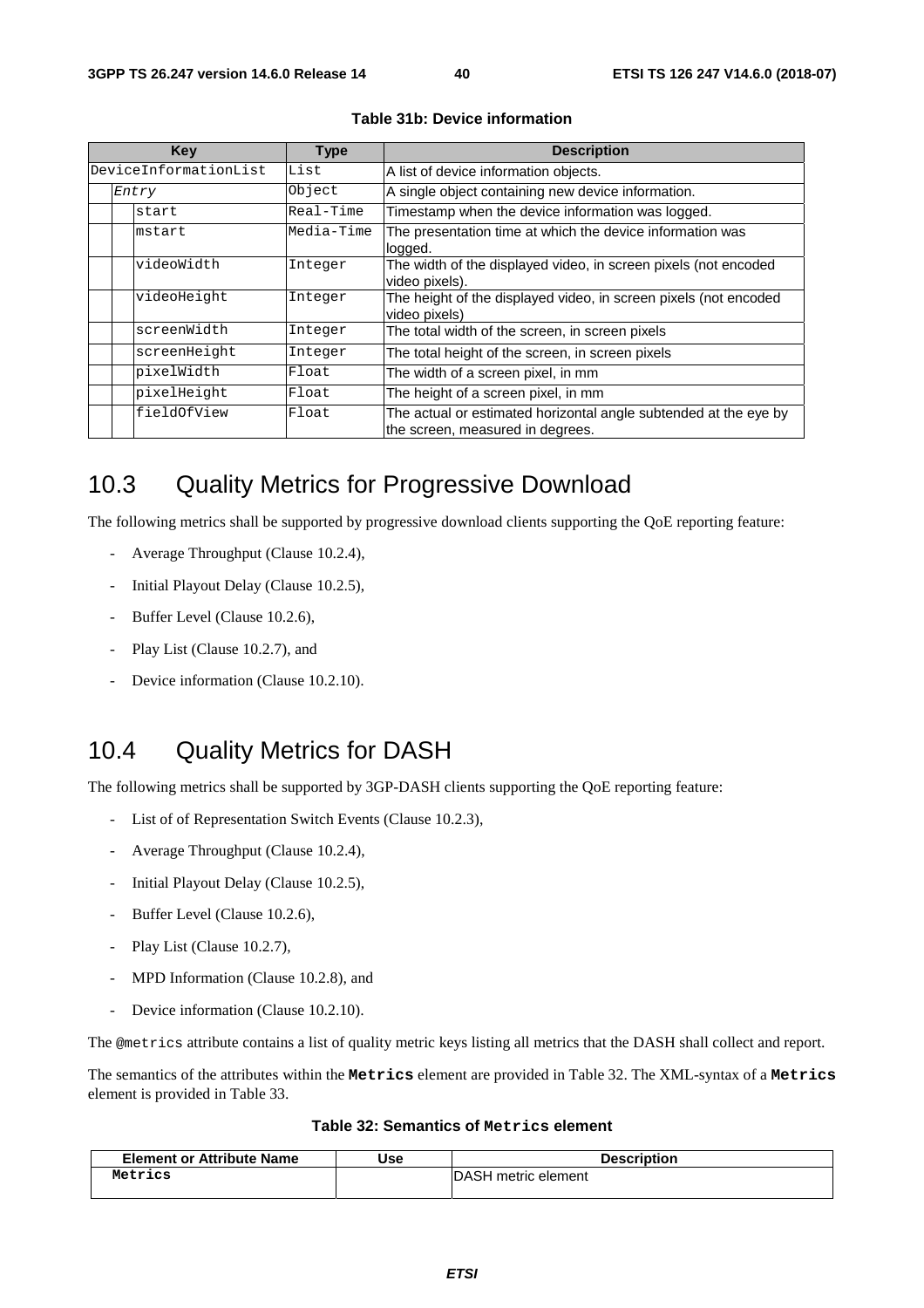| <b>Element or Attribute Name</b>                                                      | <b>Use</b> | <b>Description</b>                                                                                                                                                                                                                                                                                                                                                                                                                                                                                                                                                                                                          |
|---------------------------------------------------------------------------------------|------------|-----------------------------------------------------------------------------------------------------------------------------------------------------------------------------------------------------------------------------------------------------------------------------------------------------------------------------------------------------------------------------------------------------------------------------------------------------------------------------------------------------------------------------------------------------------------------------------------------------------------------------|
| <b>@metrics</b>                                                                       | м          | This attribute lists all quality metrics (as a list of quality<br>metric keys as defined in section 10.2, separated by a<br>whitespace) that the client shall report.<br>Certain keys allow specifying a measurement interval or                                                                                                                                                                                                                                                                                                                                                                                            |
|                                                                                       |            | period over which a single value of the metric is derived and<br>potentially also other parameters controlling the collection<br>of the metrics. The parameters, if any, are included in                                                                                                                                                                                                                                                                                                                                                                                                                                    |
|                                                                                       |            | parenthesis after the key and their semantics are specified<br>in clause 10.2 with the metric definition itself.                                                                                                                                                                                                                                                                                                                                                                                                                                                                                                            |
| Range                                                                                 | 0.N        | When specified, it indicates the time period during which<br>quality metric collection is requested. When not present,<br>quality metric collection is requested for the whole duration<br>of the content.                                                                                                                                                                                                                                                                                                                                                                                                                  |
| @starttime                                                                            | $\Omega$   | When specified, it indicates the start time of the quality<br>metric collection operation. When not present, quality metric<br>collection is requested from the beginning of content<br>consumption. For services with MPD@type "Live", the<br>start time of quality metric collection can be obtained in<br>wallclock time by adding the value of this attribute indicated<br>in media time to the value of the<br>MPD@availabilityStartTime attribute. For services<br>with MPD@type "OnDemand", the start time is indicated in<br>media time and is relative to the PeriodStart time of the first<br>period in this MPD. |
| @duration                                                                             | $\circ$    | When specified, it indicates the duration of the quality<br>metric collection interval. The value of this attribute is<br>expressed in media time.                                                                                                                                                                                                                                                                                                                                                                                                                                                                          |
| Reporting                                                                             | 1N         | Descriptor that provides information about the requested<br>Quality Reporting method and formats. See clause 10.5 for<br>the 3GP-DASH quality reporting schemes.                                                                                                                                                                                                                                                                                                                                                                                                                                                            |
| Legend:<br>For elements: <minoccurs><maxoccurs> (N=unbounded)</maxoccurs></minoccurs> |            | For attributes: M=Mandatory, O=Optional, OD=Optional with Default Value, CM=Conditionally Mandatory.                                                                                                                                                                                                                                                                                                                                                                                                                                                                                                                        |

Elements are **bold**; attributes are non-bold and preceded with an @.

#### **Table 33: XML-Syntax of Metrics element**



## 10.5 Quality Reporting Scheme for DASH

This section specifies a 3GP-DASH quality reporting scheme.

The quality reporting scheme is signaled using in the **Reporting** element in the **Metrics** element. The URN to be used for the **Reporting**@schemeIdUri shall be "urn:3GPP:ns:PSS:DASH:QM10".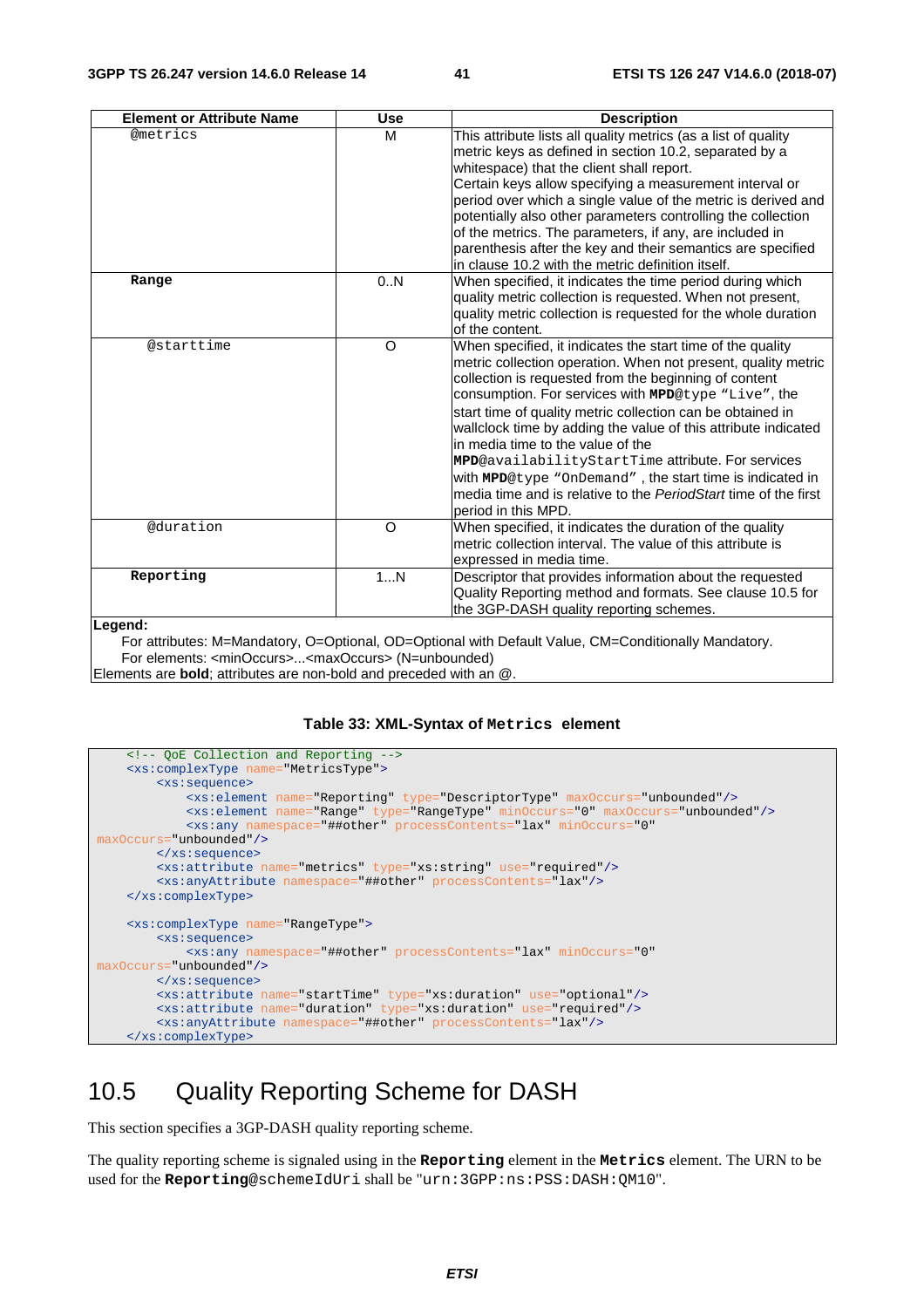The reporting scheme shall use the quality reporting protocol defined in section 10.6.

The semantics and XML syntax of the scheme information for the 3GP-DASH quality reporting scheme are specified in Table 34 and Table 35, respectively.

| <b>Element or Attribute Name</b> | <b>Use</b>     | <b>Description</b>                                                                                                                                                               |
|----------------------------------|----------------|----------------------------------------------------------------------------------------------------------------------------------------------------------------------------------|
| @apn                             | $\Omega$       | This attribute gives the access point that should be used for                                                                                                                    |
|                                  |                | sending the QoE reports.                                                                                                                                                         |
| @format                          | $\circ$        | This field gives the requested format for the reports. Possible                                                                                                                  |
|                                  |                | formats are: "uncompressed" and "gzip".                                                                                                                                          |
| @samplepercentage                | $\overline{O}$ | Percentage of the clients that should report QoE. The client                                                                                                                     |
|                                  |                | uses a random number generator with the given percentage                                                                                                                         |
|                                  |                | to find out if the client should report or not.                                                                                                                                  |
| @reportingserver                 | M              | The reporting server URL to which the reports will be sent.                                                                                                                      |
| @reportinginterval               | $\circ$        | Indicates the time(s) reports should be sent. If not present,<br>then the client should send a report after the streaming<br>session has ended. If present, @reportingInterval=n |
|                                  |                | indicates that the client should send a report every n-th                                                                                                                        |
|                                  |                | second provided that new metrics information has become                                                                                                                          |
|                                  |                | available since the previous report.                                                                                                                                             |
| LocationFilter                   | 0.1            | When present, this element indicates the geographic area(s)<br>or location(s) where quality metric collection is requested.                                                      |
|                                  |                | When not present, quality metric collection is requested                                                                                                                         |
|                                  |                | regardless of the device's location. The LocationFilter                                                                                                                          |
|                                  |                | element comprises one or more instances of any                                                                                                                                   |
|                                  |                | combination of targeted cell-IDs, polygons and circular<br>areas. Each cell-ID entry in Location Filter is announced in                                                          |
|                                  |                | cellList, and each polygon and circular area entry is                                                                                                                            |
|                                  |                | announced in the polygonList or and circularAreaList                                                                                                                             |
|                                  |                | elements, respectively.                                                                                                                                                          |
| cellList                         | 0.N            | This element specifies a list of cell identified by E-UTRAN-                                                                                                                     |
|                                  |                | CGI or CGI.                                                                                                                                                                      |
| shape                            |                | Geographic area comprising one or more instances of                                                                                                                              |
|                                  |                | polygonList and/or circularAreaList elements.                                                                                                                                    |
| polygonList                      | 0N             | This element, when present, comprises a list of 'Polygon'                                                                                                                        |
|                                  |                | shapes as defined by OMA MLP[51].                                                                                                                                                |
| @confLevel                       | $\circ$        | This attribute indicates the probability in percent that the                                                                                                                     |
|                                  |                | DASH client is located in the corresponding polygon area. It                                                                                                                     |
|                                  |                | is defined as 'lev_conf' by OMA MLP. If not present, it has<br>default value of 60.                                                                                              |
| circularAreaList                 | 0.N            | This element, when present, comprises a list of 'CircularArea'                                                                                                                   |
|                                  |                | shapes as defined by OMA MLP[51].                                                                                                                                                |
| @confLevel                       | $\overline{O}$ | This attribute indicates the probability in percent that the                                                                                                                     |
|                                  |                | DASH client is located in the corresponding circular area. It is                                                                                                                 |
|                                  |                | defined as 'lev_conf' by OMA MLP. If not present, it has                                                                                                                         |
|                                  |                | default value of 60.                                                                                                                                                             |
| ll egend:                        |                |                                                                                                                                                                                  |

#### **Table 34: Semantics of Quality Reporting Scheme Information**

**Legend:**

For attributes: M=Mandatory, O=Optional, OD=Optional with Default Value, CM=Conditionally Mandatory. For elements: <minOccurs>…<maxOccurs> (N=unbounded) Elements are **bold**; attributes are non-bold and preceded with an @

#### **Table 35: Syntax of Quality Reporting Scheme Information**

```
<?xml version="1.0"?>
<xs:schema targetNamespace="urn:3GPP:ns:PSS:AdaptiveHTTPStreaming:2009:qm"
    attributeFormDefault="unqualified"
   elementFormDefault="qualified"
    xmlns:xs="http://www.w3.org/2001/XMLSchema" 
    xmlns:xlink="http://www.w3.org/1999/xlink" 
     xmlns="urn:3GPP:ns:PSS:AdaptiveHTTPStreaming:2009:qm">
     <xs:annotation>
        <xs:appinfo>3GPP DASH Quality Reporting</xs:appinfo>
         <xs:documentation xml:lang="en">
            This Schema defines the quality reporting scheme information for 3GPP DASH.
```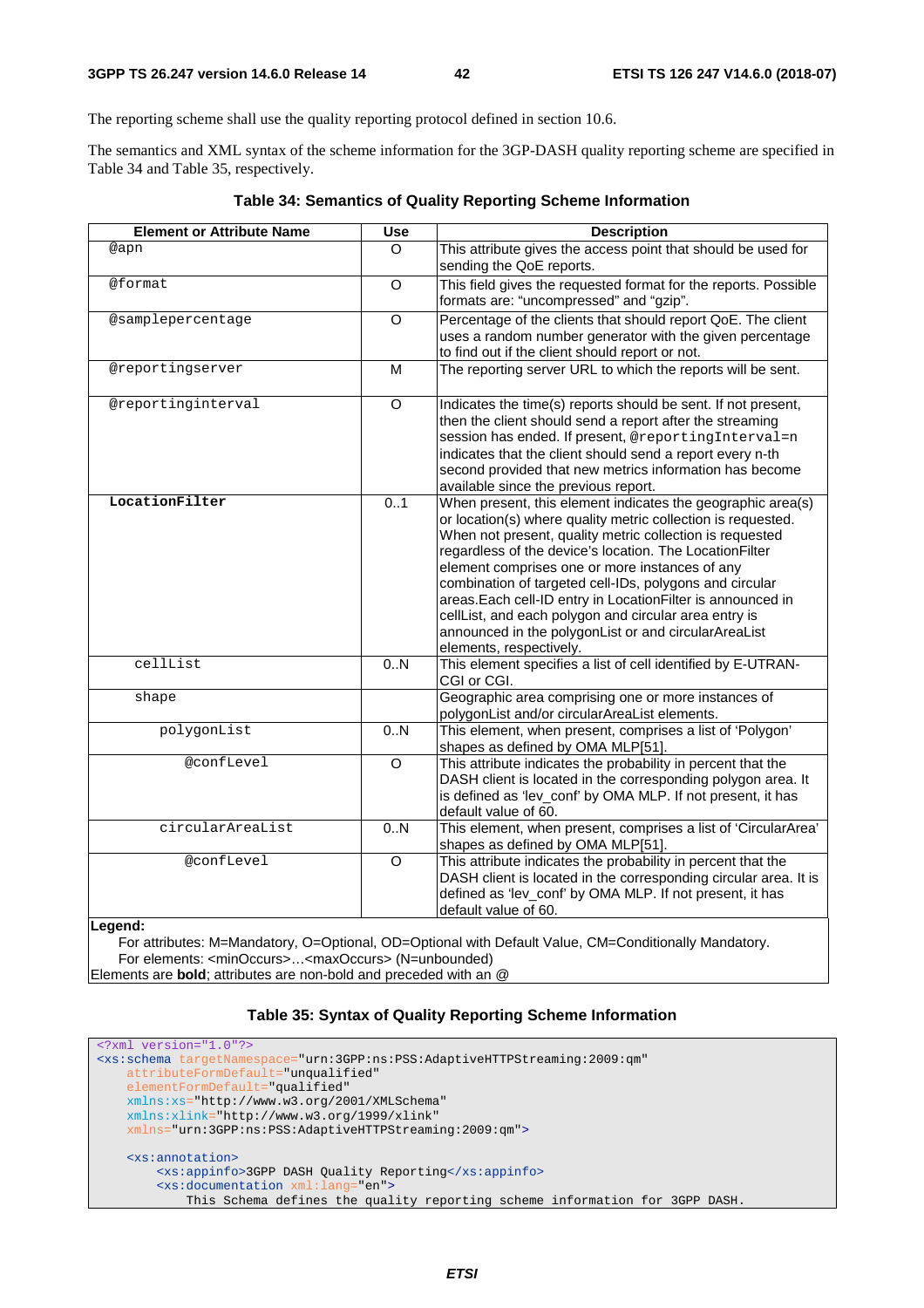```
 </xs:documentation>
     </xs:annotation> 
     <xs:element name="ThreeGPQualityReporting" type="SimpleQualityReportingType"/>
     <xs:complexType name="SimpleQualityReportingType"> 
         <xs:sequence>
             <xs:element name="LocationFilter" type="LocationFilterType" minOccurs="0"/> 
             <xs:any namespace="##other" processContents="lax" minOccurs="0"
maxOccurs="unbounded"/> 
         </xs:sequence>
 <xs:attribute name="apn" type="xs:string" use="optional"/>
 <xs:attribute name="format" type="FormatType" use="optional"/>
         <xs:attribute name="samplePercentage" type="xs:double" use="optional"/>
 <xs:attribute name="reportingServer" type="xs:anyURI" use="required"/>
 <xs:attribute name="reportingInterval" type="xs:unsignedInt" use="optional"/> 
         <xs:any namespace="##other" processContents="lax" minOccurs="0" maxOccurs="unbounded"/>
     </xs:complexType>
 <xs:simpleType name="FormatType"> 
 <xs:restriction base="xs:string">
             <xs:enumeration value="uncompressed" />
             <xs:enumeration value="gzip" />
         </xs:restriction>
     </xs:simpleType> 
     <xs:complexType name="LocationFilterType">
        <xs:sequence>
             <xs:element name="cellID" type="xs:unsignedLong" minOccurs="0" maxOccurs="unbounded"/> 
             <xs:element name="shape" type="ShapeType" minOccurs="0"/> 
             <xs:any namespace="##other" processContents="lax" minOccurs="0"
maxOccurs="unbounded"/>
         </xs:sequence> 
         <xs:anyAttribute namespace="##other" processContents="lax"/> 
     </xs:complexType> 
     <xs:complexType name="ShapeType"> 
        <xs:sequence>
             <xs:element name="PolygonList" type="PolygonListType" minOccurs="0"/> 
             <xs:element name="CircularAreaList" type="CircularAreaListType" minOccurs="0"/> 
            <xs:any namespace="##other" processContents="lax" minOccurs=
maxOccurs="unbounded"/>
         </xs:sequence> 
         <xs:anyAttribute namespace="##other" processContents="lax"/> 
     </xs:complexType> 
     <xs:complexType name="PolygonListType">
        <xs:annotation> 
             <xs:documentation> see [OMA MLP] </xs:documentation> 
         </xs:annotation> 
         <xs:sequence> 
             <xs:element name="Polygon" minOccurs="0" maxOccurs="unbounded"/> 
             <xs:any namespace="##other" processContents="lax" minOccurs="0"
maxOccurs="unbounded"/> 
         </xs:sequence>
         <xs:attribute name="ConfLevel" type="xs:unsignedInt" use="optional"/> 
         <xs:anyAttribute namespace="##other" processContents="lax"/> 
     </xs:complexType> 
     <xs:complexType name="CircularAreaListType">
         <xs:annotation> 
             <xs:documentation> see [OMA MLP] </xs:documentation> 
         </xs:annotation> 
         <xs:sequence> 
             <xs:element name="CircularArea" minOccurs="0" maxOccurs="unbounded"/> 
             <xs:any namespace="##other" processContents="lax" minOccurs="0"
maxOccurs="unbounded"/> 
         </xs:sequence>
         <xs:attribute name="ConfLevel" type="xs:unsignedInt" use="optional"/> 
         <xs:anyAttribute namespace="##other" processContents="lax"/> 
     </xs:complexType> 
</xs:schema>
```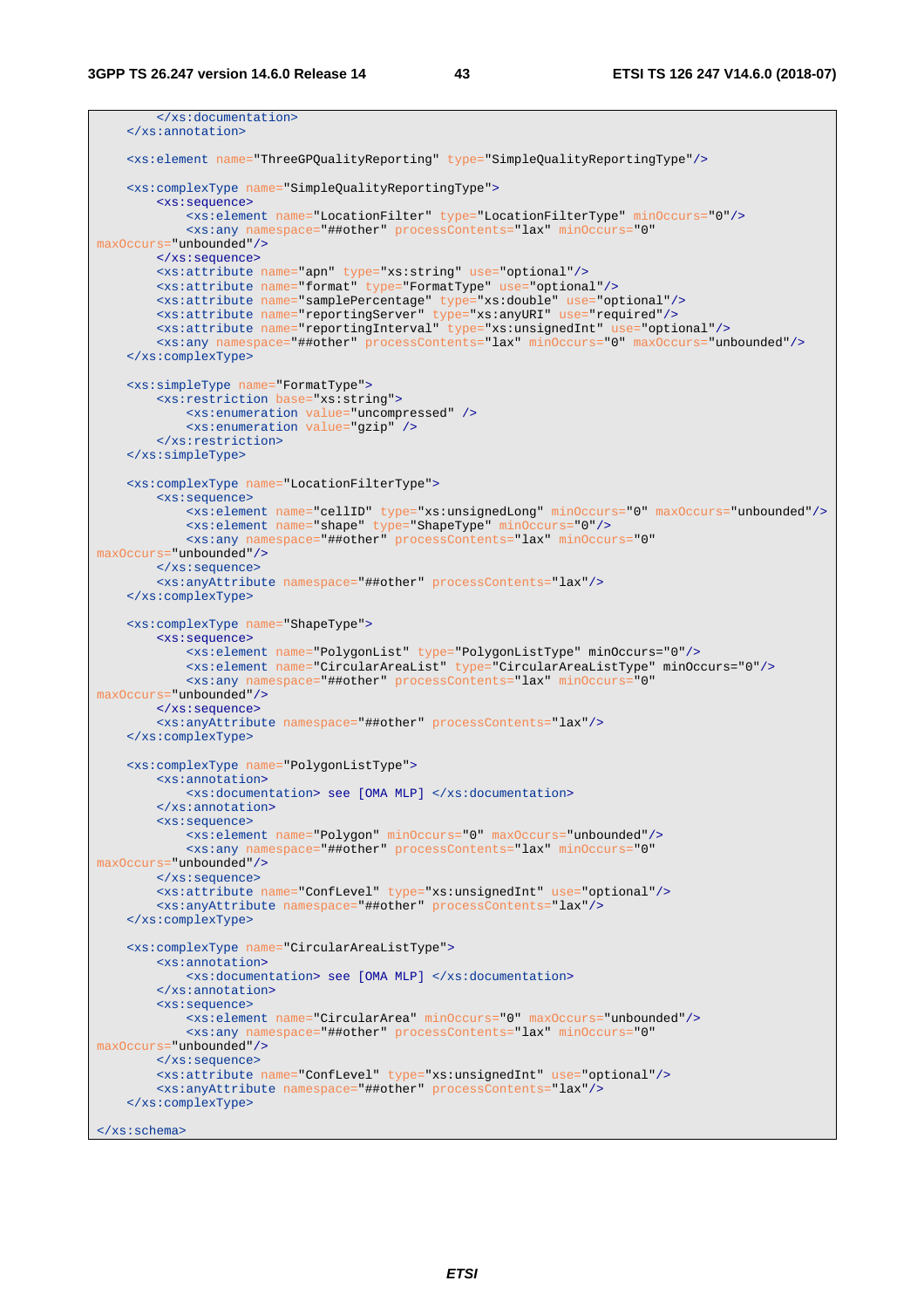### 10.6 Quality Reporting Protocol

### 10.6.1 General

The quality reporting protocol consists of:

- The XML-based report format defined in section 10.6.2
- The reporting protocol defined in section 10.6.3

The MIME type of an XML-formatted QoE report shall be "application/3gpdash-qoe-report+xml" as defined in Annex J.

#### 10.6.2 Report Format

The QoE report is formatted as an XML document that complies with the following XML schema:

```
<?xml version="1.0"?>
<xs:schema xmlns:xs="http://www.w3.org/2001/XMLSchema" 
                   ="urn:3gpp:metadata:2011:HSD:receptionreport"
   xmlns:sup="urn:3gpp:metadata:2016:PSS:SupplementQoEMetric" 
   xmlns:sv="urn:3gpp:metadata:2016:PSS:schemaVersion" 
     nlns="urn:3gpp:metadata:2011:HSD:receptionreport" elementFormDefault="gualified">
    <xs:element name="ReceptionReport" type="ReceptionReportType"/>
    <xs:complexType name="ReceptionReportType">
        <xs:choice>
            <xs:element name="QoeReport" type="QoeReportType" minOccurs="0"
 maxOccurs="unbounded"/>
            <xs:any namespace="##other" processContents="skip" minOccurs="0"
maxOccurs="unbounded"/>
        </xs:choice>
        <xs:attribute name="contentURI" type="xs:anyURI" use="required"/>
        <xs:attribute name="clientID" type="xs:string" use="optional"/>
    </xs:complexType>
    <xs:complexType name="QoeReportType">
       <xs:sequence>
            <xs:element name="QoeMetric" type="QoeMetricType" minOccurs="1"
maxOccurs="unbounded"/> 
            <xs:element ref="sup:supplementQoEMetric" minOccurs="0" maxOccurs="1"/> 
            <xs:element ref="sv:delimiter"/> 
 <xs:any namespace="##other" processContents="skip" minOccurs="0"
maxOccurs="unbounded"/>
        </xs:sequence>
 <xs:attribute name="periodID" type="xs:string" use="required"/>
 <xs:attribute name="reportTime" type="xs:dateTime" use="required"/>
 <xs:attribute name="reportPeriod" type="xs:unsignedInt" use="required"/>
        <xs:anyAttribute processContents="skip"/>
    </xs:complexType>
    <xs:complexType name="QoeMetricType">
        <xs:choice>
            <xs:element name="HttpList" type="HttpListType"/>
 <xs:element name="RepSwitchList" type="RepSwitchListType"/>
 <xs:element name="AvgThroughput" type="AvgThroughputType" maxOccurs="unbounded"/>
            <xs:element name="InitialPlayoutDelay" type="xs:unsignedInt"/>
 <xs:element name="BufferLevel" type="BufferLevelType"/>
 <xs:element name="PlayList" type="PlayListType"/>
            <xs:element name="MPDInformation" type="MpdInformationType" maxOccurs="unbounded"/>
            <xs:element name="PlayoutDelayforMediaStartup" type="xs:unsignedInt"/>
        </xs:choice>
        <xs:anyAttribute processContents="skip"/>
    </xs:complexType>
    <xs:complexType name="HttpListType">
        <xs:choice>
            <xs:element name="HttpListEntry" type="HttpListEntryType" maxOccurs="unbounded"/>
        </xs:choice>
        <xs:anyAttribute processContents="skip"/>
```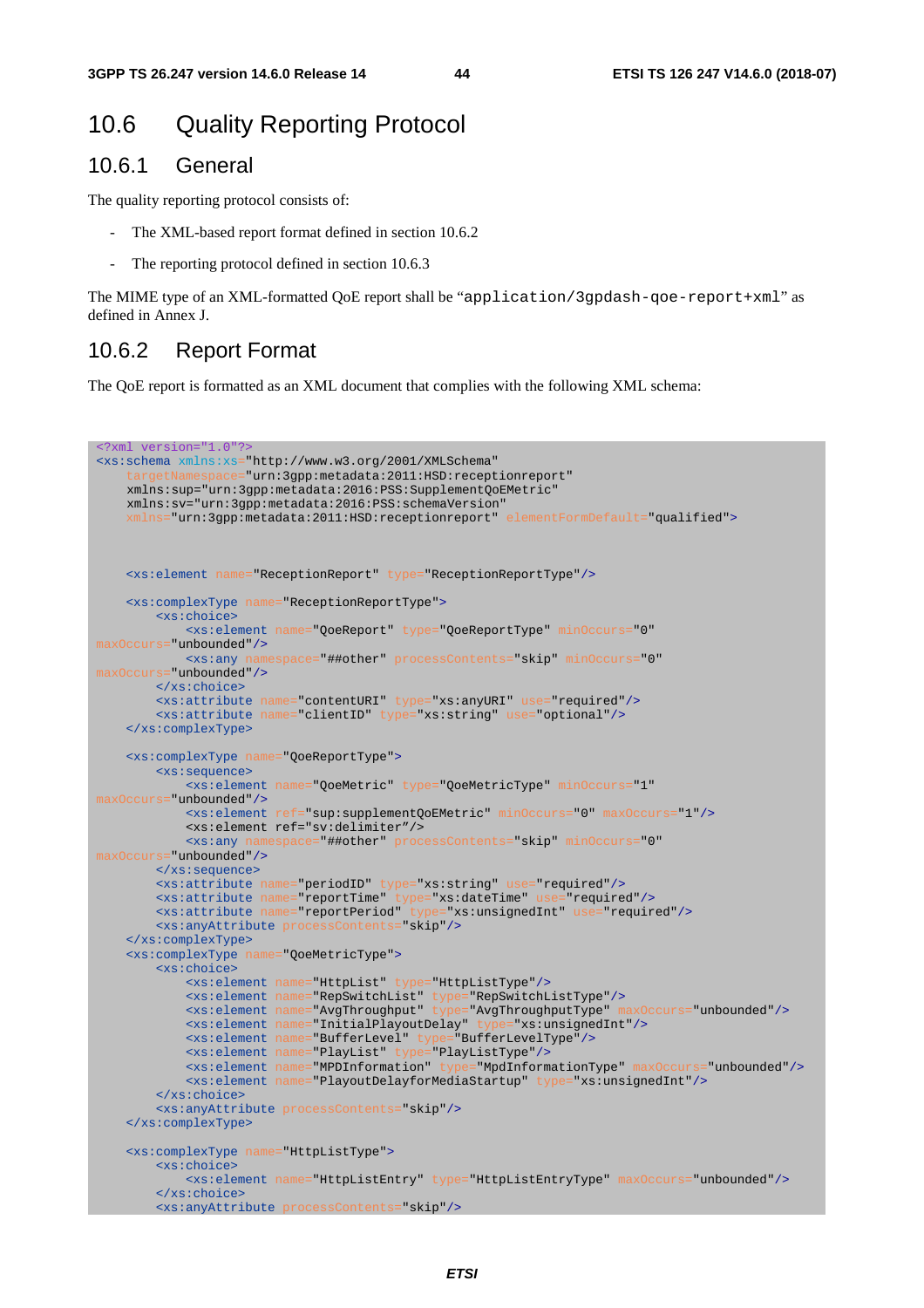</xs:complexType>

```
 <xs:complexType name="HttpListEntryType">
       <xs:choice>
           <xs:element name="Trace" type="HttpThroughputTraceType" maxOccurs="unbounded"/>
        </xs:choice>
        <xs:attribute name="tcpid" type="xs:unsignedInt" use="optional"/>
 <xs:attribute name="type" type="ExtensibleHttpEntryResourceType" use="optional"/>
 <xs:attribute name="url" type="xs:string" use="required"/>
        <xs:attribute name="actualUrl" type="xs:string" use="optional"/>
 <xs:attribute name="range" type="xs:string" use="optional"/>
 <xs:attribute name="trequest" type="xs:dateTime" use="required"/>
 <xs:attribute name="tresponse" type="xs:dateTime" use="required"/>
 <xs:attribute name="responsecode" type="xs:unsignedInt" use="optional"/>
 <xs:attribute name="interval" type="xs:unsignedInt" use="optional"/>
 <xs:anyAttribute processContents="skip"/>
    </xs:complexType>
    <xs:simpleType name="HttpEntryResourceType">
 <xs:restriction base="xs:string">
 <xs:enumeration value="MPD"/>
 <xs:enumeration value="MPDDeltaFile"/>
            <xs:enumeration value="XLinkExpansion"/>
           <xs:enumeration value="InitializationSegment"/>
 <xs:enumeration value="IndexSegment"/>
 <xs:enumeration value="MediaSegment"/>
        </xs:restriction>
    </xs:simpleType>
 <xs:simpleType name="StringPatternType">
 <xs:restriction base="xs:string">
           <xs:pattern value="x:\S.*"/>
        </xs:restriction>
    </xs:simpleType>
    <xs:simpleType name="ExtensibleHttpEntryResourceType">
       <xs:union memberTypes="HttpEntryResourceType StringPatternType"/>
    </xs:simpleType>
    <xs:complexType name="HttpThroughputTraceType">
 <xs:attribute name="s" type="xs:dateTime" use="required"/>
 <xs:attribute name="d" type="xs:unsignedInt" use="required"/>
 <xs:attribute name="b" type="UnsignedIntVectorType" use="required"/>
        <xs:anyAttribute processContents="skip"/>
    </xs:complexType>
    <xs:complexType name="RepSwitchListType">
       <xs:choice>
            <xs:element name="RepSwitchEvent" type="RepSwitchEventType" maxOccurs="unbounded"/>
        </xs:choice>
        <xs:anyAttribute processContents="skip"/>
    </xs:complexType>
    <xs:complexType name="RepSwitchEventType">
 <xs:attribute name="to" type="xs:string" use="required"/>
 <xs:attribute name="mt" type="xs:duration" use="optional"/>
 <xs:attribute name="t" type="xs:dateTime" use="optional"/>
        <xs:attribute name="lto" type="xs:unsignedInt" use="optional"/>
        <xs:anyAttribute processContents="skip"/>
    </xs:complexType>
    <xs:complexType name="AvgThroughputType">
 <xs:attribute name="numBytes" type="xs:unsignedInt" use="required"/>
 <xs:attribute name="activityTime" type="xs:unsignedInt" use="required"/>
 <xs:attribute name="t" type="xs:dateTime" use="required"/>
 <xs:attribute name="duration" type="xs:unsignedInt" use="required"/>
 <xs:attribute name="accessbearer" type="xs:string" use="optional"/>
 <xs:attribute name="inactivityType" type="InactivityType" use="optional"/>
        <xs:anyAttribute processContents="skip"/>
    </xs:complexType>
    <xs:simpleType name="InactivityType">
        <xs:restriction base="xs:string">
 <xs:enumeration value="Pause"/>
 <xs:enumeration value="BufferControl"/>
           <xs:enumeration value="Error"/>
        </xs:restriction>
    </xs:simpleType>
```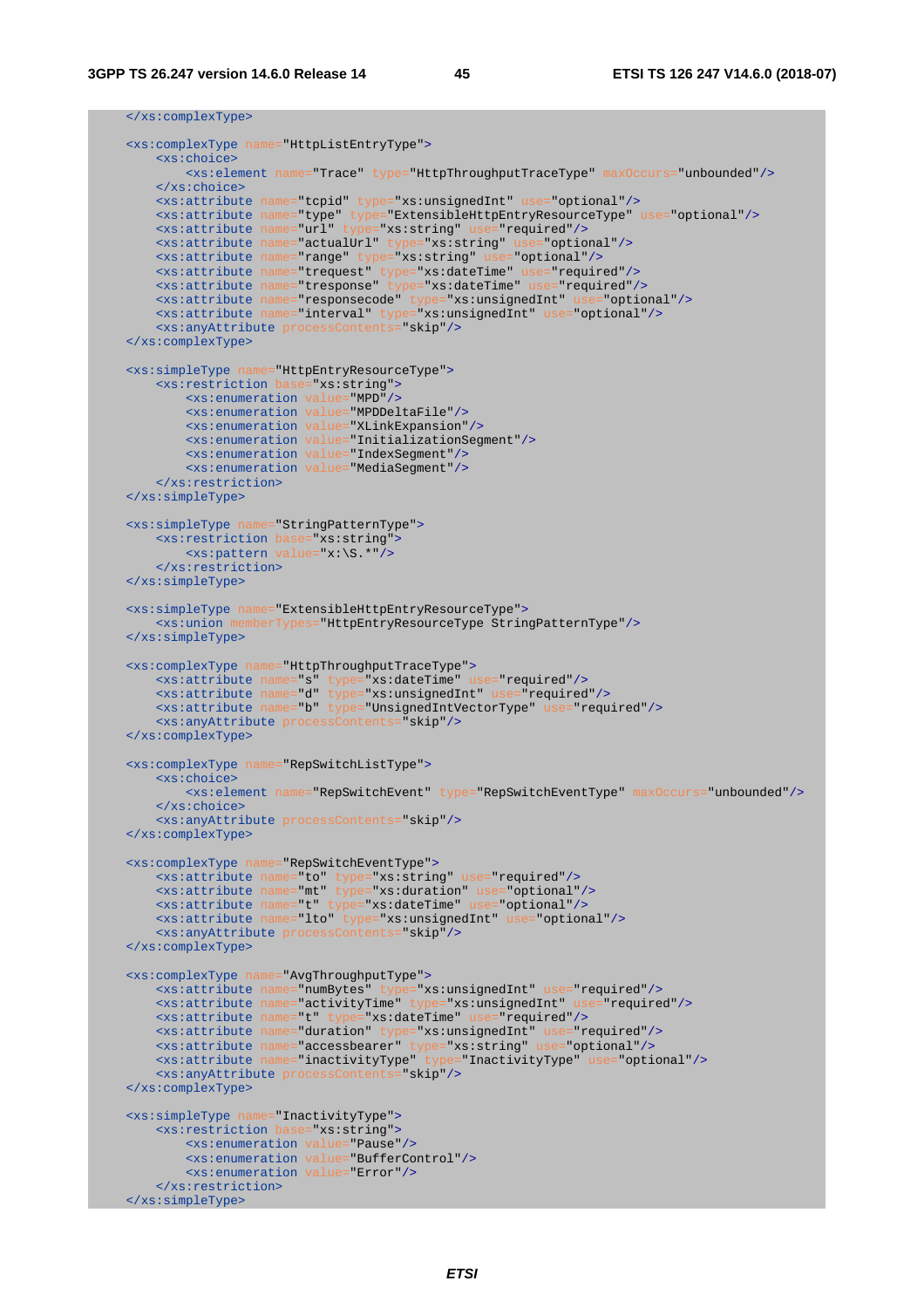```
 <xs:complexType name="BufferLevelType">
       <xs:choice>
           <xs:element name="BufferLevelEntry" type="BufferLevelEntryType"
maxOccurs="unbounded"/>
        </xs:choice>
       <xs:anyAttribute processContents="skip"/>
    </xs:complexType>
    <xs:complexType name="BufferLevelEntryType">
 <xs:attribute name="t" type="xs:dateTime" use="required"/>
 <xs:attribute name="level" type="xs:unsignedInt" use="required"/>
 <xs:anyAttribute processContents="skip"/>
    </xs:complexType>
    <xs:complexType name="PlayListType">
       <xs:choice>
          <xs:element name="Trace" type="PlayListEntryType" maxOccurs="unbounded"/>
        </xs:choice>
        <xs:anyAttribute processContents="skip"/>
    </xs:complexType>
    <xs:complexType name="PlayListEntryType">
       <xs:choice>
           <xs:element name="TraceEntry" type="PlayListTraceEntryType" maxOccurs="unbounded"/>
        </xs:choice>
 <xs:attribute name="start" type="xs:dateTime" use="required"/>
 <xs:attribute name="mstart" type="xs:duration" use="required"/>
 <xs:attribute name="startType" type="StartType" use="required"/>
 <xs:anyAttribute processContents="skip"/>
    </xs:complexType>
 <xs:complexType name="PlayListTraceEntryType">
 <xs:attribute name="representationId" type="xs:string" use="optional"/>
 <xs:attribute name="subrepLevel" type="xs:unsignedInt" use="optional"/>
 <xs:attribute name="start" type="xs:dateTime" use="required"/>
 <xs:attribute name="sstart" type="xs:duration" use="required"/>
 <xs:attribute name="duration" type="xs:unsignedInt" use="required"/>
 <xs:attribute name="playbackSpeed" type="xs:double" use="optional"/>
 <xs:attribute name="stopReason" type="StopReasonType" use="optional"/> 
 <xs:attribute name="stopReasonOther" type="xs:string" use="optional"/>
        <xs:anyAttribute processContents="skip"/>
    </xs:complexType>
 <xs:simpleType name="StartType">
 <xs:restriction base="xs:string">
 <xs:enumeration value="NewPlayoutRequest"/>
 <xs:enumeration value="Resume"/>
           <xs:enumeration value="OtherUserRequest"/>
           <xs:enumeration value="StartOfMetricsCollectionPeriod"/>
        </xs:restriction>
    </xs:simpleType>
    <xs:simpleType name="StopReasonType">
        <xs:restriction base="xs:string">
 <xs:enumeration value="RepresentationSwitch"/>
 <xs:enumeration value="Rebuffering"/>
           <xs:enumeration value="UserRequest"/>
 <xs:enumeration value="EndOfPeriod"/>
 <xs:enumeration value="EndOfContent"/>
 <xs:enumeration value="EndOfMetricsCollectionPeriod"/>
 <xs:enumeration value="Failure"/> 
           <xs:enumeration value="Other"/>
        </xs:restriction>
    </xs:simpleType>
    <xs:complexType name="MpdInformationType">
       <xs:choice>
           <xs:element name="Mpdinfo" type="RepresentationType" maxOccurs="unbounded"/>
        </xs:choice>
        <xs:attribute name="representationId" type="xs:string" use="required"/>
        <xs:attribute name="subrepLevel" type="xs:unsignedInt" use="optional"/>
        <xs:anyAttribute processContents="skip"/>
    </xs:complexType>
    <xs:complexType name="RepresentationType">
       <xs:attribute name="codecs" type="xs:string" use="required"/>
        <xs:attribute name="bandwidth" type="xs:unsignedInt" use="required"/>
```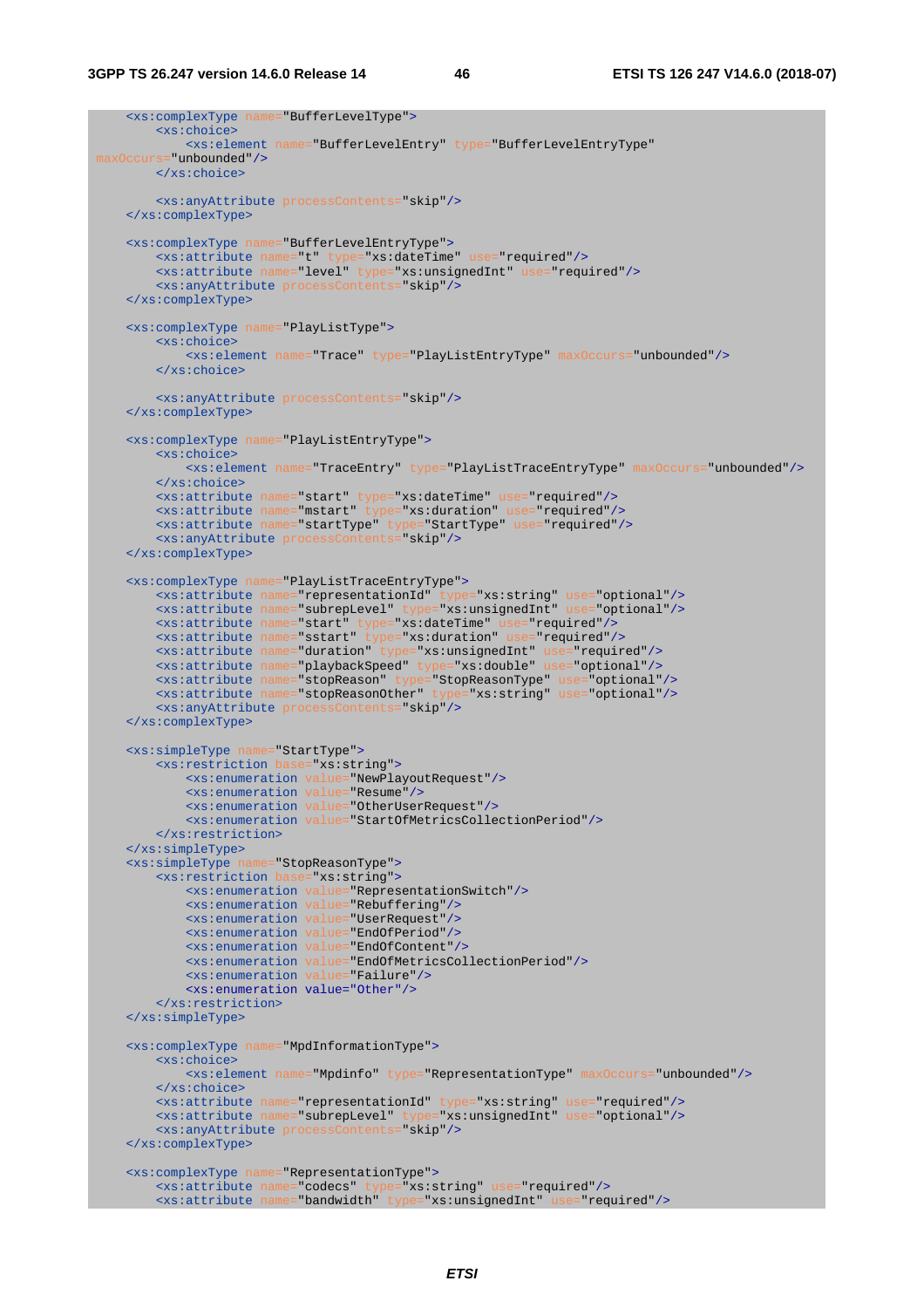```
 <xs:attribute name="qualityRanking" type="xs:unsignedInt" use="optional"/>
 <xs:attribute name="frameRate" type="xs:double" use="optional"/>
 <xs:attribute name="width" type="xs:unsignedInt" use="optional"/>
 <xs:attribute name="height" type="xs:unsignedInt" use="optional"/>
 <xs:attribute name="mimeType" type="xs:string" use="required"/>
 <xs:anyAttribute processContents="skip"/>
    </xs:complexType>
 <xs:simpleType name="DoubleVectorType">
 <xs:list itemType="xs:double"/>
    </xs:simpleType>
    <xs:simpleType name="StringVectorType">
        <xs:list itemType="xs:string"/>
    </xs:simpleType> 
    <xs:simpleType name="UnsignedIntVectorType">
        <xs:list itemType="xs:unsignedInt"/>
    </xs:simpleType>
</xs:schema>
```
The following schema is an extension to allow additional QoE metrics.

```
<?xml version="1.0" encoding="UTF-8"?> 
<xs:schema 
    xmlns="urn:3gpp:metadata:2016:PSS:SupplementQoEMetric" 
    xmlns:xs="http://www.w3.org/2001/XMLSchema" 
     targetNamespace="urn:3gpp:metadata:2016:PSS:SupplementQoEMetric" 
     elementFormDefault="qualified"> 
     <xs:element name="supplementQoEMetric" type="SupplementQoEMetricType"/> 
    <xs:complexType name="SupplementQoEMetricType"> 
         <xs:sequence> 
             <xs:element name="deviceinformation" type="DeviceInformationType" minOccurs="0"/> 
             <xs:any namespace="##other" processContents="lax" minOccurs="0" maxOccurs="unbounded"/> 
         </xs:sequence> 
     </xs:complexType>
     <xs:complexType name="DeviceInformationType">
        <xs:choice>
             <xs:element name="Entry" type="DeviceInformationEntryType" maxOccurs="unbounded"/>
         </xs:choice>
         <xs:anyAttribute processContents="skip"/>
     </xs:complexType> 
     <xs:complexType name="DeviceInformationEntryType"> 
         <xs:attribute name="start" type="xs:dateTime" use="required"/>
         <xs:attribute name="mstart" type="xs:duration" use="required"/>
         <xs:attribute name="videoWidth" type="xs:unsignedInt" use="required"/>
         <xs:attribute name="videoHeight" type="xs:unsignedInt" use="required"/>
         <xs:attribute name="screenWidth" type="xs:unsignedInt" use="required"/>
         <xs:attribute name="screenHeight" type="xs:unsignedInt" use="required"/> 
         <xs:attribute name="pixelWidth" type="xs:double" use="required"/>
         <xs:attribute name="pixelHeight" type="xs:double" use="required"/> 
         <xs:attribute name="fieldOfView" type="xs:double" use="required"/>
         <xs:anyAttribute processContents="skip"/> 
     </xs:complexType>
</xs:schema> 
<?xml version="1.0" encoding="UTF-8"?> 
<xs:schema xmlns="urn:3gpp:metadata:2016:PSS:schemaVersion" 
             xmlns:xs="http://www.w3.org/2001/XMLSchema" 
             targetNamespace="urn:3gpp:metadata:2016:PSS:schemaVersion" 
             elementFormDefault="qualified"> 
     <xs:element name="schemaVersion" type="xs:unsignedInt"/> 
     <xs:element name="delimiter" type="xs:byte"/>
```
</xs:schema>

Note: If a supplementQoEMetric needs to be sent when no ordinar QoEMetric are due, a dummy MPDInformation metric shall be sent with codecs="none", bandwidth=0, mimeType="none", representationId="none".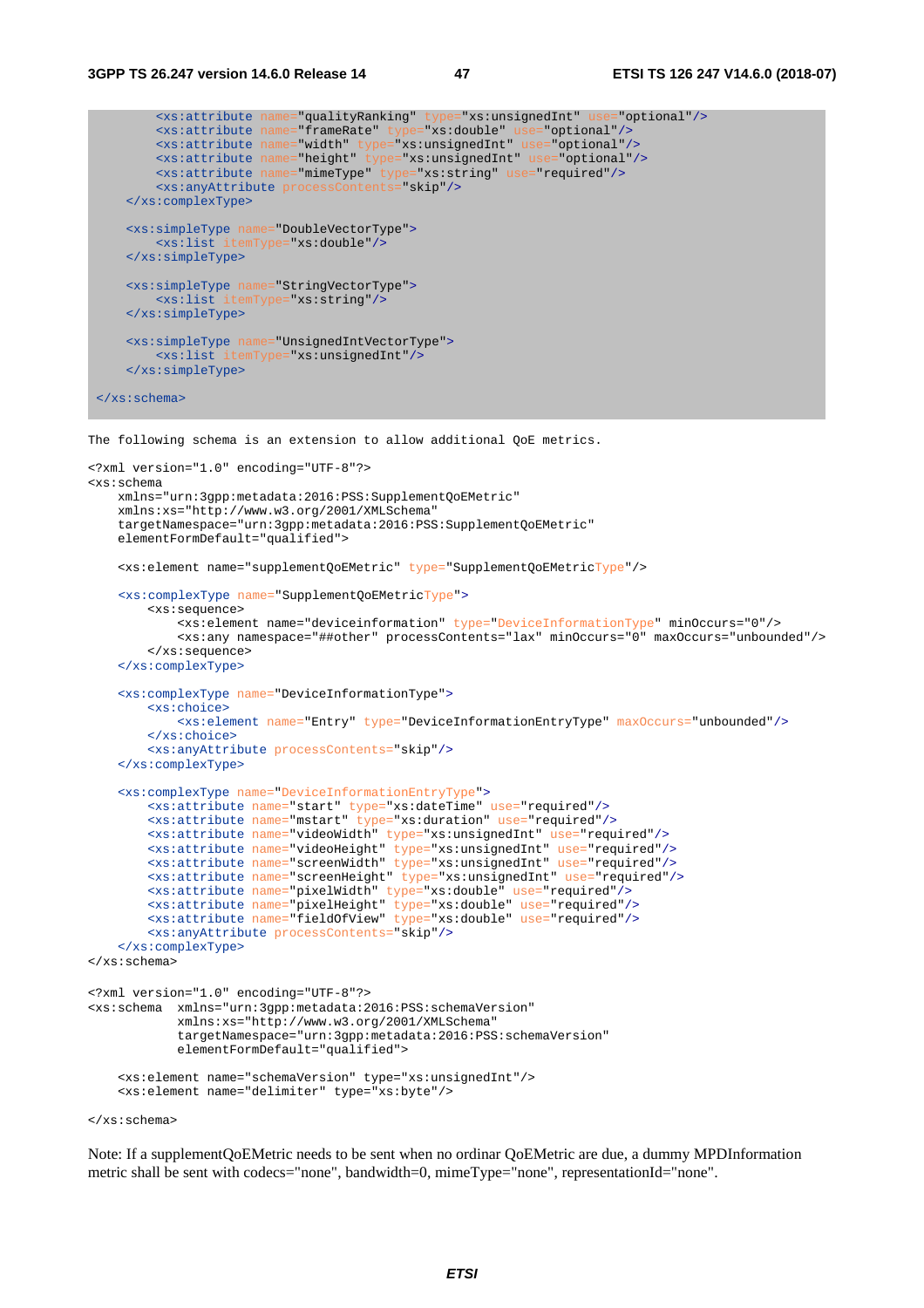### 10.6.3 Reporting Protocols

For configuration done via the QMC functionality (see Annex L), the client shall also send QoE reports via the QMC functionality. For MPD or OMA-DM configuration, if a specific metrics server has been configured, the client shall send QoE reports using the HTTP (RFC 2616) [9] POST request carrying XML formatted metadata in its body. An example QoE reporting based on HTTP POST request signalling is shown below:

```
POST http://www.exampleserver.com HTTP/1.1 
Host: 192.68.1.1 
User-Agent: Mozilla/4.0 (compatible; MSIE 8.0; Windows NT 6.1; Trident/4.0) 
Content-Type: text/xml; charset=utf-8 
Content-Length: 4408 
<?xml version="1.0"?>
<ReceptionReport contentURI="http://www.example.com/content/content.mpd" clientID="35848574673"
xmlns="urn:3gpp:metadata:2011:HSD:receptionreport" 
    xsi:schemaLocation="urn:3gpp:metadata:2011:HSD:receptionreport DASH-QoE-Report.xsd" 
        s:xsi="http://www.w3.org/2001/XMLSchema-instance">
     <QoeReport periodID="Period1" reportTime="2011-02-16T09:00:00" reportPeriod="500">
        <QoeMetric>
             <HttpList>
 <HttpListEntry type="MPD" url="http://www.example.com/content/content.mpd"
trequest="2011-02-16T08:59:30" tresponse="2011-02-16T08:59:31" interval="50"> 
                    <Trace s="2011-02-16T08:59:30Z" d="171" b="2367 1990 2463 1254"/> 
                 </HttpListEntry> 
                 <HttpListEntry type="InitializationSegment"
url="http://www.example.com/content/initRep1.3gp" tr
tresponse="2011-02-16T08:59:41" interval="200"> 
                    <Trace s="2011-02-16T08:59:40.5Z" d="159" b="9345"/> 
                 </HttpListEntry> 
                <HttpListEntry type="InitializationSegment"
url="http://www.example.com/content/initRep2.3gp" trequest="2011-02-16T08:59:41"<br>tresponse="2011-02-16T08:59:42" interval="200">
tresponse="2011-02-16T08:59:42" interv
                    <Trace s="2011-02-16T08:59:41.5Z" d="123" b="6723"/> 
                 </HttpListEntry> 
                 <HttpListEntry type="InitializationSegment"
url="http://www.example.com/content/initRep3.3gp" trequest="2011-02-16T08:59:42" tresponse="2011-02-16T08:59:42"tresponse="2011-02-16T08:59:43" interva
                    <Trace s="2011-02-16T08:59:42.5Z" d="195" b="9786"/> 
                 </HttpListEntry> 
             </HttpList>
         </QoeMetric>
        <QoeMetric>
             <InitialPlayoutDelay>10000</InitialPlayoutDelay> 
        </QoeMetric>
     </QoeReport>
     <QoeReport periodID="Period1" reportTime="2011-02-16T09:08:20" reportPeriod="500">
         <QoeMetric>
             <BufferLevel>
                 <BufferLevelEntry t="2011-02-16T09:08:19" level="84673"/>
                 <BufferLevelEntry t="2011-02-16T09:08:20" level="93874"/>
             </BufferLevel> 
         </QoeMetric>
         <QoeMetric>
            <RepSwitchList> 
 <RepSwitchEvent to="Rep2"/> 
 <RepSwitchEvent to="Rep3"/> 
             </RepSwitchList>
         </QoeMetric>
    </QoeReport>
</ReceptionReport>
```
## 11 Live Services

### 11.1 Overview Dynamic and Live Media Presentations

DASH Media Presentations with **MPD**@type set to "dynamic" enable that media is made available over time and its availability may also be removed over time. This has two major effects, namely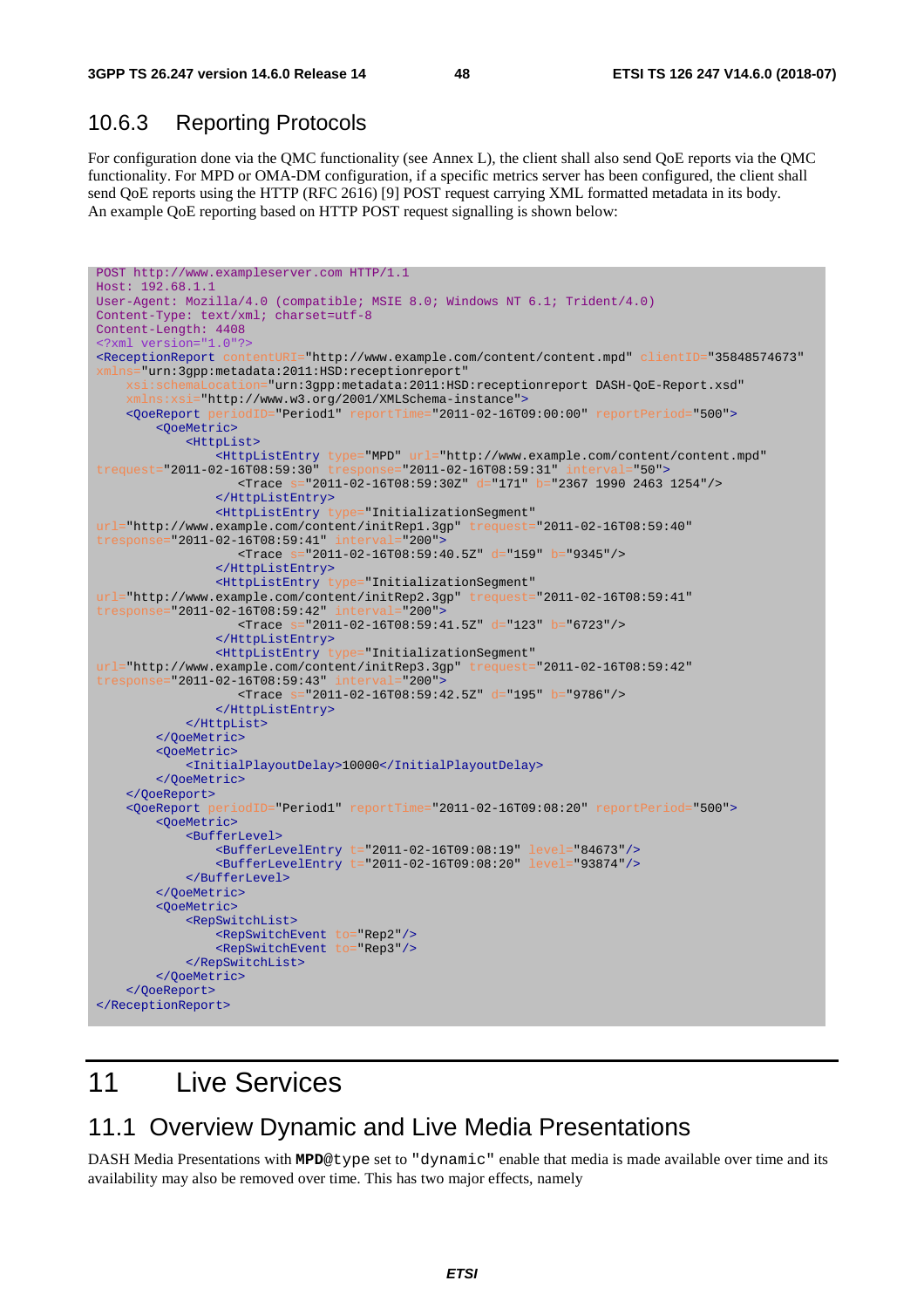- 1) The content creator can announce a DASH Media Presentation for which not all content is yet available, but only gets available over time.
- 2) Clients are forced into a timed schedule for the playout, such that they follow the schedule as desired by the content author.

Dynamic services may be used for different types of services:

- **1) Dynamic Distribution of Available Content**: Services, for which content is made available as dynamic content, but the content is entirely generated prior to distribution. In this case the details of the Media Presentation, especially the Segments (duration, URLs) are known and can be announced in a single MPD without MPD updates.
- **2) MPD-controlled Live Service**: Services for which the content is typically generated on the fly, and the MPD needs to be updated occasionally to reflect changes in the service offerings, e.g. announcing a new Period with new media or providing the end of the Media Presentation. The DASH client operates solely on information in the MPD.

Dynamic and Live services are typically controlled by different client transactions and server-side signaling.

For initial access to the service and joining the service, an MPD is required. MPDs may be accessed at join time or may have been provided earlier, for example along with an Electronic Service Guide. The initial MPD or join MPD is accessed and processed by the client and the client is synchronized with the server can analyze the MPD and extract suitable information in order to initiate the service. This includes, but is not limited to:

- identifying the currently active Periods in the service and the Period that expresses the live edge (for more details see below)
- selecting the suitable media components by selecting one or multiple Adaptation Sets. Within each Adaptation Set selecting an appropriate Representation and identifying the live edge segment in each Representations. The client then issues requests for the Segments.

The MPD may be updated on the server based on certain rules and clients consuming the service are expected to update MPDs based on certain triggers.

This clause provides requirements and recommendations for different functions, namely

- for the dynamic segment download in clause 11.2.
- for services with MPD updates in clause 11.3
- for offering live generated services in on-demand mode in clause 11.4
- for client-server timing synchronization in clause 11.5.
- for robust service offerings and corresponding clients in clause 11.6.

### 11.2 Dynamic Segment Download

### 11.2.1 Background and Assumptions

The dynamic segment download function is a key component of live services, In addition, the dynamic segment download function may also be used for scheduling playout of on-demand content by the content author. In this subsection, it is assumed that the client has access to a single instance of an MPD and all information of the entire Media Presentation is contained in the MPD.

The timing model of dynamic services, especially the generation of Segment availabilities is a relevant component of a live services. This forms the basis for live services and explains the key concepts and rules for Segment availabilities.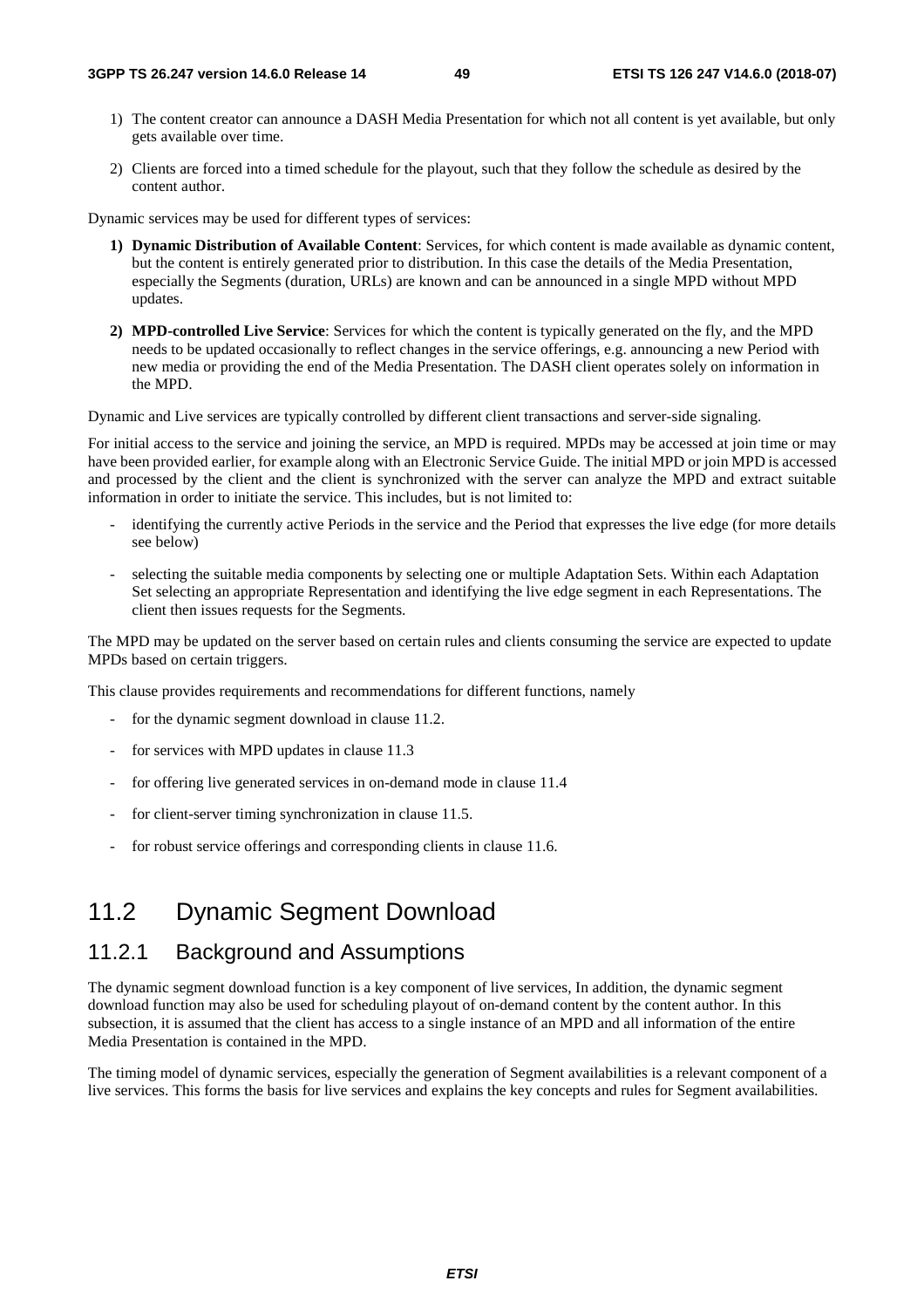## 11.2.2 MPD Information and Timing Model

### 11.2.2.1 MPD Information

If the Media Presentation is of type dynamic, then Segments have different Segment availability times, i.e. the earliest time for which the service provider permits the DASH client to issue a request to the Segment and guarantees, under regular operation modes, that the client gets a 200 OK response for the Segment. The Segment availability times for each Representation can be computed based on the information in an MPD.

For a dynamic service the MPD should at least contain information as available in Table 11-1. Information included there may be used to compute a list of announced Segments, Segment Availability Times and URLs.

Assume that an MPD is available to the DASH client at a specific wall-clock time *NOW*. It is assumed that the client and the DASH server providing the Segments are synchronized to wall-clock, either through external means or through a specific client-server synchronization. Details on synchronization are provided in clause 11.6.

Assuming synchronization, the information in the MPD can then be used by the client at time *NOW* to derive the availability (or non-availability) of Segments on the server.

# **Table 11-1 -- Information related to Segment Information and Availability Times for a dynamic service**

| <b>MPD</b> Information                        | <b>Status</b>                                | <b>Comment</b>                                                                                                                                                                                                        |
|-----------------------------------------------|----------------------------------------------|-----------------------------------------------------------------------------------------------------------------------------------------------------------------------------------------------------------------------|
| MPD@type                                      | mandatory, set to<br>"dynamic"               | the type of the Media Presentation is dynamic, i.e. Segments<br>get available over time.                                                                                                                              |
| MPD@availabilit<br>yStartTime                 | mandatory                                    | the start time is the anchor for the MPD in wall-clock time.<br>The value is denoted as $AST$ in the following.                                                                                                       |
| <b>MPD</b> @mediaPresen<br>tationDuration     | mandatory (for the<br>considered use cases)  | provides the duration of the Media Presentation.                                                                                                                                                                      |
| MPD@suggestedPr<br>esentationDelay            | optional, but<br>recommended                 | suggested presentation delay as delta to segment availability<br>start time. The value is denoted as SPD. Details on the setting<br>and usage of the parameter is provided in the following.                          |
| <b>MPD@minBufferTi</b><br>me                  | mandatory                                    | minimum buffer time, used in conjunction with the<br>@bandwidth attribute of each Representation. The value is<br>denoted as MBT. Details on the setting and usage of the<br>parameter is provided in the following.  |
| <b>MPD</b> @timeShiftBu<br>fferDepth          | optional, but<br>recommended                 | time shift buffer depth of the media presentation. The value is<br>denoted as TSB. Details on the setting and usage of the<br>parameter is provided in the following.                                                 |
| Period@start                                  | Mandatory for the first<br>Period in the MPD | the start time of the Period relative to the MPD availability<br>start time.                                                                                                                                          |
| Representation@<br>availabilityTim<br>eOffset | Optional default                             | The offset in availability time for this Representation. It may<br>also be available on a Base URL or default<br>NOTE: the value of "INF" implies availability of all<br>segments starts at MPD@availabilityStartTime |
| SegmentTemplate<br><b>@media</b>              | mandatory                                    | The template for the Media Segment assigned to a<br>Representation.                                                                                                                                                   |
| SegmentTemplate<br>@startNumber               | optional default                             | number of the first segment in the Period assigned to a<br>Representation                                                                                                                                             |
| SegmentTemplate<br>@timescale                 | optional default                             | timescale for this Representation.                                                                                                                                                                                    |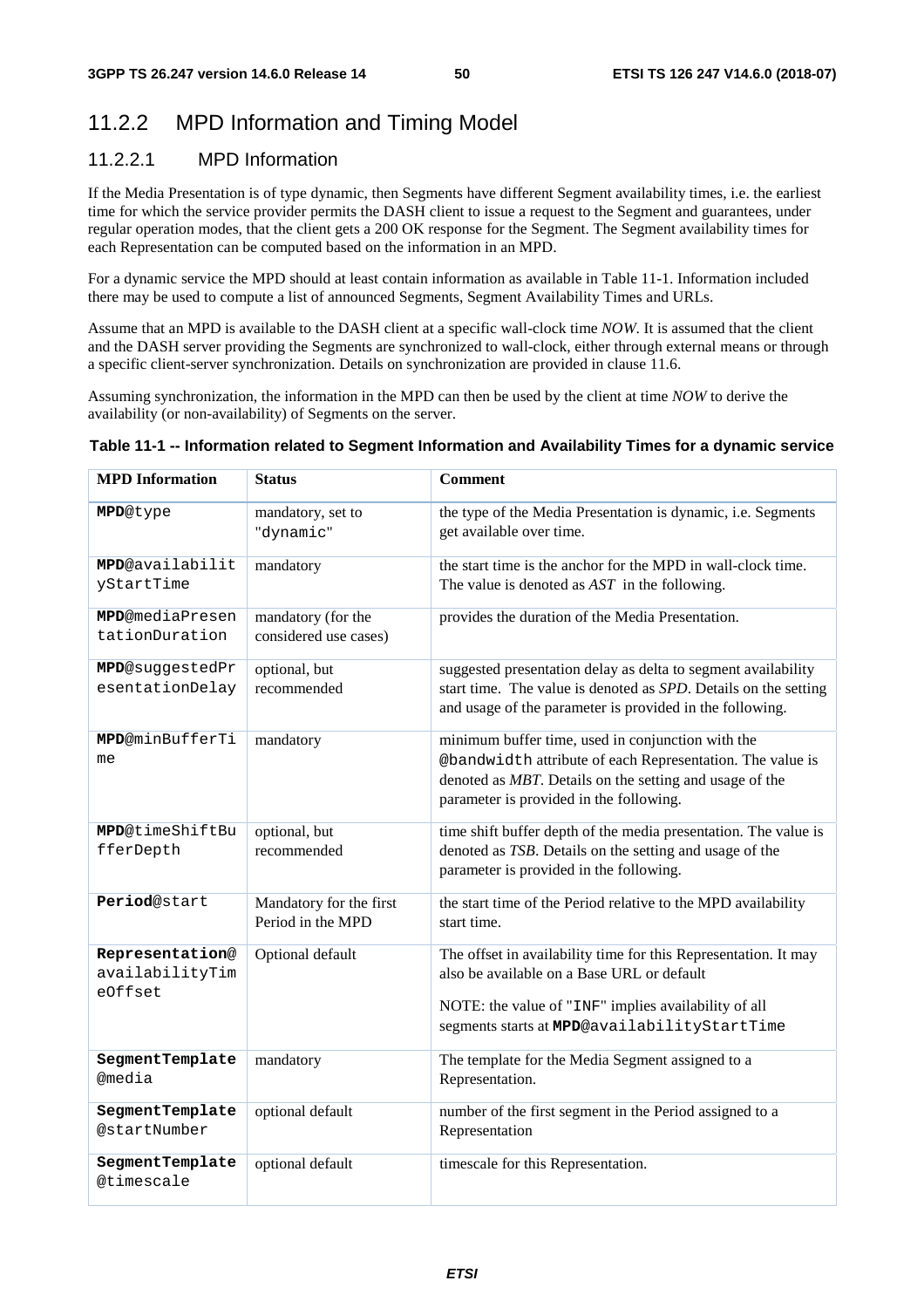| SegmentTemplate   mandatory | the duration of each Segment in units of a time. |
|-----------------------------|--------------------------------------------------|
| @duration                   |                                                  |

#### 11.2.2.2 Segment Information Derivation

#### 11.2.2.2.1 Introduction

Based on an MPD including information as documented in Table 11-1 and available at time *NOW* on the server, a synchronized DASH client derives the information of the list of Segments for each Representation in each Period. This section only describes the information that is expressed by the values in the MPD. The generation of the information on the server and the usage of the information in the client is provided in clause 11.2.3 and 11.2.4 respectively.

#### 11.2.2.2.2 Definitions

The following definitions are relevant and aligned with ISO/IEC 23009-1:

Based on an MPD including information as documented in Table 11-1 and available at time NOW on the server, a synchronized DASH client derives the information of the list of Segments for each Representation in each Period. This clause only describes the information that is expressed by the values in the MPD. The generation of the information on the server and the usage of the information in the client is provided in clause 11.2.3 and 11.2.4 respectively.

#### 11.2.2.2.2 Definitions

The following definitions are relevant and aligned with ISO/IEC 23009-1:

- available Segment is a Segment that is accessible at its assigned HTTP-URL. This means that a request with an HTTP GET to the URL of the Segment results in a reply of the Segment and 2xx status code.
- valid Segment URL is an HTTP-URL that is promised to reference a Segment during its Segment availability period.
- NOW is a time that is expressing the time on the content server as wall-clock time. All information in the MPD related to wall-clock is expressed as a reference to the time NOW.

#### 11.2.2.2.3 MPD Information

For a dynamic service without MPD updates, the following information shall be present and not present in the MPD (also please refer to Table 11-1):

- The **MPD**@type shall be set to "dynamic".
- The **MPD**@mediaPresentationDuration shall be present, or the **Period**@duration of the last Period shall be present.
- The **MPD**@minimumUpdatePeriod shall not be present.

Furthermore, it is recommended to provide values for **MPD**@timeShiftBufferDepth and **MPD**@suggestedPresentationDelay.

#### 11.2.2.2.4 Period Information

Each Period is documented by a **Period** element in the MPD. An MPD may contain one or more Periods. In order to document the use of multiple Periods, the sequence of Period elements is expressed by an index *i* with *i* increasing by 1 for each new Period element.

- Each regular Period *i* in the MPD is assigned a
	- Period start time *PSwc*[*i*] in wall-clock time,
	- Period end time *PEwc*[*i*], in wall-clock time.

NOTE: An MPD update may extend the Period end time of the last regular Period. For details refer to section 11.3.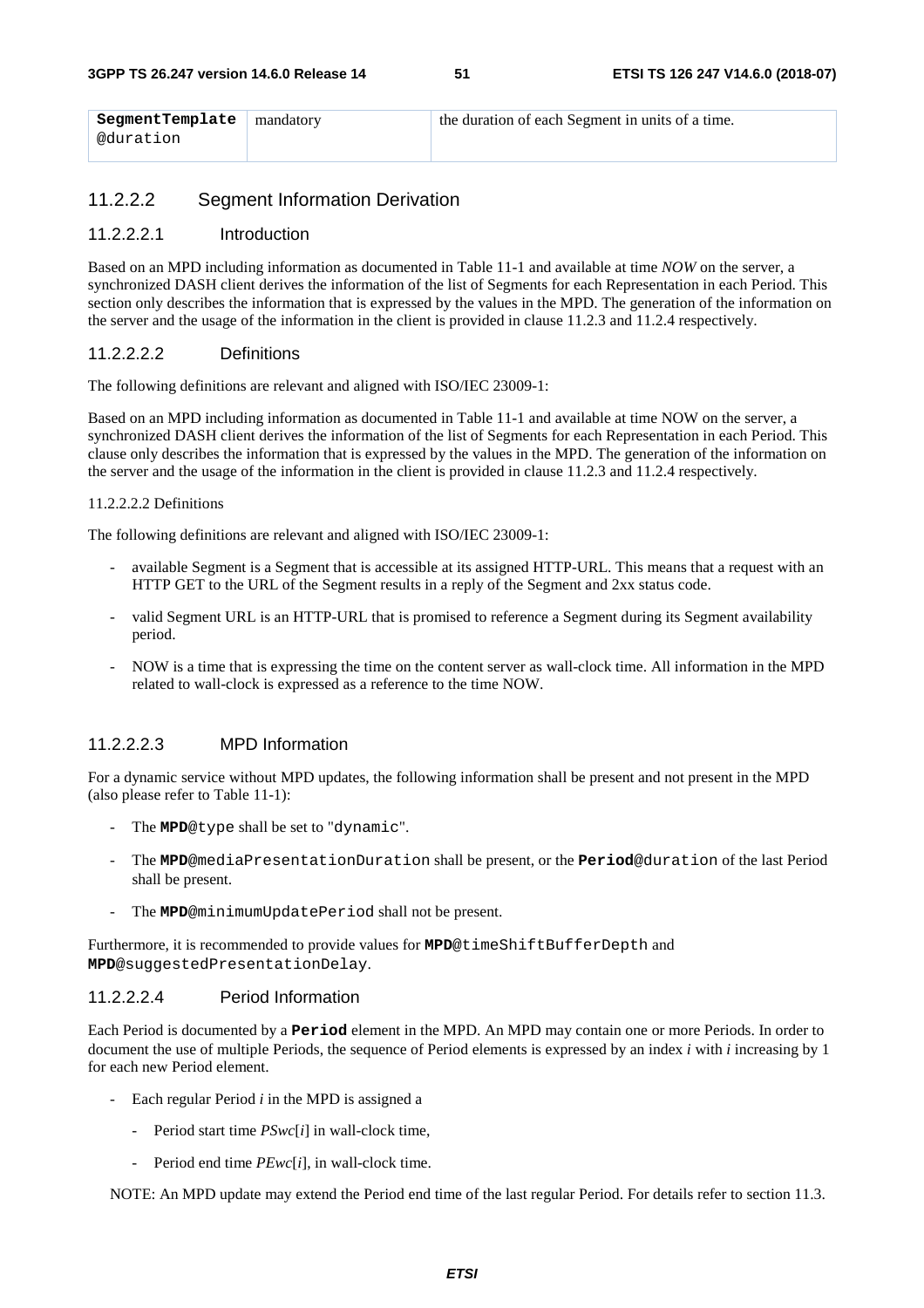The Period start time *PSwc*[*i*] for a regular Period *i* is determined according to section 5.3.2.1 of ISO/IEC 23009-1:

- If the attribute  $\circ$  start is present in the **Period**, then  $PSwc[i]$  is the sum of AST and the value of this attribute.
- If the @start attribute is absent, but the previous **Period** element contains a @duration attribute then the start time of the Period is the sum of the start time of the previous Period *PSwc*[*i*] and the value of the attribute @duration of the previous Period. Note that if both are present, then the @start of the new Period takes precedence over the information derived from the @duration attribute.

The Period end time *PEwc*[*i*] for a regular Period *i* is determined as follows:

- If the Period is the last one in the MPD, the time *PEwc*[*i*] is obtained as
	- the sum of *AST* and Media Presentation Duration *MPDur*, with *MPDur* the value of **MPD**@mediaPresentationDuration if present, or the sum of *PSwc*[*i*] of the last Period and the value of **Period**@duration of the last Period.

Else

- the time  $PEwc[i]$  is obtained as the Period start time of the next Period, i.e.  $PEwc[i] = PSwc[i+1]$ .

#### 11.2.2.2.5 Representation Information

Based on such an MPD at a specific time *NOW*, a list of Segments contained in a Representation in a Period *i* with Period start time *PSwc*[*i*] and Period end time *PEwc*[*i*] can be computed.

Let

- $N_{\rm s} = 1$ ,
- *ato* is the value of the @availabilityTimeOffset attribute, if present. Otherwise it is zero.
- *ts* the value of the @timescale attribute
- $t[s]$  is 0,
- the  $d[s]$  is the value of @duration attribute
- $r[s]$  is the ceil of (*PEwc*[*i*] *PSwc*[*i*]  $t[s]/ts$ <sup>\*</sup> $ts/d[s]$ )

#### 11.2.2.2.6 Media Time Information of Segment

Each Media Segment at position  $k=1,2, \ldots$  for each Representation has assigned an earliest media presentation time *EPT*[*k,r,i*] and an accurate segment duration *SDUR[k,r,j]*, all measured in media presentation time. The earliest presentation time may be estimated from the MPD using the segment availability start time minus the segment duration announced in the MPD. The earliest presentation time may be accurately determined from the Segment itself.

#### 11.2.2.2.7 Segment List Parameters

For each Period *i* with Period start time *PSwc*[*i*] and Period end time *PEwc*[*i*] and each Representation *r* in the Period the following information can be computed:

- the presentation time offset described in the MPD,  $o[i,r]$
- the availability time offset of this Representation,  $\text{ato}[r]$
- the number of the first segment described in the MPD,  $k1[i,r]$
- the number of the last segment described in the MPD,  $k2[i,r]$
- segment availability start time of the initialization segment  $SAST[0,i,r]$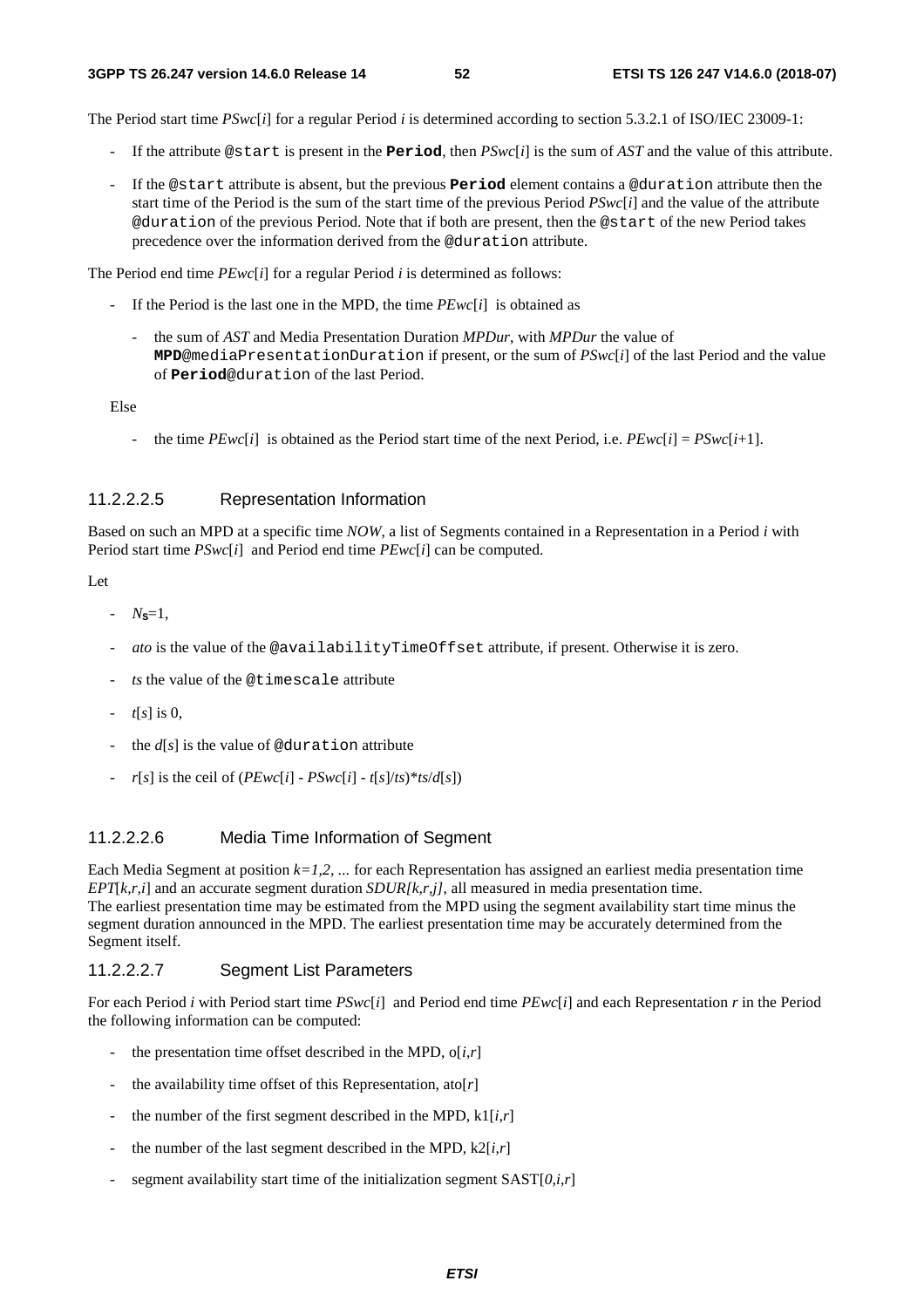- segment availability end time of the initialization segment SAET[*0,i,r*]
- segment availability start time of each media segment SAST[ $k$ ,*i*,*r*],  $k$ =k1, ..., k2
- segment availability end time of each media segment  $SAET[k,i,r], k=k1, ..., k2$
- adjusted segment availability start time ASAST[*0,i*,*r*], *k*=0, k1, ..., k2
- segment duration of each media segment SD[ $k$ ,*i*,*r*], k=k1, ..., k2
- the URL of each of the segments,  $URL[k,i,r]$

#### In addition,

- the latest available Period *i*[*NOW*] and the latest segment available at the server k[*NOW*] can be computed. This segment is also referred to as *live edge segment*.
- the earliest available Period *i\**[*NOW*] and the earliest segment available at the server k\*[*NOW*] can be computed.

Based on the above information, for each Representation *r* in a Period *i*, the segment availability start time *SAST*[*k,i*,*r*], the segment availability end time of each segment *SAET*[*k,i*,*r*], the segment duration of each segment *SD*[*k,i*,*r*], and the URL of each of the segments, *URL*[*k,i*,*r*] within one Period *i* be derived as follows using the URL Template function URLTemplate(ReplacementString, Address):

- $-k=0$
- $SAST[0,i,r] = PSwc[i]$
- $ASAST[0,i,r] = PSwc[i] ato$
- for  $s=1, ..., N_s$  [i,r]
	- $k = k + 1$
	- *SAST*[ $k$ ,*i*,*r*] =  $PSwc[i] + (t[s, i, r] + d[s, i, r] o[i, r])/ts$
	- *ASAST*[*k,i*,*r*] = *SAST*[*k,i*,*r*] *ato*
	- *-*  $SD[k, i, r] = d[s, i, r]/ts$
	- $SAET[k,i,r] = SAST[k,i,r] + TSB + d[s,i,r]/ts$
	- if **SegmentTemplate**@media contains \$Number\$
		- *Address*=@startNumber
		- *URL*[*k,i*,*r*] = URLTemplate (\$Number\$, *Address*)
	- $for j = 1, ..., r[s, i, r]$ 
		- $k = k + 1$
		- $SAST[k,i,r] = SAST[k-1,i,r] + d[s,i,r]/ts$
		- *ASAST*[*k,i*,*r*] = *SAST*[*k,i*,*r*] *ato*
		- $SAET[k,i,r] = SAST[k,i,r] + TSB + d[s,i,r]$  /*ts*
		- *SD* $[k, i, r] = d[s, i, r]$  /*ts*
		- if **SegmentTemplate**@media contains \$Number\$
			- Address  $=$  Address  $+1$
			- URL[k,i,r] = URLTemplate (\$Number\$, Address)

 $k2[i,r] = k$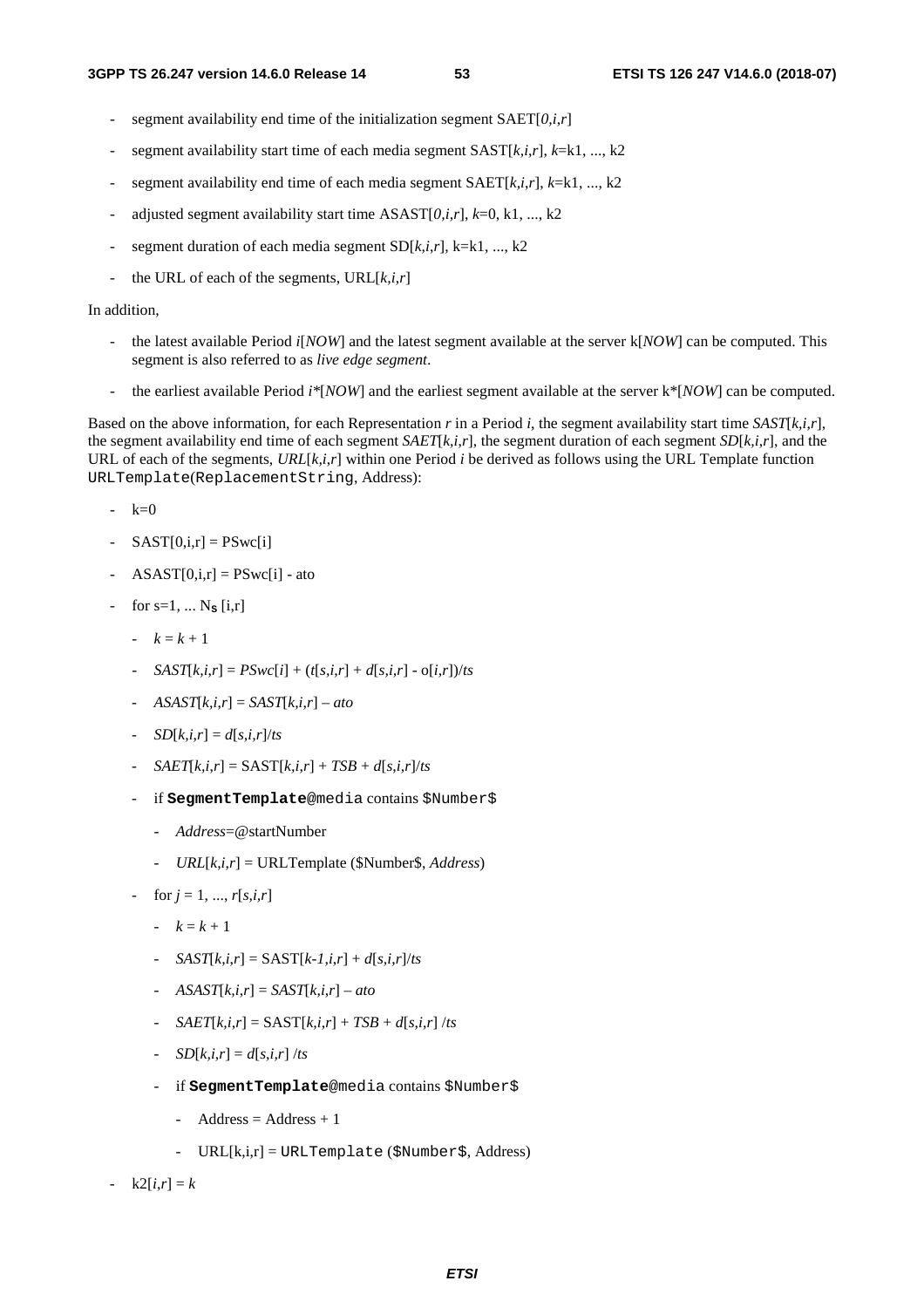$SAET[0,i,r] = SAET[k2[i,r],i,r]$ 

Note that not all segments documented above may necessarily be accessible at time *NOW*, but only those that are within the segment availability time window. Hence, the number of the first media segment described in the MPD for this Period,  $k1[i,r]$ , is the smallest  $k=1, 2, ...$  for which  $SAST[k,i,r] \geq NOW$ .

The latest available Period *i*[*NOW*] is the Period *i* with the largest *PEwc*[*i*] and *PEwc*[*i*] is smaller than or equal to *NOW*.

The latest available segment *k*[*NOW*] available for a Representation of Period *i*[*NOW*] (also the live edge segment) is the segment with the largest *k=*0,1,2,... such that *SAST*[*k,i*,*r*] is smaller than or equal to *NOW*. Note that this contains the Initialization Segment with *k*=0 as not necessarily any media segment may yet be available for Period *i*[*NOW*]. In this case, last media segment  $k2[i[NOW]-1,r]$ , i.e., the last media segment of the previous Period is the latest accessible media Segment.

However, if the @availabilityTimeOffset is present, then the segments for this Representation are available earlier than the nominal segment availability start time, namely at *ASAST*[*k,i*,*r*].

#### 11.2.2.2.8 URL Generation with Segment Template

The function URL Template function URLTemplate(ReplacementString, Address) generates a URL. For details refer to ISO/IEC 23009-1, section 5.3.9.4. Once the Segment is generated, processing of the Base URLs that apply on this segment level is done as defined in ISO/IEC 23009-1, section 5.6.

### 11.2.3 Service Offering Requirements and Guidelines

#### 11.2.3.1 General Service Offering Requirements

For dynamic service offerings, the MPD shall conform to the MPD in clause 8 and shall at least contain the mandatory information as documented in Table 11-1.

If such an MPD is accessible at time *NOW* at the location **MPD.Location**, then

- all Segments for all Representations in all Periods as announced in an MPD shall be available latest at the announced segment availability start time *SAST*[*k,i*,*r*] at all *URL*[*k,i*,*r*] as derived in section 11.2.2.2;
- all Segments for all Representations in all Periods as announced in an MPD shall at least be available until the announced segment availability end time *SAET*[*k,i*,*r*] at all *URL*[*k,i*,*r*] as derived in section 11.2.2.2;
- for all Media Segments for all Representations in all Periods as announced in an MPD the Segment in this Period is available prior to the sum of Period start, earliest presentation time and segment duration, i.e.  $SAST[k,i,r] \leq$  $PSwc[i] + SD[k,r,i] + EPT[k,r,i];$
- if a Media Segments with segment number *k* is delivered over a constant bitrate channel with bitrate equal to value of the @bandwidth attribute then each presentation time *PT* is available at the client latest at time with a delay of at most *PT* + *MBT*.

#### 11.2.3.2 Dynamic Service Offering Guidelines

#### 11.2.3.2.1 Introduction

In order to offer a simple dynamic service for which the following details are known in advance,

- start at wall-clock time START,
- exact duration of media presentation PDURATION,
- location of the segments for each Representation at " http://example.com/\$RepresentationID\$/\$Number\$",

a service provide may offer an MPD as follows: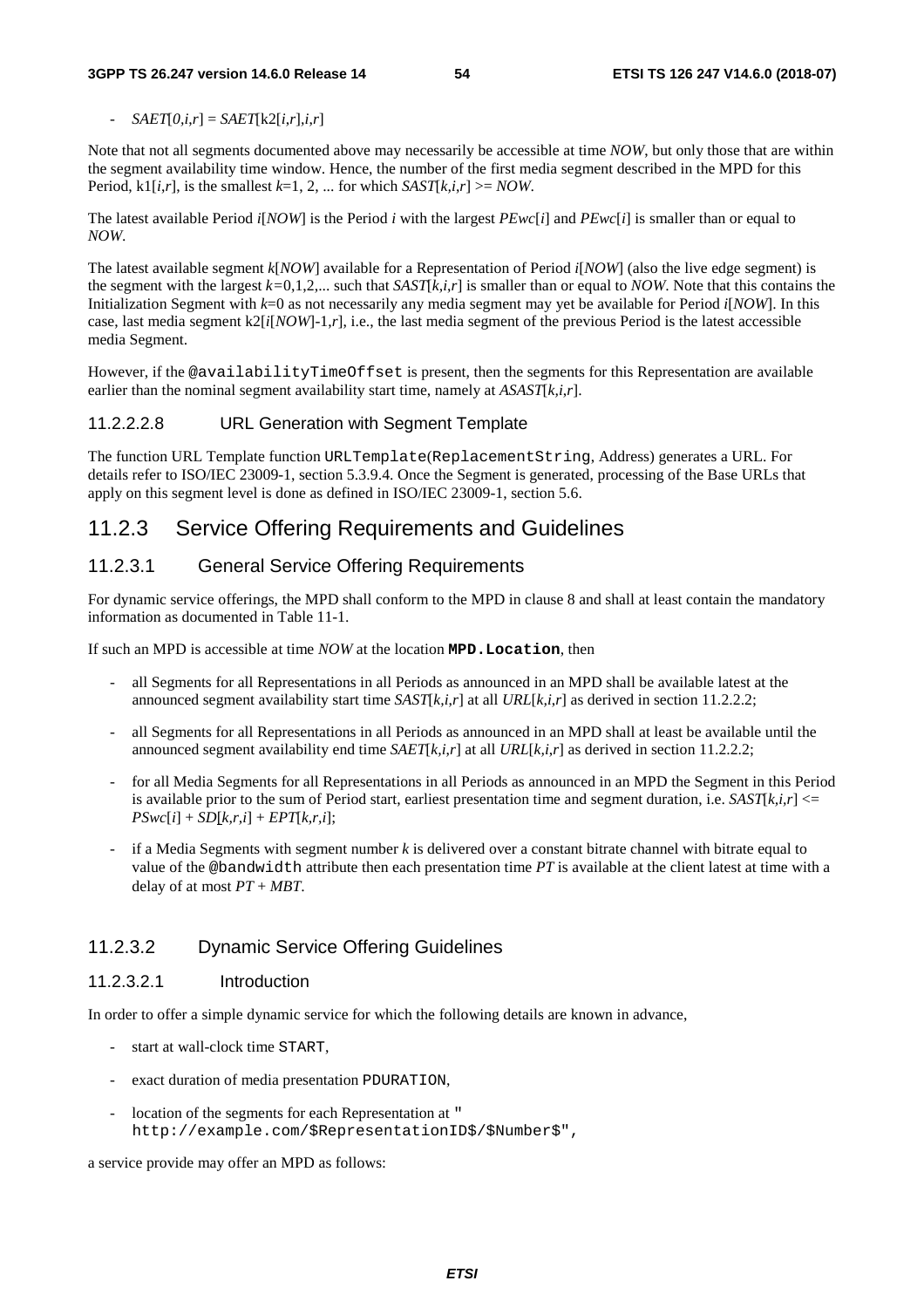| <b>MPD Information</b>                | Value                             |
|---------------------------------------|-----------------------------------|
| <b>MPD</b> @type                      | dynamic                           |
| MPD@availabilityStartTime             | <b>START</b>                      |
| <b>MPD@mediaPresentationDuration</b>  | PDURATION                         |
| <b>MPD@suggestedPresentationDelay</b> | SPD                               |
| <b>MPD</b> @minBufferTime             | MBT                               |
| MPD@timeShiftBufferDepth              | TSB                               |
| <b>MPD.BaseURL</b>                    | "http://example.com/"             |
| Period@start                          | PSTART                            |
| Representation@bandwidth              | BW                                |
| SegmentTemplate@media                 | "\$RepresentationID\$/\$Number\$" |
| SegmentTemplate@startNumber           |                                   |
| SegmentTemplate@duration              | SDURATION                         |

#### **Table 11-2 – Basic Service Offering**

Note that the setting of capitalized parameters is discussed in clause 11.2.3.2.2.

Based on the details in clause 11.2.2.2, the Segment Information is derived as:

- $k1 = 1$
- $k2 =$  ceil(PDURATION/SDURATION)
- for  $k = 1, ..., k2$ 
	- $-SAST[k] = START + PSTART + k*SDURATION$
	- $SAET[k] = SAST[k] + TSB + SDURATION$
	- $-D[k]$  = SDURATION
	- URL[*k*] = [http://example.com/\\$RepresentationID\\$/k](http://example.com/$RepresentationID$/k)
- The segment availability times of the Initialization Segment are as follows:
	- $-SAST[0] = START + PSTART$
	- $-SAET[0] = SAET[k2]$

#### 11.2.3.2.2 Basic Parameter Settings

In the following recommendations are provided for the

- Time Shift Buffer Depth (TSB):
	- If the content should be consumed at the live edge, then the time shift buffer depth should be set short. However, the TSB should not be smaller than the recommended value of 4\*SDURATION and 6 seconds in media time in order for the client to do some prebuffering in more difficult network conditions.
	- If no restrictions on the accessibility of the content are provided, then the TSB may be set to a large value that even exceeds PDURATION.
- Suggested Presentation Delay (SPD)
	- If synchronized play-out with other devices adhering to the same rule is desired and/or the service provider wants to define the typical live edge of the program, then this value should be provided. The service provider should set the value taking into account at least the following:
		- the desired end-to-end latency
		- the typical required buffering in the client, for example based on the network condition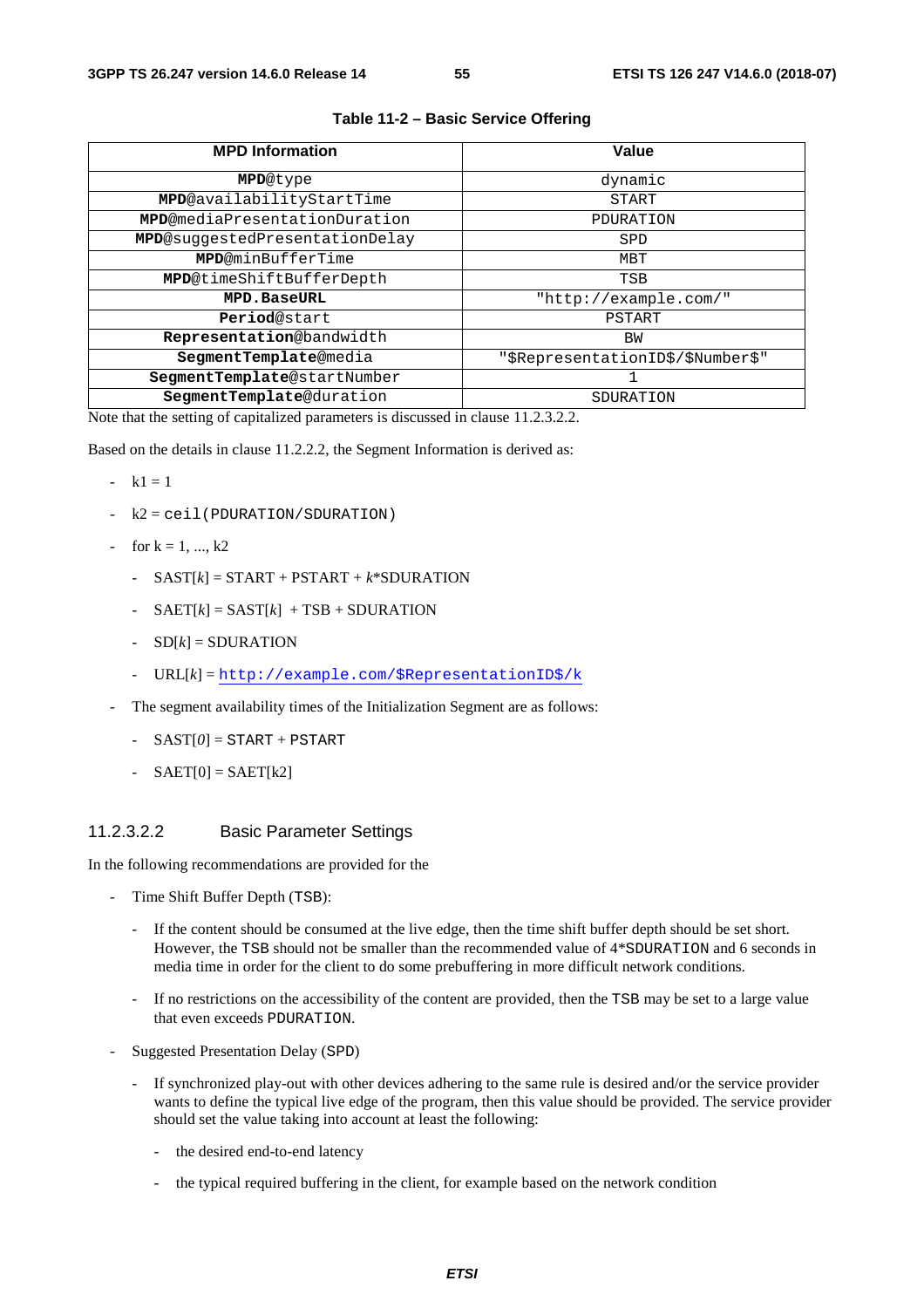- the segment duration SDURATION
- the time shift buffer depth TSB
- A reasonable value may be 2 to 4 times of the segment duration SDURATION, but the time should not be smaller than 4 seconds in order for the client to maintain some buffering.
- Segment Duration (SDURATION)
	- The segment duration typically influences the end-to-end latency, but also the switching and random access granularity as in DASH-264/AVC each segment starts with a stream access point which can also be used as s switch point. The service provider should set the value taking into account at least the following:
		- the desired end-to-end latency
		- the desired compression efficiency
		- the start-up latency
		- the desired switching granularity
		- the desired amount of HTTP requests per second
		- the variability of the expected network conditions
	- Reasonable values for segment durations are between 1 second and 10 seconds.
- Minimum Buffer Time (MBT) and bandwidth (BW)
	- the value of the minimum buffer time **does not provide any instructions to the client on how long to buffer the media**. The value describes how much buffer a client should have under *ideal* network conditions. As such, MBT is not describing the burstiness or jitter in the network, it is describing the burstiness or jitter in the **content encoding**. Together with the BW value, it is a property of the content. Using the "leaky bucket" model, it is the size of the bucket that makes BW true, given the way the content is encoded.
	- The minimum buffer time provides information that for each Stream Access Point (and in the case of DASH-IF therefore each start of the Media Segment), the property of the stream: If the Representation (starting at any segment) is delivered over a constant bitrate channel with bitrate equal to value of the BW attribute then each presentation time *PT* is available at the client latest at time with a delay of at most *PT* + *MBT*.
	- In the absence of any other guidance, **the** MBT **should be set** to the maximum GOP size (coded video sequence) of the content, which quite often is identical **to the maximum segment duration**. The *MBT* may be set to a smaller value than maximum segment duration, but should not be set to a higher value.

#### 11.2.3.3 Content Offering with Periods

#### 11.2.3.3.1 General

For content offered within a Period, and especially when offered in multiple Periods, then the content provider should offer the content such that actual media presentation time is as close as possible to the actual Period duration. It is recommended that the Period duration is the maximum of the presentation duration of all Representations contained in the Period.

A typical Multi-Period Offering is shown in Table 11-4. This may for example represent a service offering where main content provided in Period 1 and Period 3 are interrupted by an inserted Period 2.

| <b>MPD Information</b>                | Value     |
|---------------------------------------|-----------|
| <b>MPD</b> @type                      | dynamic   |
| <b>MPD</b> @availabilityStartTime     | START     |
| <b>MPD</b> @mediaPresentationDuration | PDURATION |

#### **Table 6 Multi-Period Service Offering**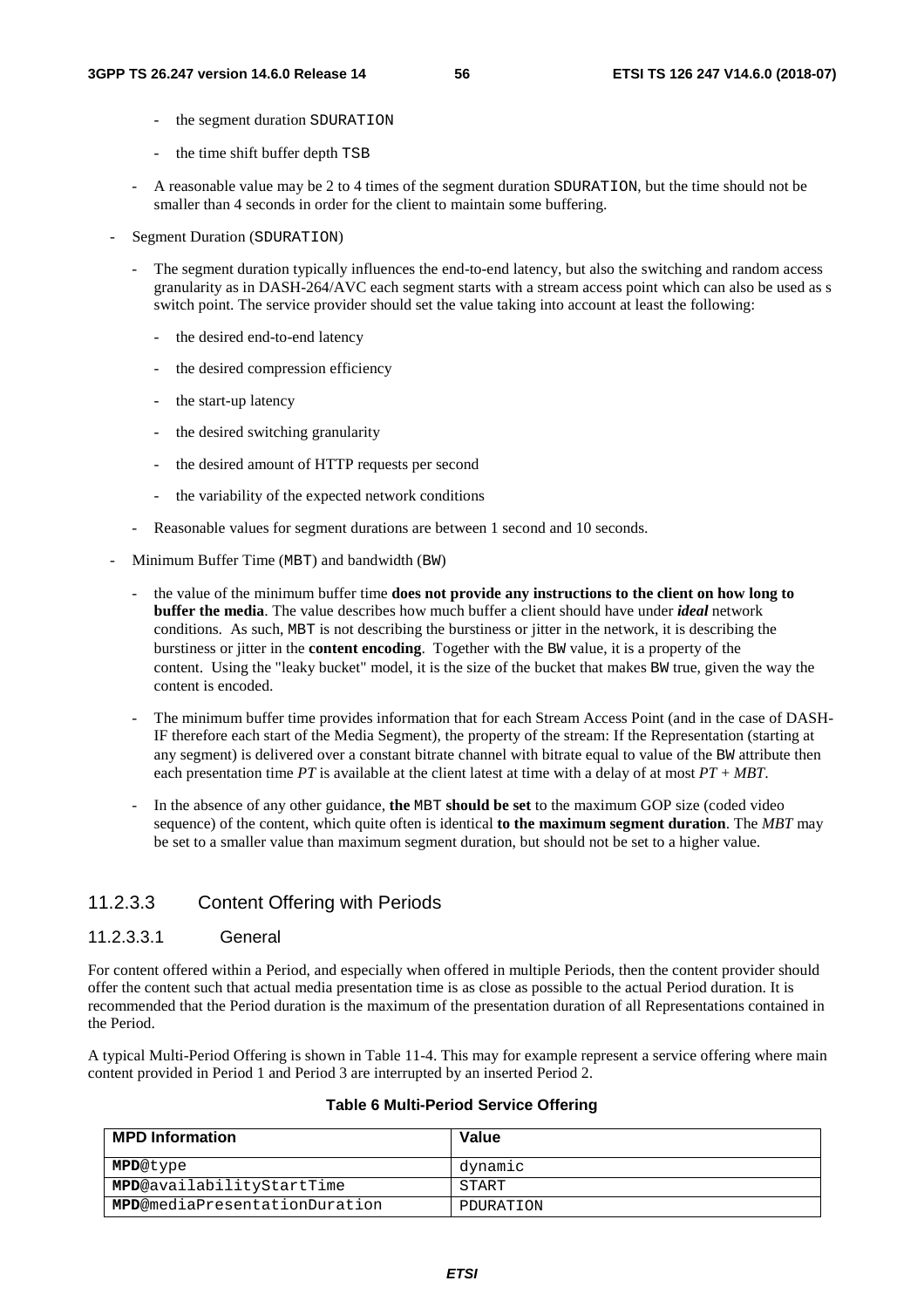| MPD@suggestedPresentationDelay             | SPD                                 |
|--------------------------------------------|-------------------------------------|
| <b>MPD@minBufferTime</b>                   | MBT                                 |
| MPD@timeShiftBufferDepth                   | TSB                                 |
| <b>MPD.BaseURL</b>                         | "http://example.com/"               |
| Period@start                               | PSTART                              |
| SegmentTemplate@media                      | "1/\$RepresentationID\$/\$Number\$" |
| SegmentTemplate@startNumber                | $\mathbf{1}$                        |
| SegmentTemplate@duration                   | SDURATION1                          |
| Period@start                               | PSTART2                             |
| Representation@availabilityTime            | ATO <sub>2</sub>                    |
| Offset                                     |                                     |
| SegmentTemplate@media                      | "2/\$RepresentationID\$/\$Number\$" |
| SegmentTemplate@startNumber                | 1                                   |
| SegmentTemplate@duration                   | SDURATION2                          |
| Period@start                               | PSTART3                             |
| SegmentTemplate@media                      | "1/\$RepresentationID\$/\$Number\$" |
| SegmentTemplate@startNumber                | STARTNUMBER2                        |
| SegmentTemplate@duration                   | SDURATION1                          |
| SegmentTemplate@presentationTim<br>eOffset | <b>PTO</b>                          |

Based on the details in section 11.2.2.2, the Segment Information is derived as:

- Period 1
	- $PSwc[1] = STATE + PSTRACT$
	- $PEwc[1] = STATE + PSTRACT2$
	- $-k1 = 1$
	- k2 = ceil((PSTART2-PSTART1)/SDURATION)
	- for  $k = 1, ..., k2$ 
		- $-$  SAST[ $k$ ] =  $PSwc[1] + k*$ SDURATION
		- $-$  SAET[ $k$ ] = SAST[ $k$ ] + TSB + SDURATION
		- $-$  SD $[k]$  = SDURATION
		- URL[*k*] = [http://example.com/1/\\$RepresentationID\\$/k](http://example.com/1/$RepresentationID$/k)
	- $-SAST[0] = PSwc[1]$
	- $SAET[0] = SAET[k2]$
- Period 2
	- $-$  PSwc[2] = START + PSTART2
	- $PEwc[2] = START + PSTART3$
	- $-k1 = 1$
	- k2 = ceil((PSTART3-PSTART2)/SDURATION2)
	- for  $k = 1, ..., k2$ 
		- $-$  SAST[ $k$ ] =  $PSwc[2] + k*$ SDURATION2
		- $ASAST[k] = SAST[k] ATO2$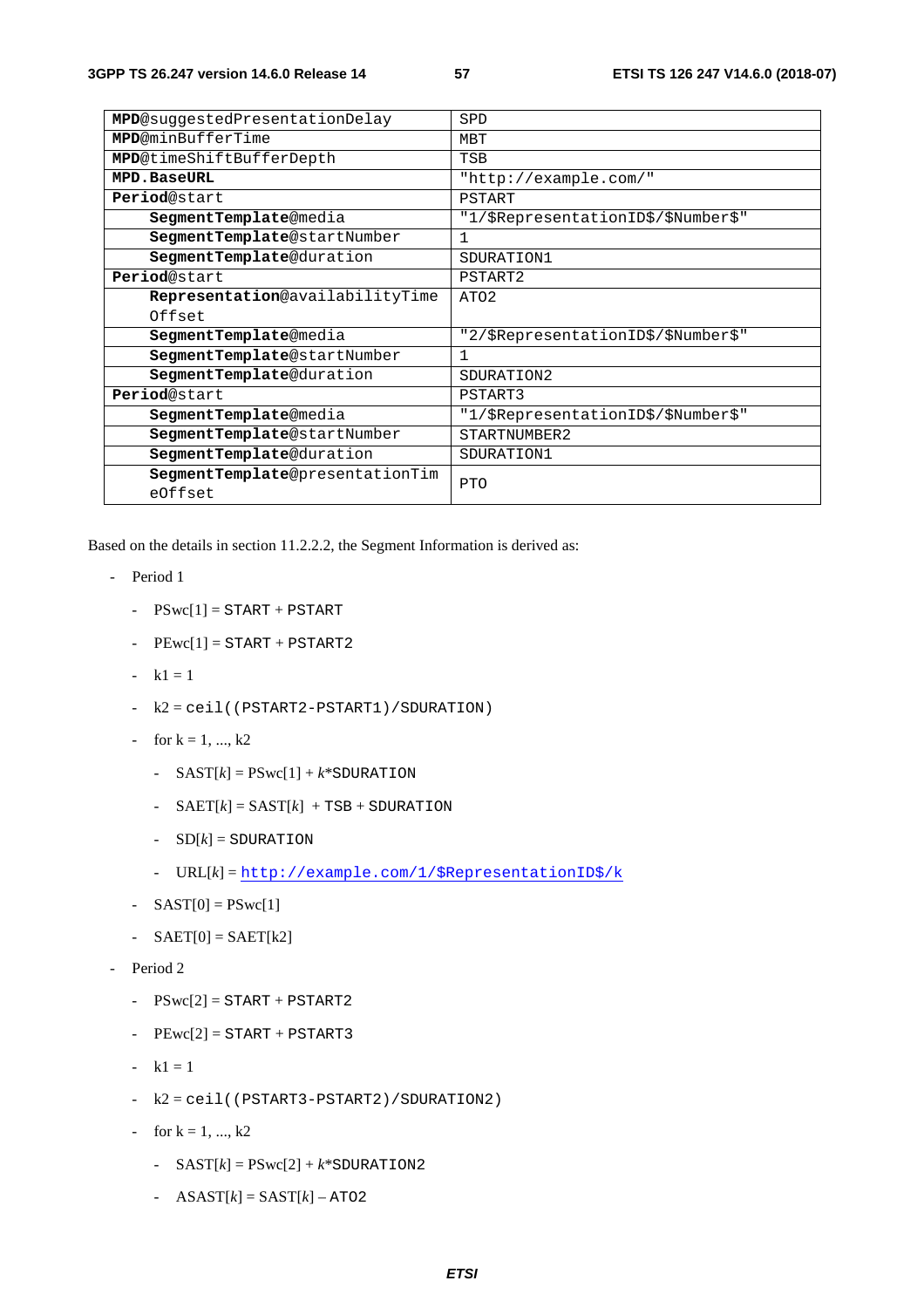- $-$  SAET[ $k$ ] = SAST[ $k$ ] + TSB + SDURATION2
- $-SD[k] = SDURATION2$
- URL[*k*] = [http://example.com/2/\\$RepresentationID\\$/k](http://example.com/2/$RepresentationID$/k)
- $-SAST[0] = PSwc[2]$
- $-SAET[0] = SAET[k2]$
- Period 3
	- $-$  PSwc[3] = START + PSTART3
	- $PEwc[3] = START + PDURATION$
	- $-k1 = 1$
	- k2 = ceil((PSTART3-PDURATION)/SDURATION1)
	- for  $k = 1, ..., k2$ 
		- $-$  SAST[ $k$ ] =  $PSwc[3] + k*$ SDURATION1
		- $-$  SAET[ $k$ ] = SAST[ $k$ ] + TSB + SDURATION1
		- $-SD[k] = SDURATION1$
		- URL[*k*] = " [http://example.com/1/\\$RepresentationID\\$/\(k+STARTNUMBER2-1\)"](http://example.com/1/$RepresentationID$/(k+STARTNUMBER2-1))
	- $SAST[0] = PSwc[3]$
	- $-SAET[0] = SAET[k2]$

Note that the number *k* describes position in the Period. The actual number used in the segment template increased by the one less than the actual start number.

#### 11.2.3.4 Joining Recommendation

By default, an MPD with **MPD**@type="dynamic" suggests that the client would want to join the stream at the live edge, therefore to download the latest available segment (or close to, depending on the buffering model), and then start playing from that segment onwards.

However there are circumstances where a dynamic MPD might be used with content intended for playback from the start, or from another position. For example, when a content provider offers 'start again' functionality for a live program, the intention is to make the content available as an on-demand program, but not all the segments will be available immediately.

This may be signalled to the DASH client by including an MPD Anchor, with either

- the t parameter, or
- both the period and t parameter, in the MPD URL provided to the DASH client, or

The format and behaviour of MPD Anchors is defined in section C.4 of ISO/IEC 23009-1.

For example to start from the beginning of the MPD the following would be added to the end of the MPD URL provided to the DASH client:

 $\#$ t $-$ 0

Or to start from somewhere other than the start, in this case 50 minutes from the beginning of the period with Period ID "program\_part\_2":

- #period=program\_part\_2&t=50:00

Where an MPD Anchor is used it should refer to a time for which segments are currently available in the MPD.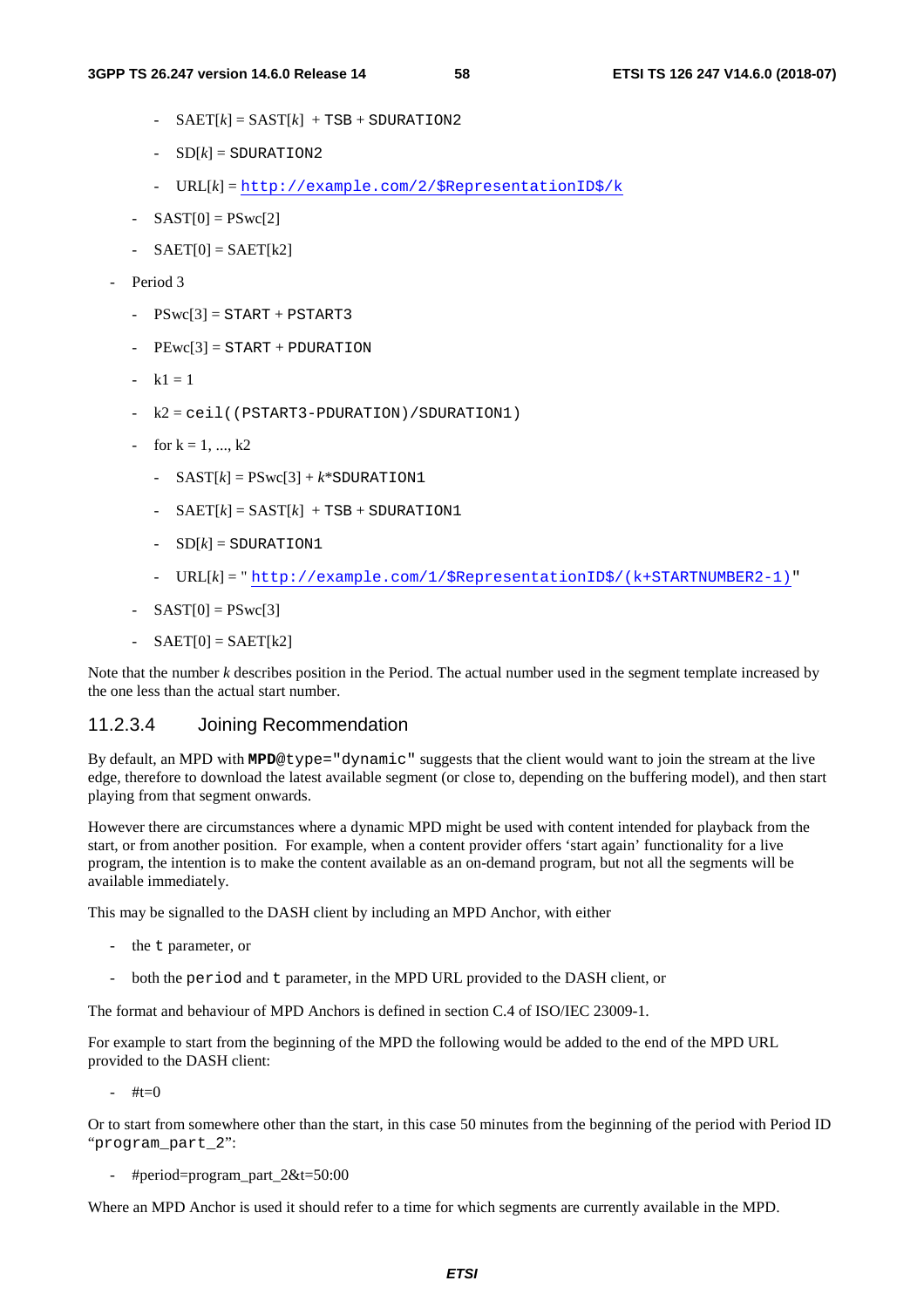### 11.2.4 Client Operation, Recommendations and Guidelines (informative)

### 11.2.4.1 Basic Operation

A DASH client is guided by the information provided in the MPD. A simple client model is shown in Figure 11-1.



**Figure 11-1 Simple Client Model** 

Assume that the client has access to an MPD and the MPD contains the parameters in Table 11-1 and Table 11-3, i.e. it consumes a dynamic service with fixed media presentation duration, but possibly multiple Periods

The following example client behaviour may provide a continuous streaming experience to the user:

- 1) The client parses the MPD, selects a collection of Adaptation Sets suitable for its environment based on information provided in each of the **AdaptationSet** elements.
- 2) Within each Adaptation Set it selects one Representation, typically based on the value of the @bandwidth attribute, but also taking into account client decoding and rendering capabilities.

 The client creates a list of accessible Segments at least for each selected Representation taking into account the information in the MPD as documented in Table 11-1 and Table 11-3 and the current time *JOIN* in the client and in particular the segment closest to the live edge referred to the *live edge segment*. For details refer to section 11.2.4.2.

For this it needs to take into account the latest Period *i*[*NOW*]. The latest Period and the latest segment are obtained as follows with i\* the index of the last Period:

- if  $NOW \leq PSwc[1]$
- no segment is yet available
- else if  $NOW >$  PSwc[i<sup>\*</sup>]
- the last one and the latest segment is available is  $k2[i*]$
- else if  $\textit{NOW} > \textit{PSwc}[i^*] + \textit{TSB}$
- no segment is available any more
- $else if PSwc[1]<$  *NOW*  $<=$   $PEwc[i*]$ 
	- i' the such that  $PSwc[i'] < NOW \leq PEwc[i']$
	- $k[NOW] = MIN(floor((NOW PEwc[i'] PSwc[i'])/SDURATION[i'])$ , k2)

Note again that if k[*NOW*] is *0*, then only the Initialization Segment is available. If the Period is not the first one, then the last available Media Segment is the last Media Segment of the previous Period.

3) The client downloads the initialization segment of the selected Representations and then accesses the content by requesting entire Segments or byte ranges of Segments. Typically at any time the client downloads the next segment at the larger of the two: (i) completion of download of current segment or (ii) the Segment Availability Start Time of the next segment. Note that if the @availabilityTimeOffset is present, then the segments may be downloaded earlier, namely at the adjusted segment availability start time. Based on the buffer fullness and other criteria, rate adaptation is considered. Typically the first media segment that is downloaded is the *live edge segment*, but other decisions may be taken in order to minimize start-up latency. For details on initial buffering, refer to section 11.2.4.4.

4) According to Figure 11-1 media is fed into buffer and at some point in time, the decoding and rendering of the media is kicked off. The downloading and presentation is done for the selected Representation of each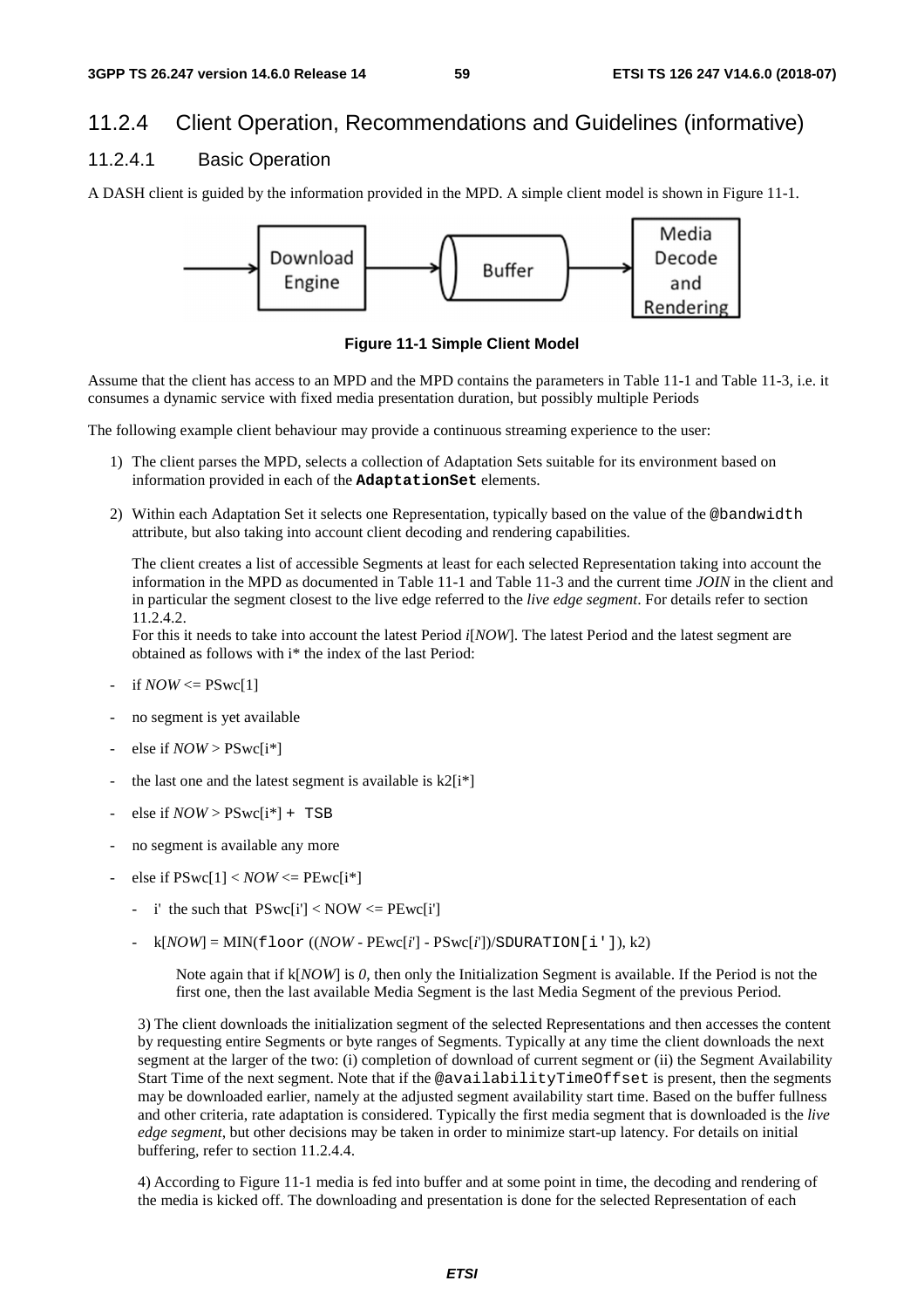selected Adaptation. The synchronization is done using the presentation time in the Period. For synchronized playout, the exact presentation times in the media is expected to be used.

5) Once presentation has started, the playout process is continuous. The playout process expects media to be present in the buffer continuously. If the **MPD**@suggestedPresentationDelay is present, then this value may be used as the presentation delay *PD*. If the **MPD**@suggestedPresentationDelay is not present, but the client is expected to consume the service at the live edge, then a suitable presentation delay should be selected, typically between the value of @minBufferTime and the value of @timeShiftBufferDepth. It is recommended that the client starts rendering the first sample of the downloaded media segment *k* with earliest presentation time  $EPT(k)$  at  $PSwc[i] + (EPT(k) - o[r,i]) + PD$ . For details on selecting and minimizing end-to-end latency as well as the start-up latency, see section 11.2.4.4.

6) The client may request Media Segments of the selected Representations by using the generated Segment list during the availability time window.

7) Once the presentation has started, the client continues consuming the media content by continuously requesting Media Segments or parts of Media Segments and playing content that according to the media presentation timeline. The client may switch Representations taking into updated information from its environment, e.g. change of observed throughput. In a straight-forward implementation, with any request for a Media Segment starting with a stream access point, the client may switch to a different Representation. If switching at a stream access point, the client is expected to switch seamlessly at such a stream access point.

8) With the wall-clock time *NOW* advancing, the client consumes the available Segments. As *NOW* advances the client possibly expands the list of *available* Segments for each Representation in the Period according to the procedures specified in 11.2.4.2.

9) Once the client is consuming media contained in the Segments towards the end of the announced media in the Representation, then either the Media Presentation is terminated, a new Period is started (see subsection or the MPD needs to be refetched. Once the client is consuming media contained in the Segments towards the end of the announced media in the Representation, and the Representation is contained not in the last Period, then the DASH clients generally needs to reselect the Adaptation Sets and a Representation in same manner as described in bullet 1) and 2). Also steps 3), 4), 5) and 6) need to be carried out at the transition of a Period. Generally, audio/video switching across period boundaries may not be seamless. According to ISO/IEC 23009- 1, section 7.2.1, at the start of a new Period, the playout procedure of the media content components may need to be adjusted at the end of the preceding Period to match the *PeriodStart* time of the new Period as there may be small overlaps or gaps with the Representation at the end of the preceding Period. Overlaps (respectively gaps) may result from Media Segments with actual presentation duration of the media stream longer (respectively shorter) than indicated by the Period duration. Also in the beginning of a Period, if the earliest presentation time of any access unit of a Representation is not equal to the presentation time offset signalled in the @presentationTimeOffset, then the playout procedures need to be adjusted accordingly.

The client should play the content continuously across Periods, but there may be implications in terms of implementation to provide fully continuous and seamless playout. It may be the case that at Period boundaries, the presentation engine needs to be reinitialized, for example due to changes in formats, codecs or other properties. This may result in a re-initialization delay. Such a re-initialization delay should be minimized. If the Media Presentation is of type dynamic, the addition of the re-initialisation delay to the playout may result in drift between the encoder and the presentation engine. Therefore, the playout should be adjusted at the end of each Period to provide a continuous presentation without adding drift between the time documented in the MPD and the actual playout, i.e. the difference between the actual playout time and the Period start time should remain constant.

If the client presents media components of a certain Adaptation Set in one Period, and if the following Period has assigned an identical Asset Identifier, then the client should identify an associated Period and, in the absence of other information, continue playing the content in the associated Adaptation Set.

If furthermore the Adaptation Sets are period-continuous, i.e. the presentation times are continuous and this is signalled in the MPD, then the client is expected to seamlessly play the content across the Period boundary. Most suitably the client may continue playing the Representation in the Adaptation Set with the same @id, but there is no guarantee that this Representation is available. In this case the client is expected to seamlessly switch to any other Representation in the Adaptation Set.

For details on MPD updates and refetching, please refer to section 11.3.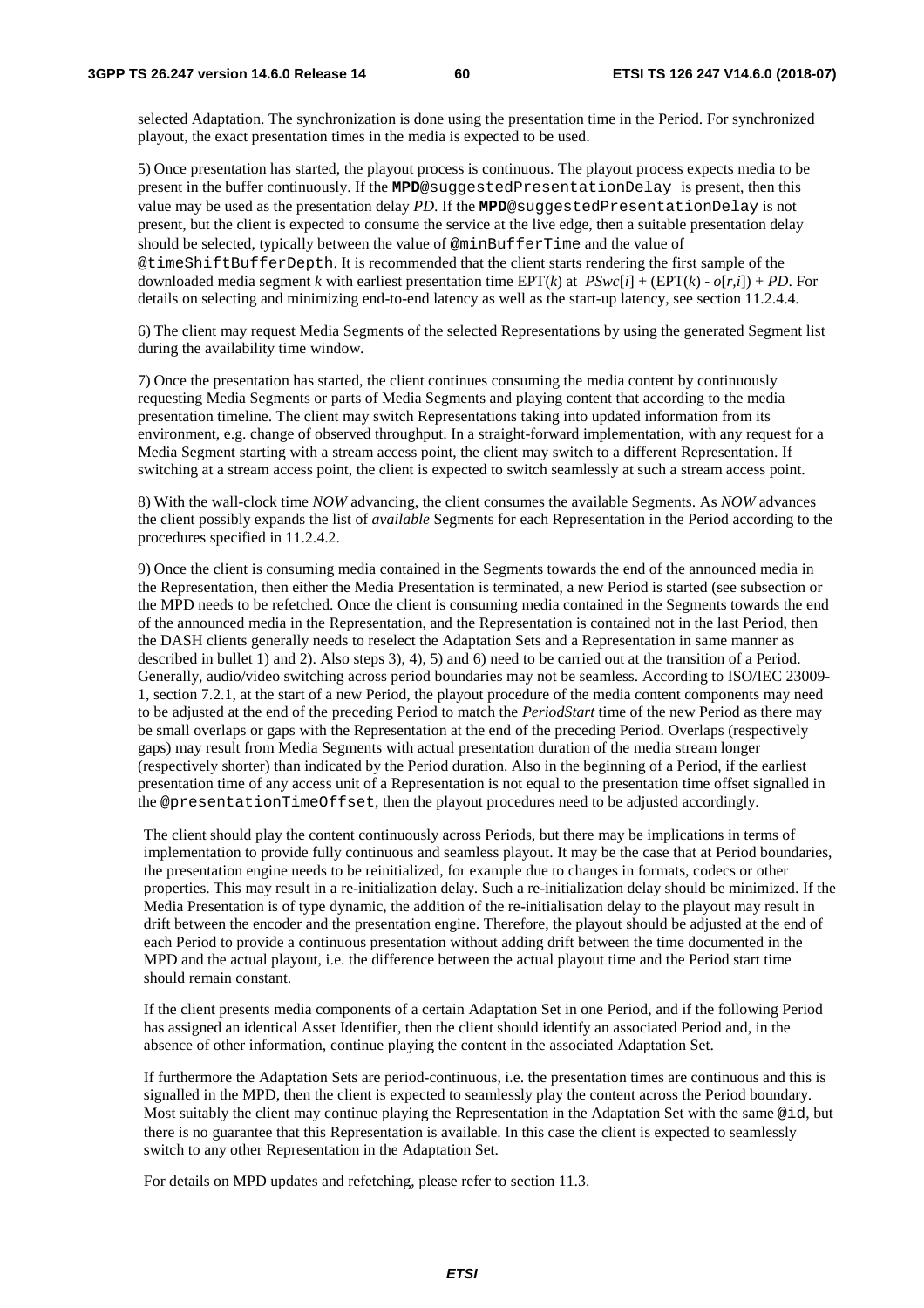#### 11.2.4.2 Joining, Initial Buffering and Playout Recommendations

#### 11.2.4.2.1 General

A DASH client is expected to start playout from:

- The time indicated by the MPD Anchor, if one is present
- The live edge, if there is no MPD Anchor and **MPD**@type="dynamic".

#### 11.2.4.2.2 Joining at the live edge

For joining at the live edge there are basically two high-level strategies:

- Every client participating in the service commits to the same presentation delay (PD) relative to the announced segment availability start time at start-up and in continuous presentation, possible using one suggested by the Content Provider and then attempts to minimise start-up latency and maintain the buffer. The content provider may have provided the **MPD**@suggestedPresentationDelay (SPD) or may have provided this value by other means outside the DASH formats. The content author should be aware that the client may ignore the presence of **MPD**@suggestedPresentationDelay and may choose its own suitable playout scheduling.
- The client individually picks the presentation delay (PD) in order to maximize stable quality and does this dependent on its access, user preferences and other considerations.

In both cases the client needs to decide, which segment to download first and when to schedule the playout of the segment based on the committed PD.

A DASH client would download an available segment and typically render the earliest presentation time EPT(*k*) of the segment at  $PSwc[i] + (EPT(k) - o[r,i]) + PD$ . As PD may be quite large, for example in order to provision for downloading in varying bitrate conditions, and if a segment is downloaded that was just made available it may result in larger start up delay.

Therefore, a couple of strategies may be considered as a tradeoff of for start-up delay, presentation delay and sufficient buffer at the beginning of the service, when joining at the live edge:

- 1) The client downloads the next available segment and schedules playout with delay PD. This maximizes the initial buffer prior to playout, but typically results in undesired long start-up delay.
- 2) The client downloads the latest available segment and schedules playout with delay PD. This provides large initial buffer prior to playout, but typically results in undesired long start-up delay.
- 3) The client downloads the earliest available segment that can be downloaded to schedules playout with delay PD. This provides a smaller initial prior to playout, but results in reasonable start-up delay. The buffer may be filled gradually by downloading later segments faster than their media playout rate, i.e. by initially choosing Representations that have lower bitrate than the access bandwidth.

### 11.2.5 Considerations on live edge)

A DASH client should avoid being too aggressive in requesting segments exactly at the computed segment availability start time, especially if it is uncertain to be fully synchronized with the server. If the DASH client observes issues, such as 404 responses, it should back up slightly in the requests.

In addition, for a content authoring to avoid too aggressive requests and possible 404 responses, the content author may schedule the segment availability start time in the MPD with a small safety delay compared to the actual publish time. This also provides the content author a certain amount of flexibility in the publishing of Segments. However, note that such safety margins may lead to slightly increased end-to-end latencies, so it is a balance to be taken into account.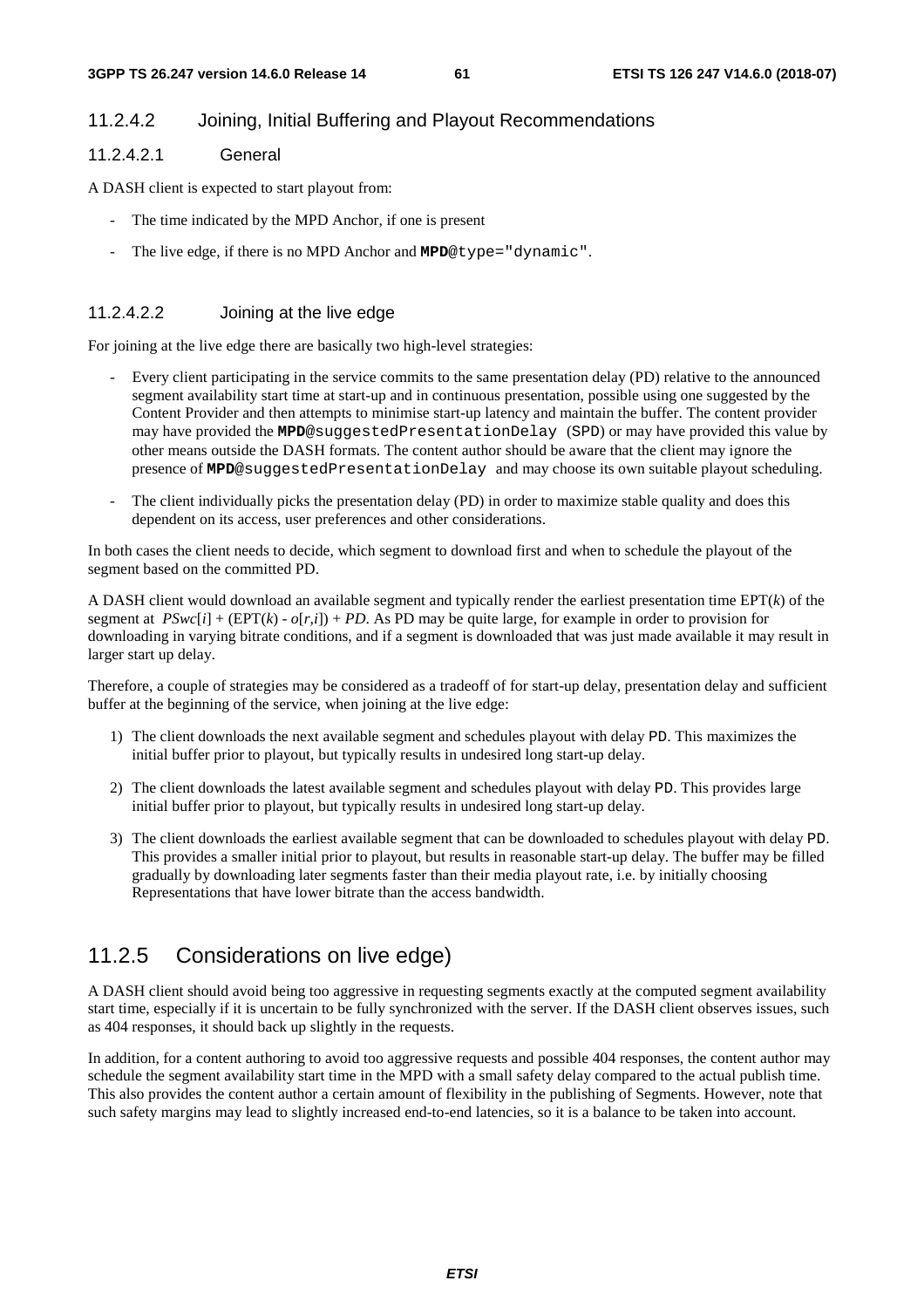### 11.3 Live Services with MPD Updates

### 11.3.1 Background and Assumptions

If many cases, the service provider cannot predict that an MPD that is once offered, may be used for the entire Media Presentations. Examples for such MPD changes are:-The duration of the Media Presentation is unknown

- The Media Presentation may be interrupted for advertisements which requires proper splicing of data, for example by adding a Period
- Operational issues require changes, for example the addition of removal of Representations or Adaptation Sets.
- Operational problems in the backend.
- Changes of segment durations, etc.

In this case the MPD typically only can describe a limited time into the future. Once the MPD expires, the service provider expects the client to recheck and get an updated MPD in order to continue the Media Presentation.

The main tool in MPEG-DASH is Media Presentation Description update feature as described in section 5.4 of ISO/IEC 23009-1. The MPD is updated at the server and the client is expected to obtain the new MPD information once the determined Segment List gets to an end.

If the MPD contains the attribute **MPD**@minimumUpdatePeriod, then the MPD in hand will be updated. The DASH client typically frequently polls the MPD update server whether an MPD update is available or the existing MPD can still be used. The update frequency is controlled by MPD based on the attribute **MPD**@minimumUpdatePeriod.

### 11.3.2 Preliminaries

#### 11.3.2.1 MPD Information

As the MPD is typically updated over time on the server, the MPD that is accessed when joining the service as well as the changes of the MPD are referred to as MPD instances in the following. This expresses that for the same service, different MPDs exist depending on the time when the service is consumed.

Assume that an MPD instance is present on the DASH server at a specific wall-clock time *NOW*. For an MPD-based Live Service Offering, the MPD instance may among others contain information as available in Table 11-5. Information included there may be used to compute a list of announced Segments, Segment Availability Times and URLs.

| <b>MPD Information</b>          | <b>Status</b>               | <b>Comment</b>                                                                                                                                                                                        |
|---------------------------------|-----------------------------|-------------------------------------------------------------------------------------------------------------------------------------------------------------------------------------------------------|
| <b>MPD@type</b>                 | mandatory, set to "dynamic" | the type of the Media Presentation is<br>dynamic, i.e. Segments get available<br>over time.                                                                                                           |
| MPD@availabilityStartTim<br>e   | mandatory                   | the start time is the anchor for the<br>MPD in wall-clock time. The value is<br>denoted as AST.                                                                                                       |
| <b>MPD</b> @minimumUpdatePeriod | mandatory                   | this field is mandatory except for the<br>case where the<br><b>MPD</b> @mediaPresentationDurati<br>on is present. However, such an<br>MPD falls then in an instance as<br>documented in section 11.2. |
| Period@start                    | mandatory                   | the start time of the Period relative to<br>the MPD availability start time. The<br>value is denoted as PS.                                                                                           |

|  |  | Table 11-5 – Information related to Live Service Offering with MPD-controlled MPD Updates |  |
|--|--|-------------------------------------------------------------------------------------------|--|
|  |  |                                                                                           |  |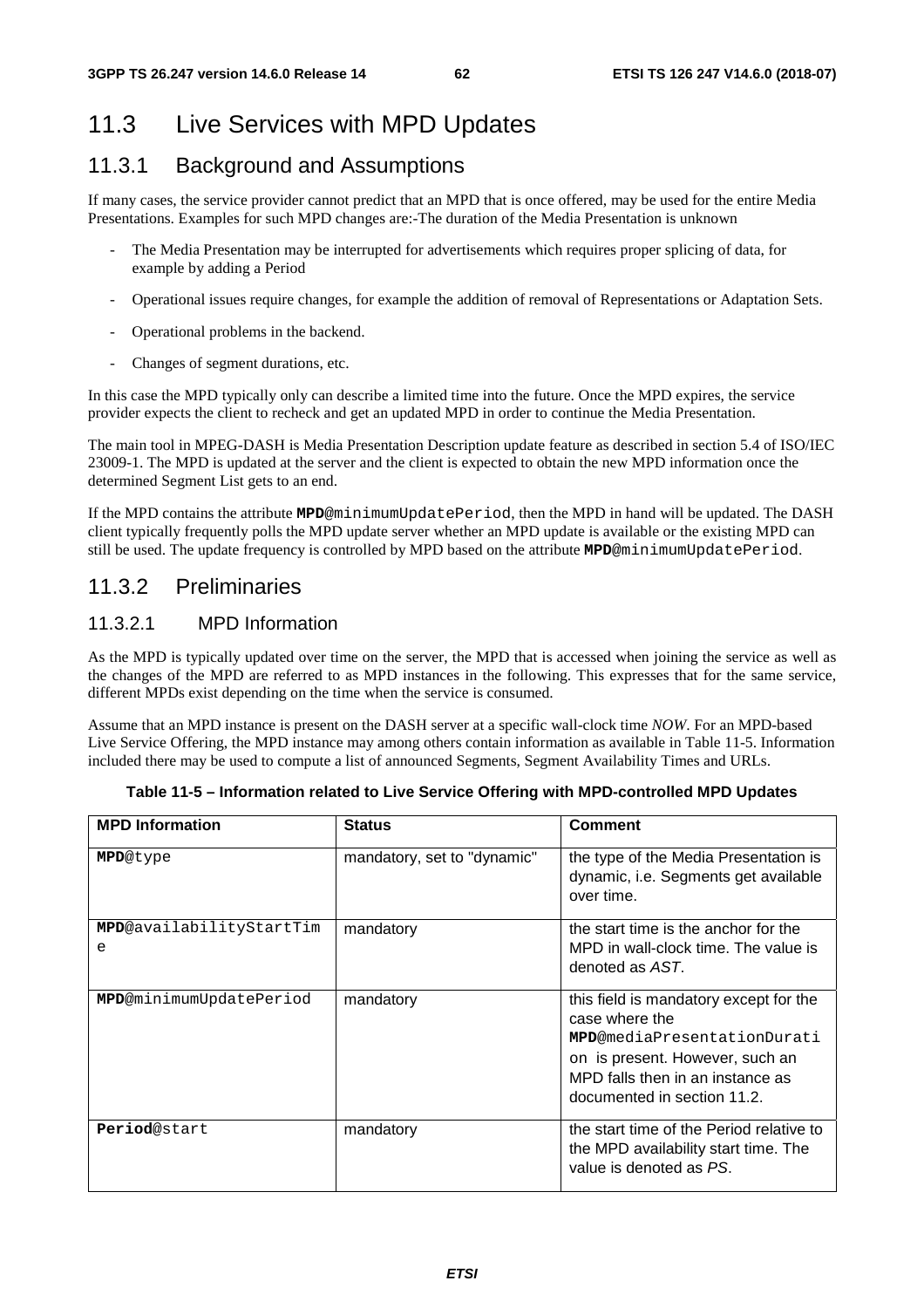| SegmentTemplate@media           | mandatory        | the template for the Media Segment                                                                                                                                                        |
|---------------------------------|------------------|-------------------------------------------------------------------------------------------------------------------------------------------------------------------------------------------|
| SegmentTemplate@startNum<br>ber | optional default | the number of the first segment in the<br>Period. The value is denoted as<br>SSN.                                                                                                         |
| <b>SegmentTemplate@duration</b> | mandatory        | the duration of each Segment in units<br>of a time. The value divided by the<br>value of @timescale is denoted as<br>$MD[k]$ with k=1, 2,  The segment<br>timeline may contain some gaps. |

#### 11.3.2.2 Segment Information Derivation

Based on an MPD instance including information as documented in Table 11-5 and available at time *NOW* on the server, a DASH client may derive the information of the list of Segments for each Representation in each Period.

If the Period is the last one in the MPD and the **MPD**@minimumUpdatePeriod is present, then the time *PEwc*[*i*] is obtained as the sum of *NOW* and the value of **MPD**@minimumUpdatePeriod. Note that with the MPD present on the server and *NOW* progressing, the Period end time is extended. This issue is the only change compared to the segment information generation in section 11.2.2.2.

If the **MPD**@minimumUpdatePeriod is set to 0, then the MPD documents all available segments on the server.

### 11.3.3 Service Offering Requirements and Guidelines

#### 11.3.3.1 General

The same service requirements as in section 11.2.2.1 hold for any time *NOW* the MPD is present on the server with the interpretation that the Period end time *PEwc*[*i*] of the last Period is obtained as the sum of *NOW* and the value of **MPD**@minimumUpdatePeriod.

In order to offer a simple live service with unknown presentation end time, but only a single Period and the following details are known in advance,

- start at wall-clock time START,
- location of the segments for each Representation at " http://example.com/\$RepresentationID\$/\$Number\$",

a service provider may offer an MPD with values according to Table 11-6.

| <b>MPD Information</b>      | Value                             |
|-----------------------------|-----------------------------------|
| <b>MPD@type</b>             | dynamic                           |
| MPD@availabilityStartTime   | START                             |
| MPD@publishTime             | PUBTIME1                          |
| MPD@minimumUpdatePeriod     | MUP                               |
| MPD.BaseURL                 | "http://example.com/"             |
| Period@start                | PSTART                            |
| SegmentTemplate@media       | "\$RepresentationID\$/\$Number\$" |
| SegmentTemplate@startNumber |                                   |
| SegmentTemplate@duration    | SDURATION                         |

#### **Table 11-6 – Basic Service Offering with MPD Updates**

Based on the details in section 11.2.2.2 and 11.4.2.2, the Segment Information can be derived at each time *NOW* by determining the end time of the Period *PEwc*[1] = *NOW* + MUP.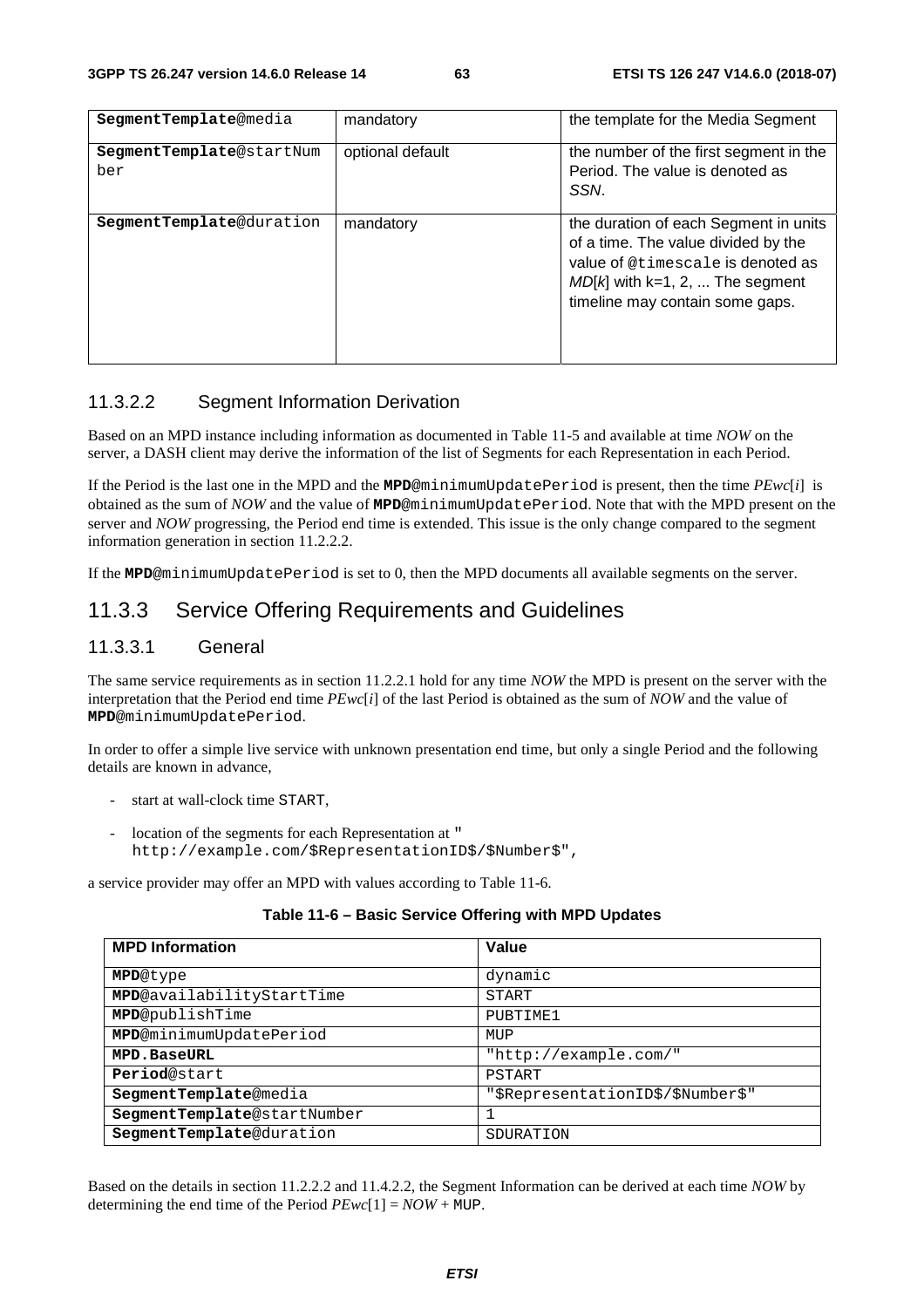The service provider may leave the MPD unchanged on the server. If this is the case the Media Presentation may be terminated with an updated MPD that

- adds the attribute **MPD**@mediaPresentationDuration with value PDURATION
- removes the attribute **MPD**@minimumUpdatePeriod
- changes the **MPD**@publishTime attribute to PUBTIME2

The MPD must be published latest at the end of the Media Presentation minus the value of MUP, i.e. PUBTIME2  $\leq$ START + PSTART + PDURATION - MUP.

The minimum update period may also be changed during an ongoing Media Presentation. Note that as with any other change to the MPD, this will only be effective with a delay in media time of the value of the previous MUP.

The principles in this document also holds for multi-period content, for which an MPD update may add a new Period. In the same way as for signalling the end of the Media Presentation, the publish time of the updated MPD with the new period needs to be done latest at the start of the new Period minus the value of the **MPD**@minimumUpdatePeriod attribute of the previous MPD.

#### 11.3.3.2 Setting the Minimum Update Period Value

Setting the value of the minimum update period primarily affects two main service provider aspects: A short minimum update period results in the ability to change and announce new content in the MPD on shorter notice. However, by offering the MPD with a small minimum update period, the client requests an update of the MPD more frequently, potentially resulting in increased uplink and downlink traffic.

A special value for the minimum update period is 0. In this case, the end time of the period is the current time *NOW*. This implies that all segments that are announced in the MPD are actually available at any point in time. This also allows changing the service provider to offer changes in the MPD that are instantaneous on the media timeline, as the client, prior for asking for a new segment, has to revalidate the MPD.

#### 11.3.3.3 Permitted Updates in an MPD

The permitted updates are provided in section 5.4 of ISO/IEC 23009-1.

In addition, updates in the MPD only extend the timeline. This means that information provided in a previous version of the MPD shall not be invalidated in an updated MPD.

In order to make the MPD joining friendly and to remove data that is available in the past, any segments that have fallen out of the time shift buffer may no longer be announced in the MPD. In this case, the Period start may be moved by changing one or both, **MPD**@availabilityStartTime and **Period**@start. However, this requires that the @startNumber and @presentationTimeOffset need to be updated such that the Segment Information is correct.

If Representations and Adaptations Sets are added or removed or the location of the Segments is changed, it is recommended to update the MPD and provide Adaptation Sets in a period-continuous manner.

#### 11.3.3.4 Last Segment Message

If the @segmentProfiles contains the 'lmsg' brand for a certain Representation, then the 'lmsg' brand for signaling the last segment shall be applied for any content with **MPD**@minimumUpdatePeriod present and the **MPD**@type="dynamic".

DASH clients operating based on such an MPD and consuming the service at the live edge typi-cally need to request a new MPD prior to downloading a new segment. However, in order to minimise MPD requests and resulting traffic load, the client may use one or more of the follow-ing optimisations:

- If the client fetches the MPD using HTTP, the client should use conditional GET methods to reduce unnecessary network usage in the downlink.
- If the @segmentProfiles contains the 'lmsg' brand clients may also rely on the 'lmsg' message and request a new MPD only in case a segment is received with an 'lmsg' brand. Otherwise the client may use template constructions to continue deter-mining the URL and the segment availability start time of segments.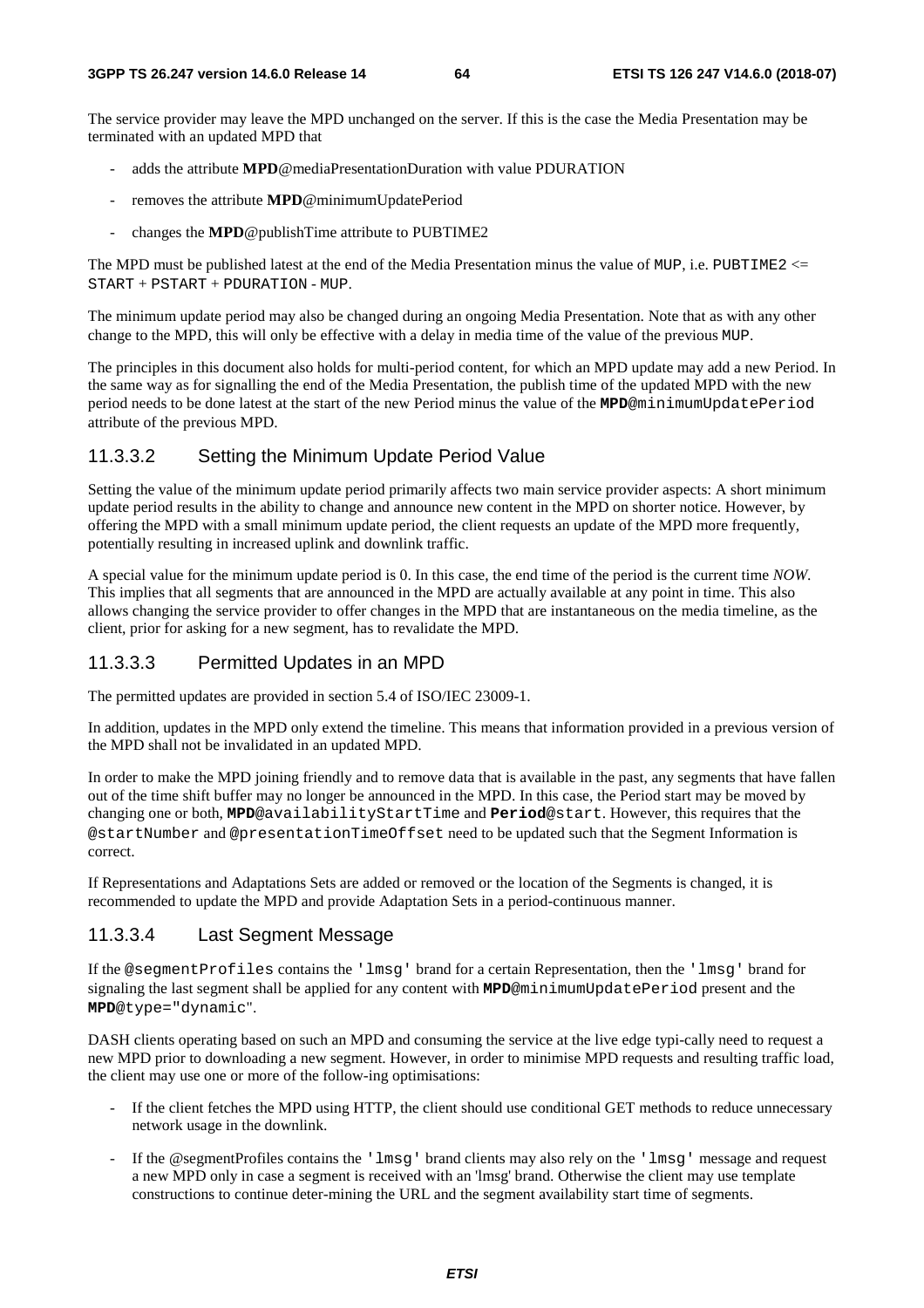If the attribute **MPD**@minimumUpdatePeriod is set to a value greater than 0 then all Segments with availability start time less than the sum of the request time and the value of the **MPD**@minimumUpdatePeriod will eventually get available at the advertised position at their computed segment availability start time. Note that by providing a **MPD**@minimumUpdatePeriod is set to a value greater than 0, DASH servers reduce the polling frequency of clients, but at the same time cannot expect that clients will request an updated MPD to be informed on changes in the segment URL constructions, e.g. at the start of a new Period.

### 11.3.4 MPD-based Live Client Operation based on MPD

In an extension to the description in section 11.2.4, the client now has access to an MPD and the MPD contains the **MPD**@minimumUpdatePeriod, for example following the parameters in Table 11-5. The start time of each Period is computed as period start time  $PSwc[i]$  and the MPD-URL does not include any fragment parameters.

The client fetches an MPD with parameters in Table 11-5 at time FetchTime, at its initial location if no **MPD.Location** element is present, or at a location specified in any present **MPD.Location** element. FetchTime is defined as the time at which the server processes the request for the MPD from the client. The client typically should not use the time at which it actually successfully received the MPD, but is expected to take into account delay due to MPD delivery and processing. The fetch is considered successful either if the client obtains an updated MPD or the client verifies that the MPD has not been updated since the previous fetching.

If the client fetches the MPD using HTTP, the client is expected to use conditional GET methods as specified in RFC 2616 to reduce unnecessary network usage in the downlink.

In an extension of bullet 3 in section 11.2.4.1

- the client creates a list of accessible Segments at least for each selected Representation taking into account the information in the MPD as documented in Table 11-5 and the current time *NOW* by using the Period end time of the last Period as FetchTime + MUP.

In an extension of bullet 9 in section 11.2.4.1,

- the client consumes media in last announced Period. Once the client is consuming media contained in the Segments towards the end of the announced Period, i.e. requesting segments with segment availability start time close to the validity time of the MPD defined as FetchTime + MUP, them, then the DASH client needs to fetch an MPD at its initial location if no **MPD.Location** element is present, or at a location specified in any present **MPD.Location** element.
- If the client fetches the updated MPD using HTTP, the client is expected to use conditional GET methods to reduce unnecessary network usage in the downlink.
- The client parses the MPD and generates a new segment list based on the new FetchTime and MUP of the updated MPD. The client searches for the currently consumed Adaptation Sets and Representations and continues the process of downloading segments based on the updated Segment List.

### 11.4 Provisioning of Live Content in On-Demand Mode

### 11.4.1 Scenario

A common scenario for DASH distribution results that a live generated service is also made available for On-Demand offering after the live program is completed. The typical scenario is as follows:

- The Segments as generated for the live service are also used for the On-Demand case. This avoids reformatting and also permits to reuse the Segments that are already cached.
- The MPD is modified to reflect that the content is available as On-Demand now.
- Problems that results from live delivery may be solved, e.g. variable segment durations, or issues of segment unavailability.
- The content may be augmented with ads.
- The content may be trimmed from a longer, e.g. 24/7 stream, at the beginning and/or end.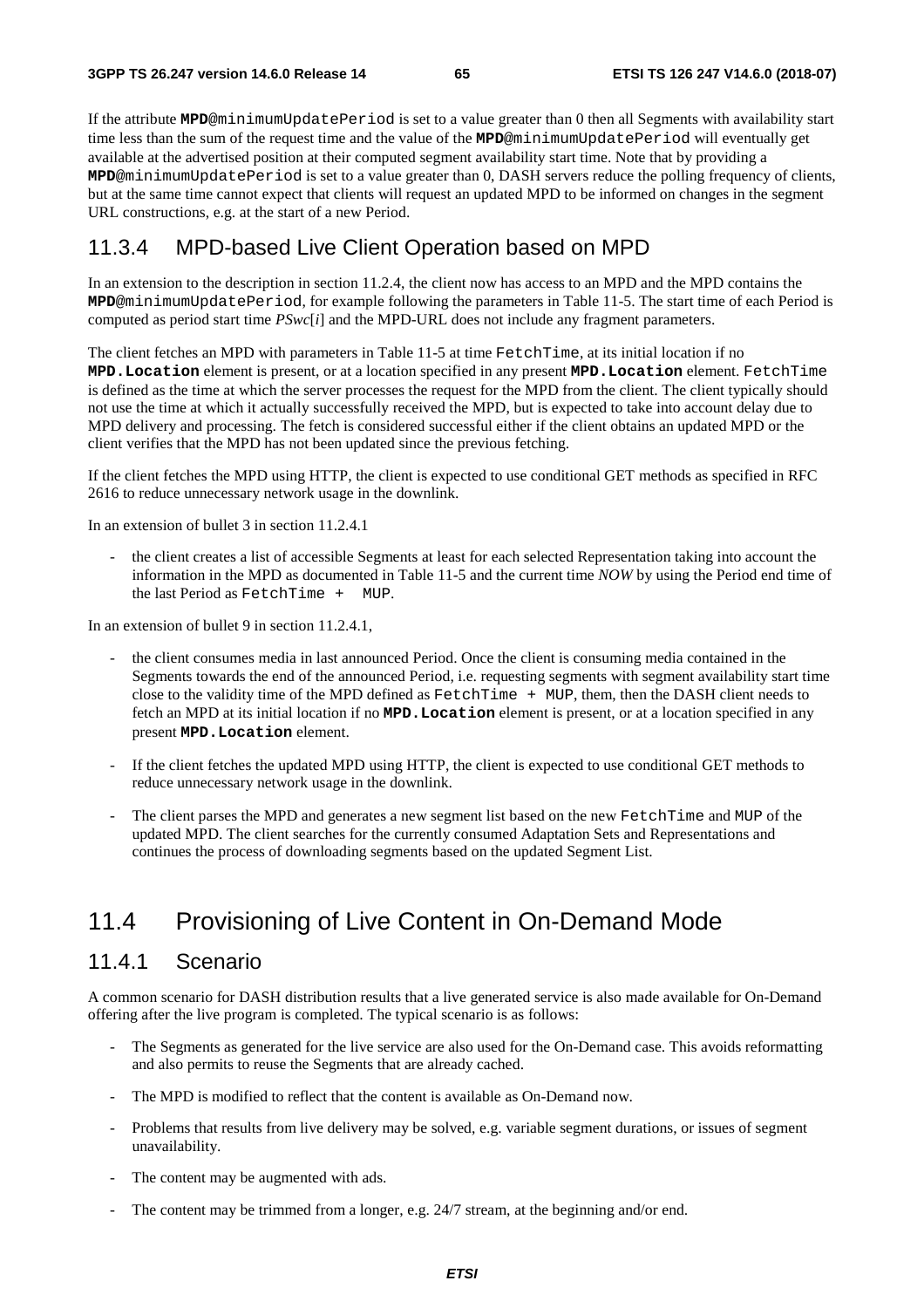### 11.4.2 Content Offering Requirements and Recommendations

In order to provide live content as On-Demand in the above scenario, the following is recommended:

- The same Segments as generated for the live distribution are reused also for static distribution.
- Typically, the Segments also will have the same URL in order to exploit caching advantages.
- An MPD should be generated latest at the end of the live session, but also may be created during an ongoing live session to document a certain window of the program that is offered for On-Demand.
- A new MPD is generated that should contain the following information
	- The **MPD**@type is set to static.
	- The **MPD**@availabilityStartTime may be set to any time in the past, for example the time of the original "live" MPD may reused.
	- The attributes @timeShiftBufferDepth and @minimumUpdatePeriod are not present (in contrast to the live MPD) and a @mediaPresentationDuration attribute is added.
	- The window offered by the MPD is expressed by appropriately setting the **Period**@start value (including the presentation time offset and the start number) and the @mediaPresentationDuration attribute. The wall-clock time should be maintained by offsetting the **Period**@start without changing the **MPD**@availabilityStartTime.
	- Content may be offered in the same Period structure as for live or in a different one.
	- If Periods are continuous, it is preferable to remove the Period structure.
	- If new Periods are added for Ad Insertion, the Periods preferably be added in a way that they are at Segment boundaries.
	- The same templating mode as used in the live service should also be used for static distribution.

### 11.4.3 Client Behavior

For a DASH client, there is basically no difference on whether the content was generated from a live service or the content is provided as On-Demand. However, there are some aspects that may be "left-overs" from a live service distribution that a DASH client is expected to be aware of:

The Representations may show gaps in the media offering by using early terminated Periods. Such gaps are expected to be recognized and properly handled.

### 11.5 Availability Time Synchronization between Client and Server

### 11.5.1 Background

According to ISO/IEC 23009-1, in order to properly access MPDs and Segments that are available on origin servers or get available over time, DASH servers and clients should synchronize their clocks to a globally accurate time standard.

Specifically Segment Availability Times are expected to be wall-clock accurately announced in the MPD and the client needs to have access to the same time base as the MPD generation in order to enable a proper service. In order to ensure this, this section provides server and client requirements to ensure proper operation of a live service.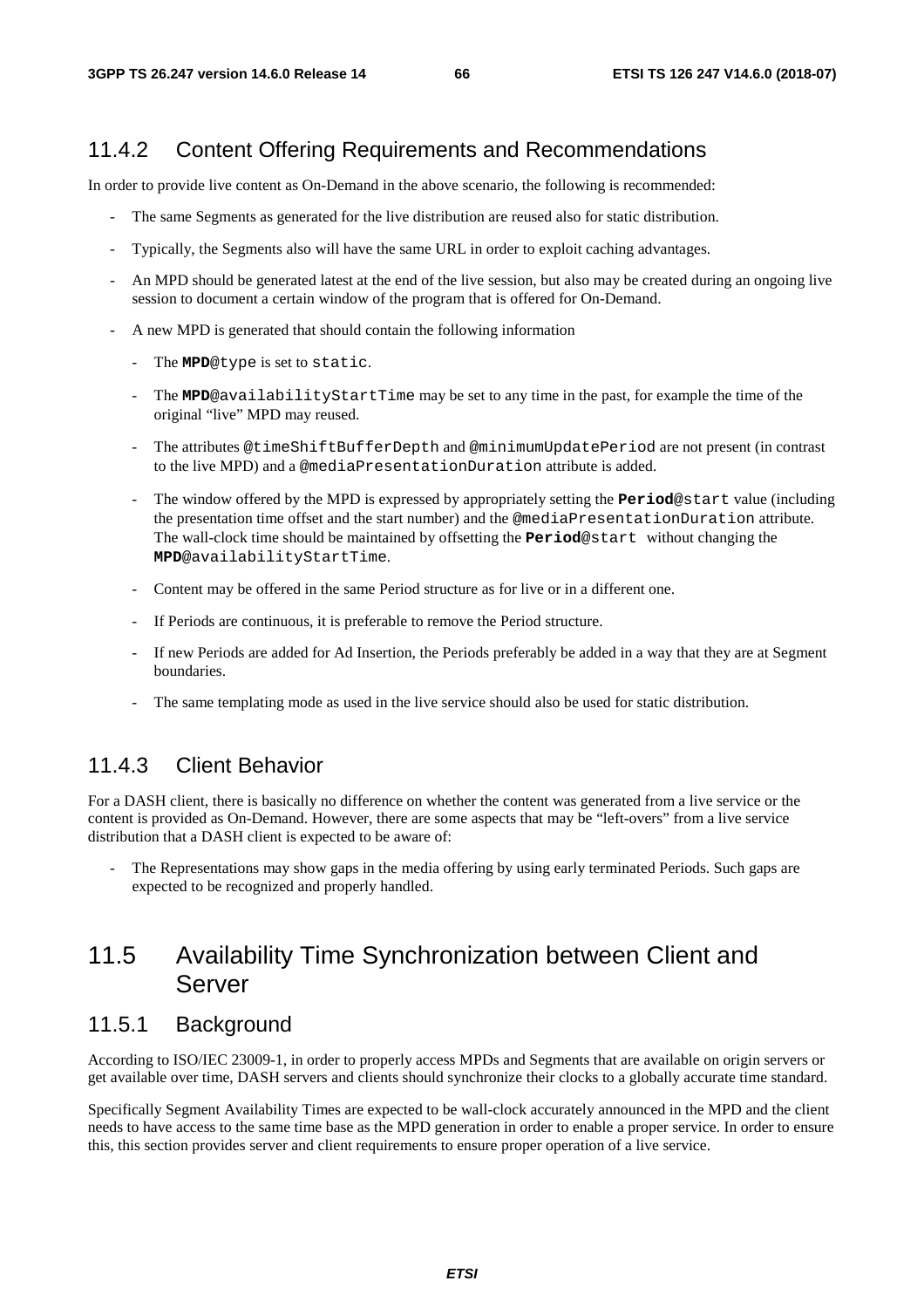### 11.5.2 Service Provider Requirements and Guidelines

If the Media Presentation is dynamic or if the **MPD**@availabilityStartTime is present then the service shall provide a Media Presentation as follows:

- The segment availability times announced in the MPD should be generated from a device that is synchronized to a globally accurate timing source, preferably using NTP.
- The MPD should contain at least one **UTCTiming** element with @schemeIdURI set to one of the following:
	- urn:mpeg:dash:utc:ntp:2014
	- urn:mpeg:dash:utc:http-head:2014
	- urn:mpeg:dash:utc:http-xsdate:2014
	- urn:mpeg:dash:utc:http-iso:2014
	- urn:mpeg:dash:utc:http-ntp:2014
- If the MPD does not contain any element **UTCTiming** then the segments shall be available latest at the announced segment availability time using a globally accurate timing source.
- If the MPD contains an element **UTCTiming** then
	- the announced timing information in the **UTCTiming** shall be accessible to the DASH client, and
	- the segments shall be available latest at the announced segment availability time in the MPD for any device that uses one of announced time synchronization methods at the same time.

If urn:mpeg:dash:utc:http-head:2014 is used, then the server specified in the @value attribute of the **UTCTiming** element should be the server hosting the DASH segments such that with each request the Date generalheader field in the HTTP header can be used by the client to maintain synchronization.

Note that in practical deployments segment availability may be an issue due to failures, losses, outages and so on. In this case the Server should use methods as defined in section 11.7 to inform DASH clients about potential issues on making segments available.

A leap second is added to UTC every 18 months on average. A service provider should take into account the considerations in RFC 7164 [Y]. The MPD time does not track leap seconds. If these occur during a live service they may advance or retard the media against the real time.

### 11.5.3 Client Requirements and Guidelines

If the Media Presentation is dynamic or if the **MPD**@availabilityStartTime is present then client is expected todo the following:

- If the MPD does not contain any element **UTCTiming** it should acquire an accurate wall-clock time from its system. The anticipated inaccuracy of the timing source should be taken into account when requesting segments close to their segment availability time boundaries.
- If the MPD contains one or several elements **UTCTiming** then the client is expected toat least use one of the announced timing information in the **UTCTiming** to synchronize its clock. The client must not request segments prior to the segment availability start time with reference to any of the chosen **UTCTiming** methods.
- The client may take into account the accuracy of the timing source as well as any transmission delays if it makes segment requests.
- Clients is expected to observe any difference between their time zone and the one identified in the MPD, as MPDs may indicate a time which is not in the same timezone as the client.
- If the client observes that segments are not available at their segment availability start time, the client is expected touse the recovery methods defined in section 11.7.
- Clients is expected to not access the **UTCTiming** server more frequently than necessary.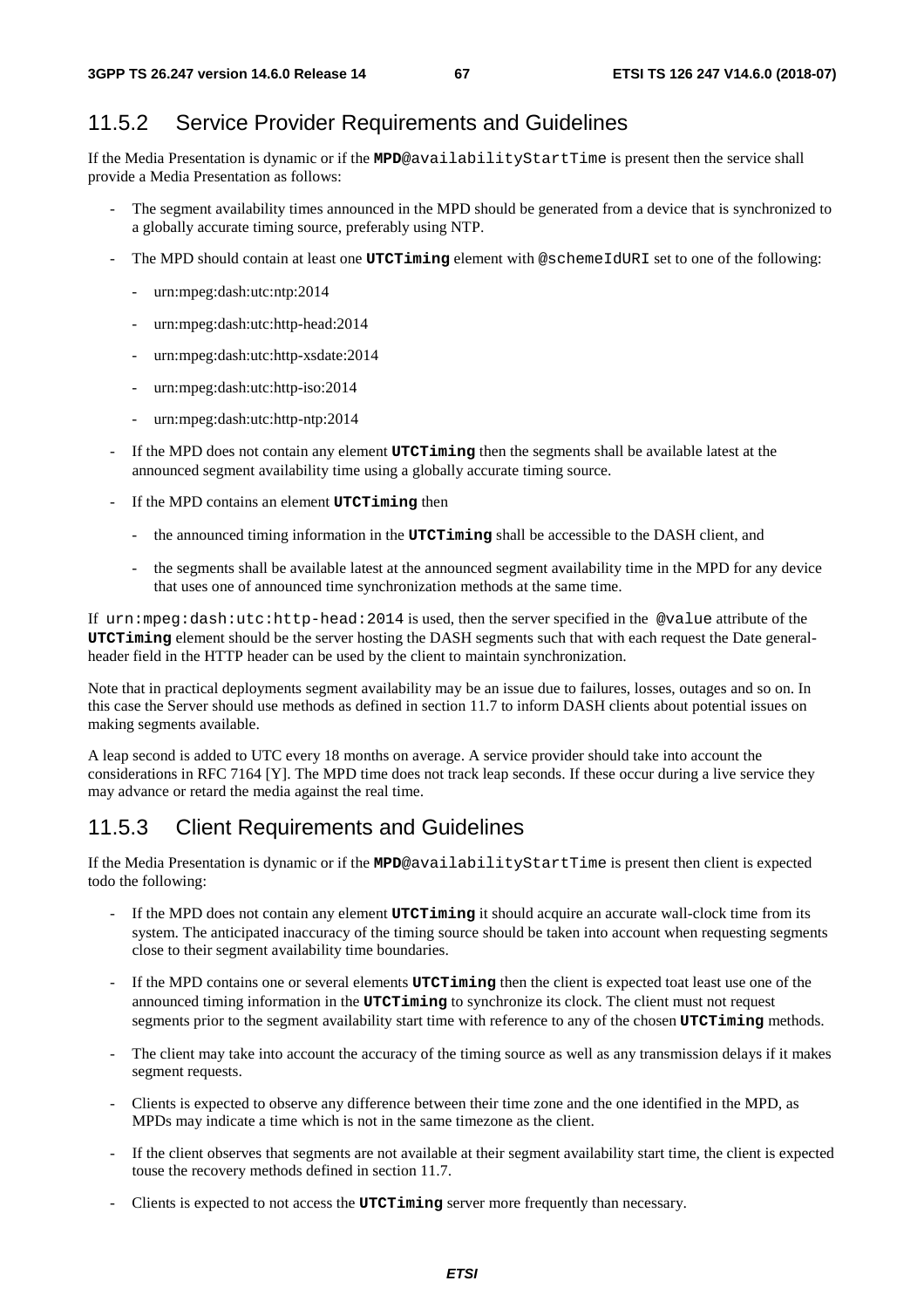### 11.6 Robust Operation

### 11.6.1 General Robustness

General Guidelines are provided ISO/IEC 23009-1 DASH spec in A.7 and in Annex A.9 of this specifications. DASH clients and servers should follow those guidelines.

### 11.6.2 Synchronization Loss of Segmenter

In order to address synchronization loss issues at the segmenter, the following options from the DASH standard should be considered with preference according to the order below:

- 1) The server is required to always offer a conforming media stream. In case the input stream or encoder is lost, the content author may always add dummy content. This may be done using a separate Period structure and is possible without any modifications of the standard.
- 2) Early Terminated Periods as included Cor.1 of the second edition of ISO/IEC 23009-1. Early Terminated Periods may be added that contain both **Period**@start and **Period**@duration. This expresses that for this Period no media is present at least for the time as expressed by the @duration attribute. Such Periods should only be used if Media Presentation author is experiencing issues in generating media, e.g. due to failures of a live feed. The MPD is updated using the @minimumUpdatePeriod, i.e. the timeline is progressing. This permits server to signal that there is an outage of media generation, but that the service is continuing. It is then up to the client to take appropriate actions.

### 11.6.3 Encoder Clock Drift

In order to support robust offering even under encoder drift circumstances, the segmenter should avoid being synced to the encoder clock. In order to improve robustness, in the case of an MPD-based offering Periods should be added in a period continuous manner. In the case of MPD and segment-based control, the producer reference box should be added to media streams in order for the media pipeline to be aware of such drifts. In this case the client should parse the segment to obtain this information.

### 11.6.4 Segment Unavailability

To address signaling of segment unavailability between the client and server and to indicate the reason for this, it is recommended to use regular 404s. In addition, unless a UTC Timing has been defined prior in the MPD, the Date-Header specifying the time of the server should be used. In this case, the DASH client, when receiving a 404, knows that if its time is matching the Date Header, then the loss is due to a segment loss.

### 11.6.5 Swapping across Redundant Tools

To enable swapping across redundant tools doing hot and warm swaps, the following should be considered

- 1) the content author is offering the service redundant to the client (for example using multiple BaseURLs) and the client determines the availability of one or the other. This may be possible under certain circumstances
- 2) Periods may be inserted at a swap instance in order to provide the new information after swap. If possible, the offering may be continuous, but the offering may also be non-continuous from a media time perspective.
- 3) A completely new MPD is sent that removes all information that was available before any only maintains some time continuity. However, this tool is not fully supported yet in any DASH standard and not even considered.

There is a clear preference for the bullets above in their order 1, 2 and 3 as the service continuity is expected to be smoother with higher up in the bullet list. At the same time, it may be the case that the failure and outages are severe and only the third option may be used.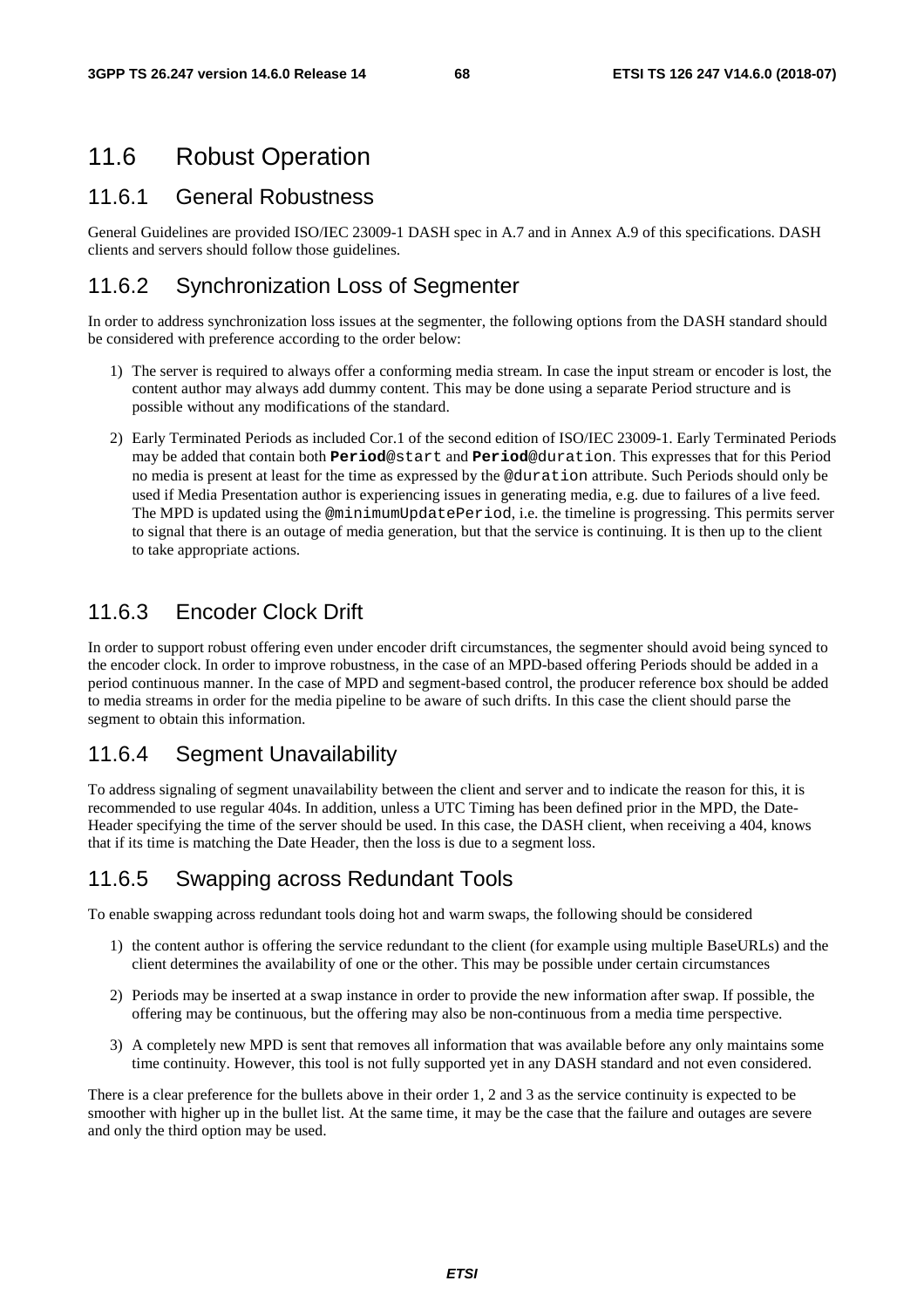## 12 Ad Insertion Enablers

### 12.1 Background

This section provides recommendations for implementing server-based ad insertion in DASH. In the server-based model, all ad-related information is expressed via MPD and segments, and ad decisions are triggered by client requests for MPDs and for resources described in them (Segments, remote periods).

The server-based model is inherently MPD-centric – all data needed to trigger ad decision is concentrated in the MPD. In case where ad break location (i.e., its start time) is unknown at the MPD generation time, it is necessary to rely on MPD update functionality.

### 12.2 Enablers

### 12.2.1 Period elements and Remote Periods

A single ad may be expressed as a single Period element.

Periods with content that is expected to be interrupted as a result of ad insertion should contain explicit start times (**Period**@start), rather than durations. This allows insertion of new periods without modifying the existing periods. If a period has media duration longer then the distance between the start of this period and the start of next period, use of start times implies that a client will start the playout of the next period at the time stated in the MPD, rather than after finishing the playout of the last segment.

An upcoming ad break is expressed as one or more Period elements. Remote periods may have default content that will be played in case dereferencing fails. After dereferencing MPD may contain zero-duration periods or/and remote Periods.

Remote Periods are resolved on demand into one or more than one Period elements. It is possible to embed parameters into the XLink URL of the corresponding remote period, in order to have them passed to the ad decision system via XLink resolver at resolution time.

The remote period may be resolved into a period with zero duration. Such a period element will not contain any Adaptation Sets.

In case of **Period**@xlink:actuate="onRequest", XLink resolution should be done sufficiently early to ensure that there are no artefacts due to insufficient time given to download the inserted content. Care needs to be taken so that the client is given a sufficient amount of time to dereference the upcoming remote period.

In case of Period@xlink:actuate="onRequest", MPD update and XLink resolution should be done sufficiently early to ensure that there are no artefacts due to insufficient time given to download the inserted content.

Period@xlink:actuate="onRequest" shall not be used if MPD@type ="dynamic"

### 12.2.2 Asset Identifiers

AssetIdentifier descriptors identify the asset to which a Period belongs. This can be used for implementation of client functionality that depends on distinguishing between ads and main content (e.g. progress bar). Periods with same AssetIdentifier should have identical Adaptation Sets, Initialization Segments and same DRM information (i.e., DRM systems, licenses). This allows reuse of at least some initialization data across periods of the same asset, and ensures seamless continuation of playback if inserted periods have zero duration. Period continuity may be signaled.

AssetIdentifier descriptor shall be used for distinguishing parts of the same asset within a multi-period MPD, hence it shall be used for main content.

In order to enable better tracking and reporting, unique IDs should be used for different assets.

In the absence of other asset identifier schemes, a 3GPP-defined scheme may be used with the value of @schemeIdUri set to "urn:org:pss:dash:asset-id:2015". If used, the value of @value attribute descriptor is unspecified. It shall be the same for all parts of an asset.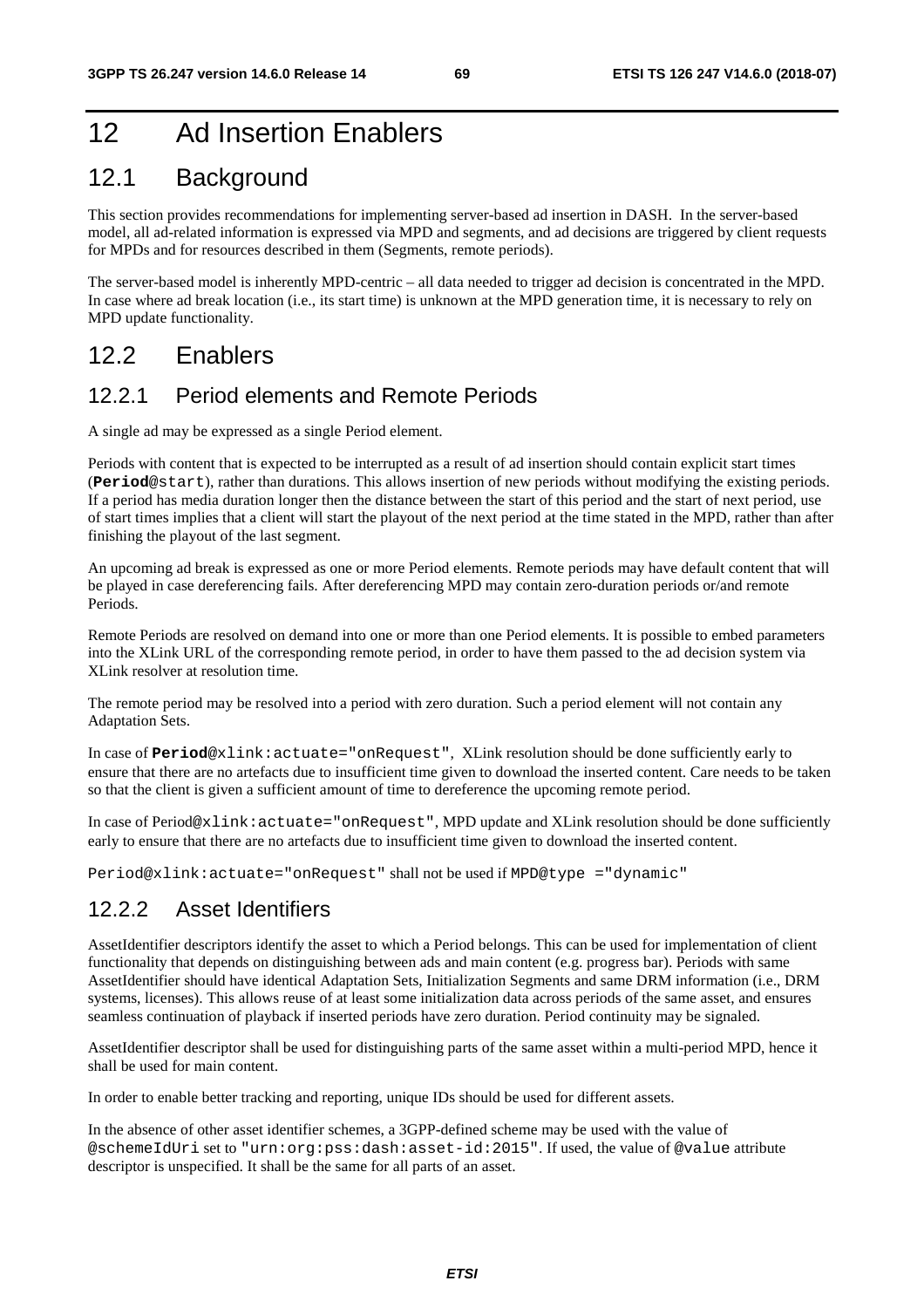If a Period has one-off semantics (i.e., an asset is completely contained in a single period, and its continuation is not expected in the future), the author shall not use asset identifier on these assets.

Periods that do not contain non-remote Adaptation Set elements, as well as zero-length periods shall not contain the AssetIdentifier descriptor.

### 12.2.3 MPD updates

MPD updates are used to implement dynamic behavior. An updated MPD may have additional (possibly – remote) periods. Hence, MPD update should occur as close as possible to the moment the start time of the upcoming ad break is known. Ad breaks can also be canceled prior to their start, and such cancellation will also result in a newer MPD version (i.e., in a need for MPD update).

Frequent regular MPD updates are sufficient for implementing dynamic ad insertion. Unfortunately they create an overhead of unnecessary MPD traffic – ad breaks are rare events, while MPD updates need to be frequent enough if a cue message is expected to arrive only several seconds before the splice point. Use of HTTP conditional GET requests (i.e., allowing the server to respond with "304 Not Modified" if MPD is unchanged) is helpful in reducing this overhead, but asynchronous MPD updates avoid this overhead entirely.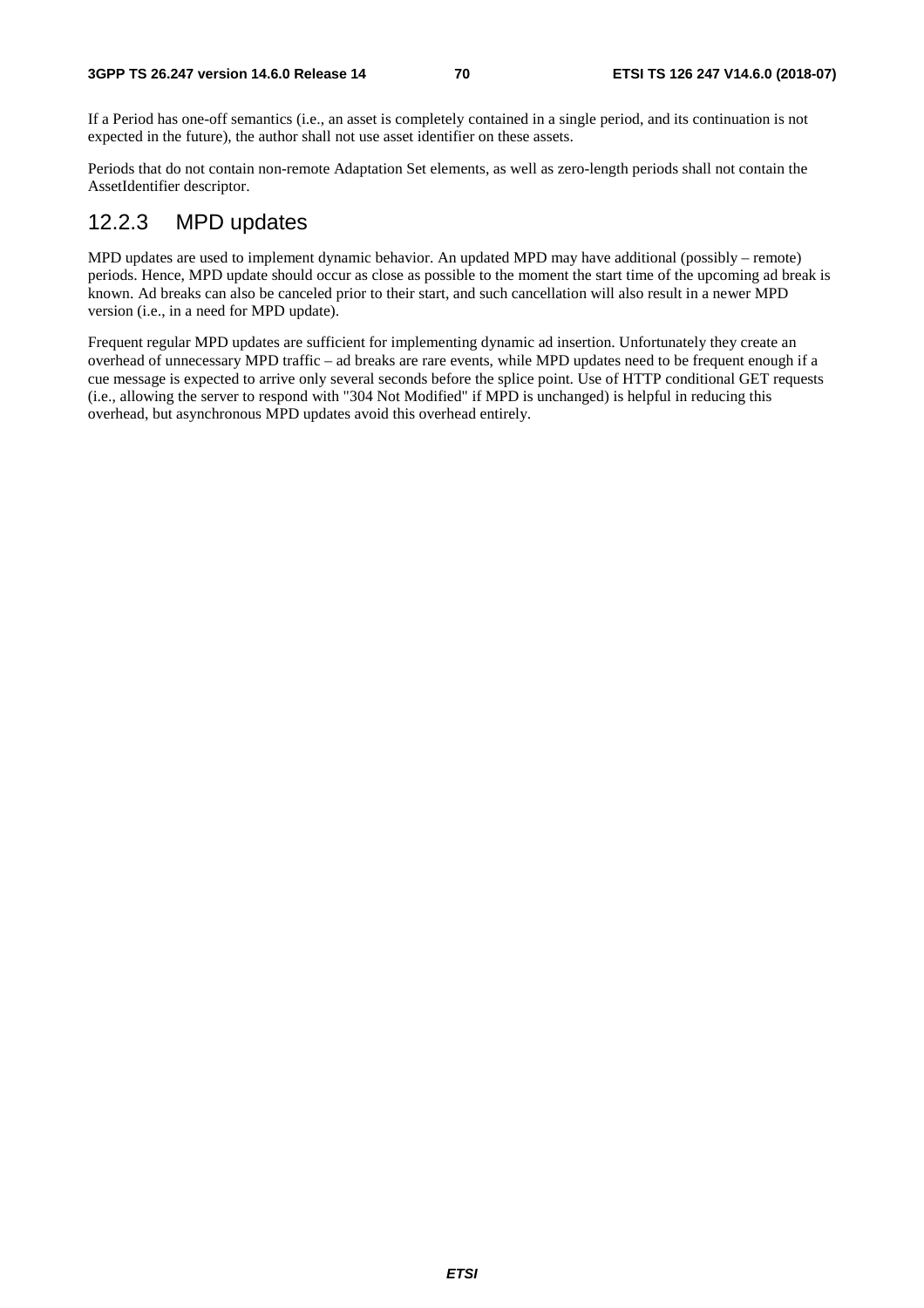## Annex A (informative): Example DASH Client Behaviour

## A.1 Introduction

The information on client behaviour is purely informative and does not imply any normative procedures on DASH client implementations. The Annex primarily refers to Annex A of ISO/IEC 23009-1 [43].

## A.2 Overview

See ISO/IEC 23009-1 [43], Annex A.2.

## A.3 Segment List Generation

See ISO/IEC 23009-1 [43], Annex A.3.

**Table A.1: Void** 

## A.4 Seeking

See ISO/IEC 23009-1 [43], Annex A.4.

## A.5 Support for Trick Modes

See ISO/IEC 23009-1 [43], Annex A.5.

## A.6 Switching Representations

See ISO/IEC 23009-1 [43], Annex A.6.

## A.7 Reaction to Error Codes

See ISO/IEC 23009-1 [43], Annex A.7.

## A.8 Encoder Clock Drift Control

See ISO/IEC 23009-1 [43], Annex A.8.

## A.9 Handling Partial File Responses

If the DASH client issued a regular HTTP GET request including an accept header with application/3gpppartial, i.e. a partial-file-accept request. it may receive one of the following responses.

- 200 OK with the Content-Type set to application/3gpp-partial and the message format according to the definition in clause 7.9.2.2 of TS26.346 [42].
- 416 Requested Range Not Satisfiable with the additional information according to the definition in clause 7.9.2.2 of TS26.346 [42].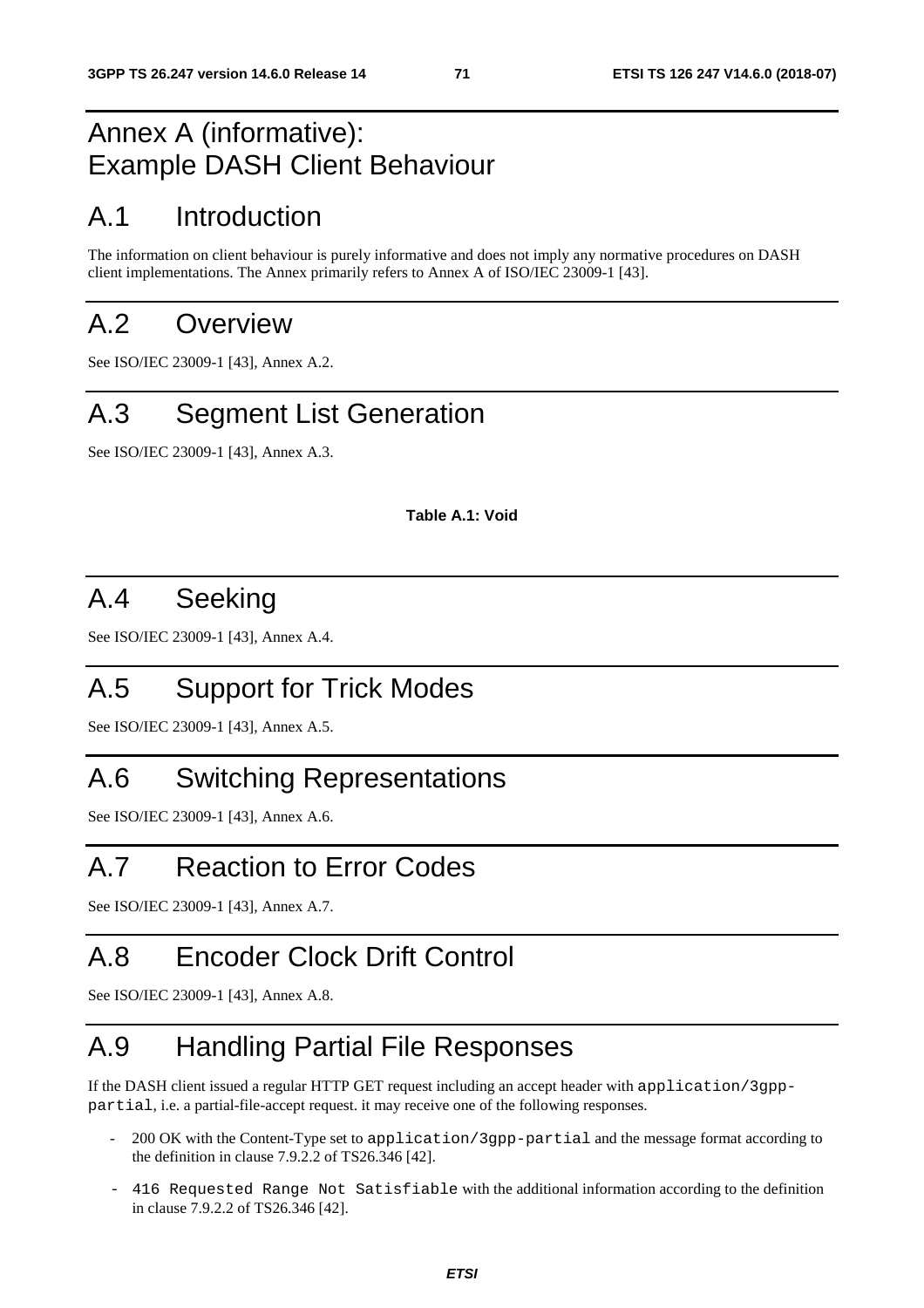If the **416** code is received, the 3GP-DASH client should conceal the lost media that is contained in this lost segment and should continue its regular operation, by downloading the next Segment in the Representation that contains a random access point, i.e. a SAP type 1 or 2.

If the 200 OK code (or other 2xx success status codes) with the Content-Type set to application/3gpp-partial is received, the 3GP-DASH client should continue its regular operation, by downloading the next Segment in the Representation that contains a random access point, i.e. a SAP type 1 or 2. In addition, the 3GP-DASH client may use the information in the body of the response in order to advantageously conceal the lost media as follows:

- If the content range starting from the first byte is included in the response,
	- the 3GP-DASH client may decode and present all complete access units that are included in the initial byte range.
	- The 3GP-DASH client may parse the Segment Index and/or movie fragment header in order to identify SAPs or sync samples that may be used to decode and render additional information.
- If the content range starting from the first position is not included in the response and the extension header 3gpp-access-position is not present, the 3GP DASH client may discard all information and treat the media segment as lost.
- If the content range starting from the first position is not included in the response and the extension header 3gpp-access-position is present and has a value that is part of the content range,
	- then the 3GP-DASH client may access and decode from the indicated position using regular box parsing mechanisms in order to identify SAPs or sync samples that may be used to decode and render additional information contained in this range or in other ranges.

# A.10 Utilization of QoS Information

A DASH client may take into consideration available QoS information when requesting representations such that the consumed content bandwidth remains within the limits established by the signalled QoS information, see clause 6.8.3 of 3GPP TR 26.938 [46].

### A.11 Utilization of Quality Metadata

Quality metadata refers to video quality metrics based on associated measurements of the media data, as described in clause 16 of 3GPP TS 26.244 [4]. A DASH client may take into consideration Quality Metadata when requesting representations, see clause 6.17 of 3GPP TR 26.938 [46].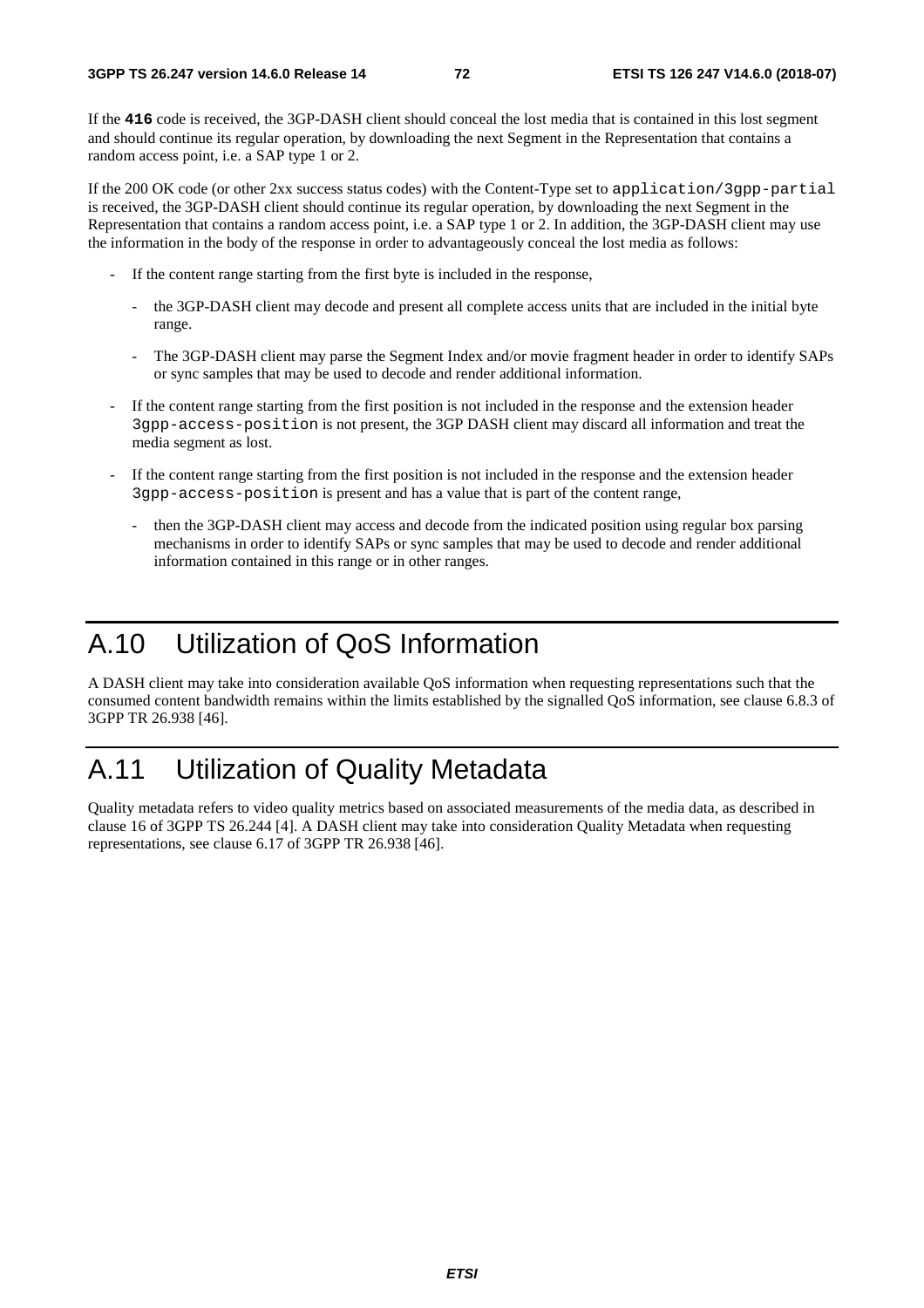# Annex B (normative): Media Presentation Description Schema

# B.1 Introduction

The main schema is provided in Annex B.2 in Table B-1. The main schema refers to the extension schema in Annex B.3 and in section 8.3.

# B.2 Main Schema

The XML schema for the MPD is defined in ISO/IEC 23009-1 [43], Annex B. Table B-1 provides the MPD type and the inclusion of the 3GPP extensions in the main schema.

```
Table B-1: 3GPP Extensions in Main Schema
```

```
\overline{ <!-- MPD Type -->
   <xs:complexType name="MPDtype">
    <xs:sequence>
      <xs:element name="ProgramInformation" type="ProgramInformationType" minOccurs="0"
maxOccurs="unbounded"/>
      <xs:element name="UTCTiming" type="DescriptorType" minOccurs="0" maxOccurs="unbounded"/>
      <xs:element name="BaseURL" type="BaseURLType" minOccurs="0" maxOccurs="unbounded"/>
      <xs:element name="Location" type="xs:anyURI" minOccurs="0" maxOccurs="unbounded"/>
      <xs:element name="Period" type="PeriodType" maxOccurs="unbounded"/>
      <xs:element name="Metrics" type="MetricsType" minOccurs="0" maxOccurs="unbounded"/>
       <xs:element ref="x3gpp:DeltaSupport" minOccurs="0"/>
     </xs:sequence>
     <xs:attribute name="id" type="xs:string"/>
     <xs:attribute name="profiles" type="xs:string" use="required"/>
     <xs:attribute name="type" type="PresentationType" default="static"/>
     <xs:attribute name="availabilityStartTime" type="xs:dateTime"/>
     <xs:attribute name="availabilityEndTime" type="xs:dateTime"/>
     <xs:attribute name="mediaPresentationDuration" type="xs:duration"/>
     <xs:attribute name="minimumUpdatePeriod" type="xs:duration"/>
     <xs:attribute name="minBufferTime" type="xs:duration" use="required"/>
     <xs:attribute name="timeShiftBufferDepth" type="xs:duration"/>
     <xs:attribute name="suggestedPresentationDelay" type="xs:duration"/>
     <xs:attribute name="maxSegmentDuration" type="xs:duration"/> 
     <xs:attribute name="maxSubsegmentDuration" type="xs:duration"/>
     <xs:anyAttribute namespace="##other" processContents="lax"/>
   </xs:complexType>
```
# B.3 3GPP Extension Schema

```
Table B-2: XML schema of the 3GPP Extensions for MPD
```

| $\frac{2 \times m}{2 \times m}$ version="1.0"?>                                      |
|--------------------------------------------------------------------------------------|
| <xs:schema <="" targetnamespace="urn:3GPP:ns:DASH:MPD-ext:2011" td=""></xs:schema>   |
| attributeFormDefault="unqualified" elementFormDefault="qualified"                    |
| xmlns:xs="http://www.w3.org/2001/XMLSchema"                                          |
| $xmlns="urn:3GPP:ns:DASH:MPD-ext:2011"$                                              |
| <xs:annotation></xs:annotation>                                                      |
| <xs:appinfo>Extensions to Media Presentation Description for 3GPP</xs:appinfo>       |
| $\langle x \rangle$                                                                  |
|                                                                                      |
| <xs:element name="DeltaSupport" type="DeltaSupportType"></xs:element>                |
|                                                                                      |
| DeltaSupport for the MPD                                                             |
| <xs:complextype name="DeltaSupportType"></xs:complextype>                            |
| <xs:sequence></xs:sequence>                                                          |
| <xs:any <="" minoccurs="0" namespace="##other" processcontents="lax" td=""></xs:any> |
| maxOccurs="unbounded"/>                                                              |
| $\langle xs : \text{sequence} \rangle$                                               |
| <xs:attribute name="sourceURL" type="xs:anyURI" use="required"></xs:attribute>       |
| <xs:attribute name="availabilityDuration" type="xs:duration"></xs:attribute>         |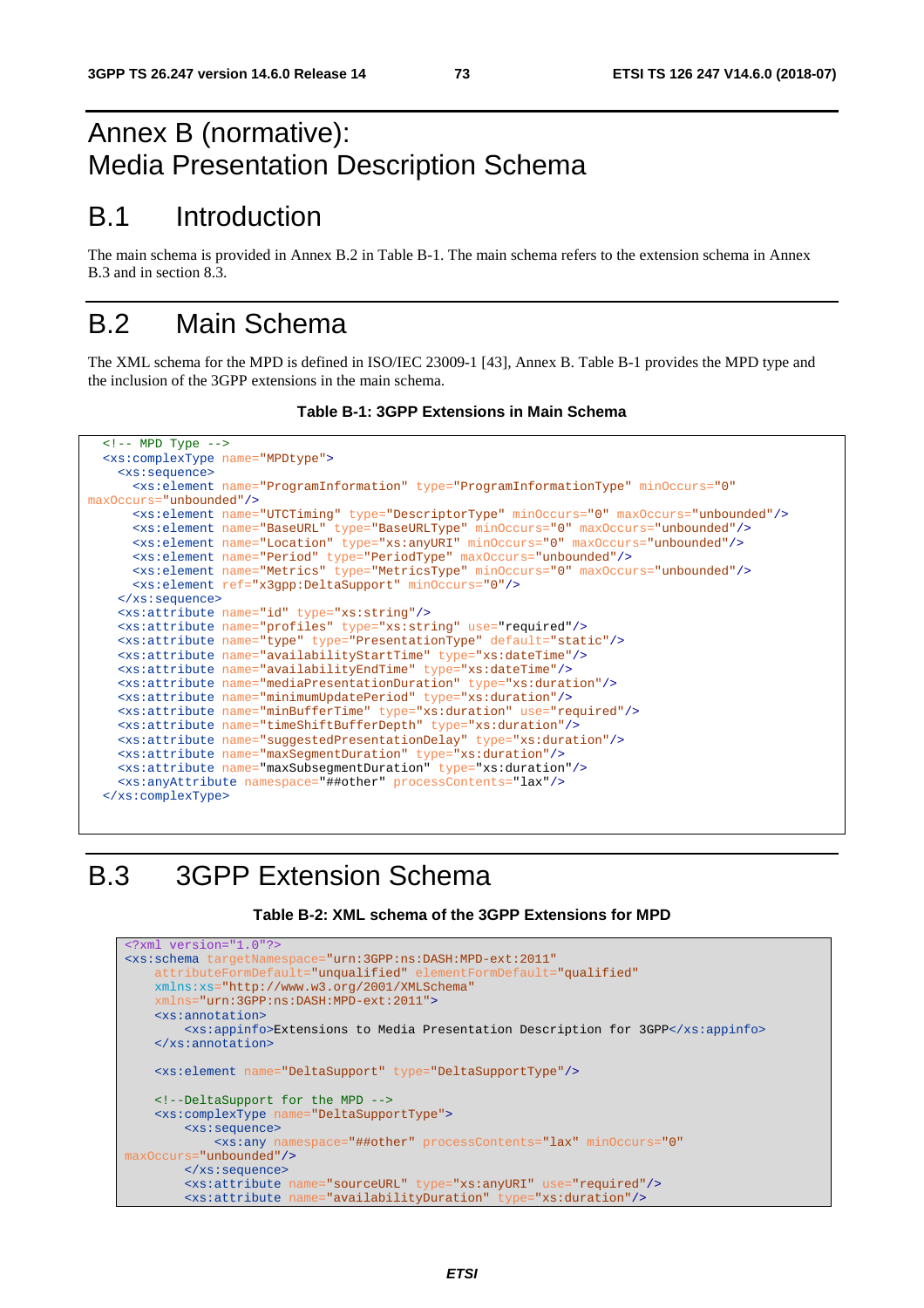<xs:anyAttribute namespace="##other" processContents="lax"/> </xs:complexType>

</xs:schema>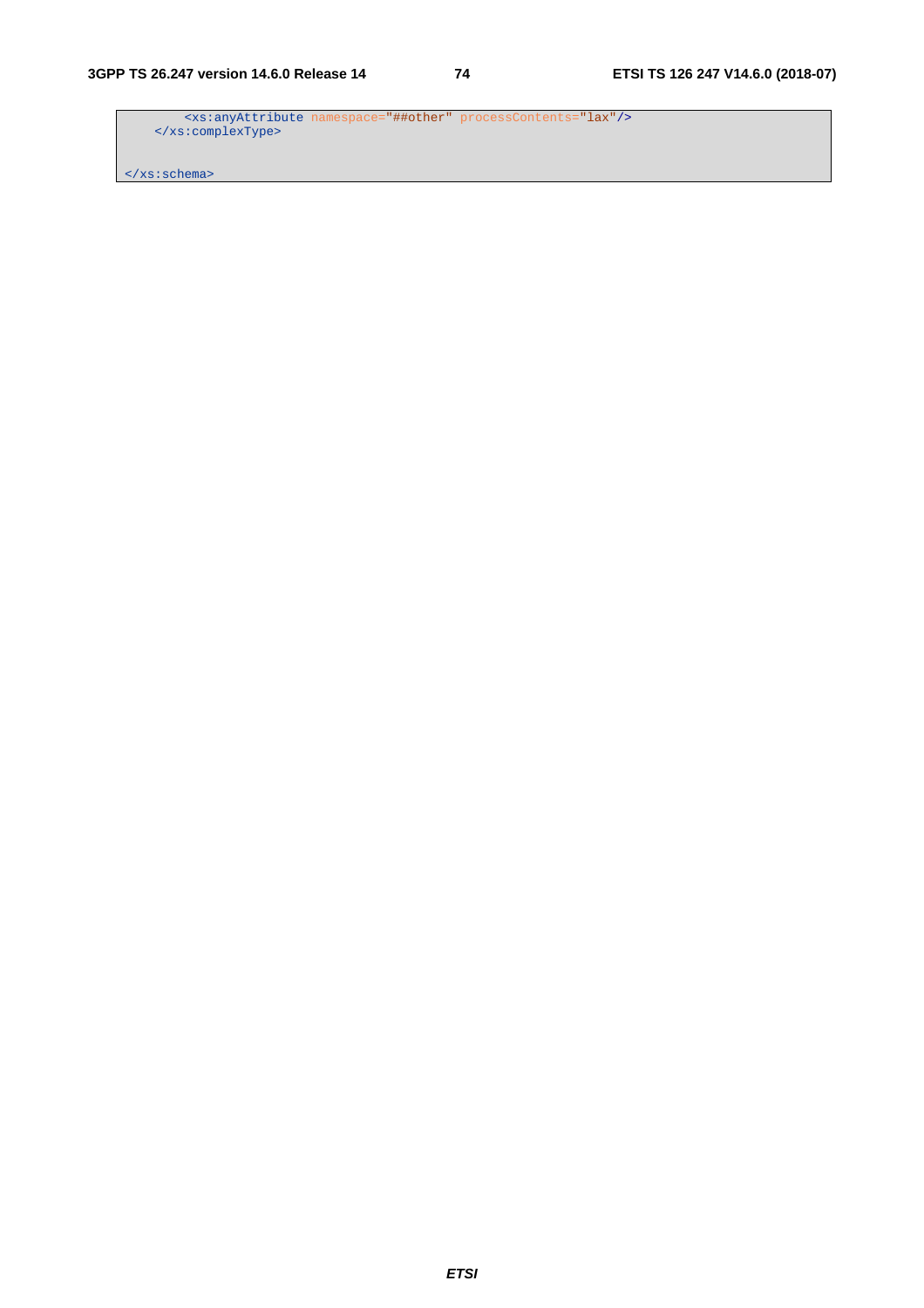# Annex C (normative): Descriptor Scheme Definitions

### C.1 Introduction

This annex defines descriptors that are defined in this specification. In particular the following descriptors are defined

- 3D Video disparity range descriptor scheme in clause C.4.
- 3D Video display information descriptor scheme in clause C.5.

Note: Other descriptors are defined in ISO/IEC 23009-1 [43], section 5.9.

# C.2 Void

#### **Table C.1: Void**

### C.3 Void

### C.4 3D Video Disparity Range Descriptor Scheme

The 3D Video Disparity Range description scheme may only be signalled in **SupplementalProperty** element with SupplementalProperty@schemeIdUri set to urn:3GPP:dash:3dVideoDisparityRange:2013. When present the 3D Video Disparity Range description scheme shall be on the Adaptation Set level. The SupplementalProperty@value of 3D Video Disparity Range description scheme shall be present and is defined below using ABNF [40]:

- @value="disparityRange"
- $disparityRange = disparityMinValue$  disparity $MaxValue$
- $disparityMinValue = [%x2D]1*3DIGIT$
- $disparityMaxValue = [%x2D]1*3DIGIT$

disparityMinValue and disparityMaxValue are expressed as the minimum and the maximum disparity, in units of pixels, divided by the width of the 3D video content, in units of pixels, multiplied by one hundred. disparityMinValue and disparityMaxValue shall be the same for all Representations included in an Adaptation Set containing this descriptor scheme.

- NOTE 1: The disparity is the difference between the horizontal positions of a pixel representing the same point in space in the right and left views of a stereoscopic 3D video frame. Positive disparity values move the object away from the viewer whilst negative values move it towards the viewer. A value of zero places the object in the plane of the display screen.
- NOTE 2: The DASH client can calculate the perceived depth of the stereoscopic 3D content based on the provided disparity range and the prevailing contextual information, such as a screen size used to display the content, and the calculated or predefined distance of a viewer from the display. Based on the calculated depth range perceived by a user, the DASH client can determine applicability of the stereoscopic 3D video content provided for a given Adaptation Set. [41]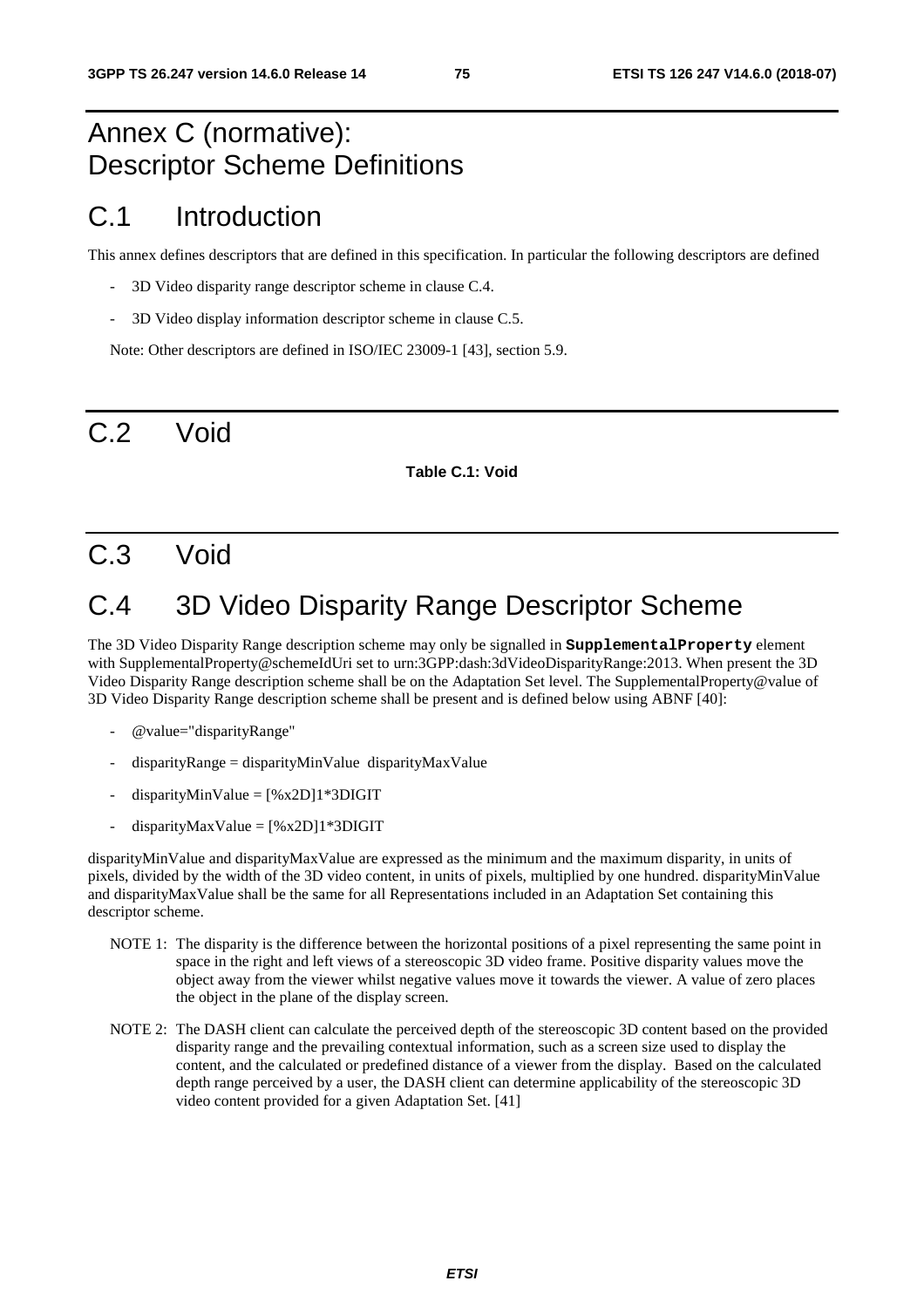# C.5 3D Video Display Information Scheme

The 3D Video Display Information description scheme may only be signalled in **SupplementalProperty** element with SupplementalProperty@schemeIdUri urn:3GPP:dash:3dVideoDisplayInformation:2013. When present the 3D Video Display Information description scheme shall be present on the Adaptation Set level. The SupplementalProperty@value of 3D Video Display Information description scheme shall be present and is defined below using ABNF [40]:

- @value="displayInformation"
- $displayInformation = displayWidth [viewingDistance]$
- $displayWidth = 1*5DIGHT$
- $viewingDistance = 1*5DIGIT$

displayWidth and viewingDistance provide actual values for which the stereoscopic 3D video content is optimized and are expressed in millimeters. The displayWidth defines the width of the part of the screen actually used for displaying the 3D video content.

NOTE: The DASH client can choose the Adaptation Set which contains the 3D Video Display Information Scheme with displayWidth closest to the actual display size used by the DASH client to display the content.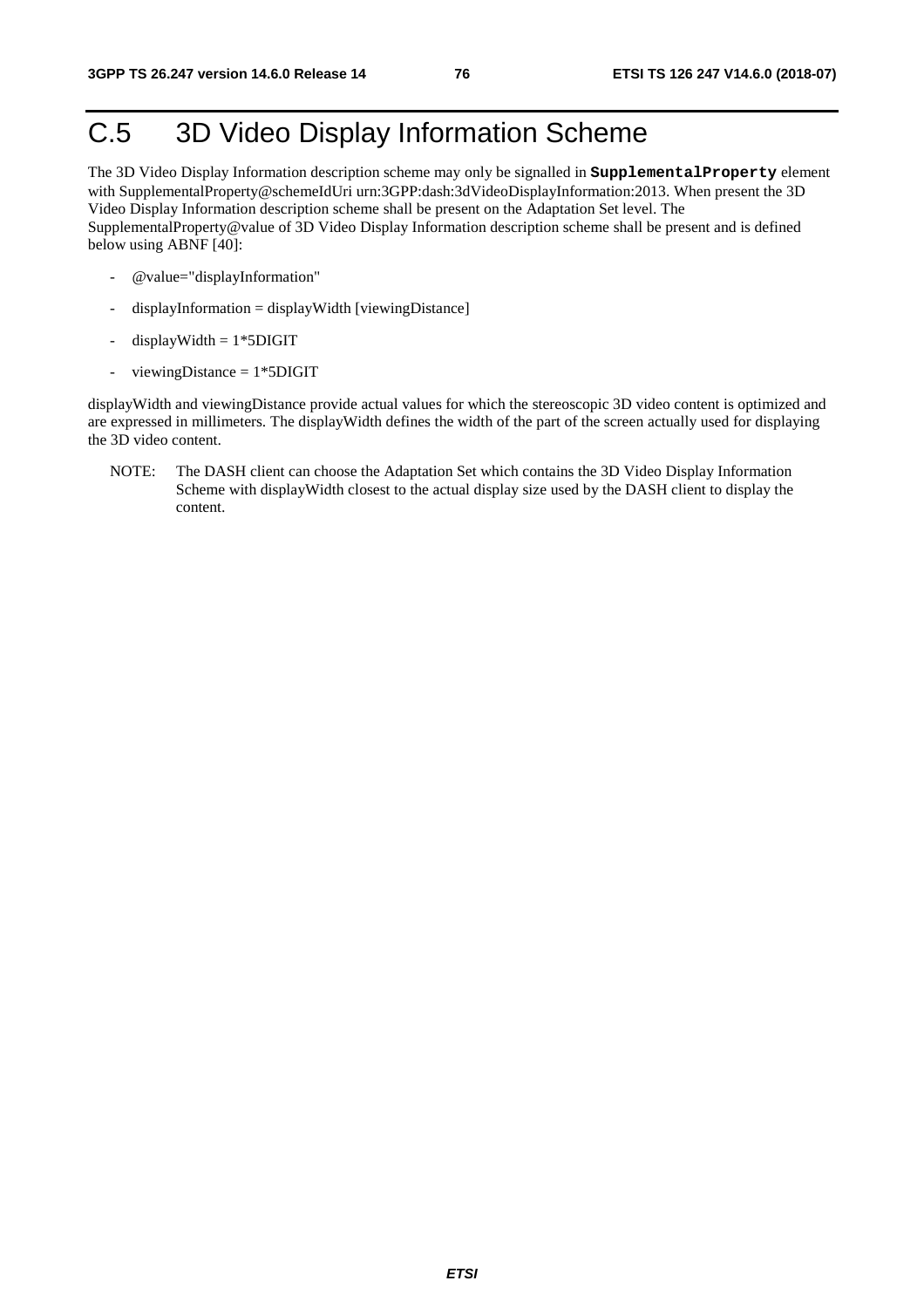# Annex D (informative): MPD Examples

### D.1 On-Demand Service

Table D.1 provides an example MPD for an On-Demand service.

**Table D.1: Example MPD for an On-Demand Service** 

```
<?xml version="1.0"?>
<MPD
     profiles="urn:3GPP:PSS:profile:DASH10"
     type="static"
     minBufferTime="PT10S"
     mediaPresentationDuration="PT2H"
     availabilityStartTime="2010-04-01T09:30:47Z"
     availabilityEndTime="2010-04-07T09:30:47Z"
     xsi:schemaLocation="urn:mpeg:dash:schema:mpd:2011 3GPP-Rel10-MPD.xsd" 
     xmlns:xsi="http://www.w3.org/2001/XMLSchema-instance" 
     xmlns="urn:mpeg:dash:schema:mpd:2011">
     <ProgramInformation moreInformationURL="http://www.example.com">
         <Title>Example</Title>
     </ProgramInformation>
     <BaseURL>http://www.example.com</BaseURL>
     <Period start="PT0S">
         <AdaptationSet mimeType="video/3gpp">
             <ContentComponent contentType="video"/>
             <ContentComponent contentType="audio" lang="en"/>
             <Representation codecs="s263, samr" bandwidth="256000" id="256">
                 <BaseURL>"rep1"</BaseURL>
                <SegmentList duration="1000" timescale="100"> 
                     <Initialization sourceURL="seg-init.3gp"/>
                     <SegmentURL media="seg-1.3gp"/>
                     <SegmentURL media="seg-2.3gp"/>
                     <SegmentURL media="seg-3.3gp"/>
                 </SegmentList> 
             </Representation>
             <Representation codecs="mp4v.20.9, mp4a.E1" bandwidth="128000" id="128">
                 <BaseURL>"rep2"</BaseURL>
                 <SegmentList duration="10">
                     <Initialization sourceURL="seg-init.3gp"/>
                     <SegmentURL media="seg-1.3gp"/>
                     <SegmentURL media="seg-2.3gp"/>
                     <SegmentURL media="seg-3.3gp"/>
                 </SegmentList>
             </Representation>
         </AdaptationSet>
     </Period>
     <Period start="PT30S">
         <SegmentTemplate
             duration="10"
             initialization="seg-init-$RepresentationId$.3gp"
             media="http://example.com/$RepresentationId$/$Number$.3gp"/>
         <AdaptationSet mimeType="video/3gpp" codecs="mp4v.20.9, mp4a.E1">
 <ContentComponent contentType="video"/>
 <ContentComponent contentType="audio" lang="en"/>
             <Representation bandwidth="256000" id="1"/>
             <Representation bandwidth="128000" id="2"/>
         </AdaptationSet>
     </Period>
</MPD>
```
### D.2 Live Service

Table D.2 provides an example MPD for a live service.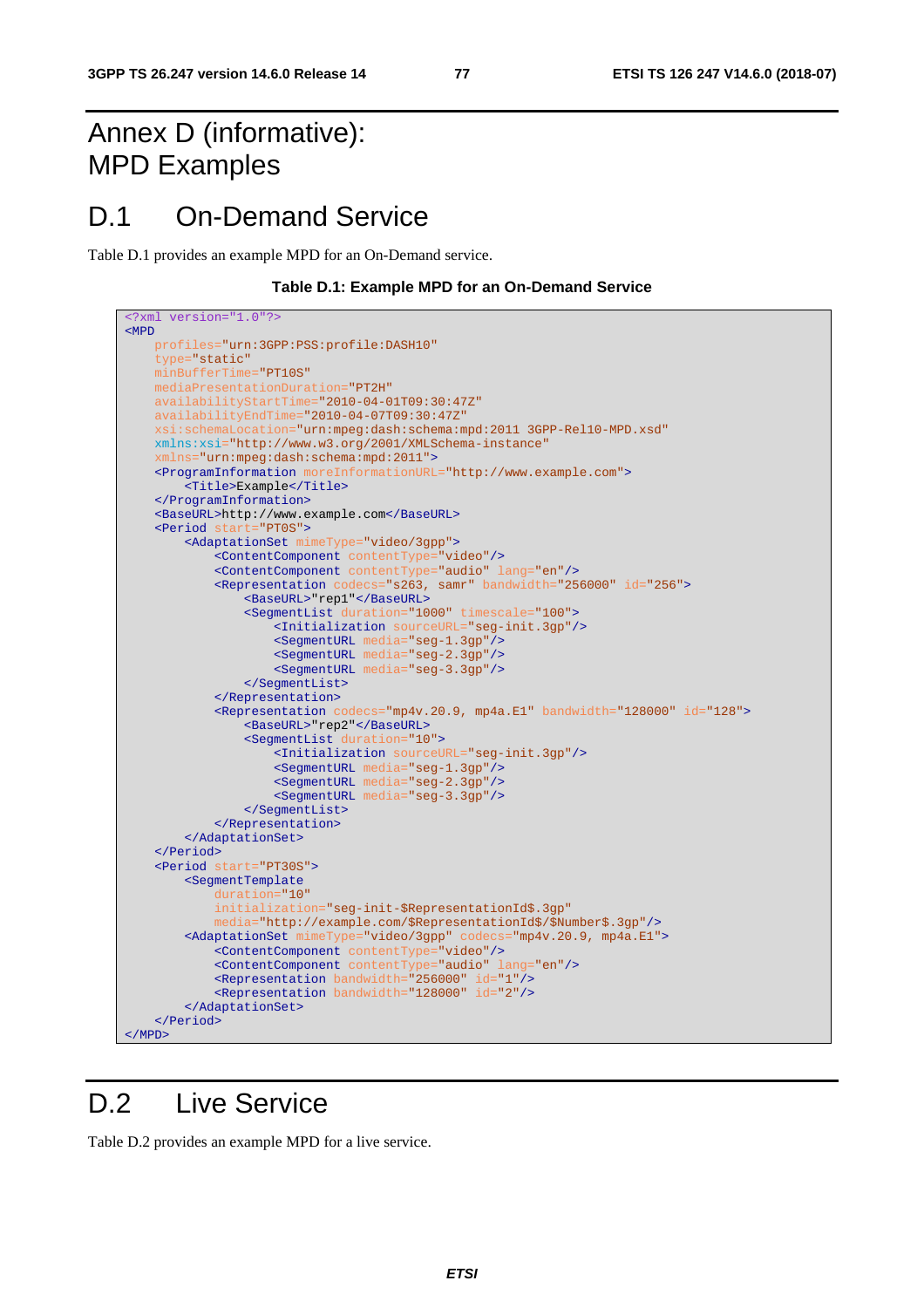<?xml version="1.0"?>

**Table D.2: Example MPD for a Live Service** 

```
<MPD
    profiles="urn:3GPP:PSS:profile:DASH10"
     type="dynamic"
     minBufferTime="PT3S"
     availabilityStartTime="2010-04-26T08:45:00-08:00"
     minimumUpdatePeriod="PT5M0S"
     timeShiftBufferDepth="PT1H30M0S"
        xsi:schemaLocation="urn:mpeg:dash:schema:mpd:2011 3GPP-Rel10-MPD.xsd"
     xmlns:xsi="http://www.w3.org/2001/XMLSchema-instance"
     xmlns="urn:mpeg:dash:schema:mpd:2011">
     <ProgramInformation moreInformationURL="http://www.example.com">
        <Title>Example 3: 3GPP SA4 Meeting in Vancouver as Live Broadcast</Title>
        <Source>3GPP</Source>
     </ProgramInformation>
     <Period start="PT0S" id="0">
         <AdaptationSet mimeType='video/3gpp' codecs="avc1.42E00B" width="320" height="240"
contentType="video">
             <SegmentTemplate
                 duration="60"
                 initialization="http://www.ad-server.com/1-day-black/QVGA/0.3gp"
                 media="http://www.ad-server.com/1-day-black/QVGA/$Number$.3gp">
             </SegmentTemplate>
             <Representation id="Ad-QVGA" bandwidth="10000">
         </Representation>
         </AdaptationSet>
     </Period>
     <Period start="PT15M0S" id="1">
         <SegmentTemplate
            duration="10"
             initialization="http://www.example.com/Period-2010-04-26T08-45-00/rep-
$RepresentationID$/seg-0.3gp"
            media="http://www.example.com/Period-2010-04-26T08-45-00/rep-
$RepresentationID$/seg-$Number$.3gp"/>
         <AdaptationSet mimeType='video/3gpp'>
             <ContentComponent contentType="video"/>
             <ContentComponent contentType="audio" lang="en"/>
             <Representation 
id="QVGA-LQ" codecs="avc1.42E00C, mp4a.40.2" bandwidth="192000" width="320" height="240"/>
<Representation id="QVGA-HQ" codecs="avc1.42E00C, mp4a.40.2" bandwidth="384000"<br>width="320" height="240"/><br><Representation id="VGA-LQ" mimeType='video/3gpp'
width="320" height="240"/> <Representation id="VGA-LQ" mimeType='video/3gpp'
codecs="avc1.64001E, mp4a.40.2" bandwidth="512000" width="640" height="480"/>
             <Representation id="VGA-HQ" codecs="avc1.64001E, mp4a.40.2" bandwidth="1024000"
width="640" height="480"/>
         </AdaptationSet>
     </Period>
     <Period start="PT2H01M22.12S" id="2">
         <SegmentTemplate duration="10"
            media="http://www.ad-server.com/15min-Ads/$RepresentationID$/$Number$.3gp"
             initialization="http://www.ad-server.com/15min-Ads/$RepresentationID$/0.3gp"/>
         <AdaptationSet mimeType='video/3gpp'>
 <ContentComponent contentType="video"/>
 <ContentComponent contentType="audio" lang="en"/> 
             <Representation id="QVGA" codecs="avc1.42E00C, mp4a.40.2" bandwidth="256000"
width="320" height="240"/> 
             <Representation id="VGA" codecs="avc1.64001E, mp4a.40.2" bandwidth="512000"
width="640" height="480"/> 
         </AdaptationSet>
     </Period>
     <Period start="PT2H16M22.12S" id="3">
         <SegmentTemplate
 duration="10"
 media="http://www.example.com/Period-2010-04-26T11-01-22/rep-
$RepresentationID$/seg-$Number$.3gp"
             initialization="http://www.example.com/Period-2010-04-26T11-01-22/rep-
$RepresentationID$/seg-0.3gp"
         />
         <AdaptationSet mimeType='video/3gpp' contentType="video">
             <Representation id="QVGA-LQ" codecs="avc1.42E00C" bandwidth="192000" width="320"
height="240"/>
             <Representation id="QVGA-HQ" codecs="avc1.42E00C" bandwidth="384000" width="320"
height="240"/>
             <Representation id="VGA-LQ" codecs="avc1.64001E" bandwidth="512000" width="640"
height="480"/>
             <Representation id="VGA-HQ" codecs="avc1.64001E" bandwidth="1024000" width="640"
height="480"/>
```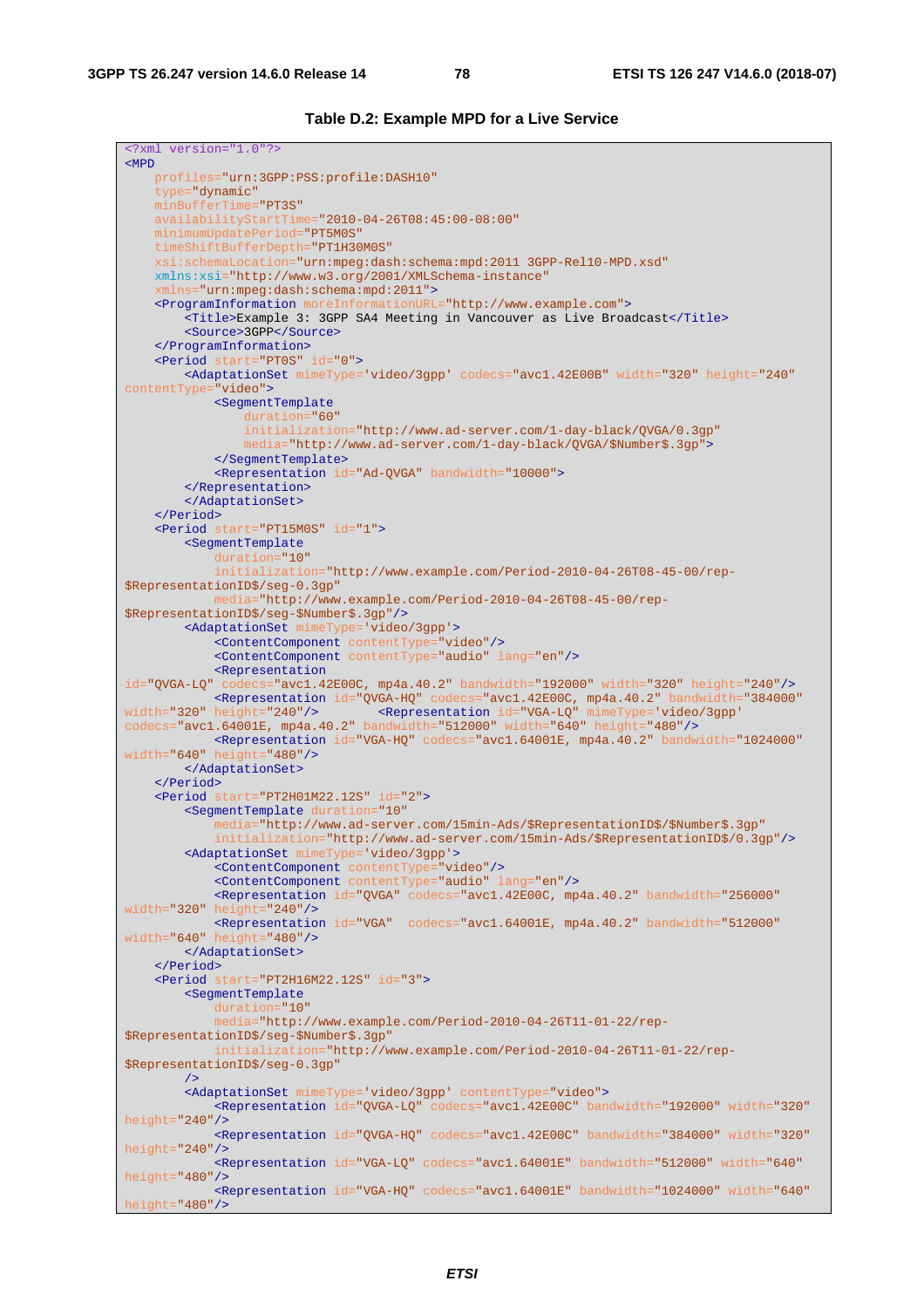```
 </AdaptationSet>
         <AdaptationSet mimeType='audio/3gpp' contentType="audio" lang="en">
 <Representation id="audio" codecs="mp4a.40.2" bandwidth="32000"/>
 <Representation id="audio" codecs="mp4a.40.2" bandwidth="64000"/>
         </AdaptationSet>
     </Period>
\langle/MPD\rangle
```
# D.3 MPD Assembly

Table D.3 provides an example MPD with reference to external Period element as provided in Table D.4. An equivalent MPD to the one in Table D.3 after dereferencing with the **Period** element in Table D.4 is shown in Table D.2.

#### **Table D.3: Example MPD with reference to external Period element**

```
<?xml version="1.0"?>
<MPD
    profiles="urn:3GPP:PSS:profile:DASH10"
     type="dynamic"
     minBufferTime="PT3S"
     availabilityStartTime="2010-04-26T08:45:00-08:00"
     minimumUpdatePeriod="PT5M0S"
     timeShiftBufferDepth="PT1H30M0S"
     xsi:schemaLocation="urn:mpeg:Ddash:schema:mpd:2011 3GPP-Rel10-MPD.xsd"
     xmlns:xsi="http://www.w3.org/2001/XMLSchema-instance"
     xmlns:xlink="http://www.w3.org/1999/xlink" 
     xmlns="urn:mpeg:dash:schema:mpd:2011"> 
     <ProgramInformation moreInformationURL="http://www.example.com">
         <Title>Example 3: 3GPP SA4 Meeting in Vancouver as Live Broadcast</Title>
         <Source>3GPP</Source>
     </ProgramInformation>
     <Period start="PT0S" id="0">
        <AdaptationSet mimeType='video/3gpp' codecs="avc1.42E00B" width="320" height="240"
contentType="video">
             <SegmentTemplate
                 duration="60"
                 initialization="http://www.ad-server.com/1-day-black/QVGA/0.3gp"
                 media="http://www.ad-server.com/1-day-black/QVGA/$Number$.3gp">
             </SegmentTemplate>
             <Representation id="Ad-QVGA" bandwidth="10000">
             </Representation>
         </AdaptationSet>
     </Period>
     <Period start="PT15M0S" id="1">
         <SegmentTemplate
            duration="10"
             initialization="http://www.example.com/Period-2010-04-26T08-45-00/rep-
$RepresentationID$/seg-0.3gp"
              media="http://www.example.com/Period-2010-04-26T08-45-00/rep-
$RepresentationID$/seg-$Number$.3gp"/>
         <AdaptationSet mimeType='video/3gpp'>
             <ContentComponent contentType="video"/>
             <ContentComponent contentType="audio" lang="en"/>
             <Representation id="QVGA-LQ" codecs="avc1.42E00C, mp4a.40.2" bandwidth="192000"
width="320" height="240"/>
             <Representation id="QVGA-HQ" codecs="avc1.42E00C, mp4a.40.2" bandwidth="384000"
width="320" height="240"/> <Representation id="VGA-LQ" mimeType='video/3gpp'
codecs="avc1.64001E, mp4a.40.2" bandwidth="512000" width="640" height="480"/>
            <Representation id="VGA-HQ" codecs="avc1.64001E, mp4a.40.2" bandwidth="1024000"
width="640" height="480"/>
         </AdaptationSet>
     </Period>
     <Period xlink:ref="http://www.example.com/Period.xml" id="2"/>
     <Period start="PT2H16M22.12S" id="3">
         <SegmentTemplate
            duration="10"
             media="http://www.example.com/Period-2010-04-26T11-01-22/rep-
$RepresentationID$/seg-$Number$.3gp"
                   initialization="http://www.example.com/Period-2010-04-26T11-01-22/rep-
$RepresentationID$/seg-0.3gp"
         />
         <AdaptationSet mimeType='video/3gpp' contentType="video">
             <Representation id="QVGA-LQ" codecs="avc1.42E00C" bandwidth="192000" width="320"
height="240"/>
```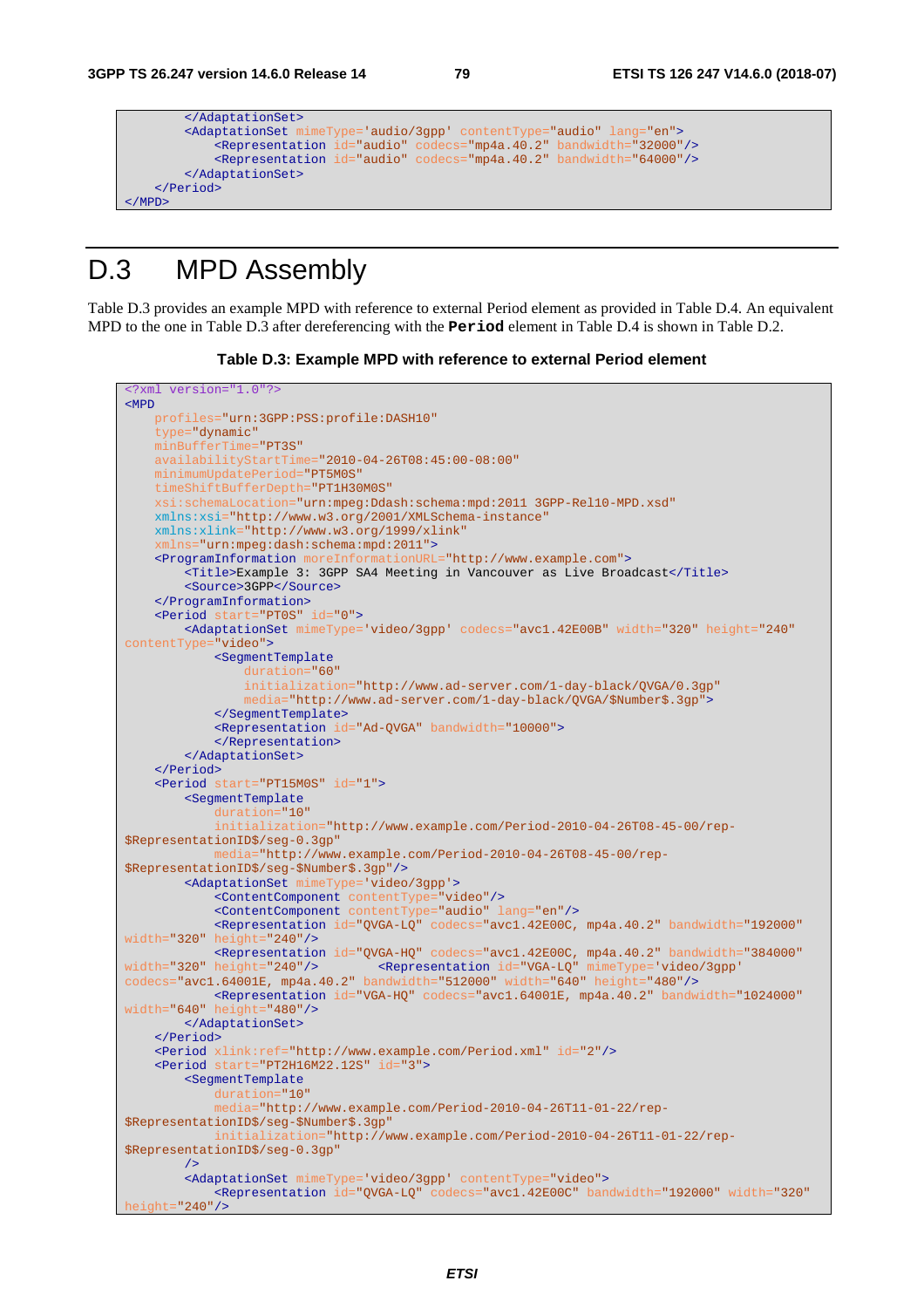```
 <Representation id="QVGA-HQ" codecs="avc1.42E00C" bandwidth="384000" width="320"
height="240"/>
             <Representation id="VGA-LQ" codecs="avc1.64001E" bandwidth="512000" width="640"
height="480"/>
             <Representation id="VGA-HQ" codecs="avc1.64001E" bandwidth="1024000" width="640"
height="480"/>
        </AdaptationSet>
         <AdaptationSet mimeType='audio/3gpp' contentType="audio" lang="en">
             <Representation id="audio" codecs="mp4a.40.2" bandwidth="32000"/>
             <Representation id="audio" codecs="mp4a.40.2" bandwidth="64000"/>
        </AdaptationSet>
     </Period>
</MPD>
```
#### **Table D.4: External Period**

```
<?xml version="1.0"?>
<Period start="PT2H01M22.12S">
     <SegmentTemplate duration="10"
         media="http://www.ad-server.com/15min-Ads/$RepresentationID$/$Number$.3gp"
               initialization="http://www.ad-server.com/15min-Ads/$RepresentationID$/0.3gp"/>
     <AdaptationSet mimeType='video/3gpp'>
 <ContentComponent contentType="video"/>
 <ContentComponent contentType="audio" lang="en"/> 
         <Representation id="QVGA" codecs="avc1.42E00C, mp4a.40.2" bandwidth="256000"
width="320" height="240"/> 
         <Representation id="VGA" codecs="avc1.64001E, mp4a.40.2" bandwidth="512000"
width="640" height="480"/>
     </AdaptationSet>
 </Period>
```
### D.4 MPD Deltas

In the following MPD example, the content is 30 minutes in duration. There are 3 Periods, each of 10 minutes duration. Each Period has 3 Representations and each Representation is contained within one 3gp file. Each Representation has audio encoded with Low Complexity-AAC. One Representation of each Period (p1rep1.3gp, p2rep1.3gp, and p3rep1.3gp) has video resolution 320x240 encoded with H.264 baseline profile level 1.1. Another Representation of each Period (p1rep2.3gp, p2rep2.3gp, and p3rep2.3gp) has resolution 320x240 encoded with H.264 baseline profile level 1.3. Finally, a third representation in each period (p1rep3.3gp, p2rep3.3gp, and p3rep3.3gp) has resolution 480x240 encoded with H.264 baseline profile level 2.1. One Representation of each Period has bandwidth of 239 kbps, a second representation has bandwidth of 478 kbps, and a third representation has bandwidth of 892 kbps.

Since each represention is contained in one file, the Initialization Segments and the Media Segments for a representation are accessed with byte ranges. Each **SegmentURL** element in the MPD contains a **mediaRange** attribute and the corresponding byte range for the Initialization Segment or Media Segment. For the example each Segment of all representations is 10 seconds in duration.

Line numbers of the MPD in the example are shown for clarity, although these would not be present in the MPD.

EXAMPLE 1 (add)

The change of adding the SegmentURL element for the next Segment to the Representation of the third Period of the MPD in the example with 239K bandwidth can be described as follows.

492a

.

<SegmentURL mediaRange="17339554-17642841"/>

The SegmentURL element is added on a new line after line number 492.

EXAMPLE 2 (replace)

Replacing the line containing the **DeltaSupport** element to correspond to the MPD after the next update can be described as follows.

625c

<DeltaSupport sourceURL="delta2.mpdd" availabilityDuration="PT120S"/>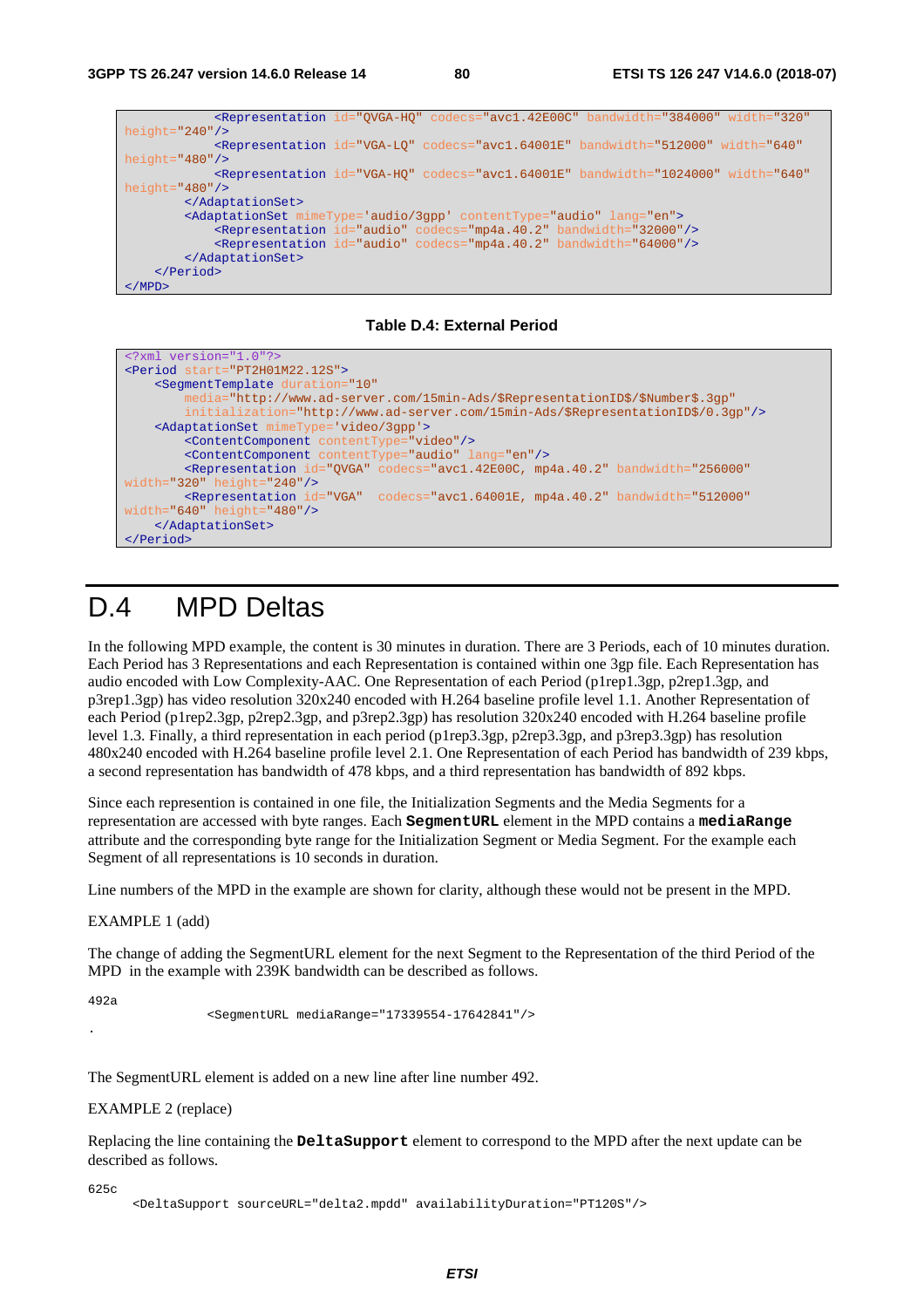#### EXAMPLE 3(delete)

If lines 8 through 10 of the original MPD are deleted and not present in the updated MPD, the delta to express this is:

8,10d .

.

Below is what the MPD looks like after approximately 29 minutes and 40 seconds. In this case, the MPD is updated approximately every 10 seconds.

```
1<?xml version="1.0"?>
2<MPD profiles="urn:3GPP:PSS:profile:DASH10" 
3 type="dynamic" 
4 availabilityStartTime="2010-07-01T05:00:00Z" 
5 availabilityEndTime="2010-07-08T05:00:00Z"
6 mediaPresentationDuration="PT2H" 
7 minimumUpdatePeriod="PT10S"<br>8 minBufferTime="PT10S"
      minBufferTime="PT10S"
9 timeShiftBufferDepth="PT30M"
10 xmlns:xsi="http://www.w3.org/2001/XMLSchema-instance"
11 xmlns:x3gpp="ur:3GPP:ns:DASH:MPD-ext:2011"<br>12 xsi:schemalocation="ur:mpeq:dash:schema:mp12 xsi:schemaLocation="urn:mpeg:dash:schema:mpd:2011 3GPP-Rel10-MPD.xsd"
13 xmlns="urn:mpeg:dash:schema:mpd:2011">
14 
15 <ProgramInformation moreInformationURL="http://www.example.com">
16 <Title>Example</Title>
17 <Source>Example</Source>
18 <Copyright>Example</Copyright>
19 </ProgramInformation>
20 <BaseURL>http://www.example.com</BaseURL>
21 <Period start="PT0S" bitstreamSwitching="true" id="0">
22 <AdaptationSet mimeType="video/3gpp">
23 <ContentComponent contentType="video"/>
24 <ContentComponent contentType="audio" lang="en"/> 
25 <Representation id="0" bandwidth="239000" width="320" height="240" codecs="avc1.42E00b, 
mp4a.40.2">
26 <BaseURL>"p1rep1.3gp"</BaseURL>
27 <SegmentList duration="10" >
28 <Initialization range="0-985" /><br>29 <SecuentURL
29 <SegmentURL mediaRange="986-293761" />
30 <SegmentURL mediaRange="293762-592501" />
 . 
 . 
 . 
88 <SegmentURL mediaRange="17600065-17894640" />
89 </SegmentList> 
90 </Representation>
91 <Representation id="1" bandwidth="478000" width="320" height="240" codecs="avc1.42E00d, 
mp4a.40.2" >
92 <BaseURL>"p1rep2.3gp"</BaseURL><br>93 <SecmentList.duration="10">
93 < SegmentList duration="10"><br>94 < Initialization range="0
94 <Initialization range="0-985" />
                          95 <SegmentURL mediaRange="986-586538" />
96 <SegmentURL mediaRange="586539-1184019" />
 . 
 . 
 . 
154 <SegmentURL mediaRange="35199171-35788323" />
155 </SegmentList>
156 </Representation>
157 <Representation id="2" bandwidth="892000" width="480" height="240" 
\text{codecs} = \text{"avcl}.42E015, \text{mp4a}.40.2" > 158158 <br/> <BaseURL>"p1rep3.3gp"</BaseURL><br>159 <SegmentList duration="10">
      <SegmentList durati
160 <Initialization range="0-985" />
                          161 <SegmentURL mediaRange="986-1093691" />
162 <SegmentURL mediaRange="1093692-2208656" />
 . 
 . 
 . 
220 <SegmentURL mediaRange="65684646-66784068" />
221 </SegmentList>
```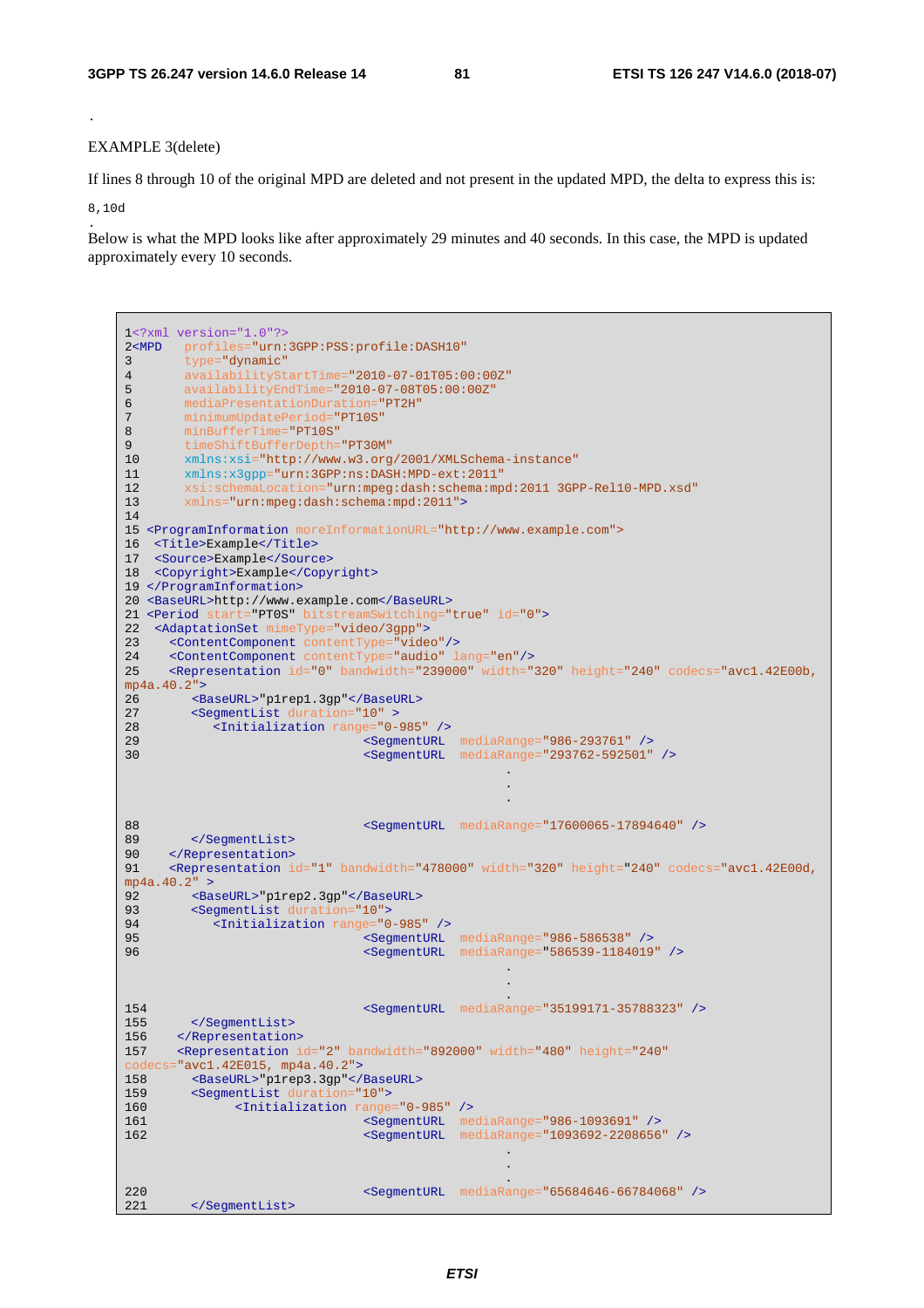#### **3GPP TS 26.247 version 14.6.0 Release 14 82 ETSI TS 126 247 V14.6.0 (2018-07)**

222 </Representation> 223 </AdaptationSet> 224</Period> 225<Period start="PT10M0S" bitstreamSwitching="true" id="1"> 226 <AdaptationSet mimeType="video/3gpp"> 227 <ContentComponent contentType="video"/> 228 <ContentComponent contentType="audio" lang="en"/> 229 <Representation id="0" bandwidth="239000" width="320" height="240"  $\frac{\text{codecs}}{\text{avcl.42E00b}}$ ,  $\frac{\text{mp4a.40.2}}{\text{NaseIIRL}> \text{v2rep0.3go}}$  < // 230 <BaseURL>"p2rep0.3gp"</BaseURL><br>231 <SeqmentList duration="10"> 231 <SegmentList duration="10"> 232 <Initialization range="0-985" /> 233 <SegmentURL mediaRange="986-296011" /> 234 <SegmentURL mediaRange="296012-595787" /> . . . 292 <SegmentURL mediaRange="17647666-17946154" /> 293 </SegmentList> 294 </Representation> 295 <Representation id="1" bandwidth="478000" width="320" height="240"  $\text{codecs} = \text{"avcl}.42E00d, \text{mp4a}.40.2" > 296$ 296 <BaseURL>"p2rep1.3gp"</BaseURL><br>297 <SecmentList duration="10"> 297 <SegmentList duration="10"> 298 <Initialization range="0-985" /> 299 <SegmentURL mediaRange="986-591037" /> 300 <SegmentURL mediaRange="591038-1190590" /> . . . 358 <SegmentURL mediaRange="35294377-35891354" /> 359 </SegmentList> 360 </Representation> 361 <Representation id="2" bandwidth="892000" width="480" height="240" codecs="avc1.42E015, mp4a.40.2"> 362 <BaseURL>"p2rep2.3gp"</BaseURL> 363 <SegmentList duration="10"> 364 <Initialization range="0-985" /> 365 <SegmentURL mediaRange="986-1102088" /> 366 <SegmentURL mediaRange="1102089-2220920" /> . . . 424 <SegmentURL mediaRange="65862331-66976355" /> 425 </SegmentList> 426 </Representation> 427 </AdaptationSet> 428</Period> 429<Period start="PT20M0S" bitstreamSwitching="true" id="2"> 430 <AdaptationSet mimeType="video/3gpp"> 431 <ContentComponent contentType="video"/> 432 <ContentComponent contentType="audio" lang="en"/> 433 <Representation id="0" bandwidth="239000" width="320" height="240" codecs="avc1.42E00b, mp4a.40.2"> 432 <BaseURL>"p3rep0.3gp"</BaseURL><br>433 <SequentList duration="10"> 433 <SegmentList duration="10"> 434 <Initialization range="0-985" /><br>435 <commentIBL m 435 <SegmentURL mediaRange="986-302469" /> 436 <SegmentURL mediaRange="302470-597839" /> . . . 492 <SegmentURL mediaRange="17040002-17339553" /> 493 </SegmentList><br>494 </Representation> 494 </Representation><br>495 <Representation ion 495 <Representation id="1" bandwidth="478000" width="320" height="240" codecs="avc1.42E00d,  $mp4a.40.2" >$ 496 <BaseURL>"p3rep1.3gp"</BaseURL> 497 <SegmentList duration="10"><br>498 <Initialization range 498 <Initialization range="0-985" /><br>499 <SegmentURL m 499 <SegmentURL mediaRange="986-603953" /> 500 <SegmentURL mediaRange="603954-1194693" /> . . . 556 <SegmentURL mediaRange="34079046-34678149" /> 557 </SegmentList>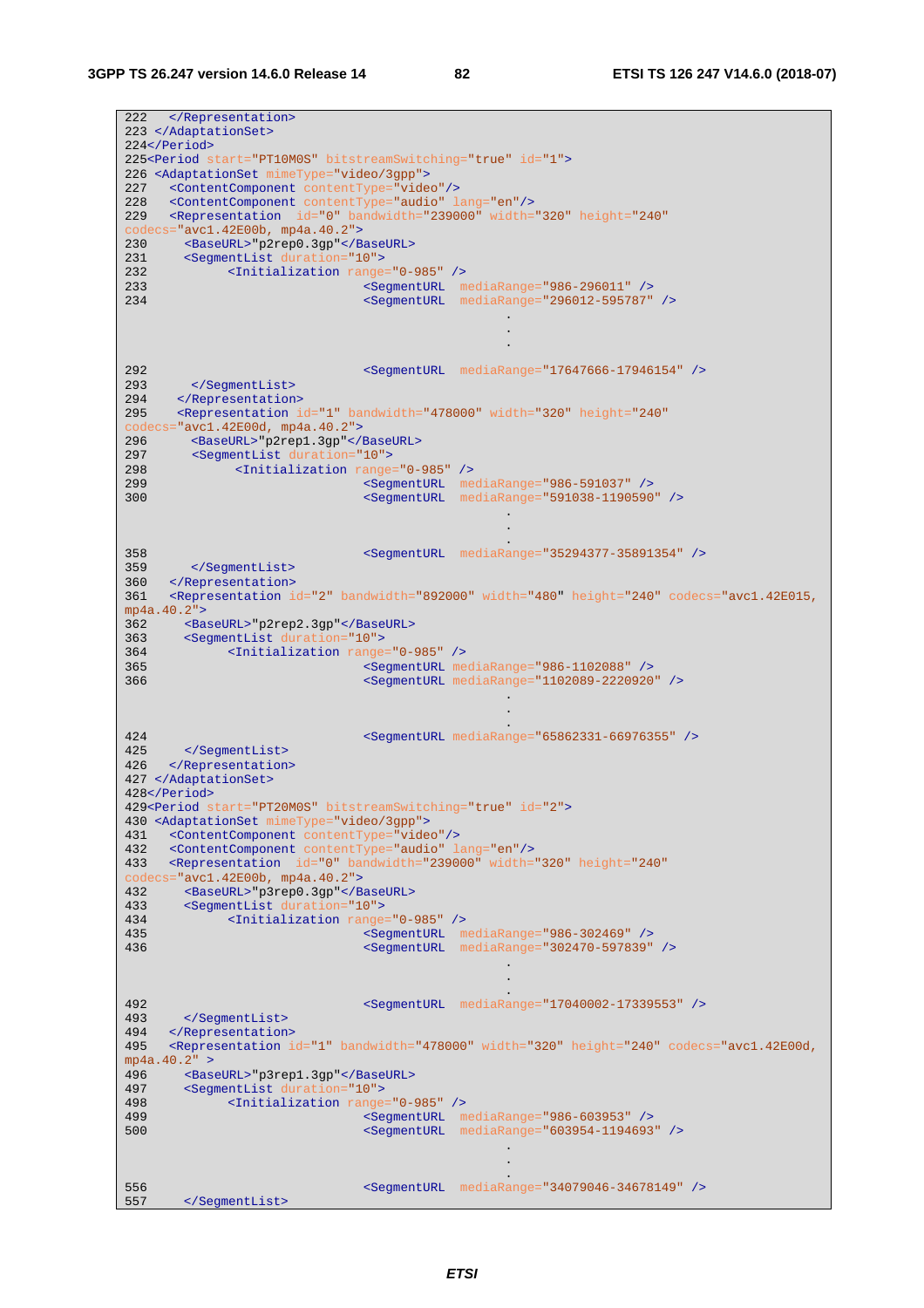| <br>558                                                                                                                                                                    |
|----------------------------------------------------------------------------------------------------------------------------------------------------------------------------|
| <representation bandwidth="892000" codecs="avc1.42E015,&lt;br&gt;559&lt;/td&gt;&lt;/tr&gt;&lt;tr&gt;&lt;td&gt;mp4a.40.2" height="240" id="2" width="480"></representation> |
| 560<br><baseurl>"p3rep2.3qp"</baseurl>                                                                                                                                     |
| 561<br><seqmentlist duration="10"></seqmentlist>                                                                                                                           |
| 562<br><initialization range="0-985"></initialization>                                                                                                                     |
| 563<br><seqmenturl mediarange="986-1126190"></seqmenturl>                                                                                                                  |
| 564<br>mediaRange="1126191-2228575" /><br><seqmenturl< td=""></seqmenturl<>                                                                                                |
| $\bullet$                                                                                                                                                                  |
|                                                                                                                                                                            |
|                                                                                                                                                                            |
| <segmenturl mediarange="63594383-64712374"></segmenturl><br>620                                                                                                            |
| 621<br>                                                                                                                                                                    |
| 622<br>                                                                                                                                                                    |
| 623<br>                                                                                                                                                                    |
| $624$                                                                                                                                                                      |
| 625 <x3qpp:deltasupport availabilityduration="PT120S" sourceurl="delta1.mpdd"></x3qpp:deltasupport>                                                                        |
| 626 < /MPD                                                                                                                                                                 |

Since the value of @sourceURL in the above MPD is "delta1.mpdd", delta1.mpdd is an empty file at the time of publication of the above MPD.

The following file is delta1.mpdd after the next MPD update. Notice that clients have access to the new value of @sourceURL referenced by the latest MPD via the delta.

| 625c | <deltasupport availabilityduration="PT120S" sourceurl="delta2.mpdd"></deltasupport> |
|------|-------------------------------------------------------------------------------------|
| 620a | <segmenturl mediarange="64712375-65844316"></segmenturl>                            |
| 556a | <segmenturl mediarange="34678150-35284727"></segmenturl>                            |
| 492a | <seqmenturl mediarange="17339554-17642841"></seqmenturl>                            |

At the next MPD update, "deltal.mpdd" would contain the cumulative update for 2 MPD updates.

| 625c | <deltasupport availabilityduration="PT120S" sourceurl="delta3.mpdd"></deltasupport> |
|------|-------------------------------------------------------------------------------------|
| 620a | <segmenturl mediarange="64712375-65844316"></segmenturl>                            |
|      | <seqmenturl mediarange="65844317-66966044"></seqmenturl>                            |
| 556a | <segmenturl mediarange="34678150-35284727"></segmenturl>                            |
|      | <segmenturl mediarange="35284728-35885833"></segmenturl>                            |
| 492a | <segmenturl mediarange="17339554-17642841"></segmenturl>                            |
|      | <segmenturl mediarange="17642842-17943394"></segmenturl>                            |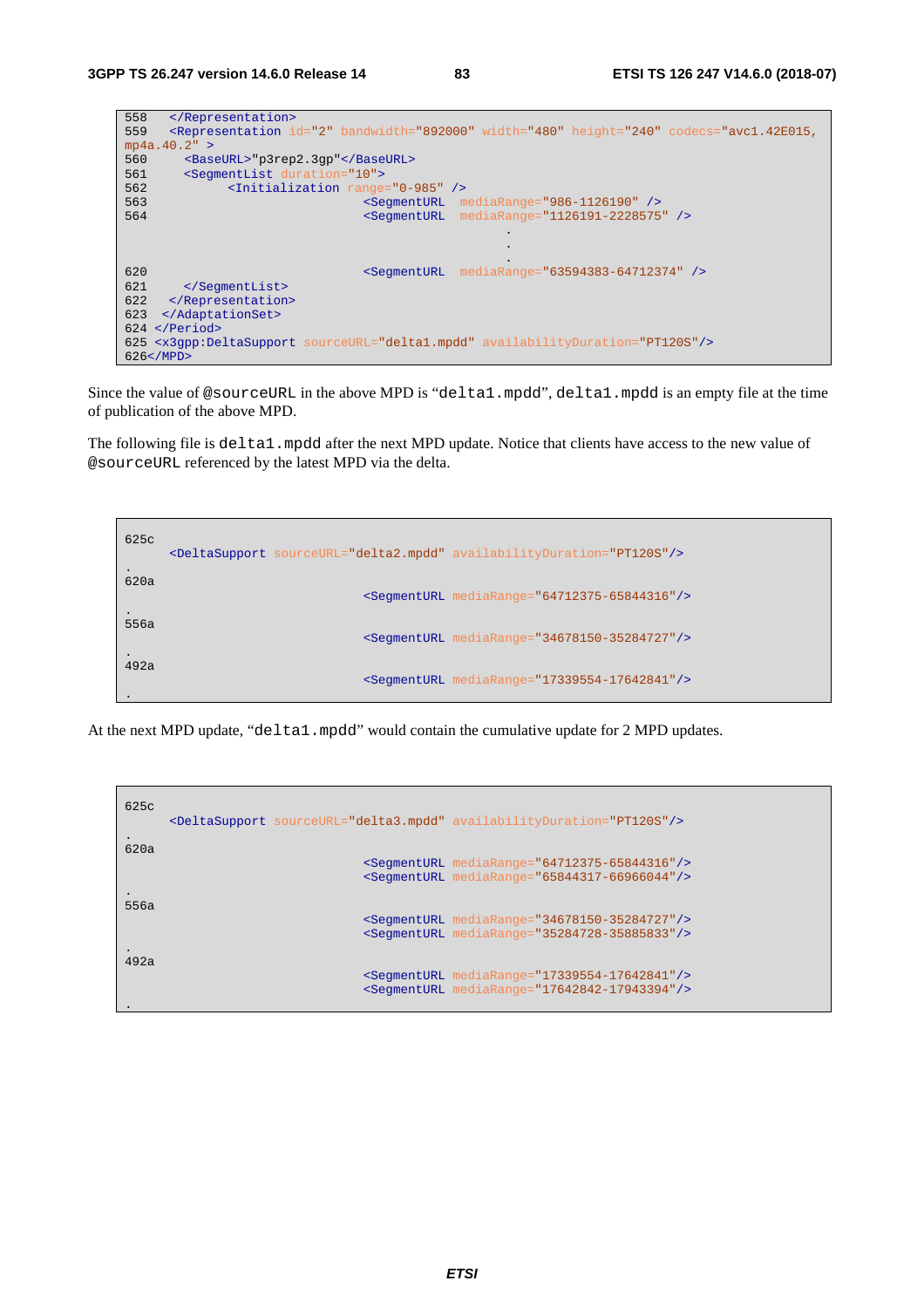Annex E (normative): Void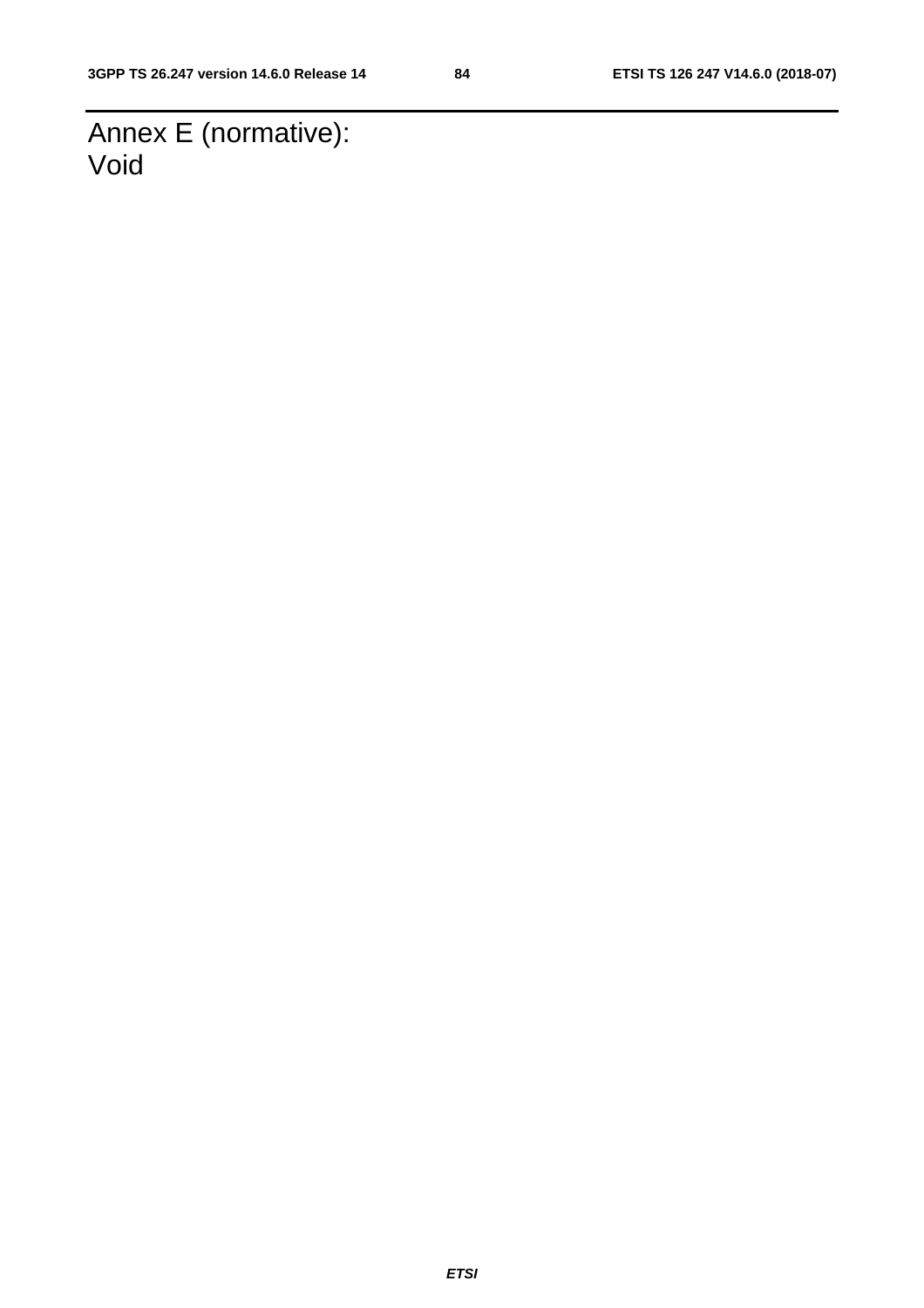# Annex F (normative): OMA DM QoE Management Object

As an alternative to configuring the QoE reporting for each session via MPD, OMA-DM can be used to specify the QoE configuration. If such an OMA-DM QoE configuration has been specified, it shall be evaluated by the client for all subsequent sessions.

For the OMA-DM QoE configuration the parameters are specified according to the following Managed Object (MO), and represents the same information as specified in section 10.4 and 10.5. Version numbering is included for possible extension of the MO.

The Management Object Identifier shall be: urn:oma:mo:ext-3gpp-pss-dash-qoe:1.0.

Protocol compatibility: The MO is compatible with OMA Device Management protocol specifications, version 1.2 and upwards, and is defined using the OMA DM Device Description Framework as described in the Enabler Release Definition OMA-ERELD \_DM-V1\_2 [22].

The nodes and leaf objects as provided in Figure F.1 shall be contained under the 3GPP\_PSS\_DASH\_QOE node if a client supports the feature described in this clause.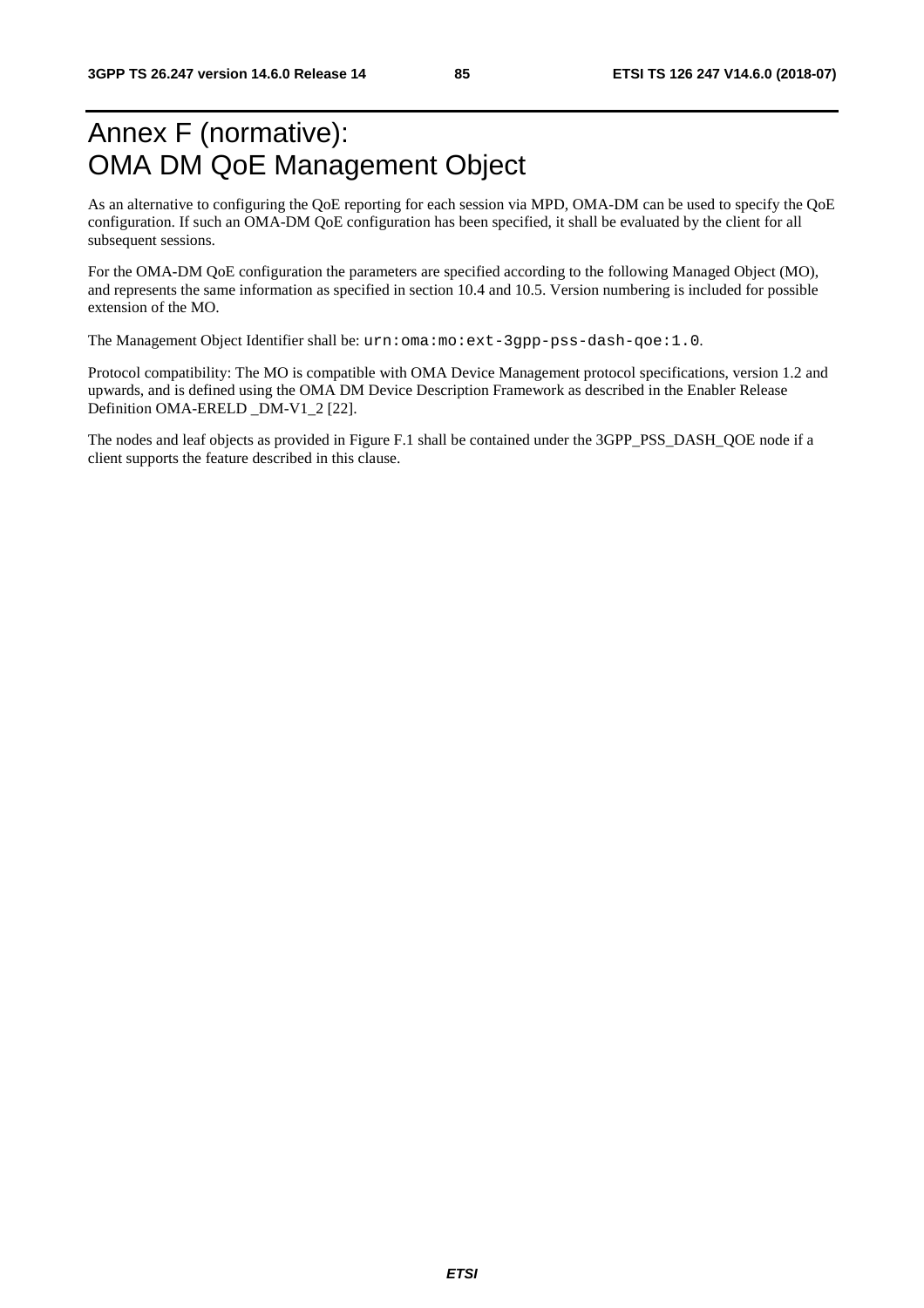

**Figure F.1: Nodes and leaf objects** 

### **Node: /<X>**

This interior node specifies the unique object id of a QoE metrics management object. The purpose of this interior node is to group together the parameters of a single object.

- Occurrence: ZeroOrOne
- Format: node
- Minimum Access Types: Get

The following interior nodes shall be contained if the client supports the QoE Management Object.

### **/<X>/Enabled**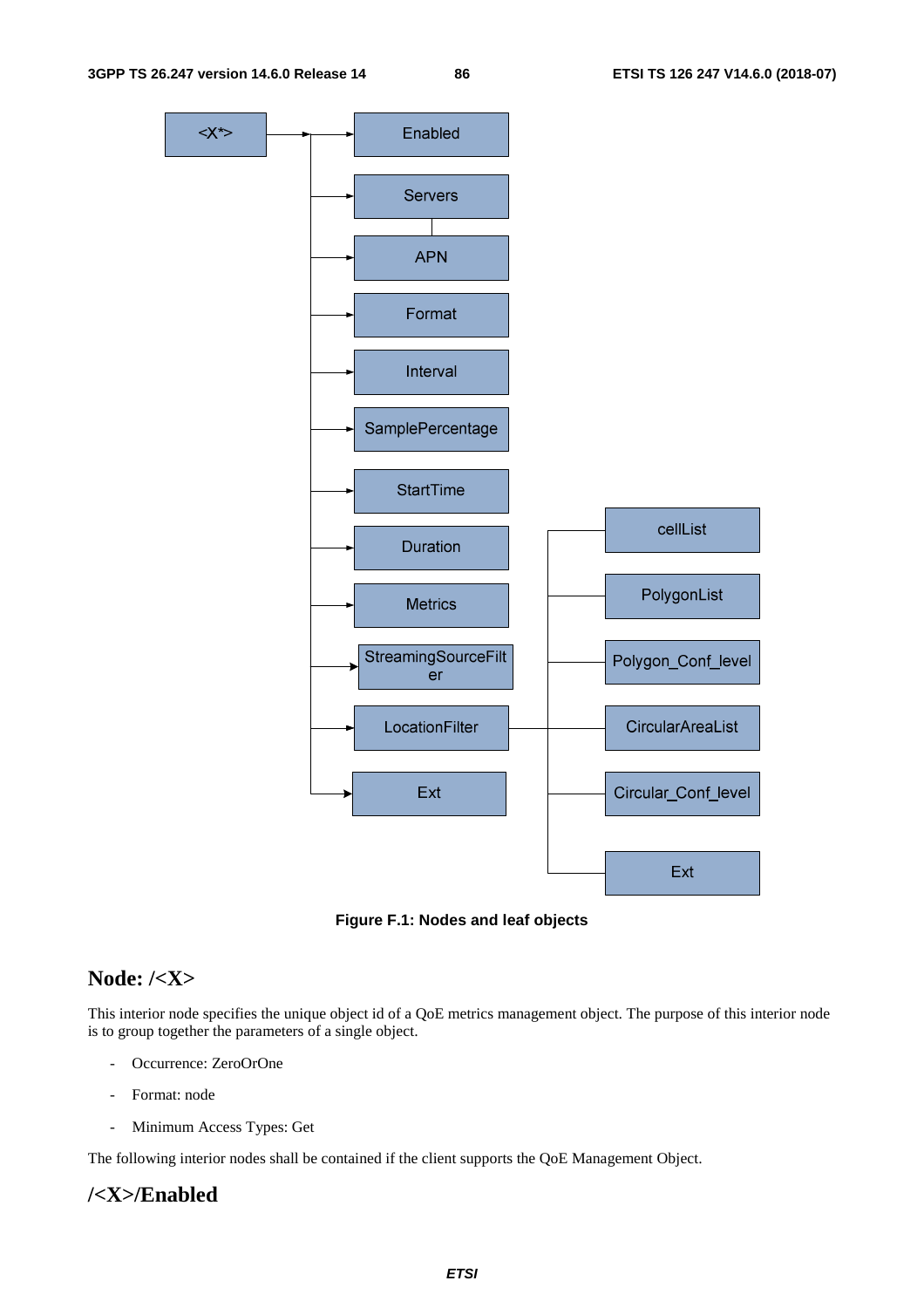This leaf indicates if QoE reporting is requested by the provider.

- Occurrence: One
- Format: bool
- Minimum Access Types: Get

### **/<X>/Servers**

This leaf contains a space-separated list of servers to which the QoE reports are transmitted. It is URI addresses, e.g. http://qoeserver.operator.com. In case of multiple servers, the client randomly selects one of the servers from the list, with uniform distribution.

- Occurrence: One
- Format: chr
- Minimum Access Types: Get
- Values: URI of the servers to receive the QoE report.

### **/<X>/APN**

This leaf contains the Access Point Name that should be used for establishing the PDP context on which the QoE metric reports will be transmitted. This may be used to ensure that no costs are charged for QoE metrics reporting. If this leaf is not defined then any QoE reporting is done over the default access point.

- Occurrence: ZeroOrOne
- Format: chr
- Minimum Access Types: Get
- Values: The Access Point Name

### **/<X>/Format**

This leaf specifies the format of the report.If this leaf is not defined the QoE reports shall be sent uncompressed.

- Occurrence: ZeroOrOne
- Format: chr
- Minimum Access Types: Get
- Values: "uncompressed", "gzip"

### **/<X>/Interval**

This leaf specifies how often QoE reports shall be sent. If this leaf is not defined only one QoE report shall be sent after the complete session.

- Occurrence: ZeroOrOne
- Format: int
- Minimum Access Types: Get
- Values: seconds

### **/<X>/SamplePercentage**

This leaf specifies the percentage of sessions for which QoE metrics shall be reported. The client evaluates a random number at start of each session to determine if reporting shall be done for the specific session. If this leaf is not defined QoE reports are sent for every session.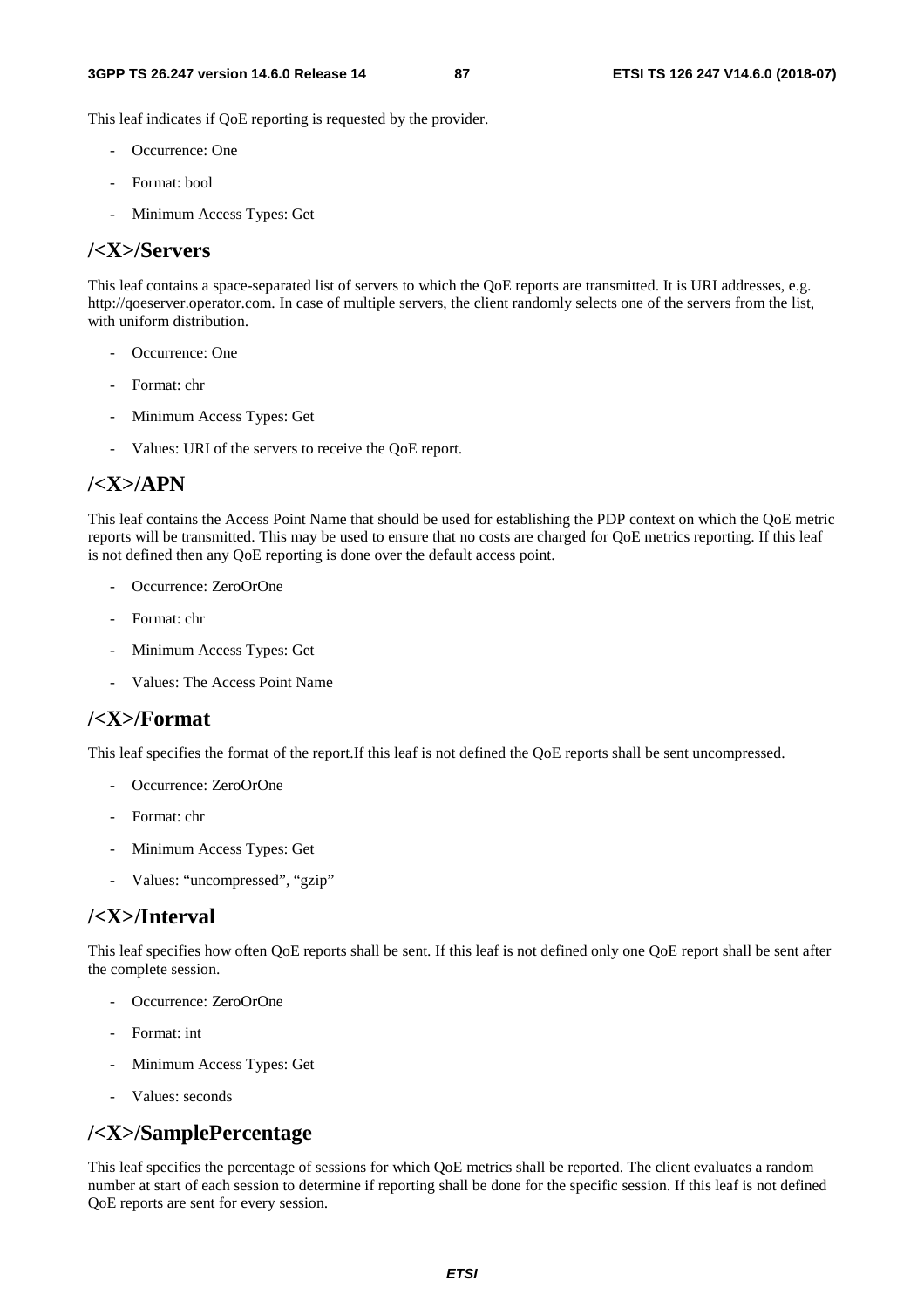- Occurrence: ZeroOrOne
- Format: float
- Minimum Access Types: Get
- Values: 0.0-100.0.

### **/<X>/StartTime**

This leaf specifies when collection of QoE metrics shall start. It is specified in seconds and is relative to the start of the session. If this leaf is not defined, the QoE collection shall be done from the start of the session.

- Occurrence: ZeroOrOne
- Format: int
- Minimum Access Types: Get
- Values: seconds

### **/<X>/Duration**

This leaf specifies for how long QoE collection shall be done. It is specified in seconds and is relative to the start time of QoE collection. If this leaf is not defined QoE collection shall be done until the end of the session.

- Occurrence: ZeroOrOne
- Format: int
- Minimum Access Types: Get
- Values: seconds.

### **/<X>/Metrics**

This leaf specifies a list of white-space separated metrics which shall be reported, and follows the same syntax as specified for the "@metrics" attribute in Table 32. If this leaf is not defined no QoE reporting shall be done.

- Occurrence: ZeroOrOne
- Format: chr
- Minimum Access Types: Get
- Values: Metrics as specified in section 10.4.

### **/<X>/StreamingSourceFilter**

This leaf controls the Media Presentations for which QoE metrics are collected and reported. The filter is defined as a URL pattern. Each URL pattern is represented by a POSIX regular expression as specified by IEEE Std 1003.1-2008 [52].

If the MPD URL of a Media Presentation does not match any of the regular expressions as provided by the URL patterns in the StreamingSourceFilter values, then reporting is disabled and the DASH client shall not report the requested QoE metrics for that Media Presentation. If no StreamingSourceFilter leaf is present, then reporting is enabled for any Media Presentation.

- Occurrence: ZeroOrMore
- Format: chr
- Minimum Access Types: Get
- Values: a POSIX regular expression providing the URL pattern.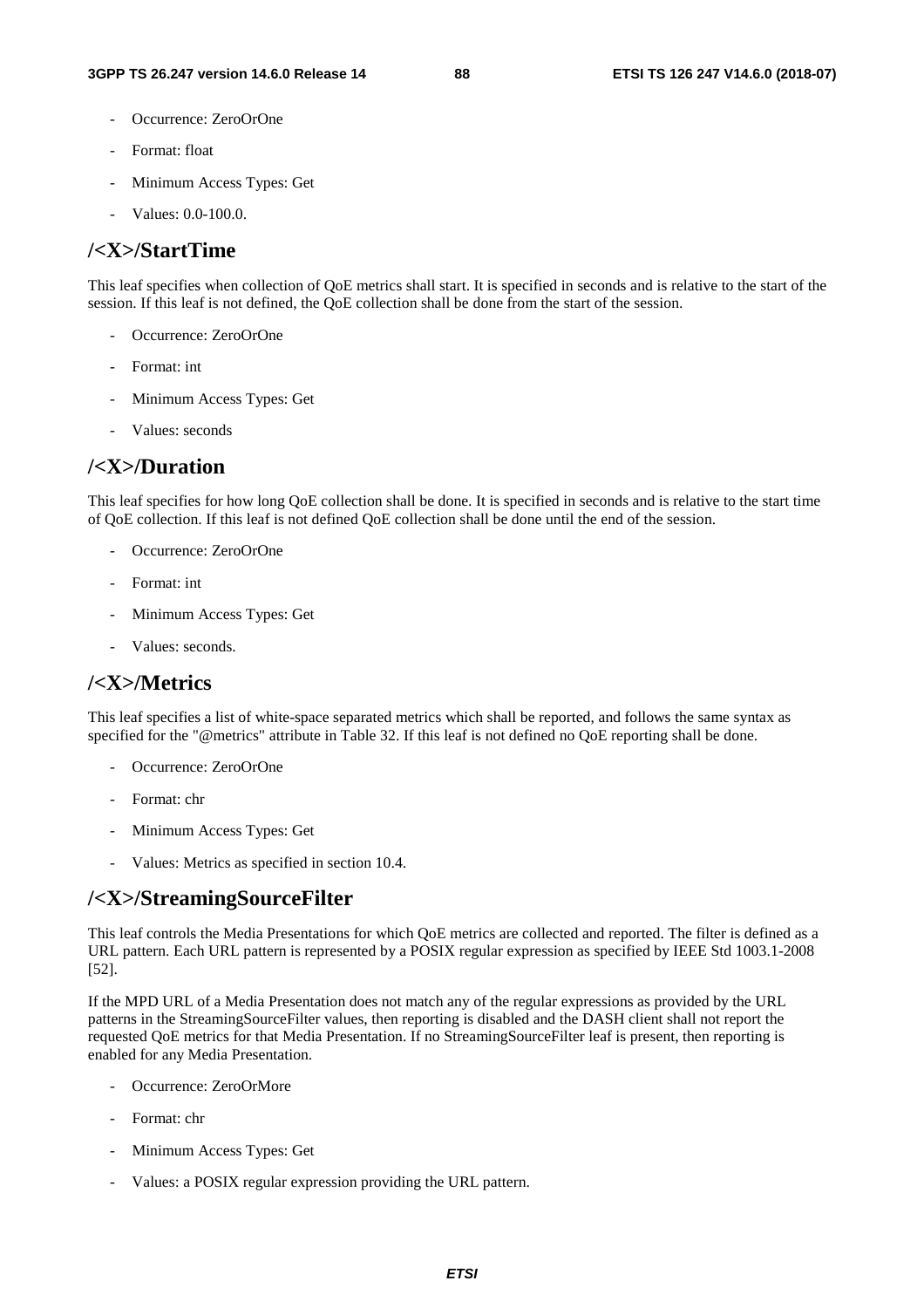### **/<X> /<LocationFilter>**

This interior node specifies any location filters.

- Occurrence: ZeroOrOne
- Format: node
- Minimum Access Types: Get

### **/<X>/<LocationFilter>/CellList**

This leaf specifies a list of cellIDs.

- Occurrence: ZeroOrOne
- Format: chr
- Minimum Access Types: Get
- Values: a list of ECGI or CGI.

### **/<X>/<LocationFilter>/PolygonList**

This leaf specifies a list of shapes defined as 'Polygon' by OMA MLP[51].

- Occurrence: ZeroOrOne
- Format: chr
- Minimum Access Types: Get
- Values: a list of 'Polygon' defined by OMA MLP[51].

### **/<X>/<LocationFilter>/Polygon\_Conf\_Level**

This leaf indicates the probability in percent that the DASH client is located in the corresponding polygon area specified by leaf 'PolygonList'. It is defined as 'lev\_conf' by OMA MLP. If not present, it has default value of 60.

- Occurrence: ZeroOrOne
- Format: int
- Minimum Access Types: Get
- Values: 'lev\_conf' defined by OMA MLP[51].

#### **/<X>/<LocationFilter>/CircularAreaList**

This leaf specifies a list of shapes defined as 'CircularArea' by OMA MLP[51].

- Occurrence: ZeroOrOne
- Format: chr
- Minimum Access Types: Get
- Values: a list of 'CircularArea' defined by OMA MLP[51].

### **/<X>/<LocationFilter>/Circular\_Conf\_Level**

This leaf indicates the probability in percent that the DASH client is located in the corresponding circular area specified by leaf 'CircularAreaList'. It is defined as 'lev\_conf' by OMA MLP. If not present, it has default value of 60.

Occurrence: ZeroOrOne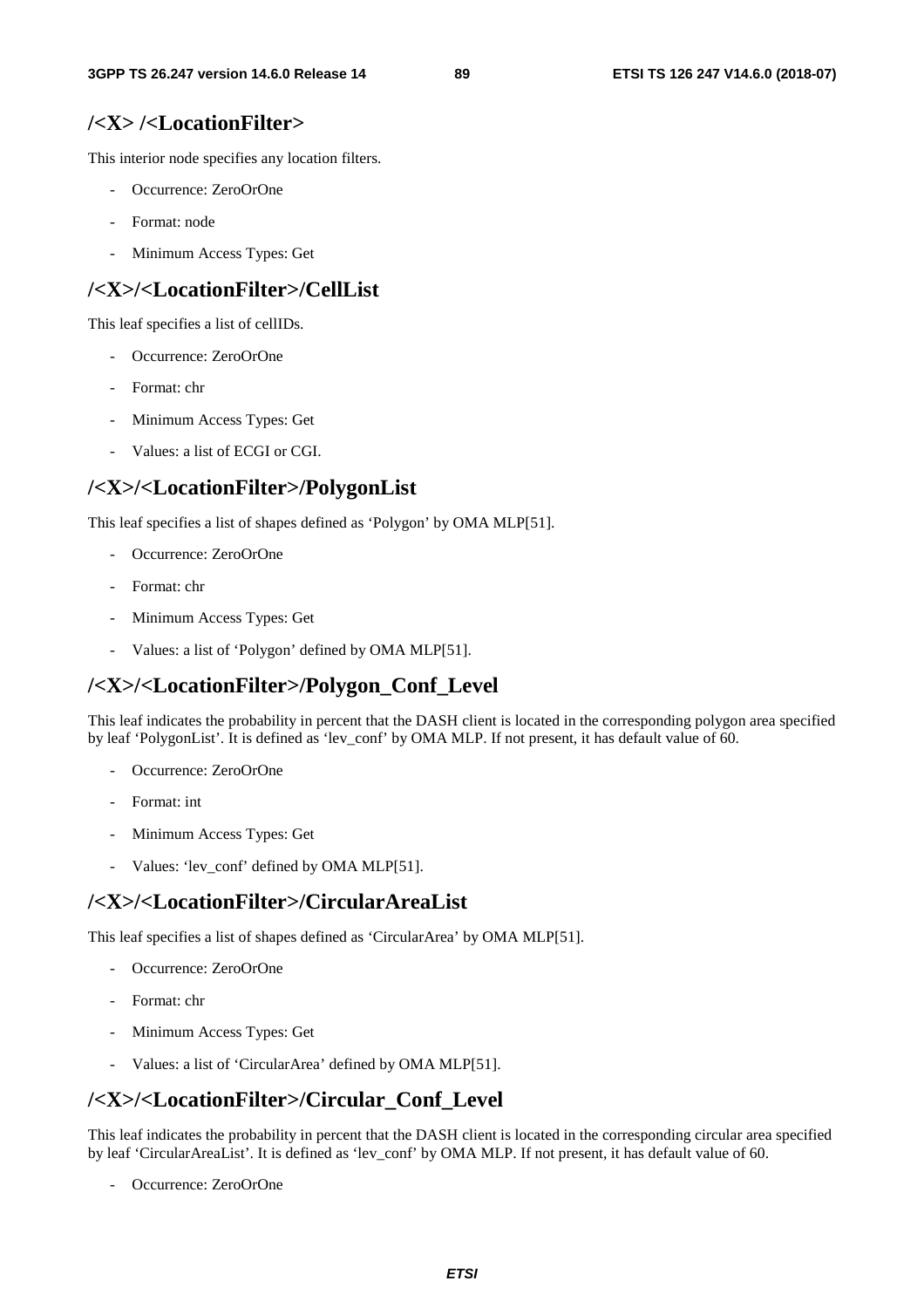- Format: int
- Minimum Access Types: Get
- Values: 'lev\_conf' defined by OMA MLP[51].

### **/<X>/Ext**

The Ext node is an interior node where the vendor specific information can be placed (vendor includes application vendor, device vendor etc.). Usually the vendor extension is identified by vendor specific name under the ext node. The tree structure under the vendor identified is not defined and can therefore include one or more un-standardized subtrees.

- Occurrence: ZeroOrOne
- Format: node
- Minimum Access Types: Get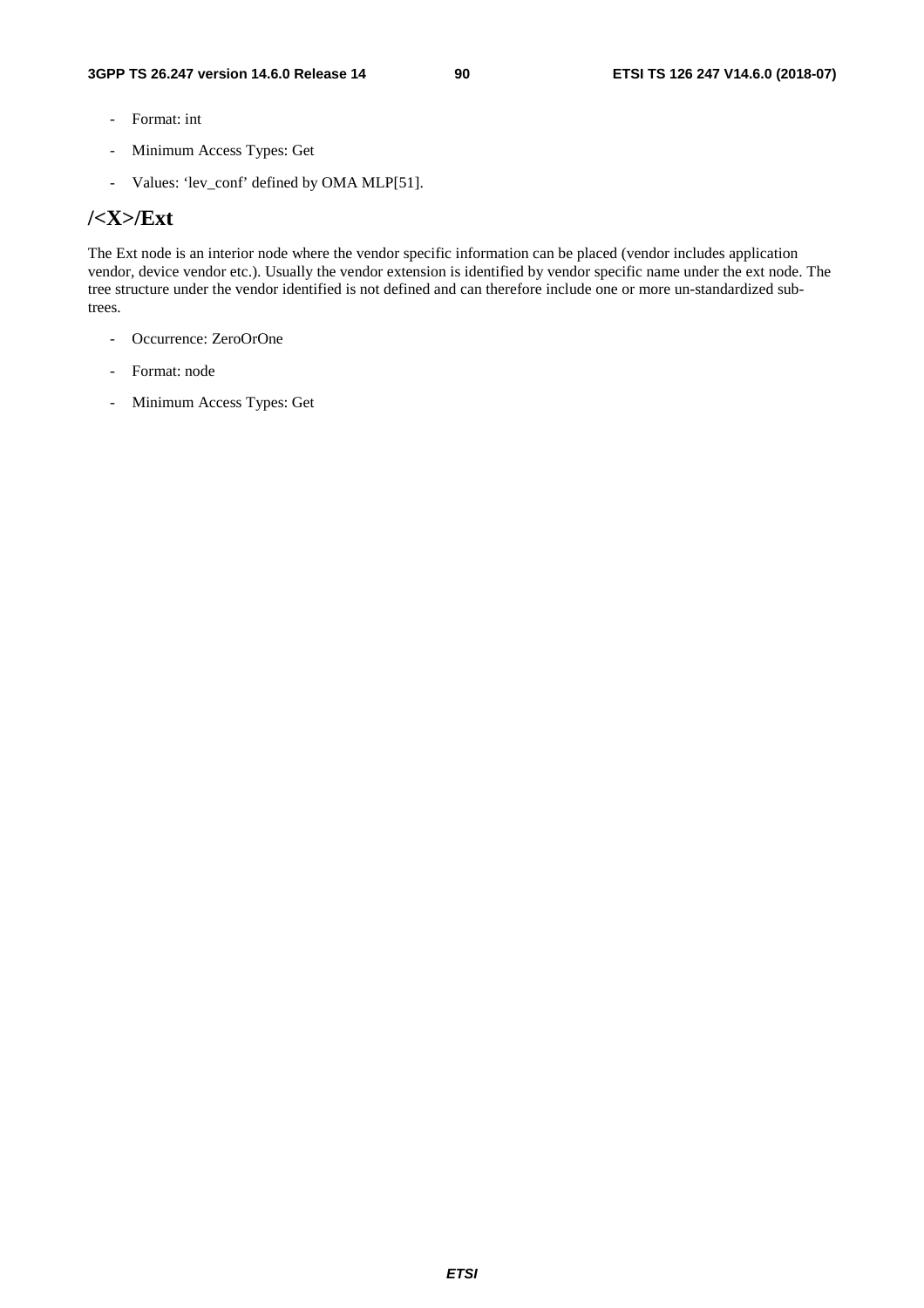# Annex G (normative): File format extensions for 3GP DASH support

# G.1 Introduction

This clause documents extensions to the ISO base media file format [11] for the support of 3GPP DASH.

All extensions are documented in ISO base media file format [11].

# G.2 Void

- G.3 Void G.4 Void G.5 Void
- G.6 Void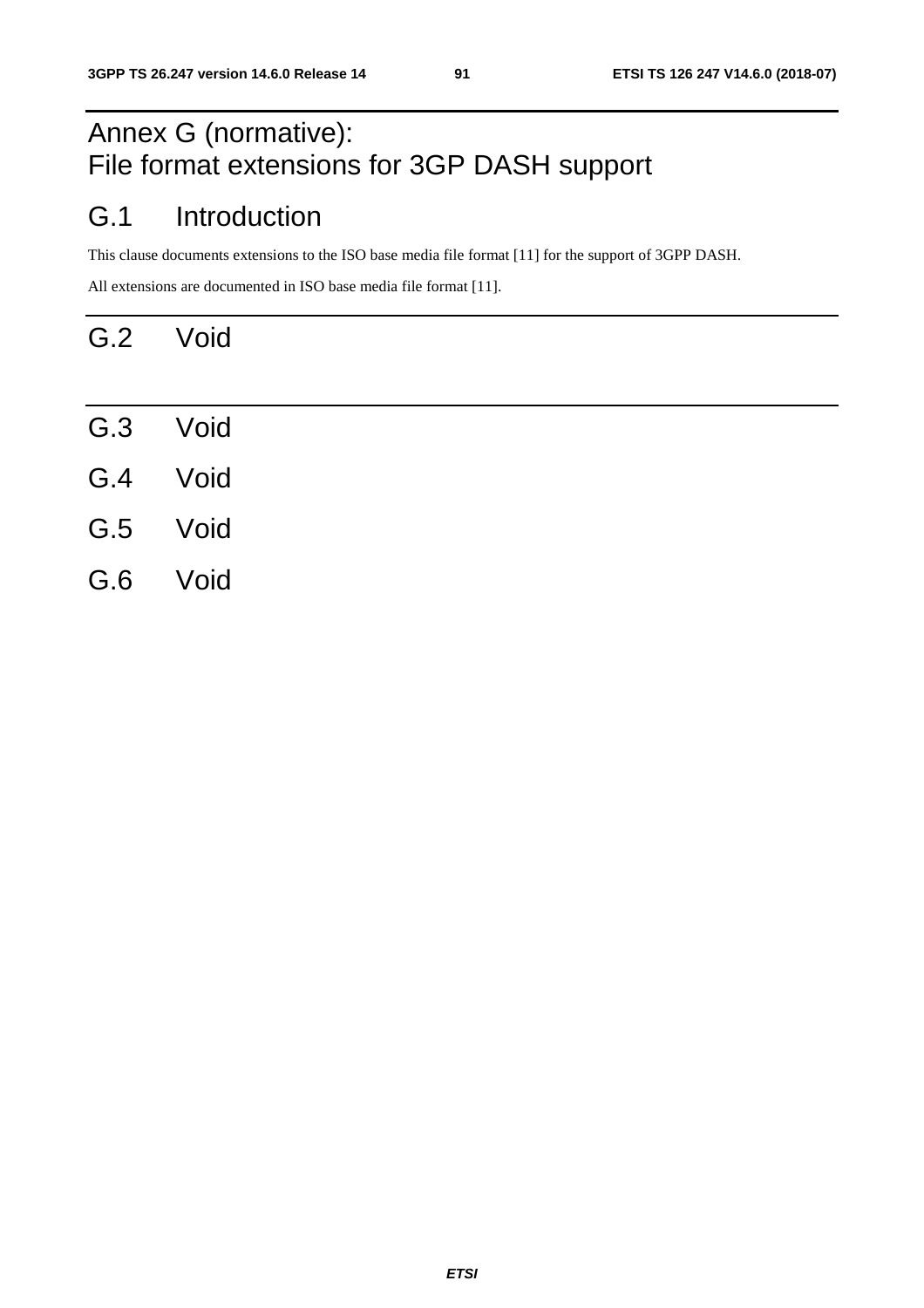## Annex H (normative): MIME Type Registration for MPD

### H.1 MPD MIME Type

### H.1.1 Introduction

The MIME type of the MPD is registered and available at the registry at http://www.iana.org/assignments/mediatypes/application. For formal registration, refer to ISO/IEC 23009-1 [43], Annex C.

H.1.2 Void

H.1.3 Void

# H.2 MPD Delta MIME Type

### H.2.1 Introduction

This Annex provides the formal MIME type registration for the MPD Delta. The MIME type is registered with IANA and available at <http://www.iana.org/assignments/media-types/application/dashdelta>.

### H.2.2 MIME Type and Subtype

The MIME Type and Subtype are defined as follows:

| Media Type Name:     | application                |
|----------------------|----------------------------|
| Subtype name:        | Standards Tree - dashdelta |
| Required parameters: | none                       |
| Optional parameters: | none                       |

Encoding considerations: 8-bit text

Security considerations:

A Media Presentation Description (MPD) Delta contains text changes to an MPD. An MPD Delta is used together with a first MPD to construct a second MPD. As such, any security considerations for an MPD (media type application/dash+xml) may also be applicable to an MPD Delta. A MIME type handler would not launch a service with only an MPD Delta.

Further to this, as an MPD Delta performs editing operations on an MPD there are risks that deliberately malformed editing operations could cause security issues.

Interoperability considerations:

Published specification: 3GPP TS 26.247

Applications which use this media type:

various including but not limited to On-Demand Streaming over the Internet, Live Streaming over the Internet, Internet Video, Internet Radio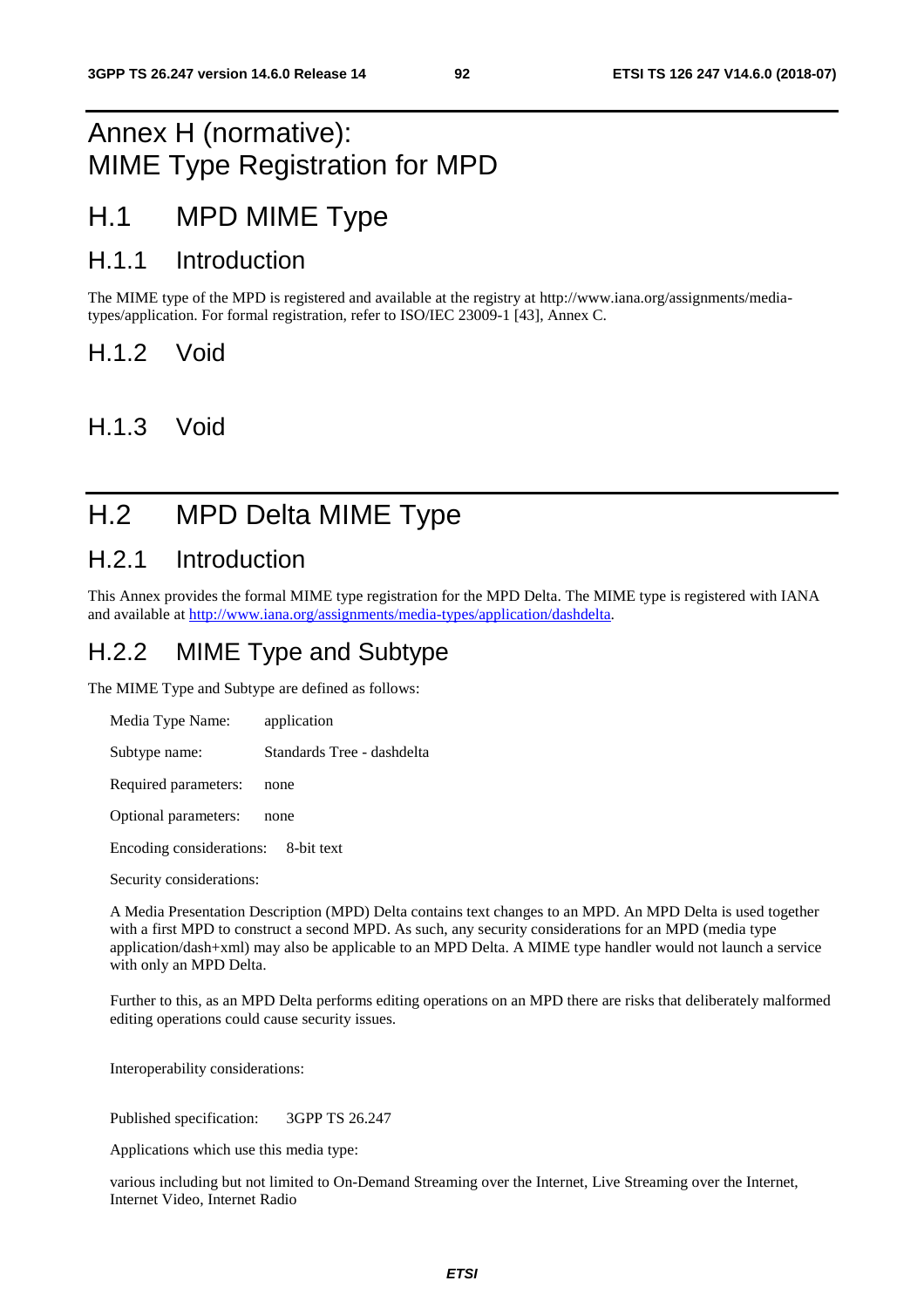Additional information:

- 1. Magic number(s) : none
- 2. File extension(s) : mpdd
- 3. Macintosh file type code : none
- 4. Object Identifiers: none

Person to contact for further information:

1. Name : David Furbeck

2. Email : dfurbeck@blackberry.com

Intended usage : Common

Author/Change controller : 3GPP TSG SA WG4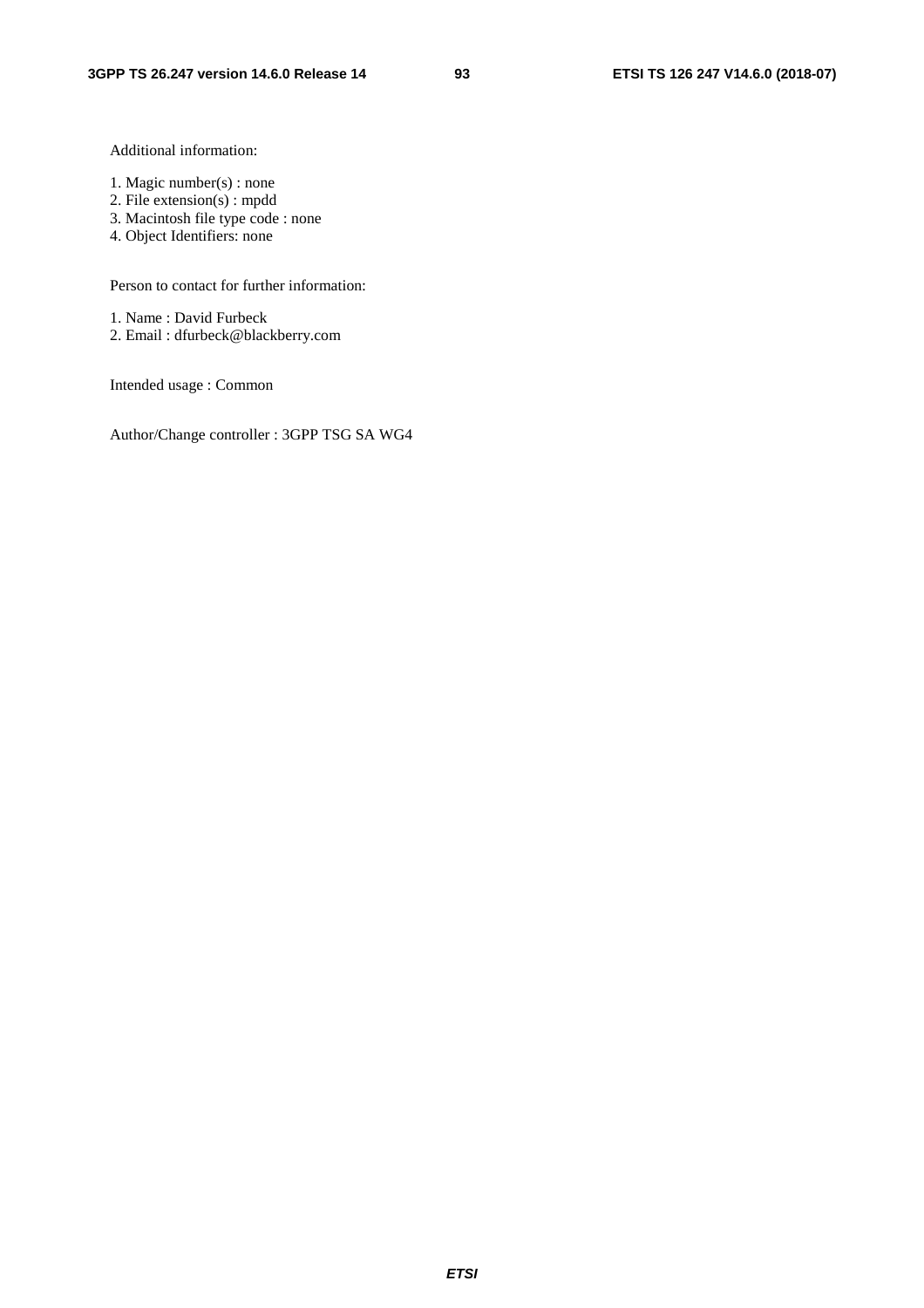# Annex I (informative): Signalling of DASH AVP values for QoS handling in the **PCC**

The PCC architecture is defined in TS 23.203 [31] and provides the Rx reference point, which enables the application layer to authorize a specific usage. In this architecture the DASH HTTP streaming server or any other function in the HTTP streaming path (e.g. an HTTP proxy) can act as Application Function and interact with the PCRF via the Rx reference point for QoS control. It is assumed here that the AF has knowledge of the application type and of the MPD.

The relevant AVPs are the ones enabling the PCRF to establish bearers with correct characteristics for DASH users. The AVPs are defined in TS 29.214 [33]. The further PCRF mapping from AVP to IP QoS parameter mapping is defined in TS 29.213 [32]

*ETSI*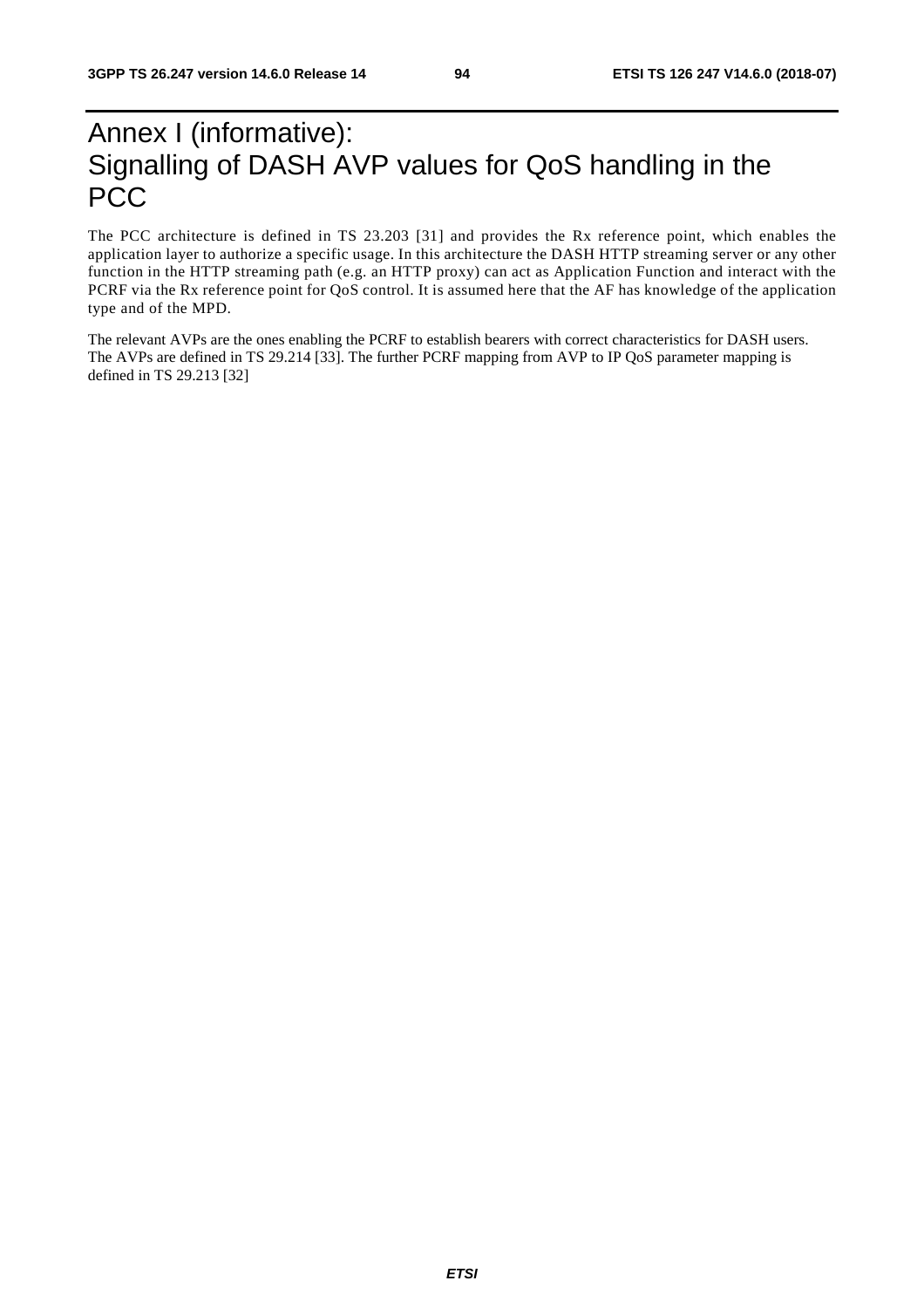| <b>AVP</b>                              | Value                  | <b>Comment</b>                                                                                                                                                                                                                                                                                                                                                                                                                                                                                                                                                                                                                                                                                               |
|-----------------------------------------|------------------------|--------------------------------------------------------------------------------------------------------------------------------------------------------------------------------------------------------------------------------------------------------------------------------------------------------------------------------------------------------------------------------------------------------------------------------------------------------------------------------------------------------------------------------------------------------------------------------------------------------------------------------------------------------------------------------------------------------------|
| <b>AF-Application-Identifier</b>        | "DASH"                 | Allows to signal the DASH based application<br>hence giving the opportunity to enforce<br>application specific policies                                                                                                                                                                                                                                                                                                                                                                                                                                                                                                                                                                                      |
| Max-Requested-Bandwidth-DL<br>(NOTE 1)  | <b>B1</b>              | B1 = sum of all MPD@maxBandwidth<br>(see clause 8.4.3.3) of all media components<br>simultaneously (not mutually exclusive)<br>selectable by the DASH client plus<br>HTTP/TCP/IP overhead and TCP messages<br>for flow control.<br>If this attribute is not present then<br>$B1 = sum of MPD@bandwidth attributes$<br>of all media components of the available<br>media presentation corresponding to<br>representations or subrepresentations with<br>highest bandwidth simultaneously selectable<br>(not mutually exclusive) by the DASH client<br>plus HTTP/TCP/IP overhead and TCP<br>messages for flow control.<br>Note: the mapping rules to derive the TCP<br>message flow control bandwidth are FFS. |
| Max-Requested-Bandwidth-UL<br>(NOTE 1)  | <b>FFS</b>             | For Further Study. If included, should be<br>greater than or equal to Min-Requested-<br>Bandwidth-UL                                                                                                                                                                                                                                                                                                                                                                                                                                                                                                                                                                                                         |
| Min-Requested-Bandwidth-DL<br>(NOTE 1)  | <b>B2</b>              | B2 = sum of all MPD@minBandwidth<br>(see clause 8.4.3.3) of all media components<br>simultaneously (not mutually exclusive)<br>selectable by the DASH client plus<br>HTTP/TCP/IP overhead and TCP messages<br>for flow control.<br>If this attribute is not present then<br>B2 = sum of MPD@bandwidth attributes<br>of all media components of the available<br>media presentation corresponding to<br>representations or subrepresentations with<br>lowest bandwidth simultaneously (not<br>mutually exclusive) selectable by the DASH<br>client plus HTTP/TCP/IP overhead and TCP<br>messages for flow control.<br>Note: the mapping rules to derive the TCP<br>message flow control bandwidth are FFS.    |
| Min-Requested-Bandwidth-UL<br>(NOTE 1)  | <b>FFS</b>             | For Further Study. Enough bitrate to cover<br>TCP and HTTP GET requests.                                                                                                                                                                                                                                                                                                                                                                                                                                                                                                                                                                                                                                     |
| <b>Flow-Description AVP</b><br>(NOTE 1) | IP addresses and ports |                                                                                                                                                                                                                                                                                                                                                                                                                                                                                                                                                                                                                                                                                                              |

### **Table I.1: Example mapping of MPD parameters to Rx AVPs for 3GP-DASH (PSS)**

NOTE 1: AVPs provided within the Media-Component-Description AVP, except Flow-Description AVP that is included within the Media-Sub-Component AVP. Omitted AVPs are not relevant for this functionality.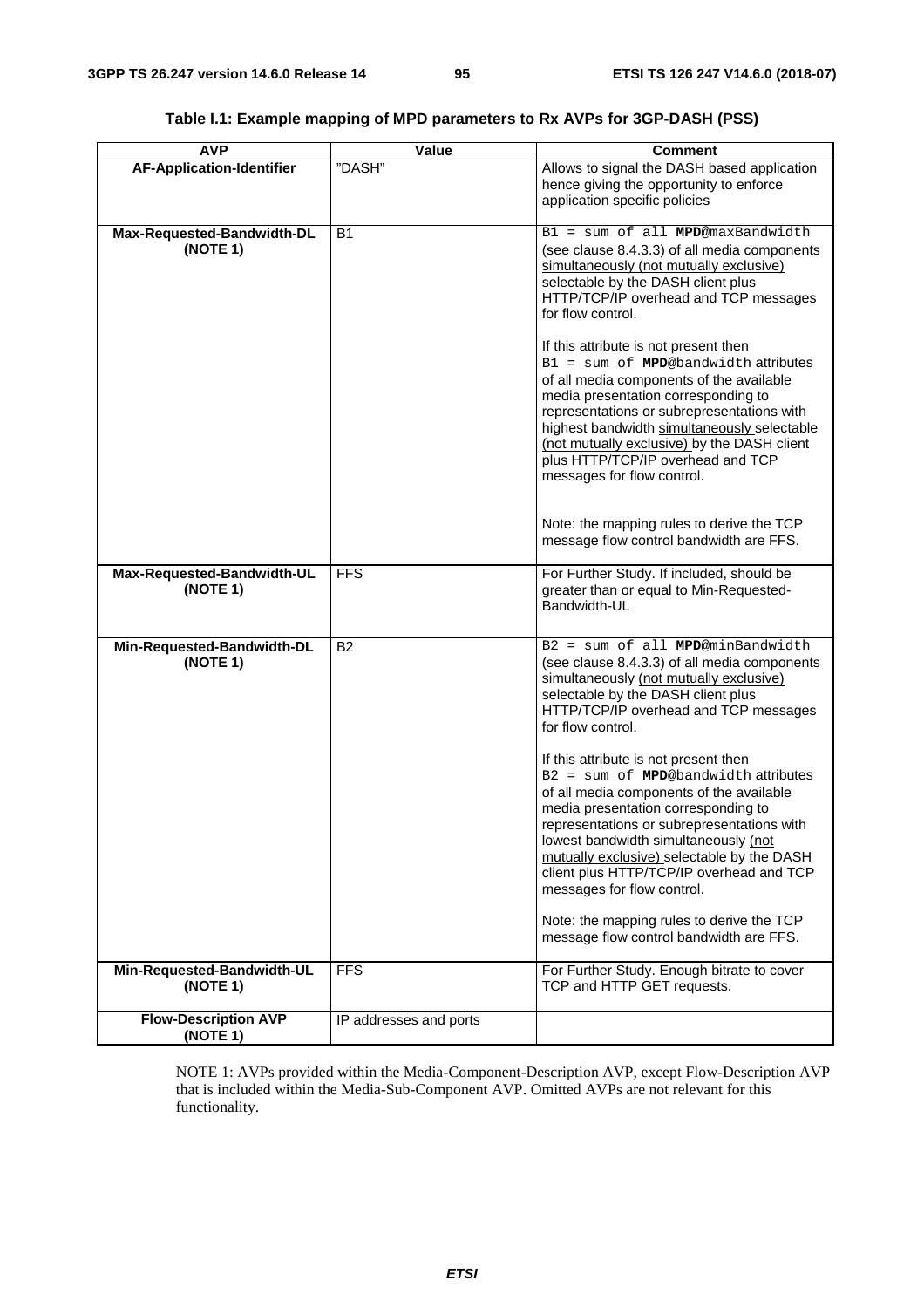# Annex J (normative): MIME Type Registration for QoE Reports

### J.1 Introduction

This Annex provides the formal MIME-type registration for "application/3gpdash-qoe-report+xml" that identifies XML documents following the schema "urn:3gpp:metadata:2011:HSD:receptionreport" defined in clause 10.6.2. It is referenced from the registry at [http://www.iana.org/.](http://www.iana.org/)

### J.2 MIME Type and Subtype

The MIME Type and Subtype are defined as follows:

Media Type name: application

Subtype name: Standards Tree - 3gpdash-qoe-report+xml

Required parameters:

None

Optional parameters:

charset: If a charset parameter is provided its value must be "utf-8".Encoding considerations: 8bit

The utf-8 charset is always used for this type.

Security considerations:

The general XML security issues are addressed in clause 10 of RFC 3023 [83].

The QoE report XML document instances contain information about what content, services and files a particular UE has received. The information also has privacy relevance as it reveals what a specific receiver, which usually can be connected to a specific user, has received.

This media type only contains quality of experience data; there is no defined executable content.

XML from other vocabularies is allowed in this media type. Such material will have its own security considerations.

If operating in an insecure environment and required by the content/service provider, elements and attributes of the report may be encrypted to protect their confidentiality.

If operating in an insecure environment and required by the content/service provider, digital signing and verification procedures may be used to protect data origin authenticity and integrity of the report.

Thus to prevent manipulation of that information it would need to be integrity protected.

Interoperability considerations:

None

Published specification:

3GPP TS 26.247

Applications which use this media type:

3GPP DASH based applications

3GPP progressive download applications

Additional information: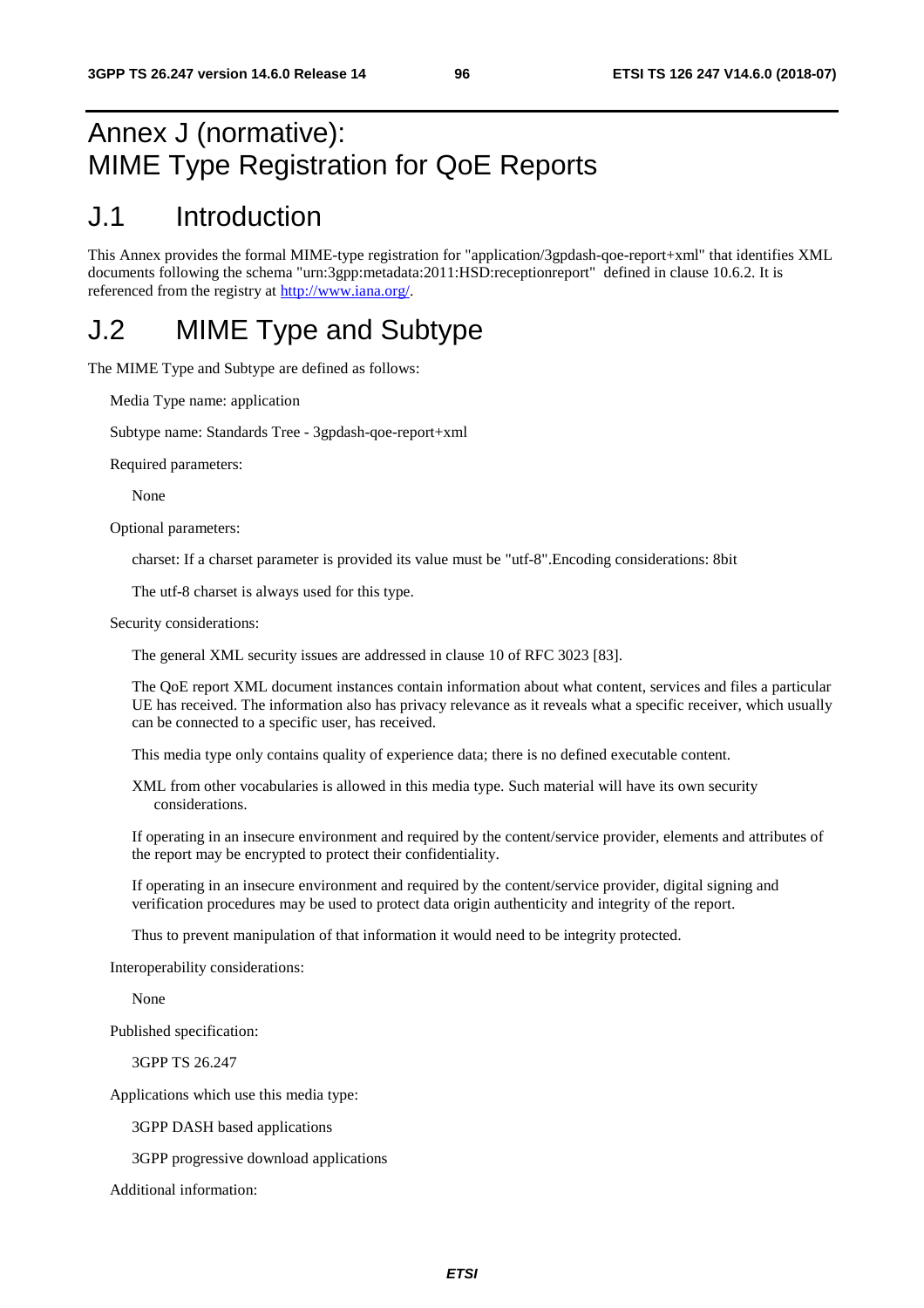None

Person & email address to contact for further information:

Ozgur Oyman (ozgur.oyman@intel.com) 3GPP TSG SA WG4

Intended usage: COMMON

Restrictions on usage:

None

Author:

3GPP TSG SA WG4

Change controller:

3GPP TSG SA WG4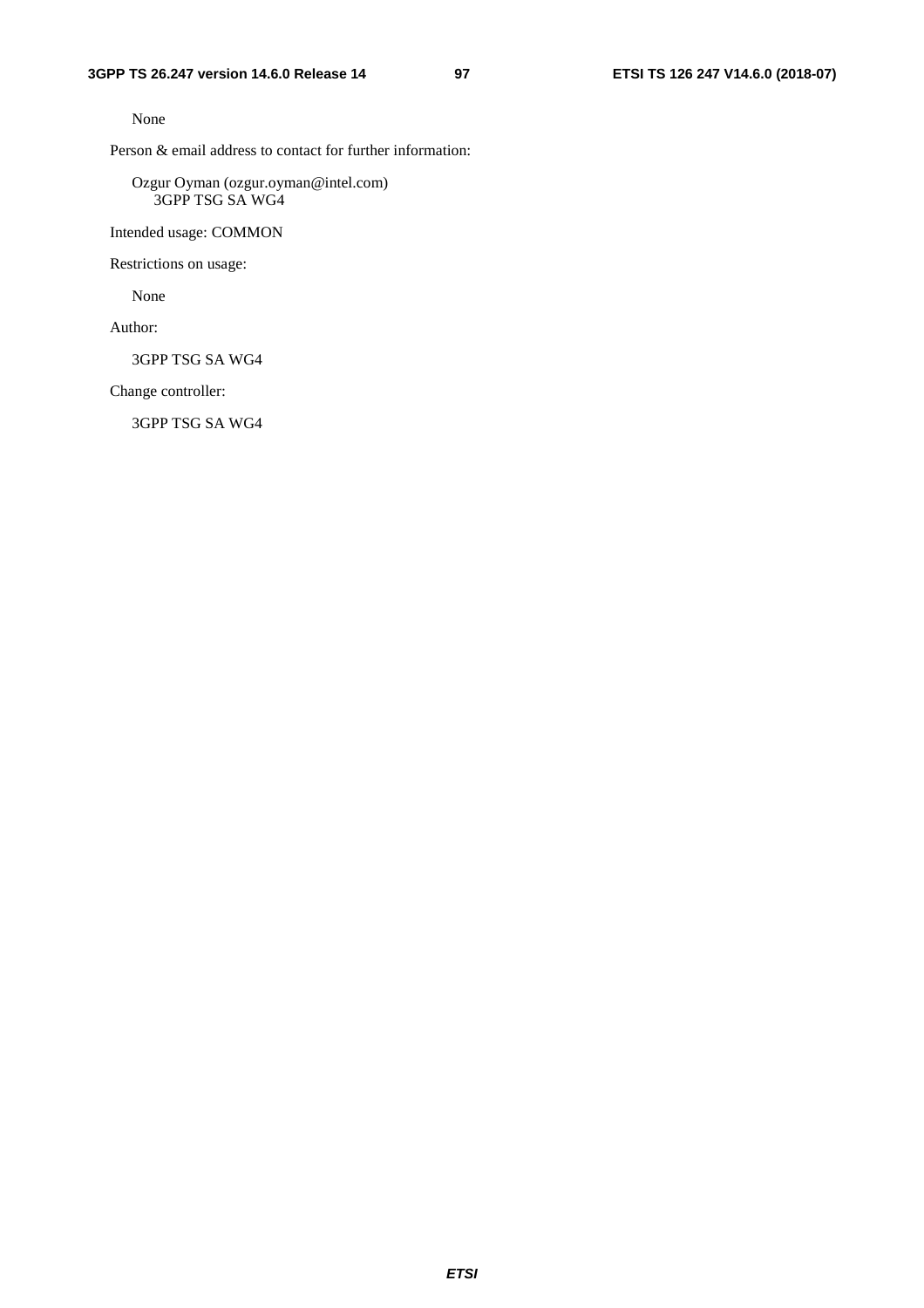# Annex K (normative): ITU-T P.1203 Audio/Video MOS Estimation

# K.1 Introduction

ITU-T P.1203 [49] defines an objective assessment model for Progressive Download and DASH streaming. This model predicts audio only, video only and audio-video MOS on a 5-point Absolute Category Rating scale (see ITU-T P.910 [50]) for monitoring of quality for operation and maintenance purposes. The model can execute in several modes, where Mode 0 is suitable for large-scale network supervision. For more details on this model, please refer to ITU-T P.1203 [49].

# K.2 Calculation

The PSS server should support MOS estimation according to ITU-T P.1203 [49] Mode 0. To enable the MOS estimation, the QoE reporting should include the following metrics in either MPD@*metrics* or OMA DM QoE Management Object '*metrics*':

- Initial Playout Delay (section 10.2.5)
- Play List (section 10.2.7)
- MPD Information, unless already available by other means (section 10.2.8)
- Device Information (section 10.2.10)

The attribute **MPD**.**Metrics**.**Range**@duration or the OMA DM QoE Management Object '*duration*' shall be set to a value between 1 and 5 minutes.

The value of **MPD.Metrics.Reporting**@reportinginterval or OMA DM QoE Management Object '*Interval*' shall be larger or equal than the value of **MPD**.**Metrics**.**Range**@duration or OMA DM QoE Management Object '*duration*'.

The DASH client reports collected metrics using quality metric reporting protocol defined in clause 10.6.

The mapping between QoE metrics and input to ITU-T P.1203 [49] Mode 0 is provided in table K-1 to K-4 below. **Table K-1 mapping between QoE metrics and input in ITU-T P.1203 mode 0 model for video stream** 

| Video Metrics needed for ITU-T P.1203[49]<br>model |                        | QoE metrics defined in clause 10.3 and 10.4 |                       | Remark                |
|----------------------------------------------------|------------------------|---------------------------------------------|-----------------------|-----------------------|
| Description                                        | Value                  | Metric                                      | Description           |                       |
| Target Video bit-rate                              | Bit-rate in kbps.      | Mpdinfo                                     | Provides the MPD      | Target Video bit-rate |
| Video frame-rate                                   | Frame rate in frames   |                                             | information for the   | has been supported    |
|                                                    | per second.            |                                             | representation or     | by @bandwidth         |
| Segment duration                                   | Duration in seconds    |                                             | subrepresentation     | attribute.            |
| Video encoding                                     | Number of pixels       |                                             | identified by         | Video frame-rate and  |
| resolution                                         | $(WxH)$ in             |                                             | representationid and  | Video codec and       |
|                                                    | transmitted video      |                                             | subreplevel, if       | profile have been     |
| Video codec and                                    | One of: H264-          |                                             | present.              | supported by @        |
| profile                                            | baseline, H264-high,   |                                             | Related attributes:   | codec attribute.      |
|                                                    | H <sub>264</sub> -main |                                             | @bandwidth,           | Video encoding        |
|                                                    |                        |                                             | @width, @height,      | resolution has been   |
|                                                    |                        |                                             | and @codecs.          | supported by          |
|                                                    |                        |                                             | Note: codec attribute | @width and            |
|                                                    |                        |                                             | includes video codec  | @height attributes.   |
|                                                    |                        |                                             | profile information   |                       |
|                                                    |                        |                                             | and video frame rate  |                       |
|                                                    |                        |                                             | information           |                       |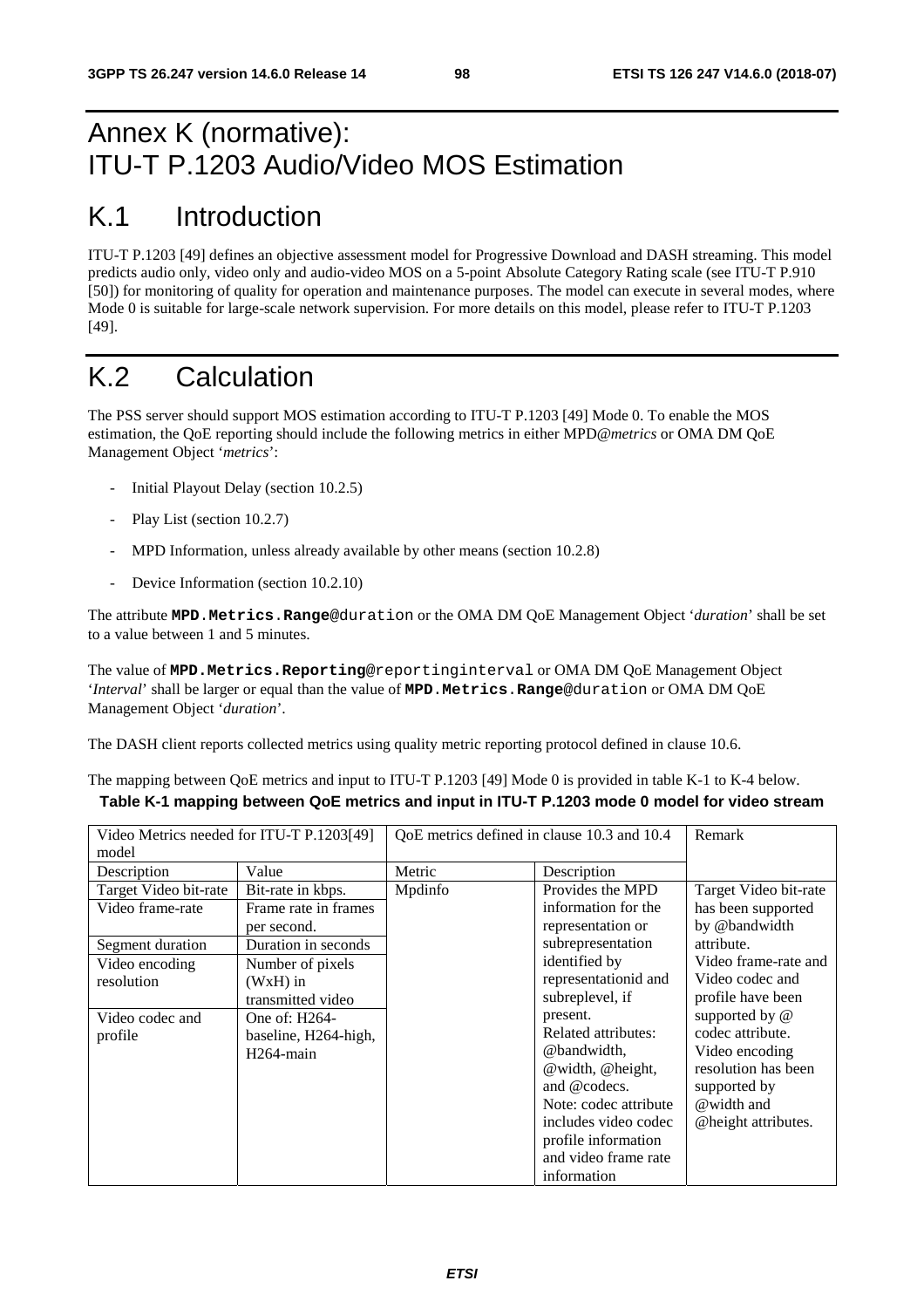|  | Play List | Provides information<br>on when and how<br>long different<br>representations or<br>subrepresentations<br>have been used<br>during the session. | Note that the actual<br>timing of the<br>required input for the<br>P.1203 quality<br>model may be<br>influenced by actions<br>such as play/pause. |
|--|-----------|------------------------------------------------------------------------------------------------------------------------------------------------|---------------------------------------------------------------------------------------------------------------------------------------------------|
|--|-----------|------------------------------------------------------------------------------------------------------------------------------------------------|---------------------------------------------------------------------------------------------------------------------------------------------------|

### **Table K-2 mapping between QoE metrics and input in ITU-T P.1203 mode 0 model for audio stream**

| Audio Metrics needed for ITU-T P.1203<br>model |                     | QoE metrics defined in clause 10.3 and 10.4 |                                                  | Remark                                    |
|------------------------------------------------|---------------------|---------------------------------------------|--------------------------------------------------|-------------------------------------------|
| Description                                    | Value               | Metric                                      | Description                                      |                                           |
| Target Audio bit-rate                          | Bit-rate in kbps.   | Mpdinfo                                     | Provides the MPD                                 | Target Audio bit-rate                     |
| Segment duration                               | Duration in seconds |                                             | information for the                              | has been supported                        |
| Audio codec                                    | One of: AAC-LC,     |                                             | representation or                                | by @bandwidth                             |
|                                                | AAC-HEv1, AAC-      |                                             | subrepresentation                                | attribute.                                |
|                                                | HEv2, AC3           |                                             | identified by                                    | Audio codec, Audio                        |
| Audio sampling                                 | In Hz               |                                             | representationid and<br>subreplevel, if present. | sampling frequency<br>and Number of audio |
| frequency<br>Number of audio                   | $\overline{2}$      |                                             | Related attributes:                              | channels have been                        |
| channels                                       |                     |                                             | @bandwidth, and                                  | supported by @                            |
|                                                |                     |                                             | @codecs.                                         | codecs attribute.                         |
|                                                |                     |                                             | Note: codec attribute                            |                                           |
|                                                |                     |                                             | includes audio codec                             |                                           |
|                                                |                     |                                             | profile information,                             |                                           |
|                                                |                     |                                             | audio sampling                                   |                                           |
|                                                |                     |                                             | frequency and Number                             |                                           |
|                                                |                     |                                             | of audio channels                                |                                           |
|                                                |                     |                                             | information                                      |                                           |
|                                                |                     | Play List                                   | Provides information on                          | Note that the actual                      |
|                                                |                     |                                             | when and how long                                | timing of the                             |
|                                                |                     |                                             | different representations                        | required input for the                    |
|                                                |                     |                                             | or subrepresentations                            | P.1203 quality                            |
|                                                |                     |                                             | have been used during                            | model may be                              |
|                                                |                     |                                             | the session.                                     | influenced by actions                     |
|                                                |                     |                                             |                                                  | such as play/pause.                       |

#### **Table K-3 mapping between QoE metrics and input in ITU-T P.1203 mode 0 model for stalling**

| Metrics needed for ITU-T P.1203 model |                          | QoE metrics defined in clause 10.3 and 10.4 |                       | Remark                 |
|---------------------------------------|--------------------------|---------------------------------------------|-----------------------|------------------------|
| Description                           | Value                    | Metric                                      | Description           |                        |
| Buffering event start                 | The start time of the    | InitialPlayoutDelay                         | The playout delay     | It is only for initial |
|                                       | buffering/stalling       |                                             | for media start-up is | buffering delay        |
|                                       | event in seconds         |                                             | measured as the time  | event                  |
|                                       | relative to the start of |                                             | in milliseconds from  |                        |
|                                       | the original video       |                                             | the time instant of   |                        |
|                                       | clip, expressed in       |                                             | DASH player           |                        |
|                                       | media time (not wall     |                                             | receives play-back-   |                        |
|                                       | clock time)              |                                             | start trigger to the  |                        |
|                                       | Note: This is 0 for      |                                             | instant of media      |                        |
|                                       | initial buffering.       |                                             | playout.              |                        |
|                                       |                          |                                             | If the MPD has been   |                        |
|                                       |                          |                                             | delivered earlier     |                        |
|                                       |                          |                                             | before the user       |                        |
|                                       |                          |                                             | clicks, it may        |                        |
|                                       |                          |                                             | include the process   |                        |
|                                       |                          |                                             | time of MPD, the      |                        |
|                                       |                          |                                             | fetch time of some    |                        |
|                                       |                          |                                             | media segments        |                        |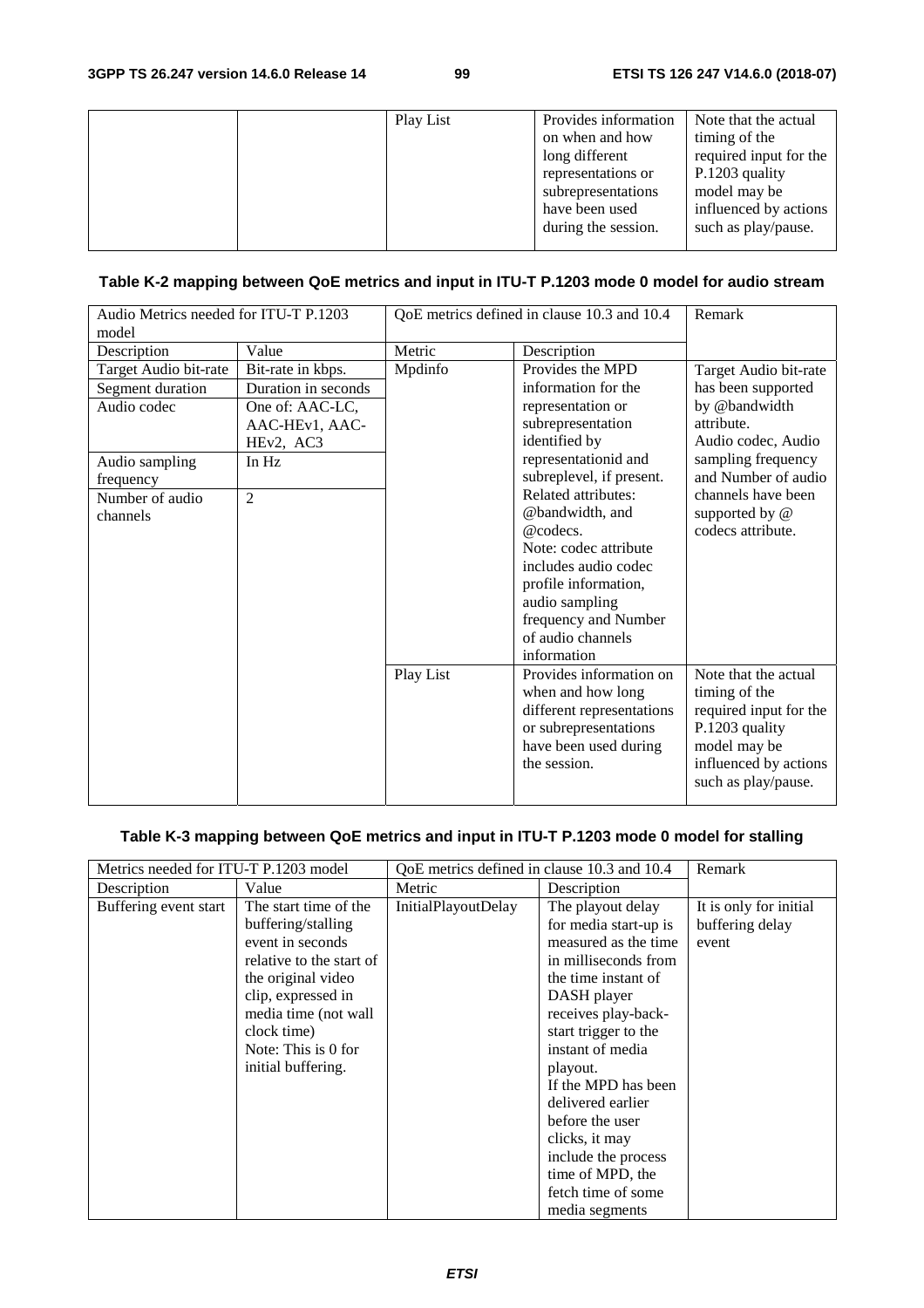|                |                     |           | which are required                                                          |                   |
|----------------|---------------------|-----------|-----------------------------------------------------------------------------|-------------------|
|                |                     |           | for media                                                                   |                   |
|                |                     |           |                                                                             |                   |
|                |                     |           | presentation, the                                                           |                   |
|                |                     |           | process time of                                                             |                   |
|                |                     |           | segments, and the                                                           |                   |
|                |                     |           | time for media                                                              |                   |
|                |                     |           | decode and render to                                                        |                   |
|                |                     |           | the user.                                                                   |                   |
|                |                     |           | If no MPD has been                                                          |                   |
|                |                     |           | fetched earlier, it                                                         |                   |
|                |                     |           | also needs to add the                                                       |                   |
|                |                     |           | fetch time of MPD.                                                          |                   |
| Event duration | The duration of the | Play List | A list of playback                                                          | For the buffering |
|                | buffering/stalling  |           | periods. A playback                                                         | event afterwards  |
|                | event in seconds.   |           | period is the time                                                          |                   |
|                |                     |           | interval between a                                                          |                   |
|                |                     |           | user action and                                                             |                   |
|                |                     |           | whichever occurs                                                            |                   |
|                |                     |           | soonest of the next                                                         |                   |
|                |                     |           |                                                                             |                   |
|                |                     |           |                                                                             |                   |
|                |                     |           |                                                                             |                   |
|                |                     |           |                                                                             |                   |
|                |                     |           | user action, the end<br>of playback or a<br>failure that stops<br>playback. |                   |

#### **Table K-4 mapping between QoE metrics and input in ITU-T P.1203 mode 0 model for device information**

| Metrics needed for ITU-T P.1203 model |                    | QoE metrics defined in clause 10.3 and 10.4 |                | Remark               |
|---------------------------------------|--------------------|---------------------------------------------|----------------|----------------------|
| Description                           | Value              | Metric                                      | Description    |                      |
| The resolution of the                 | Number of pixels   | Device Information                          | videoWidth and |                      |
| image displayed to                    | (WxH) in displayed |                                             | videoHeight    |                      |
| the user                              | video              |                                             |                |                      |
| The device type on                    | pc or mobile       | Device Information                          | screenWidth x  | P.1203 classifies    |
| which the media is                    |                    |                                             | pixelWidth,    | devices up to 12" as |
| played                                |                    |                                             | screenHeight x | mobiles              |
|                                       |                    |                                             | pixelHeight    |                      |
| The size of the video                 | WxH in mm          | Device Information                          | videoWidth x   |                      |
| shown                                 |                    |                                             | pixelWidth,    |                      |
|                                       |                    |                                             | videoHeight x  |                      |
|                                       |                    |                                             | pixelHeight    |                      |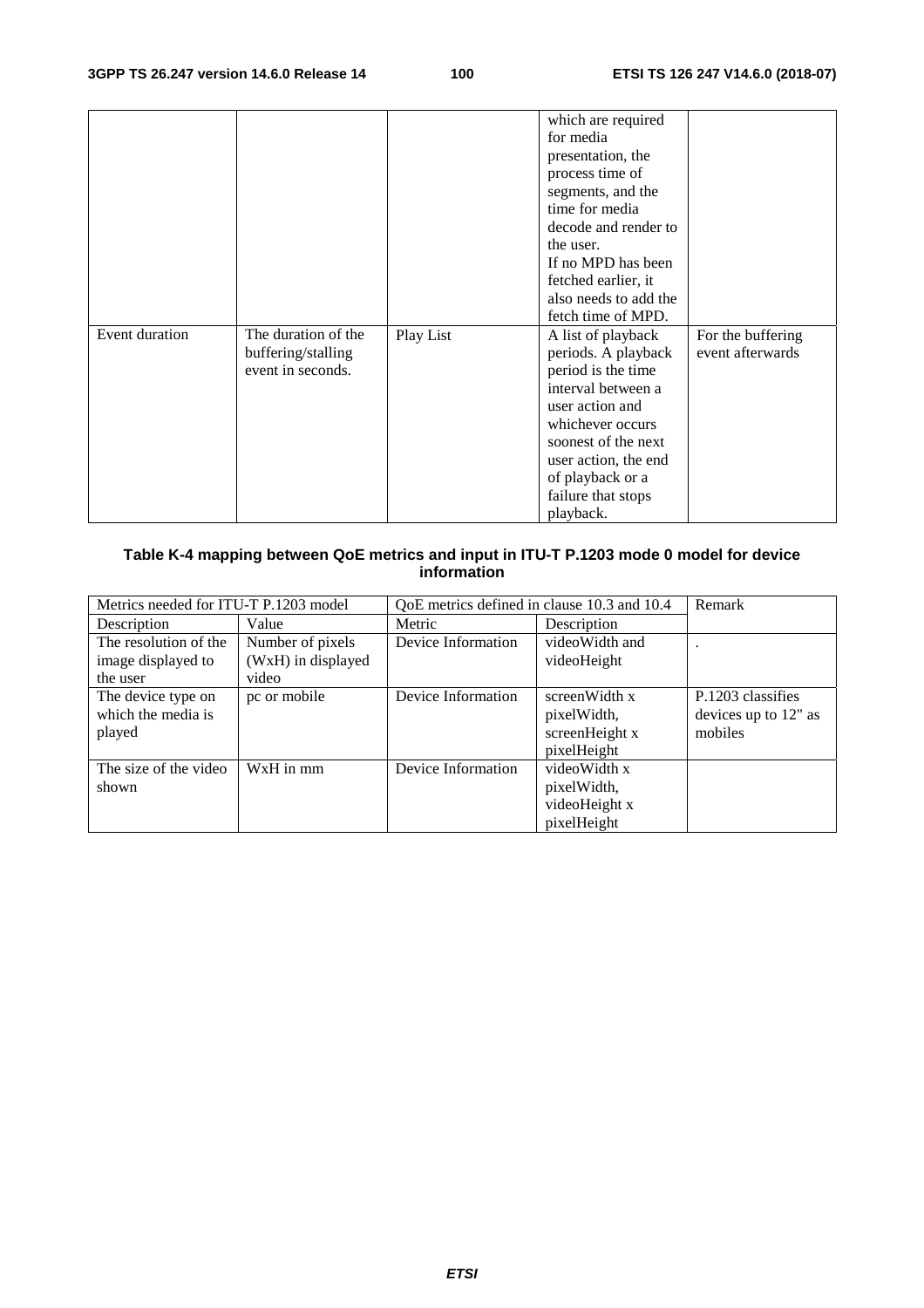# Annex L (normative): QoE Measurement Collection Functionalities

### L.1 Configuration and reporting

As an alternative to configuration via MPD or OMA-DM, the QoE configuration can optionally be specified by the QoE Measurement Collection (QMC) functionality. In this case the QoE configuration is received via specific RRC [53] messages over the control plane, and the QoE reporting is also sent back via RRC messages over the control plane.

If QMC is supported, the UE shall support the following QMC functionalities:

- QoE Configuration: The QoE configuration will be delivered via RRC to the UE as a container according to "Application Layer Measurement Configuration" (see [53]). The container is an octet string with a maximum length of 1000 bytes, with gzip-encoded data (see [18]) stored in network byte order. The container shall be uncompressed, and is then expected to conform to XML-formatted QoE configuration data according to clause L.2 in the current specification. This QoE Configuration shall be forwarded to the DASH client.
- QoE Metrics: QoE Metrics from the DASH client shall be XML-formatted according to clause 10.6 in the current specification. The XML data shall be compressed with gzip (see [18]) and stored in network byte order into an octet string container with a maximum length of 8000 bytes. The container shall be delivered via RRC to the eNB according to "Application Layer Measurement Reporting" (see [53]). The behaviour if the compressed data is larger than 8000 bytes is unspecified in this version of the specification.
- The UE shall also set the QMC capability "QoE Measurement Collection for streaming services" (see [53]) to TRUE.

The exact implementation is not specified here, but an example signalling diagram below shows the QMC functionality with a hypothetical "QMC Handler" entity.



**Figure L-1: example signalling diagram**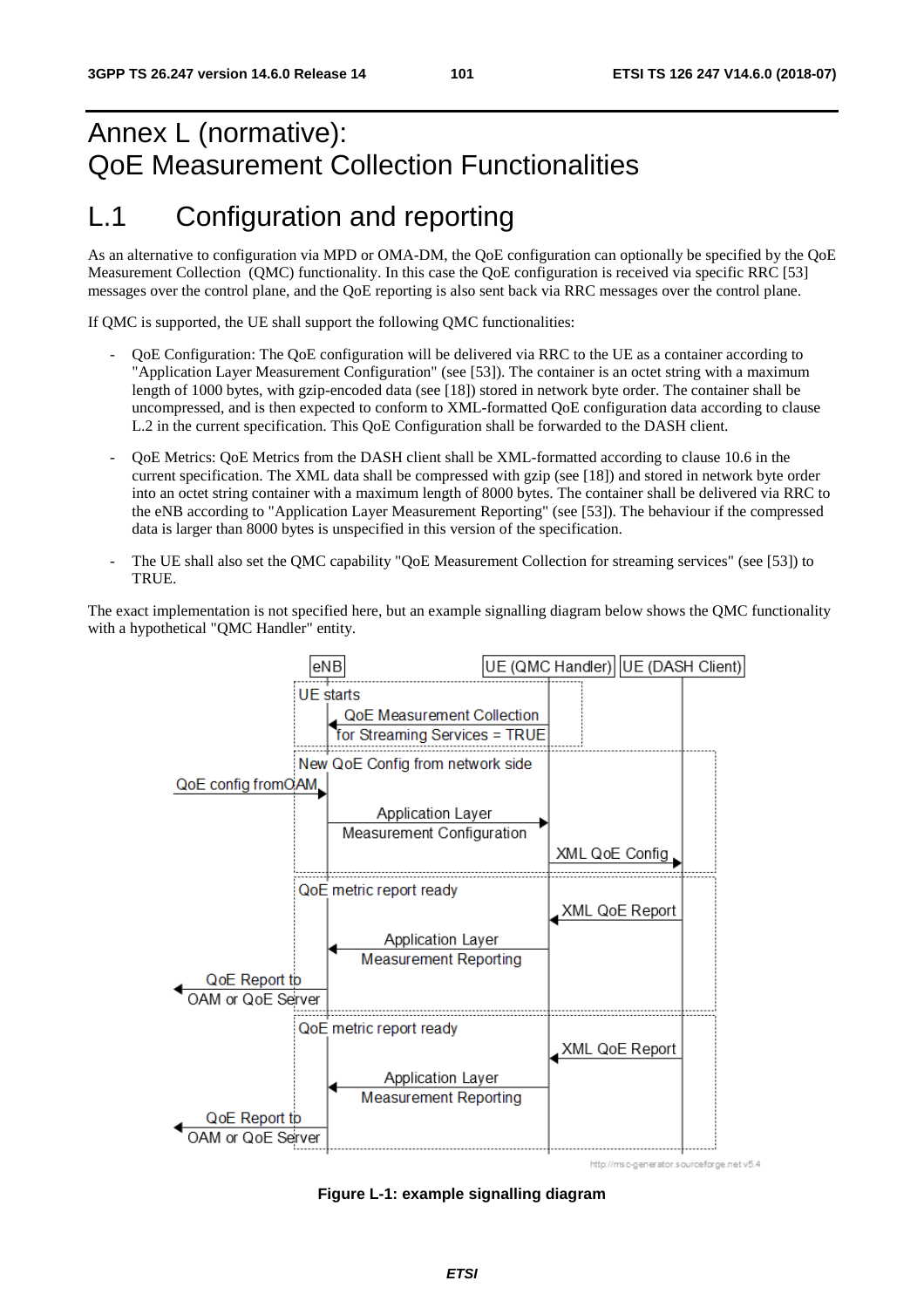Note that the QMC Handler is only shown here as one possible implementation, and it need not be implemented as such. The corresponding QMC functionality could be built into the DASH client or into other UE entities. In this version of the specification the detailed implementation of the above functionalities is left to the UE vendor.

# L.2 XML configuration

When QoE reporting is configured via the QMC functionality, the configuration is done according to the XML schema below. The interpretation of the different elements and attributes are the same as described in clauses 10.4, 10.5 and Annex F in the current specification.

Note that if geographical filtering is handled on the network side (i.e. QoE reporting is turned on/off by the network depending on the UE location), no LocationFilter should be specified in the QoE Configuration, as this would mean two consecutive filterings.

```
<?xml version="1.0" encoding="UTF-8"?> 
<xs:schema targetNamespace="urn:3GPP:ns:PSS:DASH:QMC14" 
     elementFormDefault="qualified" 
     xmlns:xs="http://www.w3.org/2001/XMLSchema" 
     xmlns:sv="urn:3gpp:metadata:2016:PSS:schemaVersion" 
     xmlns="urn:3GPP:ns:PSS:DASH:QMC14"> 
     <xs:element name="QmcConfiguration" type="QmcConfigurationType"/> 
     <xs:complexType name="QmcConfigurationType"> 
         <xs:sequence> 
             <xs:element name="Range" type="RangeType" minOccurs="0" maxOccurs="unbounded"/> 
             <xs:element name="LocationFilter" type="LocationFilterType" minOccurs="0"/> 
             <xs:element name="StreamingSourceFilter" type="StreamingSourceFilterType" minOccurs="0" 
maxOccurs="unbounded"/>
             <xs:any namespace="##other" processContents="lax" minOccurs="0" maxOccurs="unbounded"/>
         </xs:sequence>
         <xs:attribute name="metrics" type="xs:string" use="required"/> 
         <xs:attribute name="samplePercentage" type="xs:double" use="optional"/> 
         <xs:attribute name="reportingInterval" type="xs:unsignedInt" use="optional"/> 
         <xs:anyAttribute namespace="##other" processContents="lax"/>
     </xs:complexType>
     <xs:complexType name="RangeType">
         <xs:sequence>
             <xs:any namespace="##other" processContents="lax" minOccurs="0" maxOccurs="unbounded"/>
         </xs:sequence>
         <xs:attribute name="startTime" type="xs:unsignedInt" use="optional"/>
         <xs:attribute name="duration" type="xs:duration" use="required"/>
         <xs:anyAttribute namespace="##other" processContents="lax"/>
     </xs:complexType> 
<xs:complexType name="LocationFilterType">
         <xs:sequence>
             <xs:element name="cellID" type="xs:unsignedLong" minOccurs="0" maxOccurs="unbounded"/> 
             <xs:element name="shape" type="ShapeType" minOccurs="0"/> 
             <xs:any namespace="##other" processContents="lax" minOccurs="0" maxOccurs="unbounded"/>
         </xs:sequence> 
         <xs:anyAttribute namespace="##other" processContents="lax"/> 
     </xs:complexType> 
     <xs:complexType name="ShapeType"> 
         <xs:sequence>
             <xs:element name="PolygonList" type="PolygonListType" minOccurs="0"/> 
             <xs:element name="CircularAreaList" type="CircularAreaListType" minOccurs="0"/> 
             <xs:any namespace="##other" processContents="lax" minOccurs="0" maxOccurs="unbounded"/>
         </xs:sequence> 
         <xs:anyAttribute namespace="##other" processContents="lax"/> 
     </xs:complexType> 
     <xs:complexType name="PolygonListType">
         <xs:annotation> 
             <xs:documentation> see [OMA MLP] </xs:documentation> 
         </xs:annotation> 
         <xs:sequence> 
             <xs:element name="Polygon" minOccurs="0" maxOccurs="unbounded"/> 
             <xs:any namespace="##other" processContents="lax" minOccurs="0" maxOccurs="unbounded"/> 
         </xs:sequence>
         <xs:attribute name="ConfLevel" type="xs:unsignedInt" use="optional"/> 
         <xs:anyAttribute namespace="##other" processContents="lax"/>
```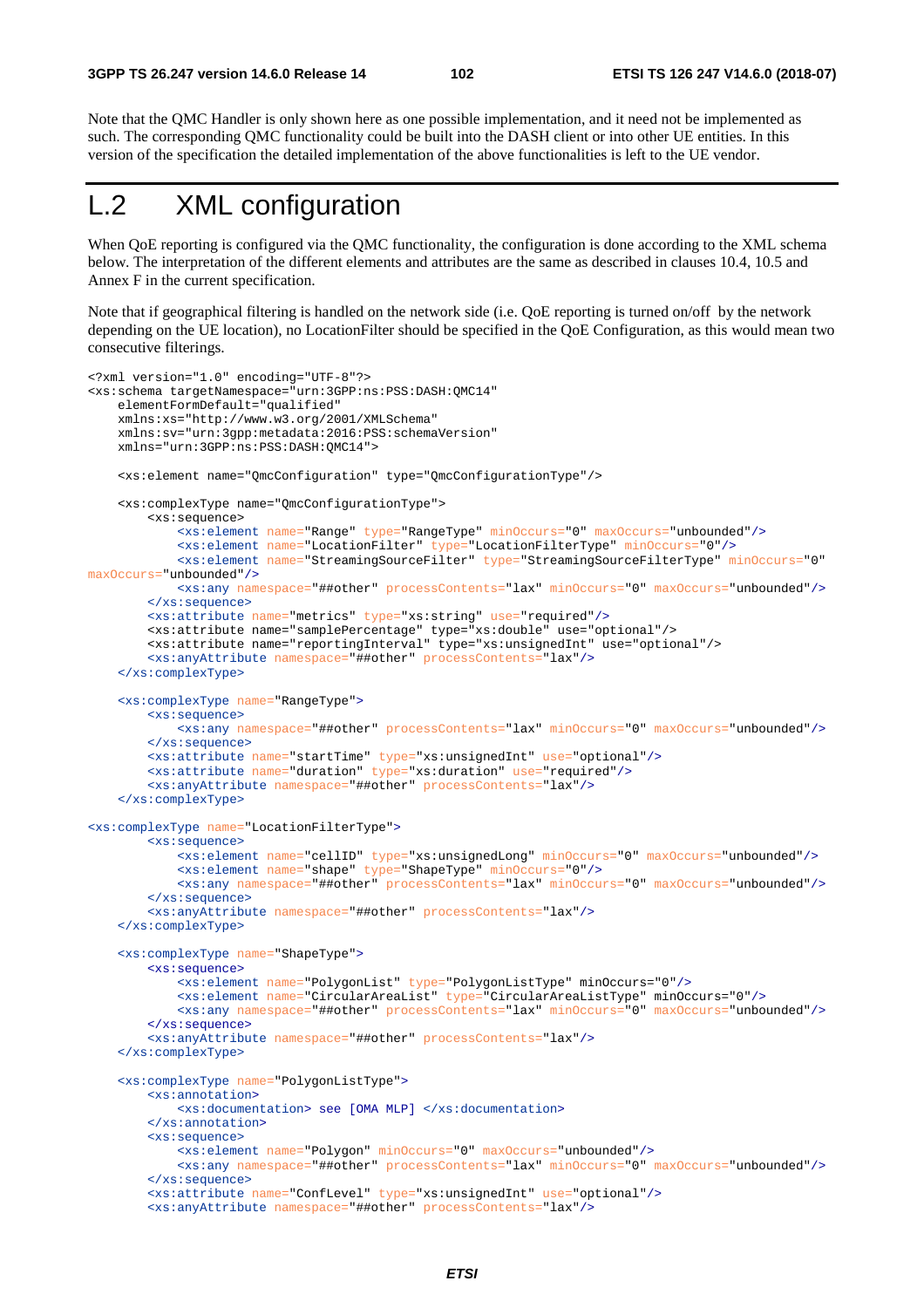#### **3GPP TS 26.247 version 14.6.0 Release 14 103 ETSI TS 126 247 V14.6.0 (2018-07)**

 </xs:complexType> <xs:complexType name="CircularAreaListType"> <xs:annotation> <xs:documentation> see [OMA MLP] </xs:documentation> </xs:annotation> <xs:sequence> <xs:element name="CircularArea" minOccurs="0" maxOccurs="unbounded"/> <xs:any namespace="##other" processContents="lax" minOccurs="0" maxOccurs="unbounded"/> </xs:sequence> <xs:attribute name="ConfLevel" type="xs:unsignedInt" use="optional"/> <xs:anyAttribute namespace="##other" processContents="lax"/> </xs:complexType> <xs:complexType name="StreamingSourceFilterType"> <xs:sequence> <xs:any namespace="##other" processContents="lax" minOccurs="0" maxOccurs="unbounded"/> </xs:sequence> <xs:attribute name="streamingSource" type="xs:string" use="required"/> <xs:anyAttribute namespace="##other" processContents="lax"/> </xs:complexType>

</xs:schema>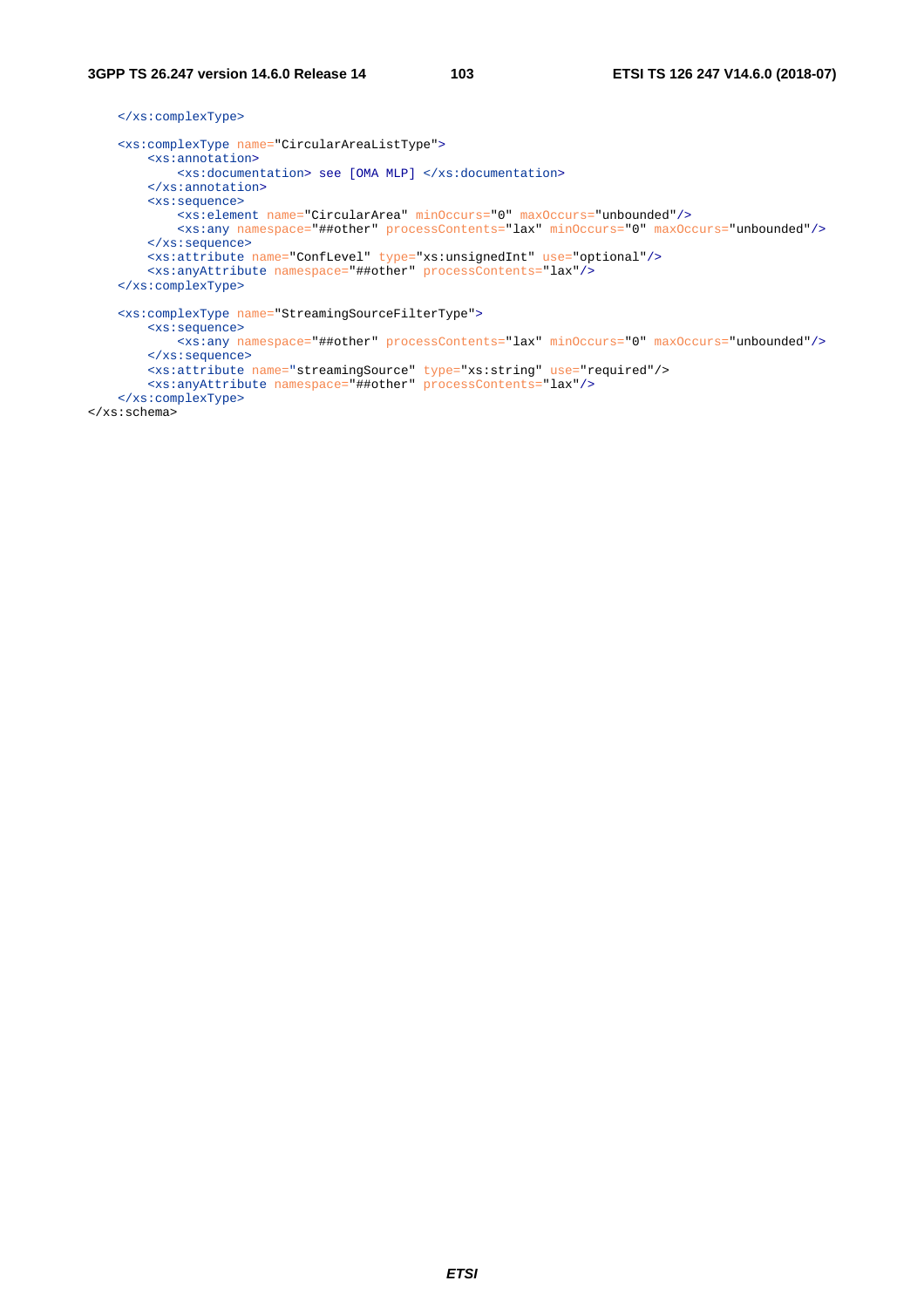Annex M (informative): Change history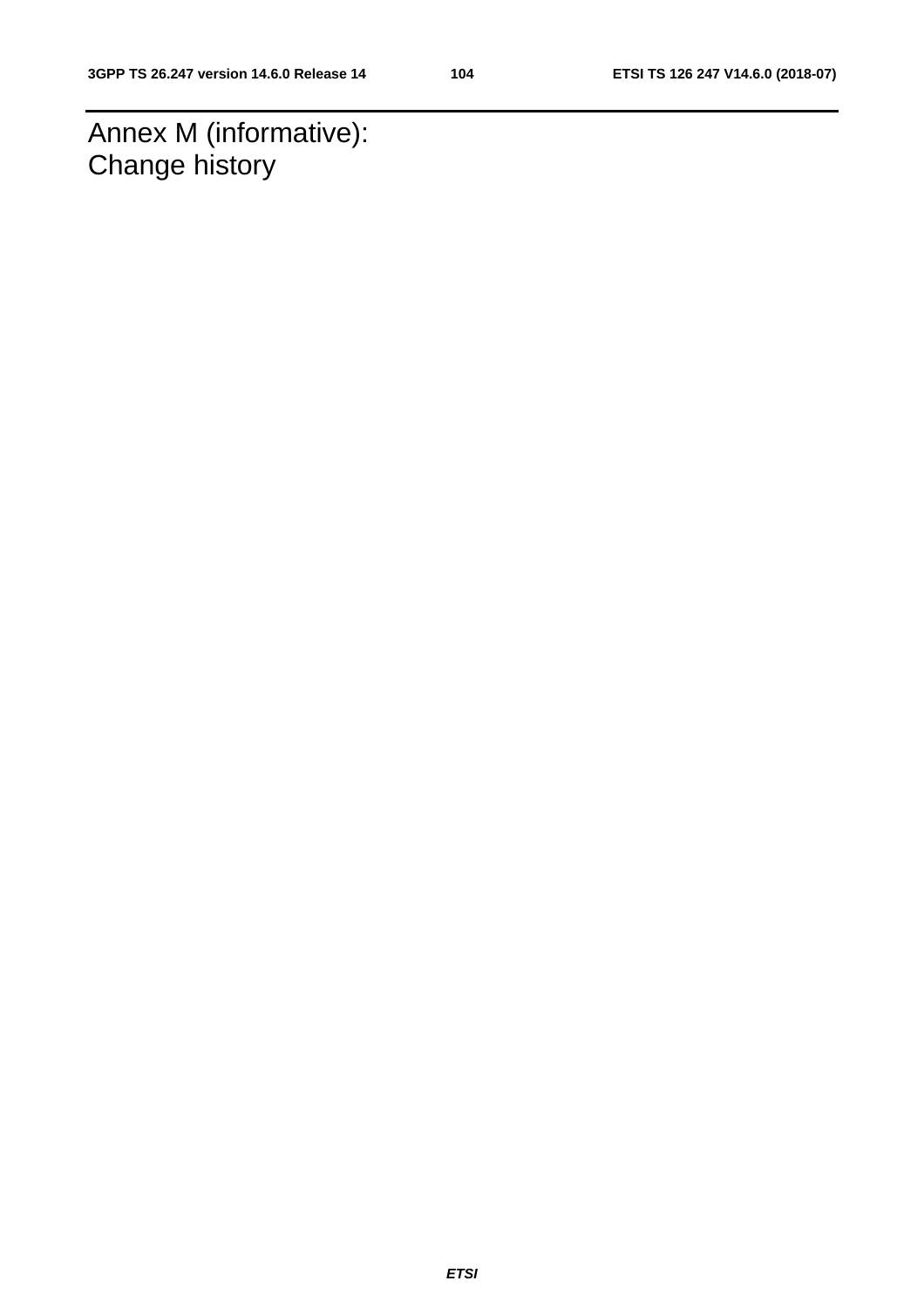| <b>Change history</b> |      |                 |           |                |                                                                                 |                          |                     |
|-----------------------|------|-----------------|-----------|----------------|---------------------------------------------------------------------------------|--------------------------|---------------------|
| <b>Date</b>           | TSG# | <b>TSG Doc.</b> | <b>CR</b> | Rev            | <b>Subject/Comment</b>                                                          | Old                      | <b>New</b>          |
| 2011-06               | 52   | SP-110305       |           |                | Version 10.0.0 approved at TSG SA#52                                            |                          | 10.0.0              |
| 2011-11               | 54   | SP-110794       | 0003      |                | Alignment with MPEG DASH<br>10.0.<br>0                                          |                          | 10.1.0              |
| $2011 - 11$           | 54   | SP-110794       | 0005      | 3              | QoE Updates for Correction, Clarification and MPEG<br><b>DASH Alignment</b>     | 10.0.<br>0               | 10.1.0              |
| 2011-11               | 54   | SP-110794       | 0006      | $\overline{c}$ | QoS Support for 3GP-DASH Services                                               | 10.0.<br>0               | 10.1.0              |
| 2012-06               | 56   | SP-120221       | 0007      | 3              | Alignment with MPEG DASH                                                        | 10.1.<br>0               | 10.2.0              |
| 2012-06               | 56   | SP-120221       | 0010      | 1              | Correction of Table Reference for Change Commands in<br><b>MPD Deltas</b>       | 10.1.<br>0               | 10.2.0              |
| 2012-06               | 56   | SP-120221       | 0012      | 2              | ContentProtection element update to signal version of<br>DRM system             | 10.1.<br>0               | 10.2.0              |
| 2012-09               | 57   | SP-120504       | 0009      | 3              | QoE Reporting for DASH over Combined MBMS Download<br>and HTTP-based Delivery   | 10.2.<br>0               | 11.0.0              |
| 2012-09               | 57   | SP-120509       | 0014      | 6              | Inclusion of MVC support for DASH                                               | 10.2.<br>0               | 11.0.0              |
| 2012-09               | 57   | SP-120509       | 0015      | 4              | Inclusion of 3D Video Format Information in DASH MPD                            | 10.2.<br>0               | 11.0.0              |
| 2012-12               | 58   | SP-120761       | 0016      | 7              | <b>Supporting HTTP Partial Response</b>                                         | 11.0.<br>0               | 11.1.0              |
| 2013-03               | 59   | SP-130019       | 0022      | 1              | DASH QoE Reporting Schema bug fix                                               | 11.1.<br>0               | 11.2.0              |
| 2013-03               | 59   | SP-130015       | 0024      | 1              | DASH QoE Reporting Example bug fix                                              | $\overline{1}1.1.$<br>0  | 11.2.0              |
| 2013-06               | 60   | SP-130184       | 0026      | $\overline{c}$ | <b>DASH Profiles correction</b>                                                 | 11.2.<br>0               | 11.3.0              |
| 2013-06               | 60   | SP-130184       | 0028      | 1              | Correction of Cardinality of DeltaSupport element in Table<br>$8 - 5$           | 11.2.<br>0               | 11.3.0              |
| 2013-06               | 60   | SP-130184       | 0030      | $\overline{c}$ | Correction of MPD Delta MIME type information                                   | 11.2.<br>0               | 11.3.0              |
| 2013-06               | 60   | SP-130184       | 0031      |                | <b>General Corrections to DASH</b>                                              | $\overline{1}$ 1.2.<br>0 | 11.3.0              |
| 2013-09               | 61   | SP-130350       | 0037      |                | Corrections to DASH                                                             | 11.3.<br>0               | 11.4.0              |
| 2013-09               | 61   | SP-130354       | 0035      |                | 3D Video Disparity Range and 3D Video Display<br>Information Descriptor Schemes | 11.4.<br>0               | $\overline{12.0.0}$ |
| 2013-12               | 62   | SP-130565       | 0041      | 1              | Registration of MIME Type for QoE Reports                                       | 12.0.<br>0               | 12.1.0              |
| 2013-12               | 62   | SP-130566       | 0043      |                | Correction on Playlist Metric Attribute<br>12.0.<br>$\mathbf 0$                 |                          | 12.1.0              |
| $2013 - 12$           | 62   | SP-130578       | 0044      |                | Update of MPD Delta MIME type information                                       | 12.0.<br>0               | 12.1.0              |
| 2013-12               | 62   | SP-130564       | 0047      | $\mathbf{1}$   | 3GP-DASH MPD Schema Fix                                                         | 12.0.<br>0               | 12.1.0              |
| 2013-12               | 62   | SP-130565       | 0050      |                | Corrections to MPD Delta example                                                | $\overline{12.0}$ .<br>0 | 12.1.0              |
| 2014-03               | 63   | SP-140006       | 0053      | 1              | Corrections to 3GP-DASH                                                         | 12.1.<br>0               | 12.2.0              |
| 2014-03               | 63   | SP-140013       | 0054      | 1              | Missing media decoders specification for 3GP-DASH in<br><b>MBMS</b>             | 12.1.<br>0               | 12.2.0              |
| 2014-03               | 63   | SP-140009       | 0055      | 1              | <b>HEVC</b> support                                                             | 12.1.<br>0               | 12.2.0              |
| 2014-06               | 64   | SP-140205       | 0058      | $\overline{c}$ | Registration of MIME Type for QoE Reports                                       | 12.2.<br>0               | 12.3.0              |
| 2014-06               | 64   | SP-140205       | 0061      | $\overline{2}$ | 12.2.<br>Correction of Cardinality of the SegmentList Element<br>0              |                          | 12.3.0              |
| 2014-12               | 66   | SP-140720       | 0067      | $\mathbf{1}$   | Correction on Registration of MIME Type for QoE Reports<br>12.3.                |                          | 12.4.0              |
| 2014-12               | 66   | SP-140732       | 0075      | 1              | MI-EMO DASH Robustness                                                          | 0<br>12.3.<br>0          | 12.4.0              |
| 2014-12               | 66   | SP-140737       | 0074      | $\overline{2}$ | A new QoE metric of playout delay for media start-up<br>12.4.<br>0              |                          | 13.0.0              |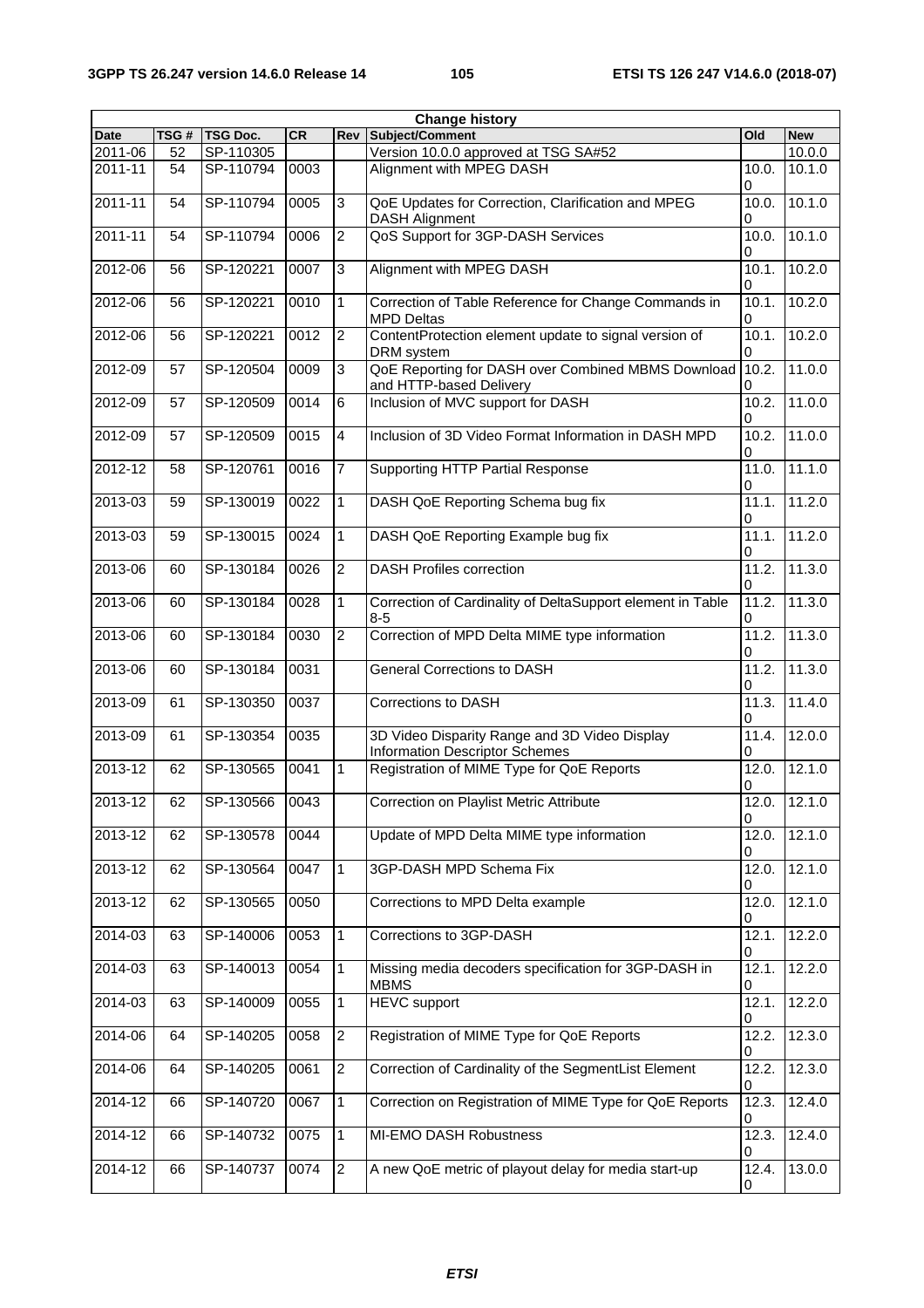#### **3GPP TS 26.247 version 14.6.0 Release 14 106 ETSI TS 126 247 V14.6.0 (2018-07)**

| 2015-09 | 69 | SP-150449 | 0082 | 13   | Alignment with ISO/IEC 23009-1:2014 (MPEG-DASH) | 13.0. | 13.1.0 |
|---------|----|-----------|------|------|-------------------------------------------------|-------|--------|
|         |    |           |      |      |                                                 |       |        |
| 2015-09 | 69 | SP-150449 | 0083 | -3   | Partial File Handling                           | 13.0. | 13.1.0 |
|         |    |           |      |      |                                                 |       |        |
| 2015-12 | 70 | SP-150656 | 0084 | - 13 | Event mechanism support for eDASH               | 13.1  | 13.2.0 |
|         |    |           |      |      |                                                 |       |        |
| 2015-12 | 70 | SP-150656 | 0085 |      | Proposed Guidelines on DASH                     | 13.1  | 13.2.0 |
|         |    |           |      |      |                                                 |       |        |
| 2015-12 | 70 | SP-150656 | 0087 |      | DASH enhancements                               | 13.1  | 13.2.0 |
|         |    |           |      |      |                                                 |       |        |

| <b>Change history</b> |                |                |           |                |     |                                                                                |                       |
|-----------------------|----------------|----------------|-----------|----------------|-----|--------------------------------------------------------------------------------|-----------------------|
| Date                  | <b>Meeting</b> | <b>TDoc</b>    | <b>CR</b> | Rev            | Cat | Subject/Comment                                                                | <b>New</b><br>version |
| 2016-06               | SA#72          | SP-160262 0088 |           | $\overline{2}$ | F   | eDASH: \$Time\$ needs to go                                                    | 13.3.0                |
| 2016-12               | SA#74          | SP-160773 0090 |           | 4              | B   | DASH Audio-video MOS support                                                   | 14.0.0                |
| 2016-12               | SA#74          | SP-16094510091 |           | 3              | B   | Location based filter and certain streaming program filter<br>support for DASH | 14.0.0                |
| 2017-03               | SA#75          | SP-17002710093 |           | 1              | C   | Remove the HTTP metrics from the QoE reporting                                 | 14.1.0                |
| 2017-03               | SA#75          | SP-17002710094 |           | 1              | C   | QoE Measurement Collection functionalities for QoE<br>reporting                | 14.1.0                |
| 2017-06               | SA#76          | SP-170323 0095 |           | ٠              | F   | Correction for QoE Session Configuration                                       | 14.2.0                |
| 2017-06               | SA#76          | SP-17032310096 |           | $\blacksquare$ | F   | Correction for QoE Device Information                                          | 14.2.0                |
| 2017-06               | SA#76          | SP-17032310097 |           | $\blacksquare$ | F   | Correction for QoE Geographical and Source Filtering                           | 14.2.0                |
| 2017-06               | SA#76          | SP-17032310098 |           | 1              | F   | Correction for QoE Measurement Collection                                      | 14.2.0                |
| 2017-09               | SA#77          | SP-170601 0100 |           | $\mathcal{P}$  | F   | Correction for Clause Quotation of the Quality Reporting<br>Schemes            | 14.3.0                |
| 2017-09               | <b>SA#77</b>   | SP-170601 0106 |           | ٠              | F   | QoE XML and OMA-DM corrections                                                 | 14.3.0                |
| 2017-09               | <b>SA#77</b>   | SP-170601 0107 |           | ÷              | F   | Clarification for the PlayList Metric                                          | 14.3.0                |
| 2017-12               | SA#78          | SP-170822 0118 |           | Ξ.             | F   | Add missing QoE metric to Annex K                                              | 14.4.0                |
| 2017-12               | SA#78          | SP-17082110121 |           | 1              | Α   | TV Service Support in DASH                                                     | 14.4.0                |
| 2017-12               | SA#78          | SP-170821 0126 |           | $\frac{1}{2}$  | F   | Correction to QoE Reporting                                                    | 14.4.0                |
| 2018-03               | SA#79          | SP-18002210130 |           | 1              | F   | Correction of QMC Configuration                                                | 14.5.0                |
| 2018-03               | SA#79          | SP-180022 0131 |           | 3              | F   | Correction on segment duration information                                     | 14.5.0                |
| 2018-06               | SA#80          | SP-180264 0137 |           |                | F   | Correction for QoE StreamingSource filtering                                   | 14.6.0                |